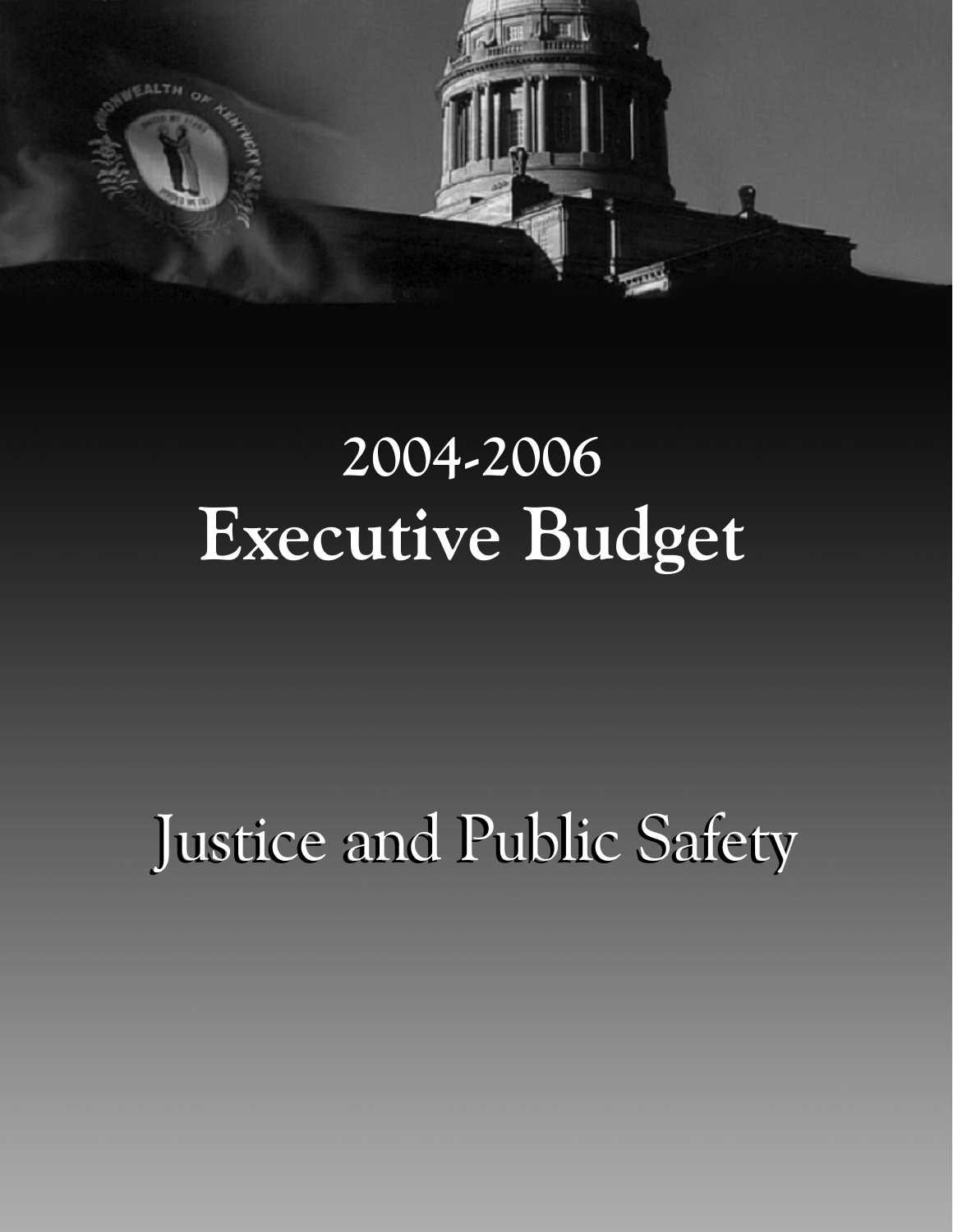## **Justice and Public Safety**

|                                         | <b>Revised</b><br>FY 2004 | <b>Requested</b><br>FY 2005 | <b>Requested</b><br>FY 2006 | Recommended<br>FY 2005 | Recommended<br>FY 2006 |
|-----------------------------------------|---------------------------|-----------------------------|-----------------------------|------------------------|------------------------|
| <b>SOURCE OF FUNDS</b>                  |                           |                             |                             |                        |                        |
| <b>General Fund</b>                     |                           |                             |                             |                        |                        |
| Regular Appropriation                   | 485,025,200               | 588,496,800                 | 642,851,600                 | 479,911,400            | 488,043,500            |
| <b>Continuing Appropriation</b>         | 2,728,328                 |                             |                             |                        |                        |
| <b>Budget Reduction</b>                 | $-10,385,800$             |                             |                             |                        |                        |
| Salary Compensation Fund                | 2,503,400                 |                             |                             |                        |                        |
| <b>Base Deduction</b>                   | $-11,806,300$             |                             |                             |                        |                        |
| <b>Total General Fund</b>               | 468,064,828               | 588,496,800                 | 642,851,600                 | 479,911,400            | 488,043,500            |
| <b>Tobacco Settlement-Phase I</b>       |                           |                             |                             |                        |                        |
| Tobacco Settlement - I                  | 2,236,600                 | 2,226,800                   | 2,222,700                   | 2,226,800              | 2,222,700              |
| Continuing Appropriation                | 520,800                   |                             |                             |                        |                        |
| <b>Budget Reduction</b>                 | $-54,500$                 |                             |                             |                        |                        |
| <b>Total Tobacco Settlement-Phase I</b> | 2,702,900                 | 2,226,800                   | 2,222,700                   | 2,226,800              | 2,222,700              |
| <b>Restricted Funds</b>                 |                           |                             |                             |                        |                        |
| <b>Balance Forward</b>                  | 18,221,323                | 16,799,200                  | 15,527,100                  | 12,762,100             | 6,395,400              |
| <b>Current Receipts</b>                 | 39,608,981                | 40,093,700                  | 42,085,900                  | 38,342,600             | 39,124,500             |
| Non-Revenue Receipts                    | 44,305,925                | 47,814,400                  | 50,489,200                  | 50,380,300             | 54,128,800             |
| <b>Fund Transfers</b>                   | $-8,622,800$              |                             |                             | $-15,500,000$          | $-9,000,000$           |
| <b>Total Restricted Funds</b>           | 93,513,429                | 104,707,300                 | 108,102,200                 | 85,985,000             | 90,648,700             |
| <b>Federal Funds</b>                    |                           |                             |                             |                        |                        |
| <b>Balance Forward</b>                  | 4,630,544                 | 50,700                      | 69,400                      | 50,700                 | 18,700                 |
| <b>Current Receipts</b>                 | 49,486,100                | 52,474,100                  | 49,867,100                  | 48,986,300             | 44,192,100             |
| Non-Revenue Receipts                    | 766,874                   | 921,600                     | 50,000                      | 921,600                | 50,000                 |
| <b>Total Federal Funds</b>              | 54,883,518                | 53,446,400                  | 49,986,500                  | 49,958,600             | 44,260,800             |
| <b>Road Fund</b>                        |                           |                             |                             |                        |                        |
| Regular Appropriation                   | 47,260,900                | 47,795,300                  | 48,575,700                  | 52,215,700             | 52,518,100             |
| <b>Total Road Fund</b>                  | 47,260,900                | 47,795,300                  | 48,575,700                  | 52,215,700             | 52,518,100             |
| <b>TOTAL SOURCE OF FUNDS</b>            | 666,425,575               | 796,672,600                 | 851,738,700                 | 670,297,500            | 677,693,800            |
| <b>EXPENDITURES BY CLASS</b>            |                           |                             |                             |                        |                        |
| Personnel Cost                          | 366,387,618               | 456,228,900                 | 495,823,800                 | 374,921,600            | 375,364,300            |
| <b>Operating Expenses</b>               | 85,629,830                | 96,234,100                  | 95,871,700                  | 81,261,300             | 81,995,100             |
| Grants, Loans or Benefits               | 185,848,628               | 198,049,800                 | 202,556,400                 | 193,966,100            | 195,226,800            |
| <b>Debt Service</b>                     | 3,566,300                 | 13,152,300                  | 22,056,300                  | 3,566,300              | 4,526,300              |
| Capital Outlay                          | 8,680,400                 | 12,110,000                  | 9,093,700                   | 8,168,100              | 7,266,600              |
| Construction                            | 2,000,000                 | 2,000,000                   | 2,000,000                   | 2,000,000              | 2,000,000              |
| <b>TOTAL EXPENDITURES</b>               | 652,112,776               | 777,775,100                 | 827,401,900                 | 663,883,400            | 666,379,100            |
| <b>EXPENDITURES BY FUND SOURCE</b>      |                           |                             |                             |                        |                        |
| <b>General Fund</b>                     | 468,064,828               | 588,496,800                 | 642,858,800                 | 479,911,400            | 488,043,500            |
| Tobacco Settlement-Phase I              | 1,202,900                 | 2,226,800                   | 2,222,700                   | 2,226,800              | 2,222,700              |
| <b>Restricted Funds</b>                 | 80,751,330                | 89,180,200                  | 89,488,000                  | 79,589,600             | 79,391,700             |
| <b>Federal Funds</b>                    | 54,832,818                | 50,217,300                  | 44,375,500                  | 49,939,900             | 44,203,100             |
| Road Fund                               | 47,260,900                | 47,795,300                  | 48,575,700                  | 52,215,700             | 52,518,100             |
| <b>TOTAL EXPENDITURES</b>               | 652,112,776               | 777,916,400                 | 827,520,700                 | 663,883,400            | 666,379,100            |
| <b>EXPENDITURES BY UNIT</b>             |                           |                             |                             |                        |                        |
| Justice Administration                  | 21,316,100                | 22,537,400                  | 20,447,900                  | 19,617,900             | 17,294,400             |
| <b>State Police</b>                     | 139,131,700               | 159,183,800                 | 168,535,900                 | 133,386,900            | 133,467,200            |
| Juvenile Justice                        | 109,122,800               | 124,832,900                 | 132,791,500                 | 111,763,100            | 110,637,000            |
| <b>Criminal Justice Training</b>        | 40,641,400                | 44,523,600                  | 47,734,400                  | 40,641,400             | 40,641,400             |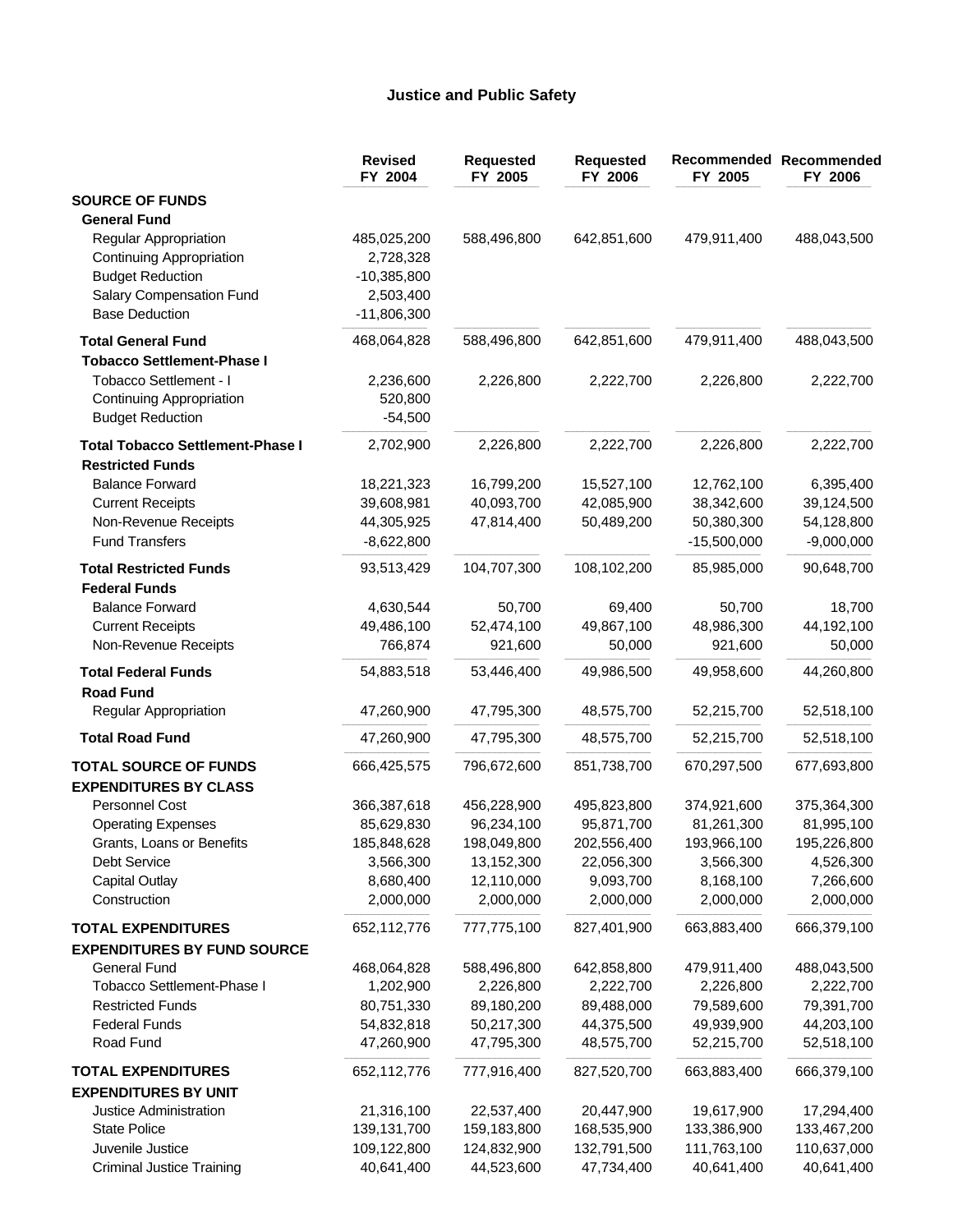| Corrections                                   | 324.319.076 | 406.510.900 | 436.734.600 | 339.975.900 | 345.370.300 |
|-----------------------------------------------|-------------|-------------|-------------|-------------|-------------|
| Kentucky Agency for Substance Abuse<br>Policy | 2,350,300   | 3.588.500   | 3.584.400   | 2.338.500   | 2,334,400   |
| Vehicle Enforcement                           | 15.231.400  | 16.739.300  | 17.692.000  | 16.159.700  | 16.634.400  |
| TOTAL EXPENDITURES                            | 652,112,776 | 777.916.400 | 827,520,700 | 663.883.400 | 666,379,100 |

The Kentucky Justice Cabinet was created in 1974 pursuant to KRS 15A.010. The Cabinet is comprised of seven departments: Department of Justice Administration, Department of State Police, Department of Juvenile Justice, Department of Criminal Justice Training, Department of Corrections, Kentucky Agency for Substance Abuse Policy, and Vehicle Enforcement. Executive Order 2003-064, executed on December 23, 2003, transferred the Kentucky Agency for Substance Abuse Policy and Vehicle Enforcement and placed them under the Justice and Public Safety Cabinet.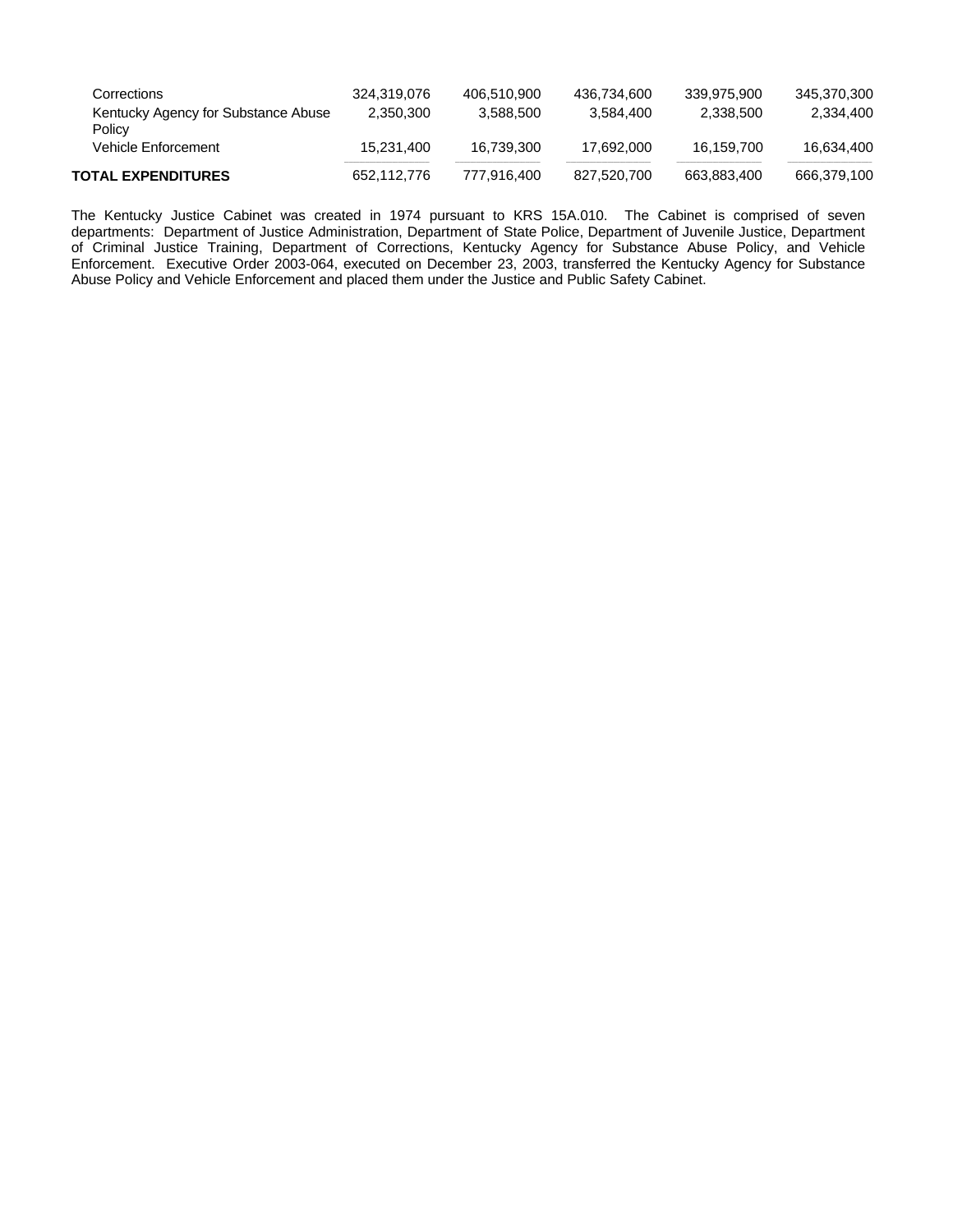## **Justice Administration Justice and Public Safety**

|                                    | <b>Revised</b><br>FY 2004 | Requested<br>FY 2005 | <b>Requested</b><br>FY 2006 | FY 2005    | Recommended Recommended<br>FY 2006 |
|------------------------------------|---------------------------|----------------------|-----------------------------|------------|------------------------------------|
| <b>SOURCE OF FUNDS</b>             |                           |                      |                             |            |                                    |
| <b>General Fund</b>                |                           |                      |                             |            |                                    |
| Regular Appropriation              | 7,826,000                 | 9,869,600            | 10,679,500                  | 7,153,500  | 7,690,600                          |
| <b>Budget Reduction</b>            | $-512,000$                |                      |                             |            |                                    |
| Salary Compensation Fund           | 36,100                    |                      |                             |            |                                    |
| <b>Base Deduction</b>              | $-196,600$                |                      |                             |            |                                    |
| <b>Total General Fund</b>          | 7,153,500                 | 9,869,600            | 10,679,500                  | 7,153,500  | 7,690,600                          |
| <b>Restricted Funds</b>            |                           |                      |                             |            |                                    |
| <b>Balance Forward</b>             | 1,114,500                 | 759,400              | 729,000                     | 124,700    | 5,800                              |
| Non-Revenue Receipts               | 1,138,600                 | 925,700              | 941,500                     | 872,600    | 872,600                            |
| <b>Fund Transfers</b>              | $-653,500$                |                      |                             |            |                                    |
| <b>Total Restricted Funds</b>      | 1,599,600                 | 1,685,100            | 1,670,500                   | 997,300    | 878,400                            |
| <b>Federal Funds</b>               |                           |                      |                             |            |                                    |
| <b>Balance Forward</b>             | 50,800                    | 50,700               | 50,700                      | 50,700     |                                    |
| <b>Current Receipts</b>            | 12,687,600                | 14,871,400           | 14,316,900                  | 11,422,200 | 8,725,400                          |
| <b>Total Federal Funds</b>         | 12,738,400                | 14,922,100           | 14,367,600                  | 11,472,900 | 8,725,400                          |
| <b>TOTAL SOURCE OF FUNDS</b>       | 21,491,500                | 26,476,800           | 26,717,600                  | 19,623,700 | 17,294,400                         |
| <b>EXPENDITURES BY CLASS</b>       |                           |                      |                             |            |                                    |
| Personnel Cost                     | 5,520,600                 | 6,708,700            | 7,231,400                   | 5,208,100  | 5,225,600                          |
| <b>Operating Expenses</b>          | 2,190,400                 | 3,050,800            | 2,803,400                   | 2,139,200  | 2,140,500                          |
| Grants, Loans or Benefits          | 13,576,500                | 12,767,200           | 10,424,400                  | 12,242,000 | 9,899,200                          |
| <b>Capital Outlay</b>              | 28,600                    | 28,600               | 29,100                      | 28,600     | 29,100                             |
| <b>TOTAL EXPENDITURES</b>          | 21,316,100                | 22,555,300           | 20,488,300                  | 19,617,900 | 17,294,400                         |
| <b>EXPENDITURES BY FUND SOURCE</b> |                           |                      |                             |            |                                    |
| <b>General Fund</b>                | 7,153,500                 | 9,869,600            | 10,686,700                  | 7,153,500  | 7,690,600                          |
| <b>Restricted Funds</b>            | 1,474,900                 | 956,100              | 946,800                     | 991,500    | 878,400                            |
| <b>Federal Funds</b>               | 12,687,700                | 11,711,700           | 8,814,400                   | 11,472,900 | 8,725,400                          |
| <b>TOTAL EXPENDITURES</b>          | 21,316,100                | 22,537,400           | 20,447,900                  | 19,617,900 | 17,294,400                         |
| <b>EXPENDITURES BY UNIT</b>        |                           |                      |                             |            |                                    |
| Secretary                          | 2,661,500                 | 3,252,100            | 3,371,400                   | 2,371,400  | 2,371,400                          |
| Medical Examiner Program           | 3,786,700                 | 4,590,500            | 4,697,700                   | 3,661,400  | 3,582,800                          |
| Parole Board                       | 1,542,500                 | 2,050,000            | 2,293,400                   | 1,447,400  | 1,630,500                          |
| Grants                             | 12,961,700                | 12,072,900           | 9,497,900                   | 11,768,200 | 9,340,200                          |
| <b>Criminal Justice Council</b>    | 363,700                   | 571,900              | 587,500                     | 369,500    | 369,500                            |
| <b>TOTAL EXPENDITURES</b>          | 21,316,100                | 22,537,400           | 20,447,900                  | 19,617,900 | 17,294,400                         |

Justice Administration is responsible for the overall administration of the Justice Cabinet, coordinating the activities of the various departments, boards, and branches. The Department of Justice Administration is comprised of the Office of the Secretary, Office of the Deputy Secretaries, Internal Investigations Branch, Office of Management and Administrative Services, Office of Legal Services, Office of Legislative and Intergovernmental Services, Kentucky State Parole Board, and Kentucky State Medical Examiner (Office of Forensic Technology).

The Office of the Secretary includes the Secretary, Deputy Secretaries, Internal Investigations Branch, Office of Legal Services, and Office of Management and Administrative Services for the Justice and Public Safety Cabinet. The Office is responsible for the overall administration of the Cabinet, provision of legal services, development of legislation, regulation, policy, and coordination of activities within and among the Cabinet departments and agencies.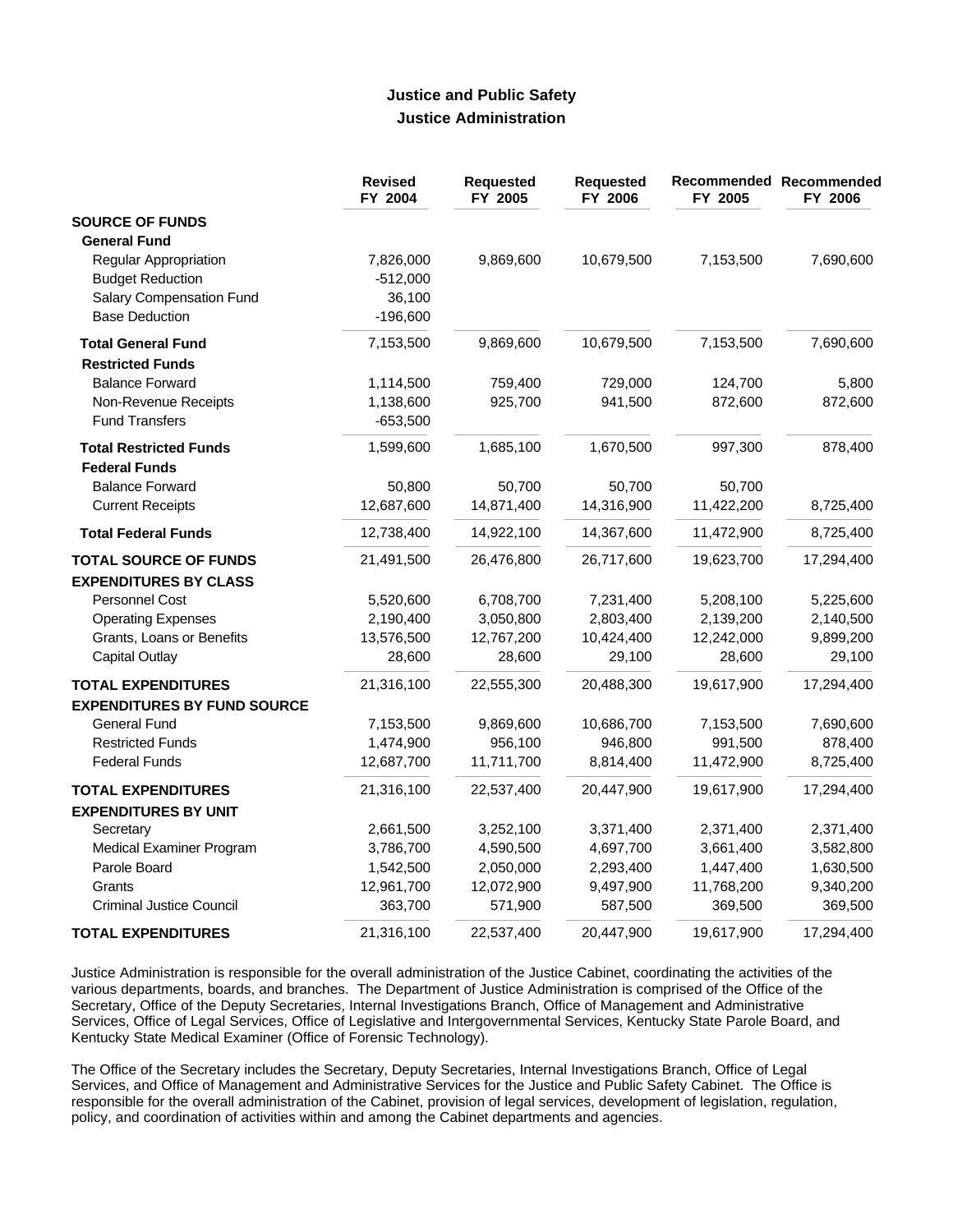The Office of Management and Administrative Services includes the Communications Division and the Office of Legislative and Intergovernmental Services that includes the Criminal Justice Council, Long Range Planning Branch, and the Grants Management Branch.

The Office of Legislative and Intergovernmental Services, Criminal Justice Council, established in KRS 15A.040, advises and recommends to the Governor and the General Assembly policies and direction for long-range planning regarding all elements of the criminal justice system. The Council is a 29-member board with representatives from: law enforcement, the judiciary, corrections, prosecution bar, defense bar, legislature, professional associations, crime victims, victim advocates, and universities. The Secretary of the Justice Cabinet serves ex-officio as Chair of the Council. Seven standing committees carry out statewide criminal justice planning for the executive, legislative, and judicial branches of government.

The Office of Legislative and Intergovernmental Services, Grants Management Branch, was created in conjunction with the establishment of the Criminal Justice Council. As stated in KRS 15A.040(1)(a), the Council is required to make recommendations to the Justice Secretary with respect to the award of state and federal grants, consistent with the priorities adopted by the Governor, the General Assembly, and the Council. Additional duties of the Grants Management Branch include the receipt and distribution of federal funds throughout the Cabinet, such as the Residential Substance Abuse Treatment (RSAT) program, the Full Faith and Credit Act program, and the Law Enforcement DUI Service Fee Program.

The Kentucky State Parole Board is an independent, autonomous agency attached to Justice Administration for administrative purposes. The seven-member Board reviews and applies release review authority to all convicted felons per KRS 439. The Board notifies crime victims of pending parole decisions and, upon request, meets with the victims.

The Kentucky State Medical Examiner (Office of Forensic Technology), in accordance with KRS 72.210-275, provides forensic specialists who assist the County Coroners' offices (120 counties) and law enforcement officials in conducting medico-legal investigations. The Medical Examiner provides professional support for physicians, a forensic anthropologist, chief and deputy medical examiners, regional medical examiners, and contractual services with the Universities of Kentucky and Louisville for facilities, equipment, histology services, radiology services, and medico-legal autopsy assistants. The staff also provides assistance to the Criminal Justice Training program with curriculum for coroners and law enforcement officers. Branch offices and autopsy facilities are operated in Frankfort, Louisville, Northern Kentucky, and Madisonville.

#### **Policy**

The Governor's recommended budget provides additional General Fund resources of \$537,100 in fiscal year 2006 to replace federal fund support for the Parole Board Risk Assessment Instrument.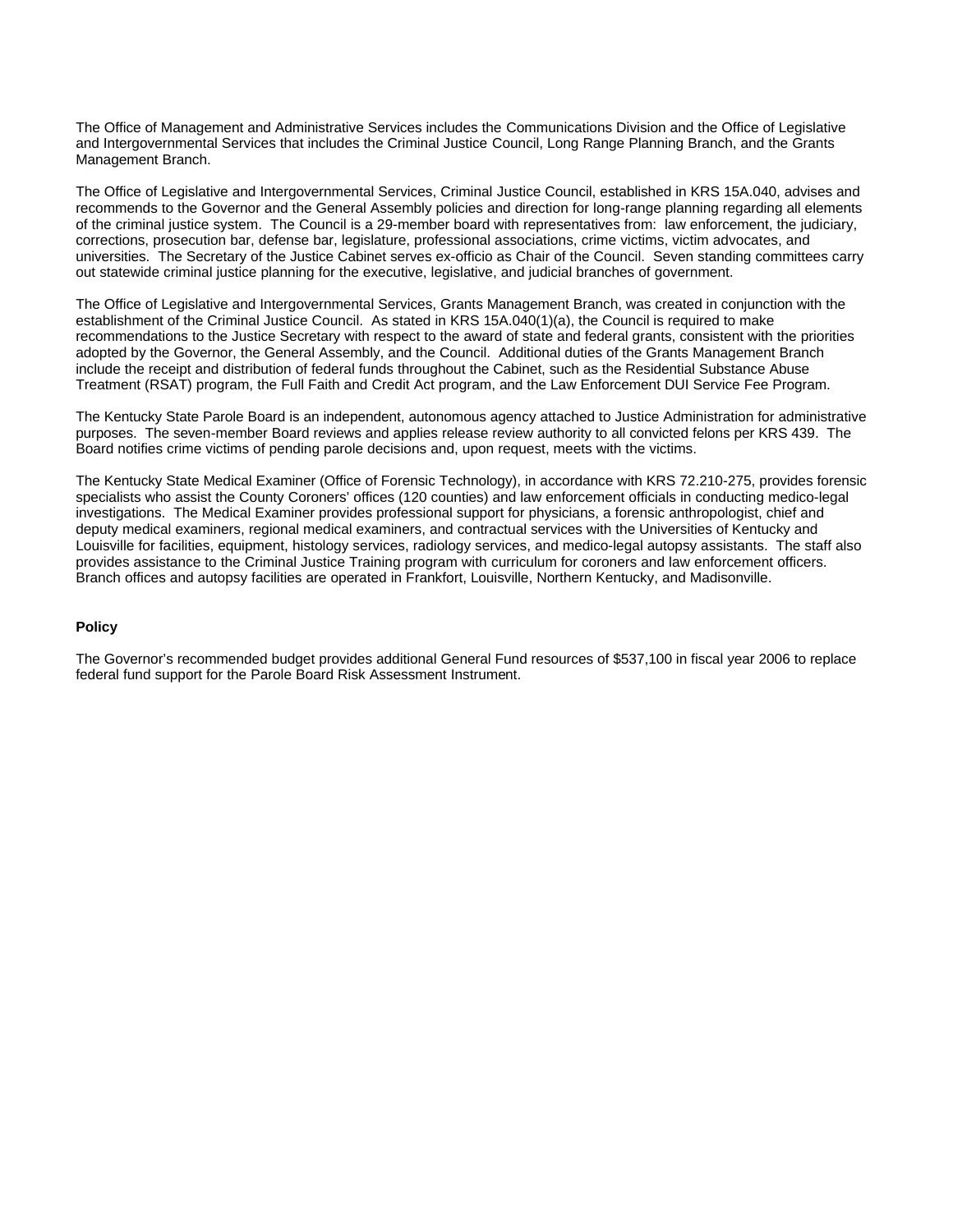## **State Police Justice and Public Safety**

|                                                                                                       | <b>Revised</b><br>FY 2004                             | <b>Requested</b><br>FY 2005 | <b>Requested</b><br>FY 2006 | FY 2005     | Recommended Recommended<br>FY 2006 |
|-------------------------------------------------------------------------------------------------------|-------------------------------------------------------|-----------------------------|-----------------------------|-------------|------------------------------------|
| <b>SOURCE OF FUNDS</b><br><b>General Fund</b>                                                         |                                                       |                             |                             |             |                                    |
| Regular Appropriation<br><b>Budget Reduction</b><br>Salary Compensation Fund<br><b>Base Deduction</b> | 82,074,900<br>$-5,117,700$<br>835,000<br>$-2,072,700$ | 101,216,800                 | 110,659,100                 | 70,719,500  | 71,248,500                         |
| <b>Total General Fund</b>                                                                             | 75,719,500                                            | 101,216,800                 | 110,659,100                 | 70,719,500  | 71,248,500                         |
| <b>Restricted Funds</b>                                                                               |                                                       |                             |                             |             |                                    |
| <b>Balance Forward</b>                                                                                | 5,808,500                                             | 4,562,300                   | 3,699,300                   | 4,269,400   | 3,406,400                          |
| <b>Current Receipts</b>                                                                               | 6,083,400                                             | 6,200,700                   | 7,293,300                   | 5,939,700   | 6,718,600                          |
| Non-Revenue Receipts<br><b>Fund Transfers</b>                                                         | 2,960,200<br>$-898,700$                               | 2,050,000                   | 2,050,000                   | 2,050,000   | 2,050,000                          |
| <b>Total Restricted Funds</b><br><b>Federal Funds</b>                                                 | 13,953,400                                            | 12,813,000                  | 13,042,600                  | 12,259,100  | 12,175,000                         |
| <b>Balance Forward</b>                                                                                |                                                       |                             | 18,700                      |             | 18,700                             |
| <b>Current Receipts</b>                                                                               | 18,728,200                                            | 13,872,000                  | 13,567,200                  | 13,833,400  | 13,483,700                         |
| <b>Total Federal Funds</b><br><b>Road Fund</b>                                                        | 18,728,200                                            | 13,872,000                  | 13,585,900                  | 13,833,400  | 13,502,400                         |
| Regular Appropriation                                                                                 | 35,000,000                                            | 35,000,000                  | 35,000,000                  | 40,000,000  | 40,000,000                         |
| <b>Total Road Fund</b>                                                                                | 35,000,000                                            | 35,000,000                  | 35,000,000                  | 40,000,000  | 40,000,000                         |
| <b>TOTAL SOURCE OF FUNDS</b><br><b>EXPENDITURES BY CLASS</b>                                          | 143,401,100                                           | 162,901,800                 | 172,287,600                 | 136,812,000 | 136,925,900                        |
| Personnel Cost                                                                                        | 99,130,300                                            | 119,919,700                 | 130,215,000                 | 97,801,500  | 97,665,900                         |
| <b>Operating Expenses</b>                                                                             | 28,158,100                                            | 26,938,100                  | 27,590,500                  | 25,182,500  | 25,835,000                         |
| Grants, Loans or Benefits<br><b>Debt Service</b>                                                      | 3,444,500                                             | 2,516,400                   | 2,452,800                   | 2,516,400   | 2,452,800<br>529,000               |
| <b>Capital Outlay</b>                                                                                 | 8,398,800                                             | 9,809,600                   | 8,277,600                   | 7,886,500   | 6,984,500                          |
| <b>TOTAL EXPENDITURES</b><br><b>EXPENDITURES BY FUND SOURCE</b>                                       | 139,131,700                                           | 159,183,800                 | 168,535,900                 | 133,386,900 | 133,467,200                        |
| <b>General Fund</b>                                                                                   | 75,719,500                                            | 101,216,800                 | 110,659,100                 | 70,719,500  | 71,248,500                         |
| <b>Restricted Funds</b>                                                                               | 9,684,000                                             | 9,113,700                   | 9,348,700                   | 8,852,700   | 8,774,000                          |
| <b>Federal Funds</b>                                                                                  | 18,728,200                                            | 13,853,300                  | 13,528,100                  | 13,814,700  | 13,444,700                         |
| Road Fund                                                                                             | 35,000,000                                            | 35,000,000                  | 35,000,000                  | 40,000,000  | 40,000,000                         |
| <b>TOTAL EXPENDITURES</b><br><b>EXPENDITURES BY UNIT</b>                                              | 139,131,700                                           | 159,183,800                 | 168,535,900                 | 133,386,900 | 133,467,200                        |
| <b>Executive Services</b>                                                                             | 8,920,700                                             | 18,477,800                  | 19,845,200                  | 8,920,700   | 8,920,700                          |
| <b>Technical Services</b>                                                                             | 26,342,000                                            | 29,247,100                  | 30,221,500                  | 25,216,100  | 25,891,900                         |
| State Police - Police Services                                                                        | 87,533,200                                            | 94,211,200                  | 101,593,400                 | 85,058,900  | 84,880,400                         |
| State Police - Forensic Services                                                                      | 16,335,800                                            | 17,247,700                  | 16,875,800                  | 14,191,200  | 13,774,200                         |
| <b>TOTAL EXPENDITURES</b>                                                                             | 139,131,700                                           | 159,183,800                 | 168,535,900                 | 133,386,900 | 133,467,200                        |

The Kentucky State Police, the statewide law enforcement agency of the Commonwealth, has been a Department in the Justice Cabinet since 1974. State Troopers are assigned to 16 regional posts across the State. The Department is responsible for the enforcement of criminal and traffic laws, along with white-collar crime, organized crime, racketeering,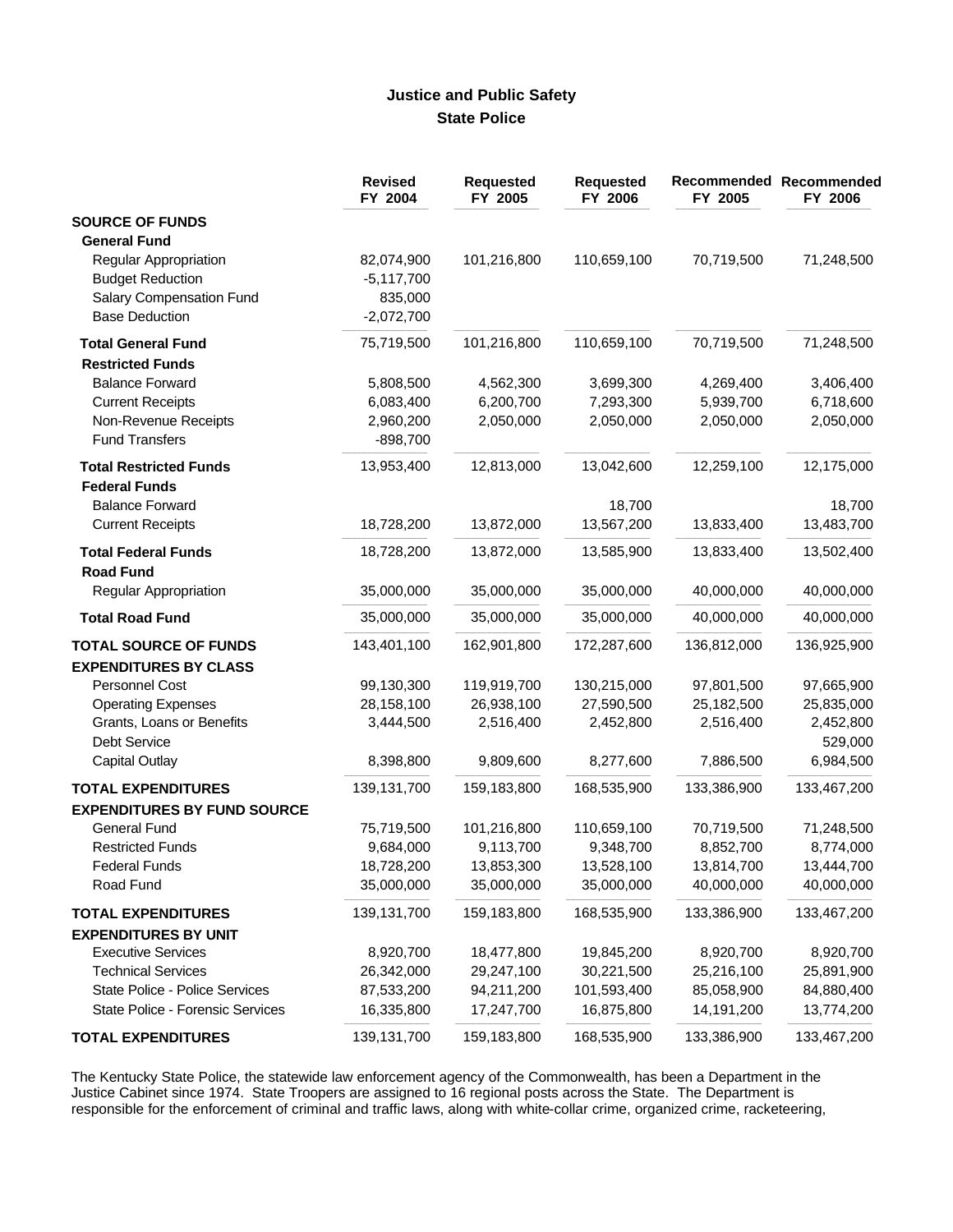and drug-related crime. The State Police also provide protection for the Governor, Lieutenant Governor, their families, and property. The Kentucky State Police is comprised of four divisions: Executive Services, Technical Services, Police Services, and Forensic Services.

The Division of Executive Services, which includes the Office of the Commissioner, provides professional support services for the Department. These services include organizational policy, personnel, payroll, employee assistance, fiscal, legal, internal investigations, and inspections. Public relations, training, analysis, research, strategic planning, and information coordination are other functions performed in this division. The State Police Academy is part of this division.

The Division of Police Services includes the regional posts and the personnel assigned to each post. State Police posts are maintained in Mayfield, Madisonville, Henderson, Elizabethtown, Bowling Green, Dry Ridge, Frankfort, Campbellsburg, Richmond, Columbia, Morehead, Ashland, Pikeville, Hazard, Harlan, and London. Other functions in this division include aircraft, driver testing, highway safety, facilities security, headquarters communication, drug enforcement, intelligence, vehicle investigation, and special operations.

The Division of Technical Services is responsible for providing technical assistance to other Departmental areas, along with outside agencies, concerning records, communications, criminal history information, intelligence information, automated fingerprint information, and computer technology needs. The division also includes Property Management and the Supply Branch.

The Division of Forensic Services has the responsibility for providing forensic analysis for all law enforcement agencies throughout the Commonwealth. The division is comprised of the main Central Laboratory in Frankfort, as well as Regional Laboratories in Ashland, Louisville, Cold Springs, London, and Madisonville. This division also includes the Electronic Crimes Branch.

#### **Policy**

The Governor's recommended budget provides additional Road Fund resources of \$5,000,000 in fiscal year 2005 and \$5,000,000 in fiscal year 2006 for State Police highway enforcement activities, reducing General Fund resources previously provided for these activities by equal amounts in each fiscal year of the 2004-2006 biennium.

The Governor's recommended budget provides General Fund debt service of \$529,000 in fiscal year 2006 for a new Records and Secure Evidence Facility in Frankfort, Kentucky.

The Governor's recommended budget provides that the State Police sworn officer authorized strength is 1,070.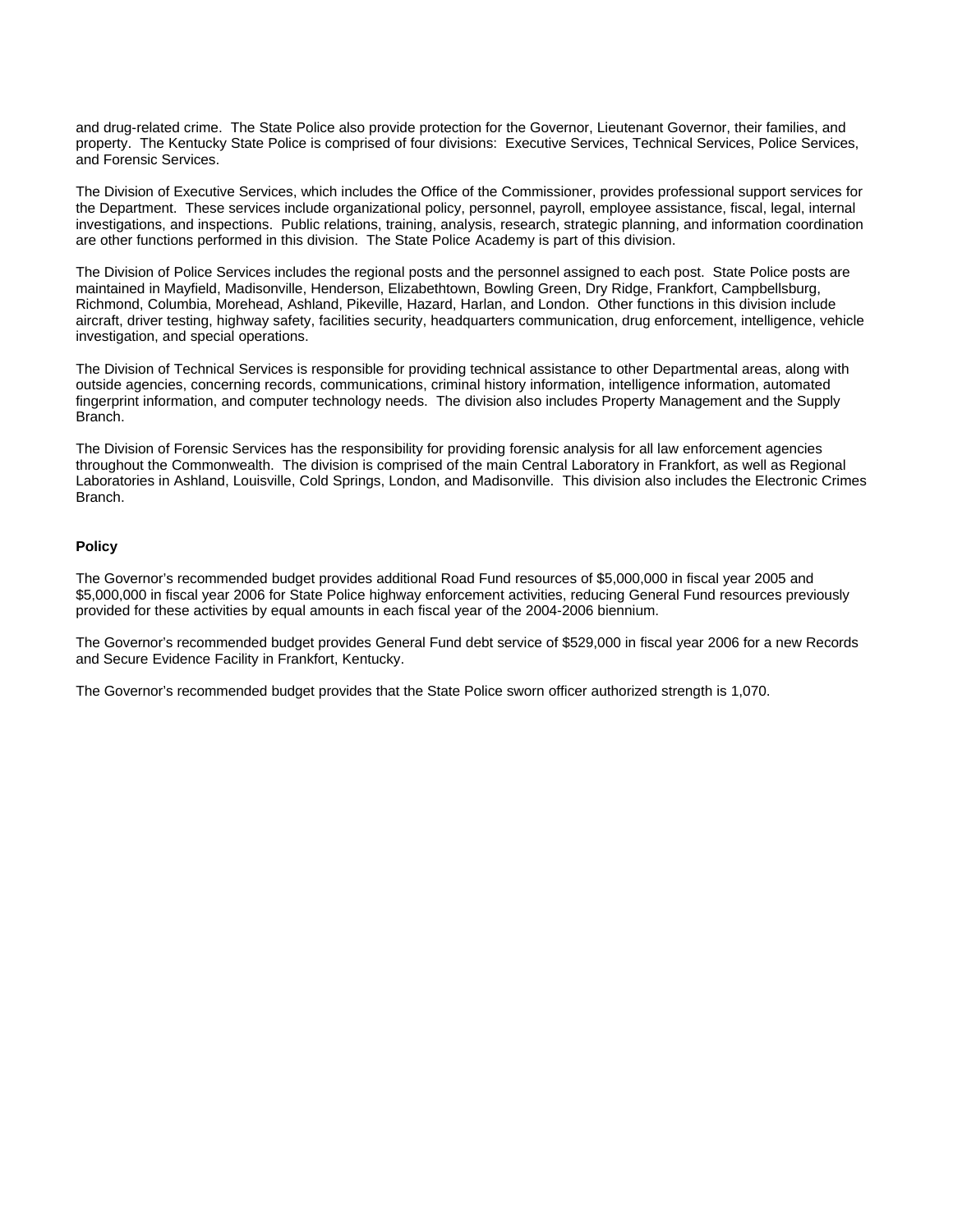## **Juvenile Justice Justice and Public Safety**

|                                    | <b>Revised</b><br>FY 2004 | <b>Requested</b><br>FY 2005 | <b>Requested</b><br>FY 2006 | Recommended<br>FY 2005 | Recommended<br>FY 2006 |
|------------------------------------|---------------------------|-----------------------------|-----------------------------|------------------------|------------------------|
| <b>SOURCE OF FUNDS</b>             |                           |                             |                             |                        |                        |
| <b>General Fund</b>                |                           |                             |                             |                        |                        |
| Regular Appropriation              | 83,790,100                | 89,703,900                  | 103,582,500                 | 82,574,100             | 83,374,100             |
| <b>Budget Reduction</b>            | $-1,791,700$              |                             |                             |                        |                        |
| Salary Compensation Fund           | 687,700                   |                             |                             |                        |                        |
| <b>Base Deduction</b>              | $-2,111,900$              |                             |                             |                        |                        |
| <b>Total General Fund</b>          | 80,574,200                | 89,703,900                  | 103,582,500                 | 82,574,100             | 83,374,100             |
| <b>Restricted Funds</b>            |                           |                             |                             |                        |                        |
| <b>Balance Forward</b>             | 5,818,700                 | 4,000,000                   |                             |                        |                        |
| <b>Current Receipts</b>            | 13,872,900                | 14,140,000                  | 14,140,000                  | 12,200,000             | 12,200,000             |
| Non-Revenue Receipts               | $-4,000,000$              |                             |                             |                        |                        |
| <b>Fund Transfers</b>              | $-4,393,000$              |                             |                             |                        |                        |
| <b>Total Restricted Funds</b>      | 11,298,600                | 18,140,000                  | 14,140,000                  | 12,200,000             | 12,200,000             |
| <b>Federal Funds</b>               |                           |                             |                             |                        |                        |
| <b>Balance Forward</b>             | 4,150,100                 |                             |                             |                        |                        |
| <b>Current Receipts</b>            | 13,099,900                | 16,989,000                  | 15,069,000                  | 16,989,000             | 15,069,000             |
| <b>Total Federal Funds</b>         | 17,250,000                | 16,989,000                  | 15,069,000                  | 16,989,000             | 15,069,000             |
| <b>TOTAL SOURCE OF FUNDS</b>       | 109,122,800               | 124,832,900                 | 132,791,500                 | 111,763,100            | 110,643,100            |
| <b>EXPENDITURES BY CLASS</b>       |                           |                             |                             |                        |                        |
| <b>Personnel Cost</b>              | 64,513,100                | 75,747,400                  | 84,144,500                  | 67,014,500             | 67,648,400             |
| <b>Operating Expenses</b>          | 10,818,600                | 11,522,800                  | 11,885,400                  | 11,018,600             | 11,098,600             |
| Grants, Loans or Benefits          | 31,791,100                | 34,121,700                  | 33,320,600                  | 31,730,000             | 29,890,000             |
| Debt Service                       |                           | 1,441,000                   | 1,441,000                   |                        |                        |
| Construction                       | 2,000,000                 | 2,000,000                   | 2,000,000                   | 2,000,000              | 2,000,000              |
| <b>TOTAL EXPENDITURES</b>          | 109,122,800               | 124,832,900                 | 132,791,500                 | 111,763,100            | 110,637,000            |
| <b>EXPENDITURES BY FUND SOURCE</b> |                           |                             |                             |                        |                        |
| <b>General Fund</b>                | 80,574,200                | 89,703,900                  | 103,582,500                 | 82,574,100             | 83,374,100             |
| <b>Restricted Funds</b>            | 11,298,600                | 18,140,000                  | 14,140,000                  | 12,200,000             | 12,193,900             |
| <b>Federal Funds</b>               | 17,250,000                | 16,989,000                  | 15,069,000                  | 16,989,000             | 15,069,000             |
| <b>TOTAL EXPENDITURES</b>          | 109,122,800               | 124,832,900                 | 132,791,500                 | 111,763,100            | 110,637,000            |
| <b>EXPENDITURES BY UNIT</b>        |                           |                             |                             |                        |                        |
| Program Management                 | 1,199,000                 | 1,356,800                   | 1,456,100                   | 935,700                | 935,700                |
| <b>Program Operations</b>          | 101,605,700               | 116,230,800                 | 123,574,200                 | 104,971,800            | 103,845,700            |
| <b>Support Services</b>            | 6,318,100                 | 7,245,300                   | 7,761,200                   | 5,855,600              | 5,855,600              |
| <b>TOTAL EXPENDITURES</b>          | 109,122,800               | 124,832,900                 | 132,791,500                 | 111,763,100            | 110,637,000            |

The Department of Juvenile Justice, established as part of the Justice Cabinet in August 1996, operates programs for juvenile crime prevention, detention, and community services, as well as residential facilities for post-adjudicated offenders. All programs are designed primarily for "public" and "youthful" offenders. The Department consists of three programmatic areas: Program Management, Program Operations, and Support Services.

Program Management is comprised of three organizational units which provide management and policy direction for the Department: Office of the Commissioner, Office of General Counsel, and Office of Ombudsman. The Office of the Commissioner provides staff support for the Commissioner, which includes public information services. The Office of General Counsel is responsible for providing legal services and advice to employees, presiding over all administrative hearings,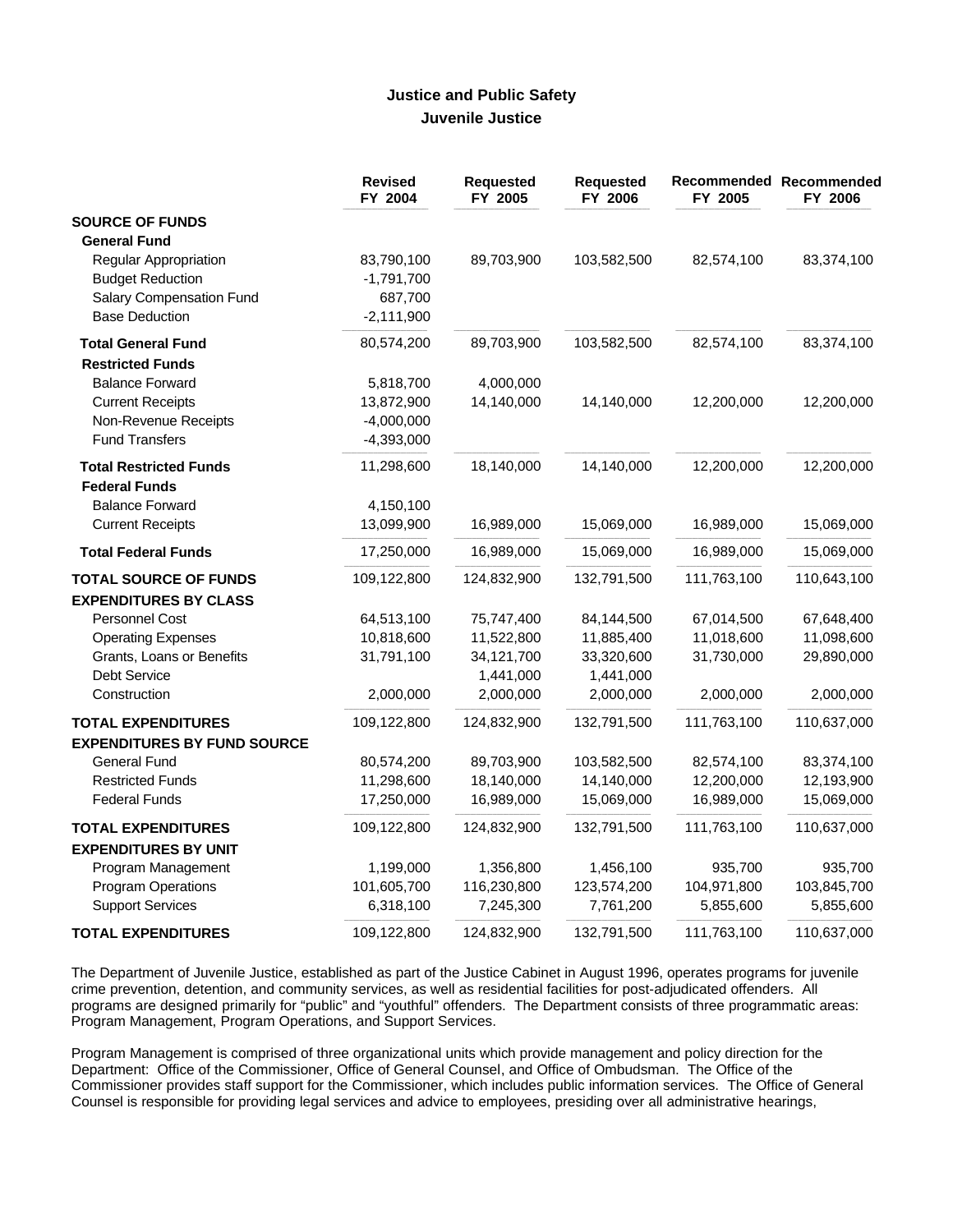and promulgating administrative regulations. The Office of Ombudsman investigates and resolves grievances filed by those receiving services from the Department.

Program Operations consists of the direct services provided to both public and youthful offenders, through Day Treatment Services, Group Homes, Residential Facilities, Community Supervision, Private Child Care Facilities, Detention Facilities, and Alternatives to Detention. The programs are administered on a regional basis, divided into three separate regions.

Day Treatment Services is comprised of 6 state-owned and 20 contract programs. These programs are the least restrictive, since the youths remain in a home setting during the evening and attend a day treatment program during the day. A court or school system usually refers a youth to serve in these programs. Day Treatment provides educational alternatives, treatment, and counseling for youths between the ages of 12 and 17. The total capacity of 26 centers is 955 youths.

| <b>Day Treatment Facilities</b>           | County              | <b>Slots</b> |
|-------------------------------------------|---------------------|--------------|
| <b>Hardin County</b>                      | Hardin              | 40           |
| <b>Hopkins County</b>                     | Hopkins             | 40           |
| <b>Warren County</b>                      | Warren              | 40           |
| Daviess County                            | Daviess             | 45           |
| <b>Calloway County</b>                    | Calloway            | 30           |
| Ohio County                               | Ohio                | 30           |
| <b>Barren County</b>                      | Barren              | 30           |
| Harrodsburg Independent                   | Mercer              | 30           |
| <b>Bullitt County</b>                     | <b>Bullitt</b>      | 50           |
| <b>Shelby County</b>                      | Shelby              | 30           |
| <b>Wilkinson Street</b>                   | Franklin            | 50           |
| <b>Boyle County</b>                       | <b>Boyle</b>        | 30           |
| <b>Shelby Valley</b>                      | Pike                | 30           |
| Phelps                                    | Pike                | 30           |
| <b>Madison County</b>                     | Madison             | 30           |
| Newport                                   | Campbell            | 45           |
| <b>Laurel County</b>                      | Laurel              | 30           |
| Pulaski County                            | Pulaski             | 30           |
| <b>Clark County</b>                       | Clark               | 30           |
| <b>Christian County</b>                   | Christian           | 40           |
| <b>Campbell County</b>                    | Campbell            | 15           |
| <b>Bell County</b>                        | Bell                | 30           |
| Corbin Board of Education                 | Knox/Laurel/Whitley | 30           |
| Lexington Fayette Urban County Government | Fayette             | 55           |
| Ashland                                   | Boyd                | 40           |
| Louisville                                | Jefferson           | 75           |

Day Treatment Slots = 955

Group Homes, comprised of 11 state-operated and two contract homes are community-based residential treatment facilities that generally serve eight youths per home, but may serve up to ten. These programs accept youths between 12-18 years of age, who have been committed to the Department as public or youthful offenders. Group home care serves as an alternative to institutionalization and aims to transition a youth from institutional placement to the community. The total capacity of 11 group homes is 88 youths.

| <b>Group Home Facilities</b> | County    | <b>Beds</b> |
|------------------------------|-----------|-------------|
| Ashland                      | Boyd      | 8           |
| <b>Bowling Green</b>         | Warren    | 8           |
| <b>Burnside</b>              | Pulaski   | 8           |
| Frenchburg                   | Menifee   | 8           |
| Glasgow                      | Barren    | 8           |
| Hopkinsville                 | Christian | 8           |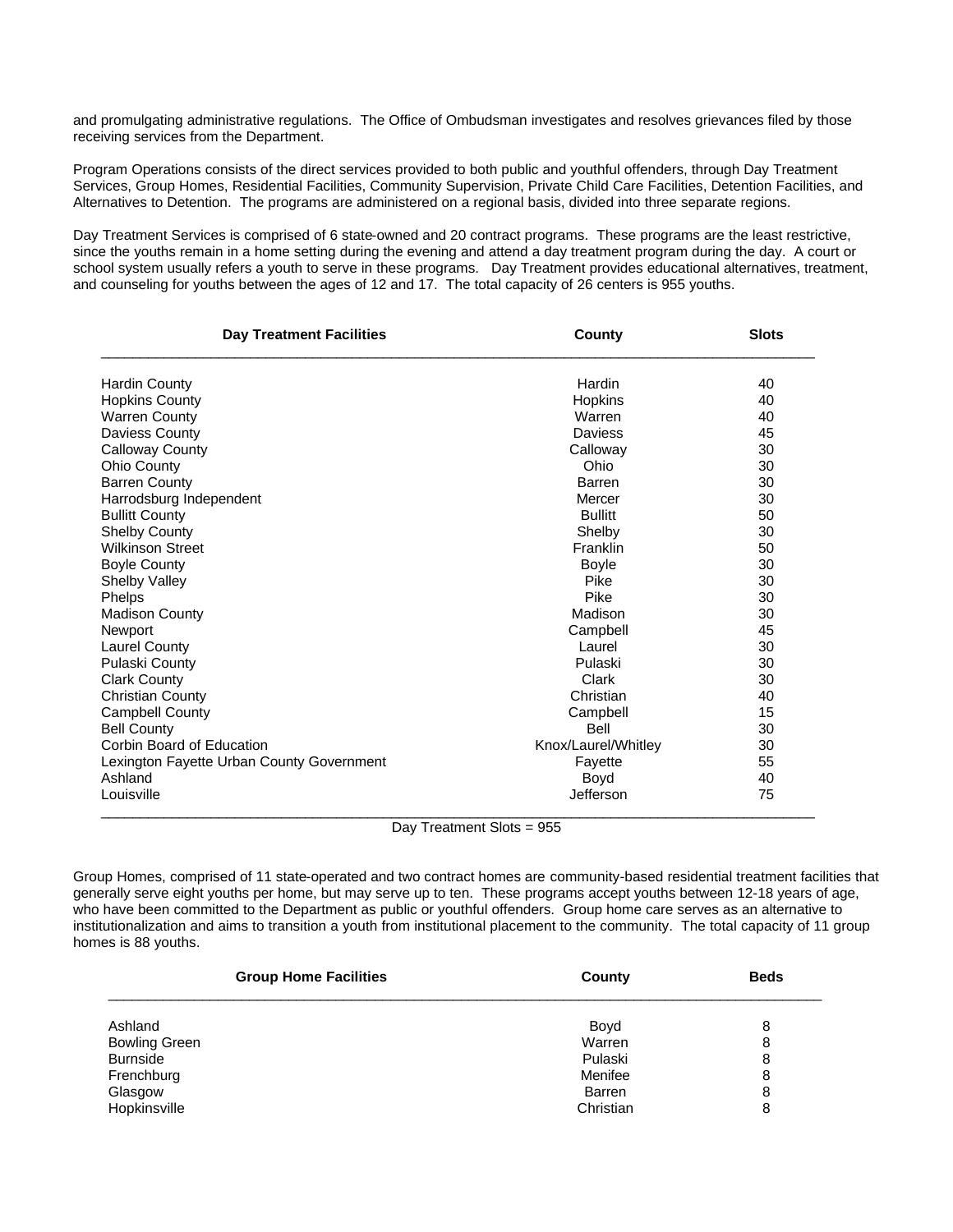| London      | Laurel    | o |
|-------------|-----------|---|
| Mayfield    | Graves    | 8 |
| Middlesboro | Bell      | 8 |
| Frankfort   | Franklin  | 8 |
| Westport    | Jefferson | 8 |
|             |           |   |

Group Home Beds = 88

The 13 state-operated Residential Facilities provide 24-hour care and custody of juveniles who have been committed to the Department as public offenders, or sentenced as youthful offenders. These facilities serve youths who are in need of treatment that cannot be provided in their community, or who require placement in a secure setting because they represent a threat to the community. The current capacity of the 13 facilities is 469 youths.

| <b>Residential Facilities</b>              | City                | County           | <b>Beds</b> |
|--------------------------------------------|---------------------|------------------|-------------|
| Northern Kentucky Youth Development Center | Crittenden          | Grant            | 40          |
| Morehead Youth Development Center          | Morehead            | Rowan            | 32          |
| Green River Youth Development Center       | Cromwell            | <b>Butler</b>    | 36          |
| Rice-Audubon Youth Development Center      | Louisville          | Jefferson        | 36          |
| Mayfield Boy's Youth Development Center    | Mayfield            | Graves           | 36          |
| <b>Owensboro Treatment Center</b>          | Owensboro           | Daviess          | 30          |
| <b>Cardinal Treatment Center</b>           | Louisville          | Jefferson        | 33          |
| Lincoln Village Youth Development Center   | Elizabethtown       | <b>Hardin</b>    | 40          |
| Lake Cumberland Youth Development Center   | Monticello          | Wayne            | 40          |
| Woodsbend Boy's Youth Development Center   | <b>West Liberty</b> | Morgan           | 40          |
| <b>Bluegrass Assessment Center</b>         | Lexington           | Fayette          | 16          |
| Cadet Leadership Education Program         | Jackson             | <b>Breathitt</b> | 40          |
| Adair Youth Development Center             | Columbia            | Adair            | 50          |

Residential Beds = 469

Community Services are community-based services provided to juvenile offenders. Juvenile workers in the community offices develop service objectives and comprehensive service plans for juvenile offenders and their families. Juvenile workers supervise juvenile offenders and recommend any necessary out-of-home placements. Juvenile workers supervise over 3000 youths.

Private child care facilities and therapeutic foster care programs are utilized to alleviate facility capacity problems and to provide specialized treatment for youths. Approximately 200 juveniles are in these programs on any given day.

Five state-operated detention centers are currently in operation in Breathitt, McCracken, Campbell, Warren, and Laurel Counties, and ten beds are available for detention at the youth development center in Adair County. The regional center in Boyd County is under construction and scheduled for completion in fiscal year 2004. Centers located in Hardin and Fayette Counties are under construction. The Hardin County facility will be completed in fiscal year 2005 and the Fayette County facility will be completed in fiscal year 2006. At that time the state will provide detention services to all counties in the state with the exception of Jefferson for which a contract is in place.

Currently, the state provides detention services to 102 counties. Jefferson, Fayette, Hardin, and Madison Counties continue to operate local detention programs, and counties approved to use these facilities receive a subsidy payment from the state of \$94 per day for all public and youthful offenders.

| <b>State-operated Detention Centers</b>                                       | County            | <b>Beds</b> |
|-------------------------------------------------------------------------------|-------------------|-------------|
| Breathitt Regional Juvenile Detention Center                                  | <b>Breathitt</b>  | 48          |
| McCracken Regional Juvenile Detention Center                                  | McCracken         | 48          |
| Campbell Regional Juvenile Detention Center<br>Adair Youth Development Center | Campbell<br>Adair | 52<br>10    |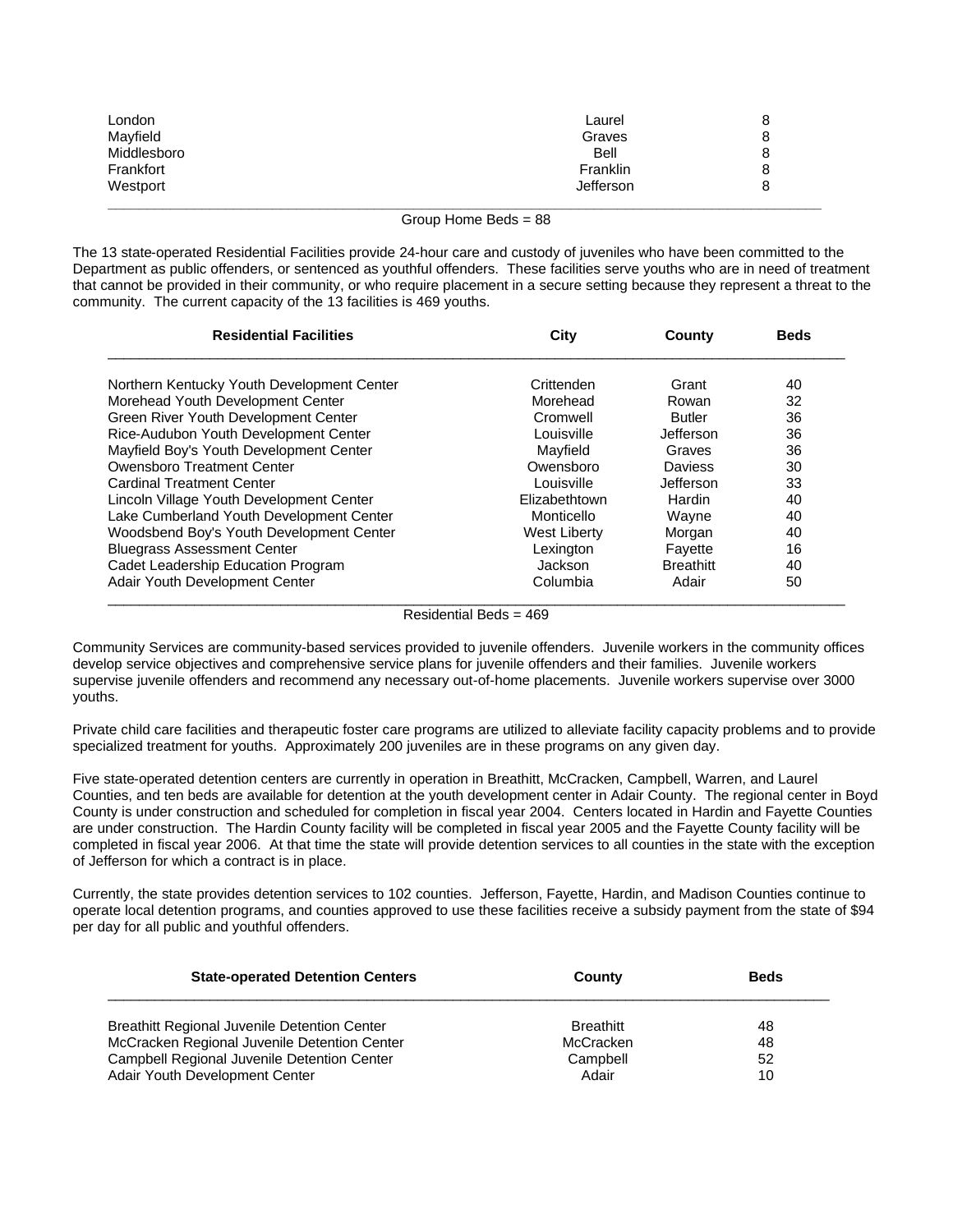| Warren Regional Juvenile Detention Center | Warren | 48 |
|-------------------------------------------|--------|----|
| Laurel Regional Juvenile Detention Center | Laurel | 48 |

#### Detention Beds = 254

Less restrictive placements than detention facilities are provided through contracts with emergency shelters and foster care providers, electronic monitoring, and tracking services. The Department operates an eight-bed cottage as an alternative to detention program at the Bluegrass Assessment Center in Lexington. Nine Departmental staff members are responsible for the assessment of juveniles in the facilities, and the determination of whether an alternative to detention is appropriate.

The Division of Placement Services, included in the Program Operations area, determines appropriate out of home placements for youths committed to the Department of Juvenile Justice.

Support Services, which provides administrative support to all organizational units of the Department, includes: Division of Administrative Services, Division of Program Services, and the Division of Medical Services. The Division of Administrative Services consists of four branches: Personnel, Fiscal, Capital Construction and Real Properties, and Information Systems. The Division of Program Services consists of five branches: Quality Assurance, Program Development, Education, In-Service Training, and Academy Training. The Medical branch oversees the medical delivery system throughout the Department.

#### **Policy**

The Governor's recommended budget provides additional General Fund resources of \$2,000,000 in fiscal year 2005 and \$2,800,000 in fiscal year 2006 to support the operation and maintenance of the new Boyd, Hardin, and Fayette Regional Juvenile Detention Centers.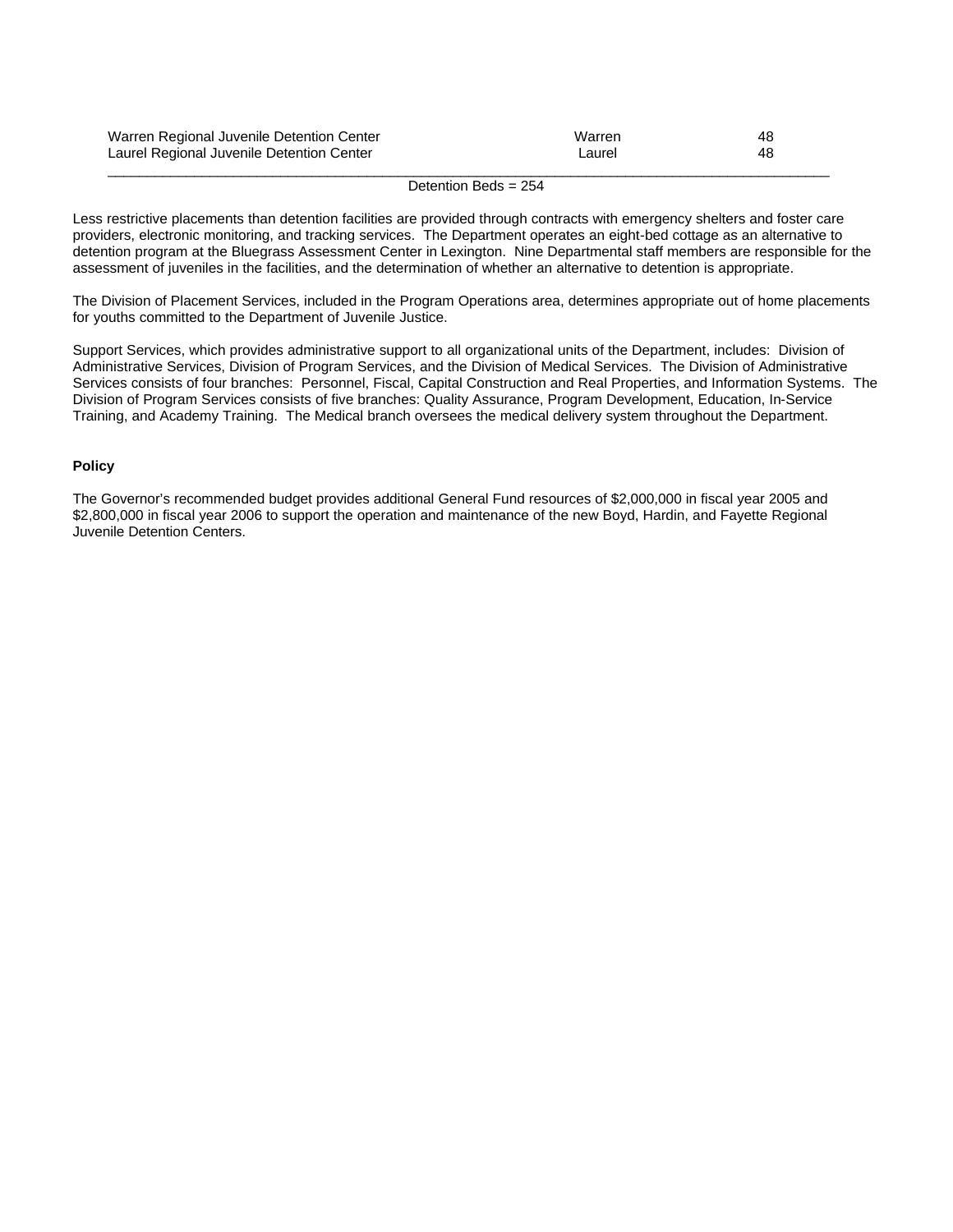## **Criminal Justice Training Justice and Public Safety**

|                                                                 | <b>Revised</b><br>FY 2004 | <b>Requested</b><br>FY 2005 | <b>Requested</b><br>FY 2006 | <b>Recommended</b><br>FY 2005 | Recommended<br>FY 2006 |
|-----------------------------------------------------------------|---------------------------|-----------------------------|-----------------------------|-------------------------------|------------------------|
| <b>SOURCE OF FUNDS</b>                                          |                           |                             |                             |                               |                        |
| <b>Restricted Funds</b>                                         |                           |                             |                             |                               |                        |
| <b>Balance Forward</b>                                          | 3,540,700                 | 7,048,900                   | 10,674,000                  | 8,142,400                     | 2,714,500              |
| <b>Current Receipts</b>                                         | 555,800                   | 610,000                     | 635,300                     | 555,800                       | 555,800                |
| Non-Revenue Receipts                                            | 43,812,100                | 44,838,700                  | 47,497,700                  | 47,457,700                    | 51,206,200             |
| <b>Fund Transfers</b>                                           | $-1,824,800$              |                             |                             | $-15,500,000$                 | $-9,000,000$           |
| <b>Total Restricted Funds</b><br><b>Federal Funds</b>           | 46,083,800                | 52,497,600                  | 58,807,000                  | 40,655,900                    | 45,476,500             |
| <b>Balance Forward</b>                                          | 176,900                   |                             |                             |                               |                        |
| <b>Current Receipts</b>                                         | 2,523,100                 | 2,700,000                   | 2,700,000                   | 2,700,000                     | 2,700,000              |
| <b>Total Federal Funds</b>                                      | 2,700,000                 | 2,700,000                   | 2,700,000                   | 2,700,000                     | 2,700,000              |
| <b>TOTAL SOURCE OF FUNDS</b>                                    | 48,783,800                | 55,197,600                  | 61,507,000                  | 43,355,900                    | 48,176,500             |
| <b>EXPENDITURES BY CLASS</b>                                    |                           |                             |                             |                               |                        |
| <b>Personnel Cost</b>                                           | 10,421,400                | 12,517,400                  | 13,839,400                  | 10,421,400                    | 10,421,400             |
| <b>Operating Expenses</b>                                       | 1,990,800                 | 3,144,600                   | 2,929,500                   | 1,990,800                     | 1,990,800              |
| Grants, Loans or Benefits                                       | 24,616,000                | 23,729,600                  | 24,410,300                  | 24,616,000                    | 24,616,000             |
| <b>Debt Service</b>                                             | 3,360,200                 | 3,360,200                   | 5,768,200                   | 3,360,200                     | 3,360,200              |
| <b>Capital Outlay</b>                                           | 253,000                   | 1,771,800                   | 787,000                     | 253,000                       | 253,000                |
| <b>TOTAL EXPENDITURES</b><br><b>EXPENDITURES BY FUND SOURCE</b> | 40,641,400                | 44,523,600                  | 47,734,400                  | 40,641,400                    | 40,641,400             |
| <b>Restricted Funds</b>                                         | 37,941,400                | 41,823,600                  | 45,034,400                  | 37,941,400                    | 37,941,400             |
| <b>Federal Funds</b>                                            | 2,700,000                 | 2,700,000                   | 2,700,000                   | 2,700,000                     | 2,700,000              |
| <b>TOTAL EXPENDITURES</b><br><b>EXPENDITURES BY UNIT</b>        | 40,641,400                | 44,523,600                  | 47,734,400                  | 40,641,400                    | 40,641,400             |
| Kentucky Law Enforcement Program<br>Fund                        | 36,883,600                | 40,718,000                  | 43,872,800                  | 36,883,600                    | 36,883,600             |
| Peace Officer Professional Standards                            | 602,000                   | 630,600                     | 661,300                     | 602,000                       | 602,000                |
| <b>Special Training Programs</b>                                | 3,155,800                 | 3,175,000                   | 3,200,300                   | 3,155,800                     | 3,155,800              |
| <b>TOTAL EXPENDITURES</b>                                       | 40,641,400                | 44,523,600                  | 47,734,400                  | 40,641,400                    | 40,641,400             |

The Department of Criminal Justice Training is responsible for the training of local law enforcement professionals as provided under Kentucky Revised Statutes, Chapters 15, 15A, 16, 70, 72, 95, and 403.785(2), along with 500 KAR 8:010. Basic and specialized training courses are offered to police officers, dispatchers, sheriffs, deputies, airport security personnel, university campus security personnel, and coroners. Course curriculum includes training in basic law enforcement, telecommunications, coroner training, AIDS, child sexual abuse, domestic violence, bias-related crimes, executive and staff training, leadership development, and breath testing. Training is conducted at the Training Center on the Eastern Kentucky University campus and at regional sites.

The Department operates two training programs: the Kentucky Law Enforcement Foundation Program Fund (KLEFPF), and the Special Training Programs with the Peace Officers Professional Standards (POPS) office. The KLEFPF agency resources are derived from insurance premium surcharge proceeds, which accrue pursuant to KRS 42.190 and KRS 136.392.

#### **Policy**

Notwithstanding KRS 15.430, the Governor's recommended budget provides for a \$15,500,000 transfer in fiscal year 2005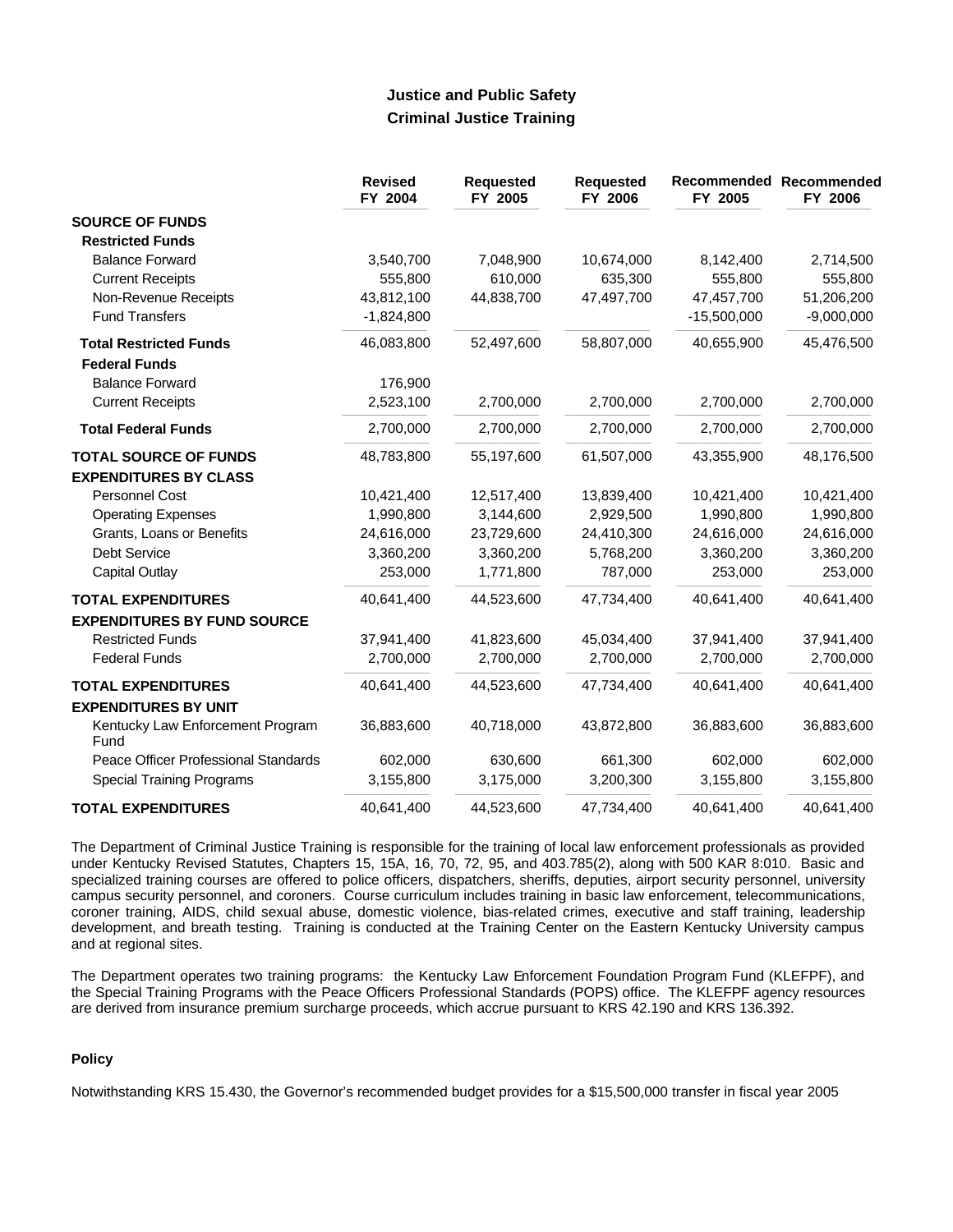and \$9,000,000 in fiscal year 2006 from the Kentucky Law Enforcement Foundation Program Fund (KLEFPF) to the General Fund.

Notwithstanding KRS 15.460(1), the Governor's recommended budget provides \$3,100 in fiscal year 2004-2005 and \$3,100 in fiscal year 2005-2006 for training incentive payments for each participant.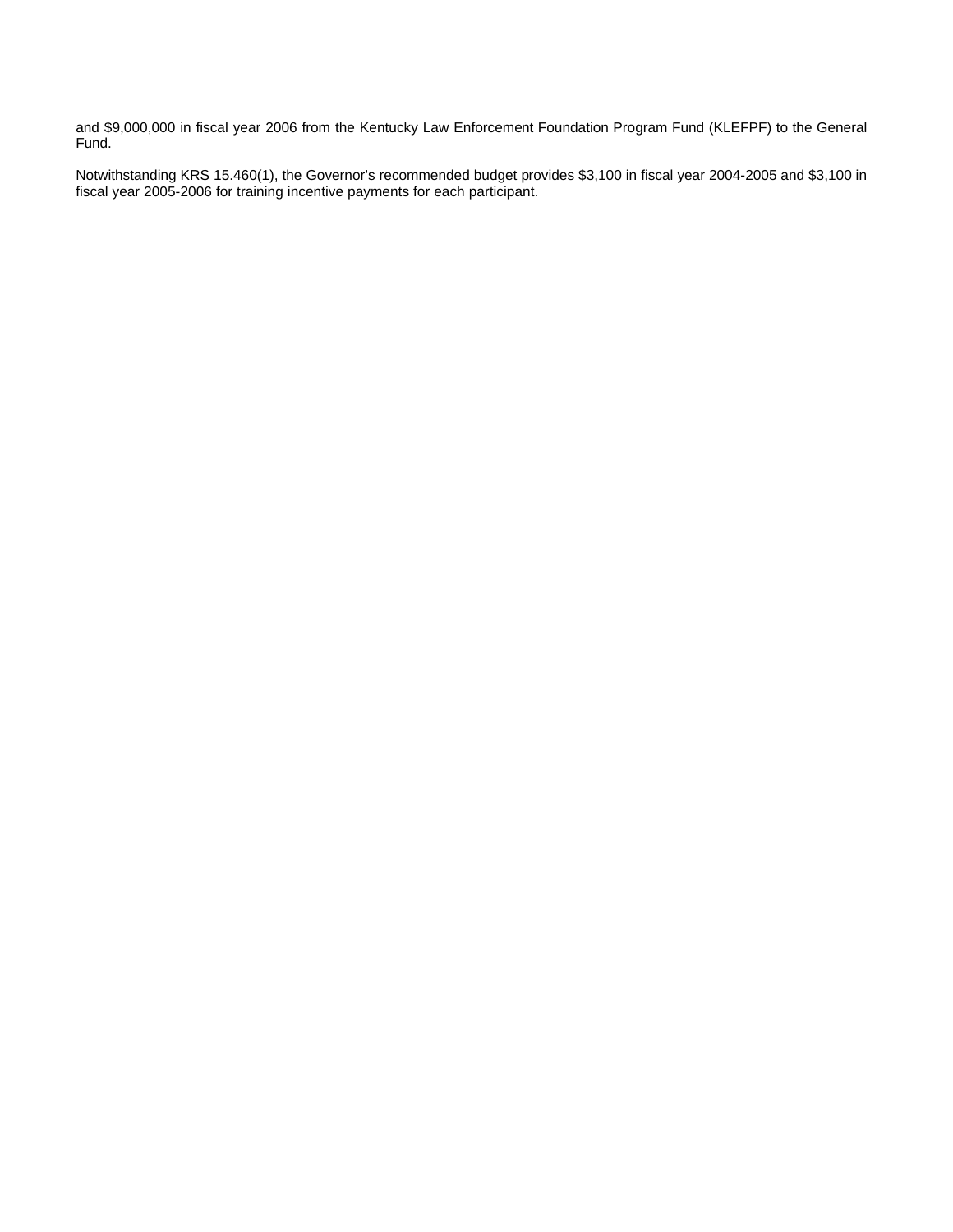## **Corrections Justice and Public Safety**

|                                                | <b>Revised</b><br>FY 2004 | <b>Requested</b><br>FY 2005 | <b>Requested</b><br>FY 2006 | Recommended<br>FY 2005 | Recommended<br>FY 2006 |
|------------------------------------------------|---------------------------|-----------------------------|-----------------------------|------------------------|------------------------|
| <b>SOURCE OF FUNDS</b>                         |                           |                             |                             |                        |                        |
| <b>General Fund</b>                            |                           |                             |                             |                        |                        |
| Regular Appropriation                          | 310,084,200               | 386,456,500                 | 416,680,500                 | 319,464,300            | 325,730,300            |
| <b>Continuing Appropriation</b>                | 2,728,328                 |                             |                             |                        |                        |
| <b>Budget Reduction</b>                        | $-2,781,400$              |                             |                             |                        |                        |
| <b>Salary Compensation Fund</b>                | 944,600                   |                             |                             |                        |                        |
| <b>Base Deduction</b>                          | $-7,393,800$              |                             |                             |                        |                        |
| <b>Total General Fund</b>                      | 303,581,928               | 386,456,500                 | 416,680,500                 | 319,464,300            | 325,730,300            |
| <b>Restricted Funds</b>                        |                           |                             |                             |                        |                        |
| <b>Balance Forward</b>                         | 1,486,723                 | 373,700                     | 326,800                     | 200,000                | 200,000                |
| <b>Current Receipts</b>                        | 18,544,081                | 18,770,700                  | 19,642,000                  | 19,274,800             | 19,274,800             |
| Non-Revenue Receipts                           | 395,025                   |                             |                             |                        |                        |
| <b>Fund Transfers</b>                          | $-823,500$                |                             |                             |                        |                        |
| <b>Total Restricted Funds</b>                  | 19,602,329                | 19,144,400                  | 19,968,800                  | 19,474,800             | 19,474,800             |
| <b>Federal Funds</b>                           |                           |                             |                             |                        |                        |
| <b>Balance Forward</b>                         | 252,744                   |                             |                             |                        |                        |
| <b>Current Receipts</b>                        | 315,200                   | 315,200                     | 315,200                     | 315,200                | 315,200                |
| Non-Revenue Receipts                           | 766,874                   | 921,600                     | 50,000                      | 921,600                | 50,000                 |
| <b>Total Federal Funds</b>                     | 1,334,818                 | 1,236,800                   | 365,200                     | 1,236,800              | 365,200                |
| <b>TOTAL SOURCE OF FUNDS</b>                   | 324,519,075               | 406,837,700                 | 437,014,500                 | 340,175,900            | 345,570,300            |
| <b>EXPENDITURES BY CLASS</b>                   |                           |                             |                             |                        |                        |
| <b>Personnel Cost</b>                          | 175,370,618               | 226,996,400                 | 245,066,900                 | 181,433,800            | 180,886,000            |
| <b>Operating Expenses</b>                      | 37,939,030                | 47,900,100                  | 46,985,200                  | 37,252,500             | 37,252,500             |
| Grants, Loans or Benefits                      | 110,803,328               | 122,604,100                 | 129,676,200                 | 121,083,500            | 126,594,700            |
| Debt Service                                   | 206,100                   | 8,351,100                   | 14,847,100                  | 206,100                | 637,100                |
| <b>Capital Outlay</b>                          |                           | 500,000                     |                             |                        |                        |
| <b>TOTAL EXPENDITURES</b>                      | 324,319,076               | 406,351,700                 | 436,575,400                 | 339,975,900            | 345,370,300            |
| <b>EXPENDITURES BY FUND SOURCE</b>             |                           |                             |                             |                        |                        |
| <b>General Fund</b>                            | 303,581,928               | 386,456,500                 | 416,680,500                 | 319,464,300            | 325,730,300            |
| <b>Restricted Funds</b>                        | 19,402,330                | 18,817,600                  | 19,688,900                  | 19,274,800             | 19,274,800             |
| <b>Federal Funds</b>                           | 1,334,818                 | 1,236,800                   | 365,200                     | 1,236,800              | 365,200                |
| <b>TOTAL EXPENDITURES</b>                      | 324,319,076               | 406,510,900                 | 436,734,600                 | 339,975,900            | 345,370,300            |
| <b>EXPENDITURES BY UNIT</b>                    |                           |                             |                             |                        |                        |
| <b>Corrections Management</b>                  | 30,019,718                | 45,250,400                  | 53,674,000                  | 29,841,200             | 29,726,300             |
| <b>Adult Correctional Institutions</b>         | 197,577,100               | 247,922,400                 | 260,562,100                 | 207,906,200            | 208,084,400            |
| <b>Community Services and Local Facilities</b> | 80,917,830                | 97,790,900                  | 106,626,600                 | 86,952,400             | 92,283,500             |
| Local Jail Support                             | 15,804,428                | 15,547,200                  | 15,871,900                  | 15,276,100             | 15,276,100             |
| <b>TOTAL EXPENDITURES</b>                      | 324,319,076               | 406,510,900                 | 436,734,600                 | 339,975,900            | 345,370,300            |

The Department of Corrections, pursuant to KRS 196 - 197, is responsible for the broad range of activities associated with adult criminal incarceration, public safety, inmate rehabilitation, probation and parole, and criminal recidivism. As the largest Department in the Justice Cabinet, Corrections has four separate appropriation units: Corrections Management, Community Services and Local Facilities, Adult Institutions, and Local Jail Support. The Department of Corrections utilizes resources from each of these units to provide the necessary balance between public safety and fiscal responsibility. In order to accomplish this, the Department is charged with accommodating a growing inmate population through a balance of community and institutional based solutions.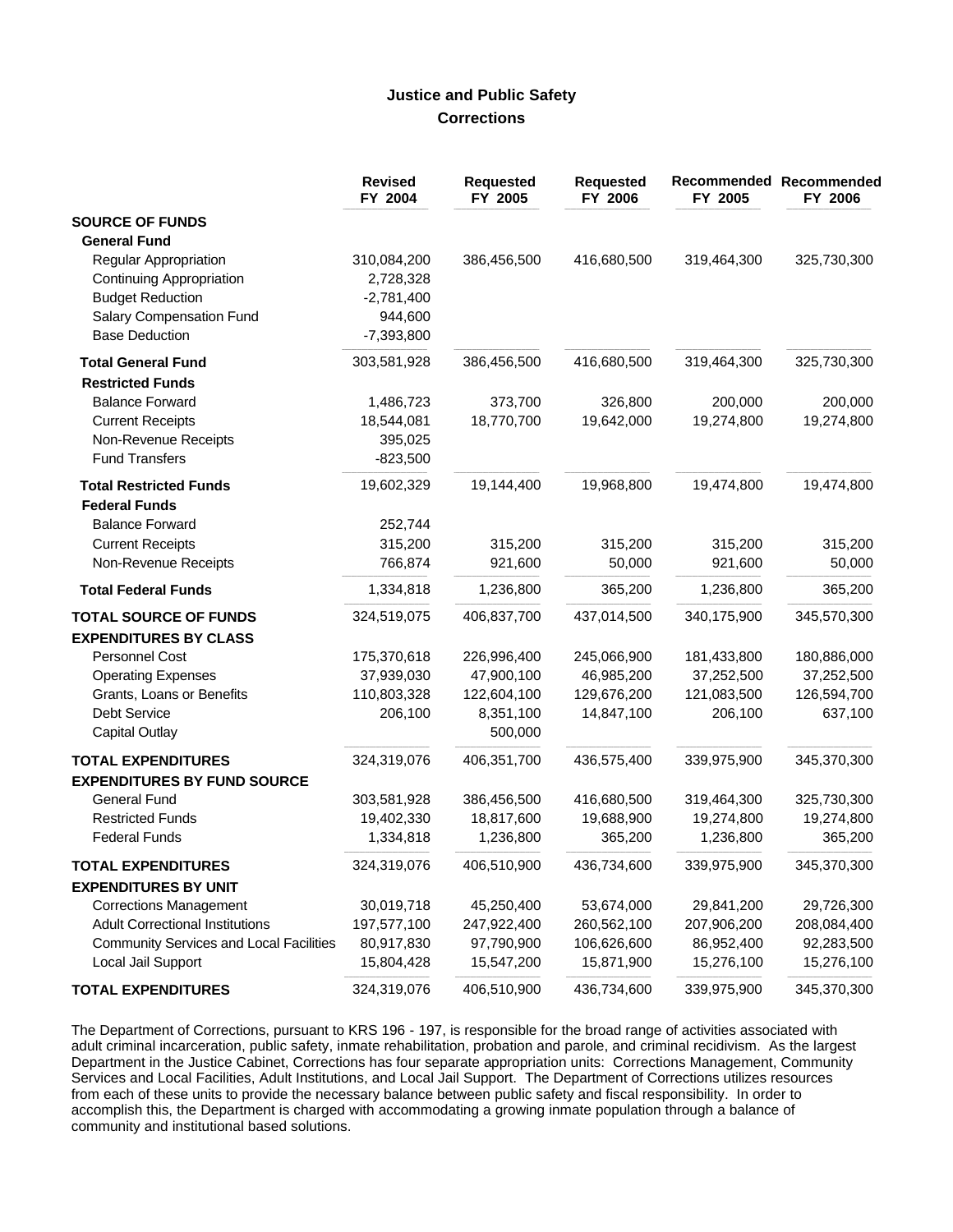The convicted felon population under the custody of the Department of Corrections is estimated to grow to approximately 18,832 by the end of fiscal year 2005 and 19,705 by the end of fiscal year 2006 based on the latest trends, current criminal laws, sentencing, and parole patterns. The current population as of January 23, 2004, is 17,618.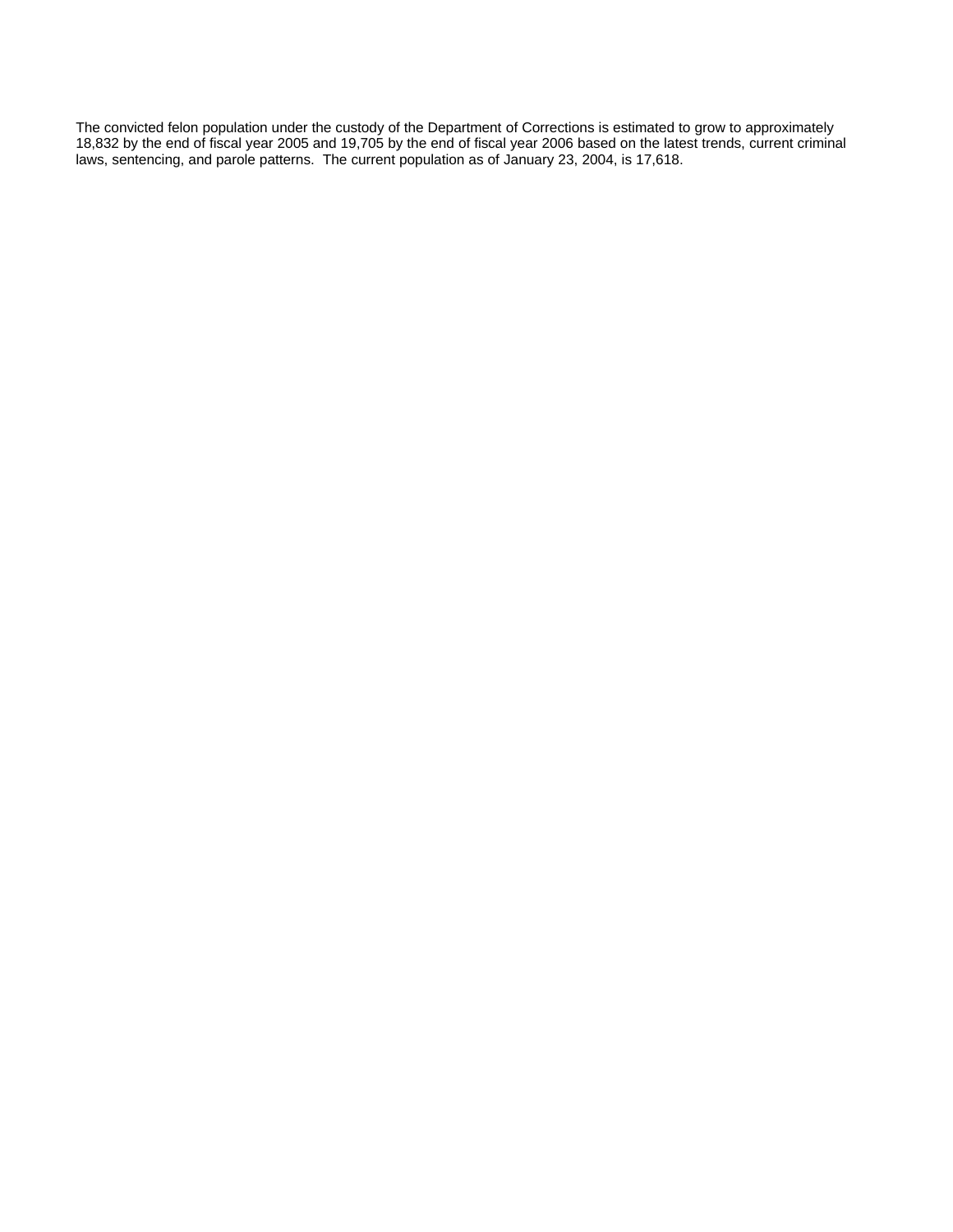## **Corrections Corrections Management Justice and Public Safety**

|                                    | <b>Revised</b><br>FY 2004 | <b>Requested</b><br>FY 2005 | <b>Requested</b><br>FY 2006 | Recommended<br>FY 2005 | Recommended<br>FY 2006 |
|------------------------------------|---------------------------|-----------------------------|-----------------------------|------------------------|------------------------|
| <b>SOURCE OF FUNDS</b>             |                           |                             |                             |                        |                        |
| <b>General Fund</b>                |                           |                             |                             |                        |                        |
| Regular Appropriation              | 15,823,800                | 31,623,900                  | 40,084,500                  | 15,624,800             | 16,381,500             |
| <b>Budget Reduction</b>            | $-63,400$                 |                             |                             |                        |                        |
| Salary Compensation Fund           | 24,400                    |                             |                             |                        |                        |
| <b>Base Deduction</b>              | $-160,000$                |                             |                             |                        |                        |
| <b>Total General Fund</b>          | 15,624,800                | 31,623,900                  | 40,084,500                  | 15,624,800             | 16,381,500             |
| <b>Restricted Funds</b>            |                           |                             |                             |                        |                        |
| <b>Balance Forward</b>             | 797,995                   | 200,000                     | 200,000                     | 200,000                | 200,000                |
| <b>Current Receipts</b>            | 12,894,480                | 12,704,900                  | 13,539,500                  | 13,294,800             | 13,294,800             |
| Non-Revenue Receipts               | 395,025                   |                             |                             |                        |                        |
| <b>Fund Transfers</b>              | $-502,200$                |                             |                             |                        |                        |
| <b>Total Restricted Funds</b>      | 13,585,300                | 12,904,900                  | 13,739,500                  | 13,494,800             | 13,494,800             |
| <b>Federal Funds</b>               |                           |                             |                             |                        |                        |
| <b>Balance Forward</b>             | 231,570                   |                             |                             |                        |                        |
| Non-Revenue Receipts               | 778,048                   | 921,600                     | 50,000                      | 921,600                | 50,000                 |
| <b>Total Federal Funds</b>         | 1,009,618                 | 921,600                     | 50,000                      | 921,600                | 50,000                 |
| <b>TOTAL SOURCE OF FUNDS</b>       | 30,219,718                | 45,450,400                  | 53,874,000                  | 30,041,200             | 29,926,300             |
| <b>EXPENDITURES BY CLASS</b>       |                           |                             |                             |                        |                        |
| <b>Personnel Cost</b>              | 20,829,118                | 27,089,100                  | 28,920,200                  | 21,002,400             | 20,456,500             |
| <b>Operating Expenses</b>          | 8,140,600                 | 8,788,400                   | 8,828,600                   | 7,838,800              | 7,838,800              |
| Grants, Loans or Benefits          | 1,050,000                 | 1,068,700                   | 1,125,000                   | 1,000,000              | 1,000,000              |
| Debt Service                       |                           | 8,145,000                   | 14,641,000                  |                        | 431,000                |
| <b>TOTAL EXPENDITURES</b>          | 30,019,718                | 45,091,200                  | 53,514,800                  | 29,841,200             | 29,726,300             |
| <b>EXPENDITURES BY FUND SOURCE</b> |                           |                             |                             |                        |                        |
| <b>General Fund</b>                | 15,624,800                | 31,623,900                  | 40,084,500                  | 15,624,800             | 16,381,500             |
| <b>Restricted Funds</b>            | 13,385,300                | 12,704,900                  | 13,539,500                  | 13,294,800             | 13,294,800             |
| <b>Federal Funds</b>               | 1,009,618                 | 921,600                     | 50,000                      | 921,600                | 50,000                 |
| <b>TOTAL EXPENDITURES</b>          | 30,019,718                | 45,250,400                  | 53,674,000                  | 29,841,200             | 29,726,300             |
| <b>EXPENDITURES BY UNIT</b>        |                           |                             |                             |                        |                        |
| Commissioner                       | 952,300                   | 1,344,000                   | 1,420,700                   | 952,300                | 952,300                |
| Training                           | 1,487,300                 | 1,748,000                   | 1,836,900                   | 1,464,000              | 1,464,000              |
| <b>General Counsel</b>             | 886,900                   | 1,061,900                   | 1,127,400                   | 851,800                | 851,800                |
| <b>Administrative Services</b>     | 3,893,200                 | 4,705,400                   | 4,932,100                   | 4,044,100              | 4,180,000              |
| Division of Personnel              | 440,800                   | 566,700                     | 599,800                     | 437,500                | 437,500                |
| Debt Service                       |                           | 8,145,000                   | 14,641,000                  |                        | 431,000                |
| Correctional Industries            | 11,670,300                | 12,339,900                  | 13,174,500                  | 11,429,800             | 11,429,800             |
| <b>Mental Health Programs</b>      | 10,688,918                | 15,339,500                  | 15,941,600                  | 10,661,700             | 9,979,900              |
| <b>TOTAL EXPENDITURES</b>          | 30,019,718                | 45,250,400                  | 53,674,000                  | 29,841,200             | 29,726,300             |

Corrections Management provides the administrative and management functions for the Department of Corrections. These functions are achieved through eight program areas: Office of the Commissioner, Division of Personnel, Division of Mental Health, Division of Corrections Training, Division of Administrative Services, Office of General Counsel, Debt Service, and Division of Correctional Industries.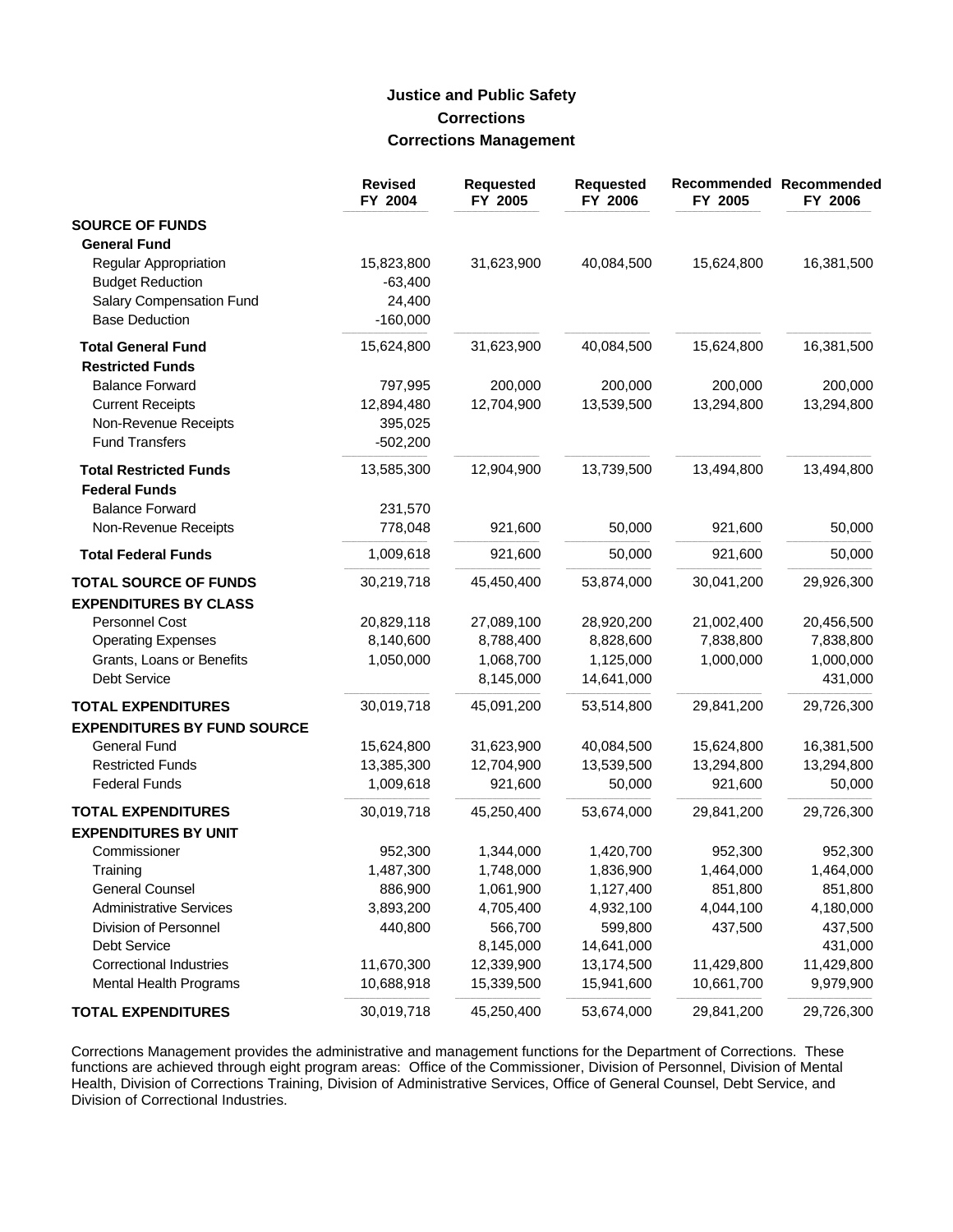The Office of the Commissioner provides departmental management and administrative support necessary for the Commissioner of Corrections to conduct statutorily assigned duties, pursuant to KRS 196 and 197. The Office conducts centralized personnel and budgeting functions. The Commission on Corrections/Community Services is administratively attached to the Office.

The Division of Mental Health is responsible for the provision of specialized mental health services to Kentucky's paroled, probated, and incarcerated population. The Division is comprised of four units: Alcohol and Other Drug programs, Sex Offender programs, Sex Offender Risk Assessment Unit, and Psychiatric and Psychological Outpatient Services.

The Division of Corrections Training, referenced in KRS 12.020, 16.090, 441.055, and 441.115, is responsible for developing curriculum and providing job training to Corrections employees including staff in the counties' jails. Instruction is provided through the Basic Academy program, the Common Core/Officer Inservice program, Jail Training programs, and various specialized programs.

The Division of Administrative Services, referenced in KRS 12.020, is comprised of three branches and three sections that provide support services to the entire Department in: accounting and purchasing, construction, building and equipment maintenance, environmental compliance, property inventory, planning, information technology, inmate information, and victim notification.

The Office of General Counsel, referenced in KRS 12.210-213 and 12.220, is responsible for providing oversight of Corrections policies and procedures, training on legal developments, legal advice and representation in all civil lawsuits, and representation of the Department in various administrative hearings. The General Counsel also handles appeals for current and former employees of the Parole Board, the Sex Offender Risk Assessment Advisory Board, and the Department of Corrections.

The Debt Service program reflects the current cost of bonded indebtedness attributable to capital construction projects in the Department of Corrections.

Kentucky Correctional Industries (KCI), as authorized by KRS 197.200, produces goods or services employing inmate labor. Kentucky Correctional Industries is a self-supporting operation, receiving only restricted funds for operations in ten of the Department's twelve institutions. Twenty-three separate plants produce products and services such as office furniture, recycling, license tags, janitorial products, printing, mattresses, ergonomic chairs, signage, furniture refurbishing, and office panel systems. Data entry, coupon sorting, Braille printing services, and mail services are also offered by KCI.

#### **Policy**

The Governor's recommended budget provides debt service in the amount of \$431,000 in fiscal year 2006 from General Fund resources to replace the electronic Offender Managements System, Phase I, as described in more detail in Volume II.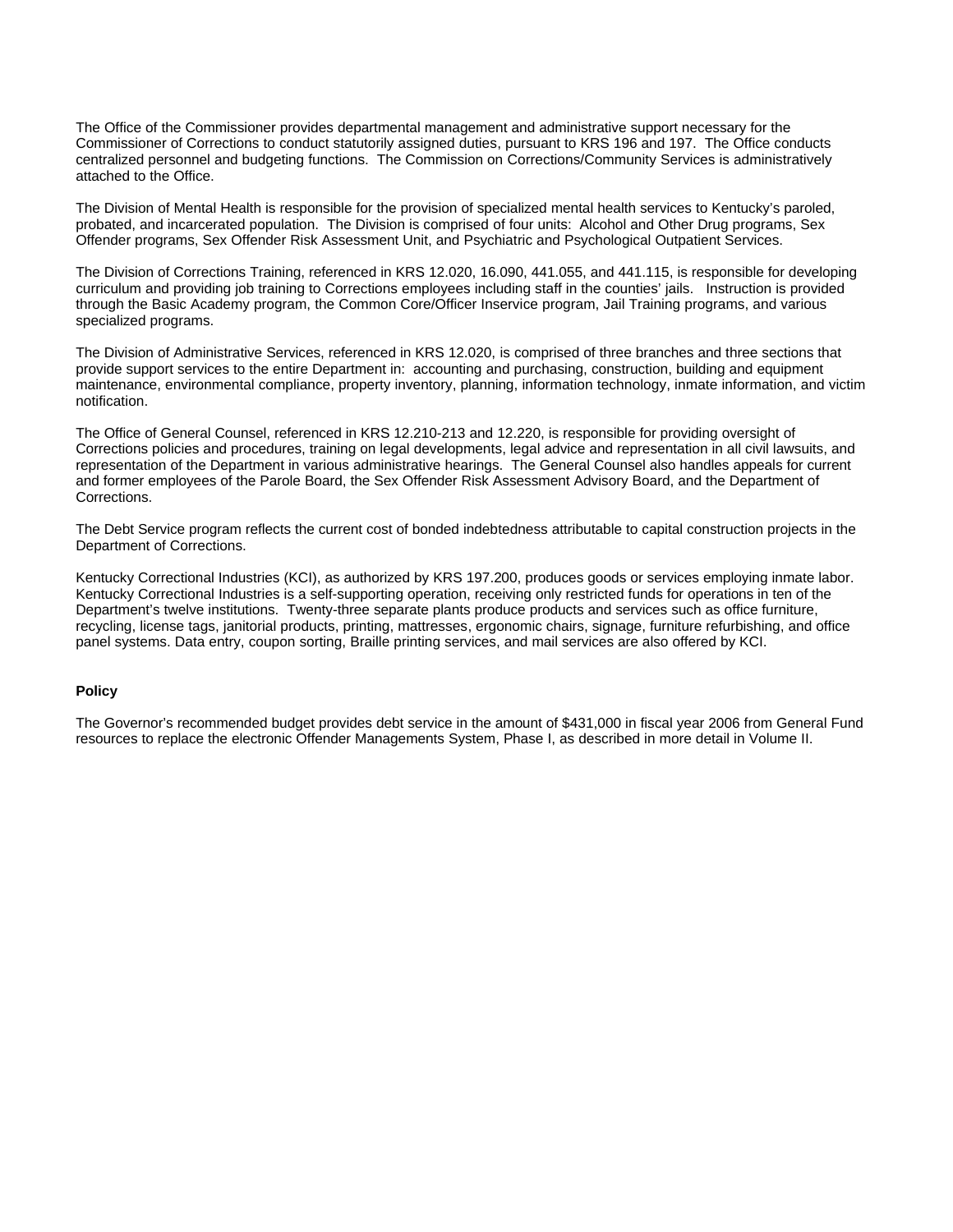## **Corrections Adult Correctional Institutions Justice and Public Safety**

|                                                                                                                                          | <b>Revised</b><br>FY 2004                                           | Requested<br>FY 2005     | <b>Requested</b><br>FY 2006 | Recommended<br>FY 2005   | Recommended<br>FY 2006   |
|------------------------------------------------------------------------------------------------------------------------------------------|---------------------------------------------------------------------|--------------------------|-----------------------------|--------------------------|--------------------------|
| <b>SOURCE OF FUNDS</b><br><b>General Fund</b>                                                                                            |                                                                     |                          |                             |                          |                          |
| Regular Appropriation<br><b>Continuing Appropriation</b><br><b>Budget Reduction</b><br>Salary Compensation Fund<br><b>Base Deduction</b> | 197,583,900<br>2,200,000<br>$-2,591,100$<br>841,200<br>$-6,300,300$ | 241,912,400              | 254,515,400                 | 201,982,000              | 202,160,200              |
| <b>Total General Fund</b>                                                                                                                | 191,733,700                                                         | 241,912,400              | 254,515,400                 | 201,982,000              | 202,160,200              |
| <b>Restricted Funds</b><br><b>Balance Forward</b><br><b>Current Receipts</b><br><b>Fund Transfers</b>                                    | 330,395<br>5,278,605<br>$-80,800$                                   | 5,694,800                | 5,731,500                   | 5,609,000                | 5,609,000                |
| <b>Total Restricted Funds</b>                                                                                                            | 5,528,200                                                           | 5,694,800                | 5,731,500                   | 5,609,000                | 5,609,000                |
| <b>Federal Funds</b><br><b>Current Receipts</b>                                                                                          | 315,200                                                             | 315,200                  | 315,200                     | 315,200                  | 315,200                  |
| <b>Total Federal Funds</b>                                                                                                               | 315,200                                                             | 315,200                  | 315,200                     | 315,200                  | 315,200                  |
| <b>TOTAL SOURCE OF FUNDS</b><br><b>EXPENDITURES BY CLASS</b>                                                                             | 197,577,100                                                         | 247,922,400              | 260,562,100                 | 207,906,200              | 208,084,400              |
| Personnel Cost                                                                                                                           | 122,732,000                                                         | 160,422,800              | 172,412,300                 | 126,517,400              | 126,517,400              |
| <b>Operating Expenses</b>                                                                                                                | 26,384,900                                                          | 33,420,100               | 32,707,500                  | 26,005,700               | 26,005,700               |
| Grants, Loans or Benefits<br>Debt Service                                                                                                | 48,254,100<br>206,100                                               | 53,873,400<br>206,100    | 55,236,200<br>206,100       | 55,177,000<br>206,100    | 55,355,200<br>206,100    |
| <b>TOTAL EXPENDITURES</b><br><b>EXPENDITURES BY FUND SOURCE</b>                                                                          | 197,577,100                                                         | 247,922,400              | 260,562,100                 | 207,906,200              | 208,084,400              |
| <b>General Fund</b>                                                                                                                      | 191,733,700                                                         | 241,912,400              | 254,515,400                 | 201,982,000              | 202,160,200              |
| <b>Restricted Funds</b>                                                                                                                  | 5,528,200                                                           | 5,694,800                | 5,731,500                   | 5,609,000                | 5,609,000                |
| <b>Federal Funds</b>                                                                                                                     | 315,200                                                             | 315,200                  | 315,200                     | 315,200                  | 315,200                  |
| <b>TOTAL EXPENDITURES</b><br><b>EXPENDITURES BY UNIT</b>                                                                                 | 197,577,100                                                         | 247,922,400              | 260,562,100                 | 207,906,200              | 208,084,400              |
| <b>Institutions Operations</b>                                                                                                           | 1,688,800                                                           | 1,800,700                | 1,898,500                   | 1,688,800                | 1,688,800                |
| <b>Medical Services</b>                                                                                                                  | 35,018,300                                                          | 40,313,500               | 41,617,400                  | 35,018,300               | 35,018,300               |
| Education                                                                                                                                | 6,081,600                                                           | 6,374,000                | 6,681,200                   | 6,254,600                | 6,432,800                |
| <b>Private Prisons</b>                                                                                                                   | 15,293,600                                                          | 15,638,500               | 16,014,000                  | 15,293,400               | 15,293,400               |
| <b>Blackburn Correctional Complex</b>                                                                                                    | 6,080,300                                                           | 7,255,600                | 7,659,300                   | 6,246,500                | 6,246,500                |
| <b>Bell County Forestry Camp</b>                                                                                                         | 2,648,000                                                           | 3,164,200                | 3,326,800                   | 2,720,400                | 2,720,400                |
| Kentucky Correctional Institution for<br>Women                                                                                           | 10,010,600                                                          | 12,213,600               | 12,880,400                  | 10,284,200               | 10,284,200               |
| Frankfort Career Development Center                                                                                                      | 2,706,000                                                           | 3,187,100                | 3,362,500                   | 2,780,000                | 2,780,000                |
| Eastern Kentucky Correctional Complex                                                                                                    | 18,476,600                                                          | 21,936,700               | 23,293,200                  | 18,981,600               | 18,981,600               |
| Northpoint Training Center                                                                                                               | 13,468,200                                                          | 16,093,100               | 17,111,100                  | 13,836,300               | 13,836,300               |
| Kentucky State Reformatory                                                                                                               | 24,411,600                                                          | 29,924,000               | 31,631,400                  | 25,079,400               | 25,079,400               |
| Kentucky State Penitentiary                                                                                                              | 15,522,200                                                          | 19,363,500               | 20,642,900                  | 15,946,500               | 15,946,500               |
| Western Kentucky Correctional Complex                                                                                                    | 9,747,700                                                           | 11,976,500               | 12,718,600                  | 10,014,100               | 10,014,100               |
| Roederer Correctional Complex<br>Luther Luckett Correctional Complex                                                                     | 12,097,800<br>11,776,100                                            | 14,664,900<br>14,410,500 | 15,528,700<br>15,331,200    | 12,428,500<br>12,098,000 | 12,428,500<br>12,098,000 |
| <b>Green River Correctional Complex</b>                                                                                                  | 11,161,100                                                          | 13,836,400               | 14,693,400                  | 11,466,200               | 11,466,200               |
| <b>Institutional Farms</b>                                                                                                               | 1,203,000                                                           | 1,283,800                | 1,283,800                   | 1,283,800                | 1,283,800                |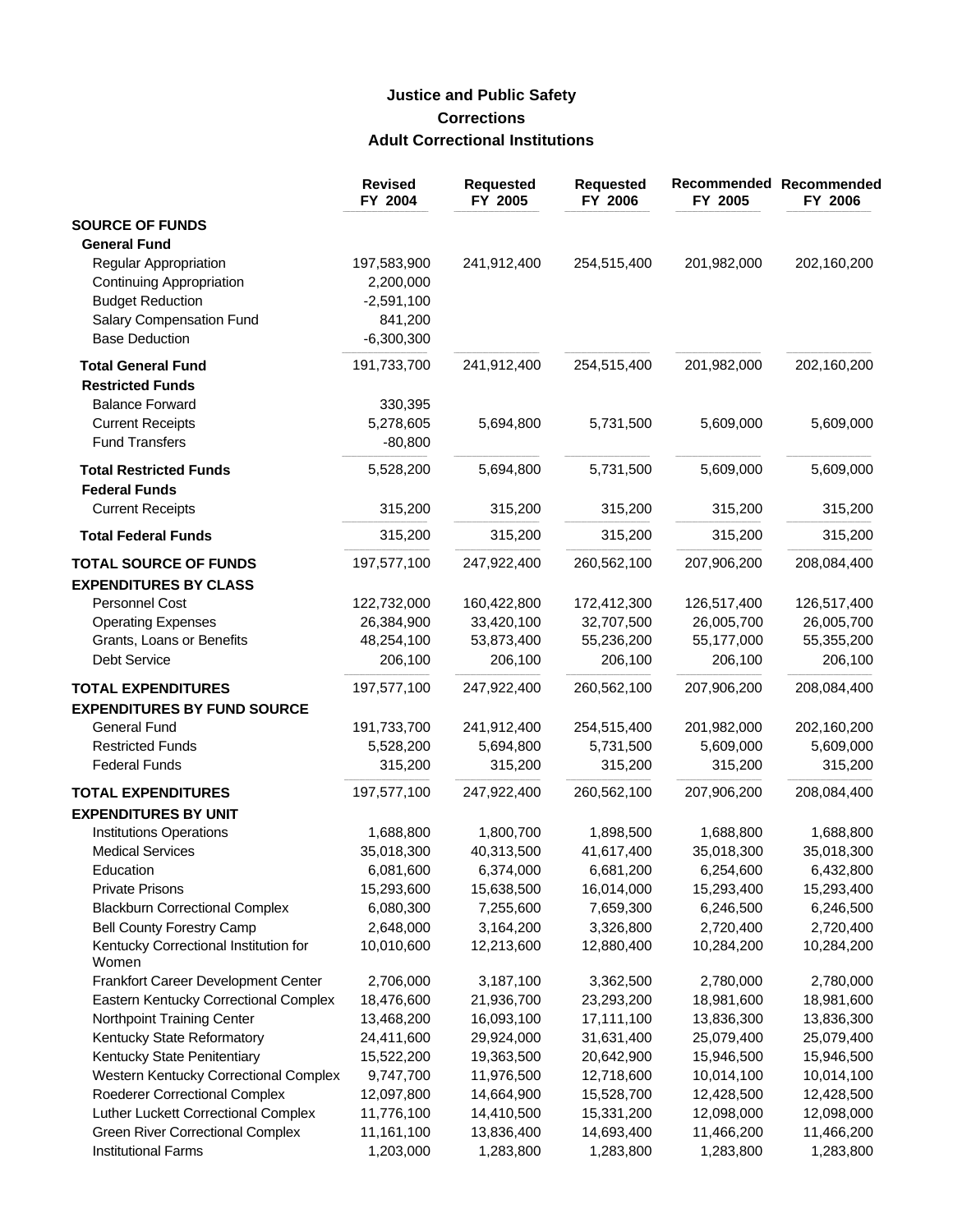| <b>Elliott County Correctional Complex</b> | 185.600     | 14.485.800  | 14.887.700  | 6.485.600   | 6.485.600   |
|--------------------------------------------|-------------|-------------|-------------|-------------|-------------|
| TOTAL EXPENDITURES                         | 197.577.100 | 247.922.400 | 260,562,100 | 207.906.200 | 208.084.400 |

Adult Correctional Institutions is comprised of 12 state correctional facilities and two privately contracted facilities for adult felon offenders. Three additional programmatic areas serve all institutions and their incarcerated populations: the Division of Operations, Education Programs, Medical Services, and Institutional Farms.

The Division of Operations, pursuant to KRS 197.505, 197.065, 196.240, and 197.110, supervises and directs the following activities: classification and placement of inmates, coordination of academic and technical programs, coordination of dietary and health programs for state owned facilities, contract compliance at the two privately contracted prisons, and coordination of security threat group information.

Education Programs consist of the educational programs and related services provided at the 12 state prison facilities, which provide offenders with opportunities to acquire various skills. The Department contracts with the Kentucky Community and Technical College System (KCTCS) to operate correctional education programs.

Medical Services, pursuant to KRS 197.020, provides necessary health services to inmates committed to the Department. Services are performed at each institutional location through institutional medical staff, personal service contracts, and outside referrals to local specialists and hospitals. The provision of medical services is monitored, authorized, and reviewed by a system-wide Medical Director.

The Institutional Farm program operations include 6,200 acres of productive agricultural land at the following institutions: Roederer Correctional Complex, Western Kentucky Correctional Complex, Northpoint Training Center, Blackburn Correctional Complex, and the Kentucky Correctional Institution for Women. Farm products produced at the various locations include cattle, swine, grain, vegetables, and fruit. The operations are non-General Fund supported, and provide inmate labor opportunities, institutional wet garbage disposal, grain for sale and animal consumption, and vegetables for prison use.

The Private Prison program area, authorized and governed by KRS 197.500-525, contains the two private prisons contracted by the Commonwealth: Marion Adjustment Center (contracted capacity - 700 inmates) in Marion County and Lee Adjustment Center (contracted capacity - 600 inmates) in Lee County. Both facilities were originally contracted as minimum security, however, Lee Adjustment Center was converted to medium security during 1999. Private prison usage is projected to be approximately 80 percent of contracted capacity at these two facilities.

Kentucky State Reformatory (KSR) is a medium security institution with an operational capacity of 1,855 inmates located near LaGrange in Oldham County. The inmate population is divided into four segments: general population, special management unit, nursing care facility, and mental health unit. Since 1980, KSR has converted designated living areas into single cell facilities and opened a new 150-bed mental health unit during 1998. In 1995 KSR opened the Nursing Care Facility which houses inmates in need of medical care due to their medical condition.

Kentucky State Penitentiary (KSP) is a maximum security institution with an operational capacity of 816 inmates, located near Eddyville in Lyon County. The inmate population is separated into three major groups: general population, protective custody, and disciplinary/administrative segregation. KSP also houses the state's capital punishment unit.

Blackburn Correctional Complex (BCC) is a minimum security institution with an operational capacity of 557 inmates located near Lexington in Fayette County. The institution programmatically directs inmates to halfway houses or returns the inmate to the community by parole, based upon the individual's demonstrated conduct, program performance, and need.

Bell County Forestry Camp (BCFC) is a minimum security institution with an operational capacity of 250 inmates located near Pineville in Bell County. The institution provides manpower to the Division of Forestry for fire suppression in Bell and seven surrounding counties during fire season, along with road, highway garage, and community service details.

Kentucky Correctional Institution for Women (KCIW), the only institutional facility for women in the Commonwealth, houses 718 inmates in PeeWee Valley in Shelby County. All levels of security and all levels of medical services must be provided since all female prisoners must be housed at KCIW.

Frankfort Career Development Center (FCDC) is a minimum security institution with an operational capacity of 205 inmates located in Frankfort in Franklin County. The institution primarily provides inmate labor to state government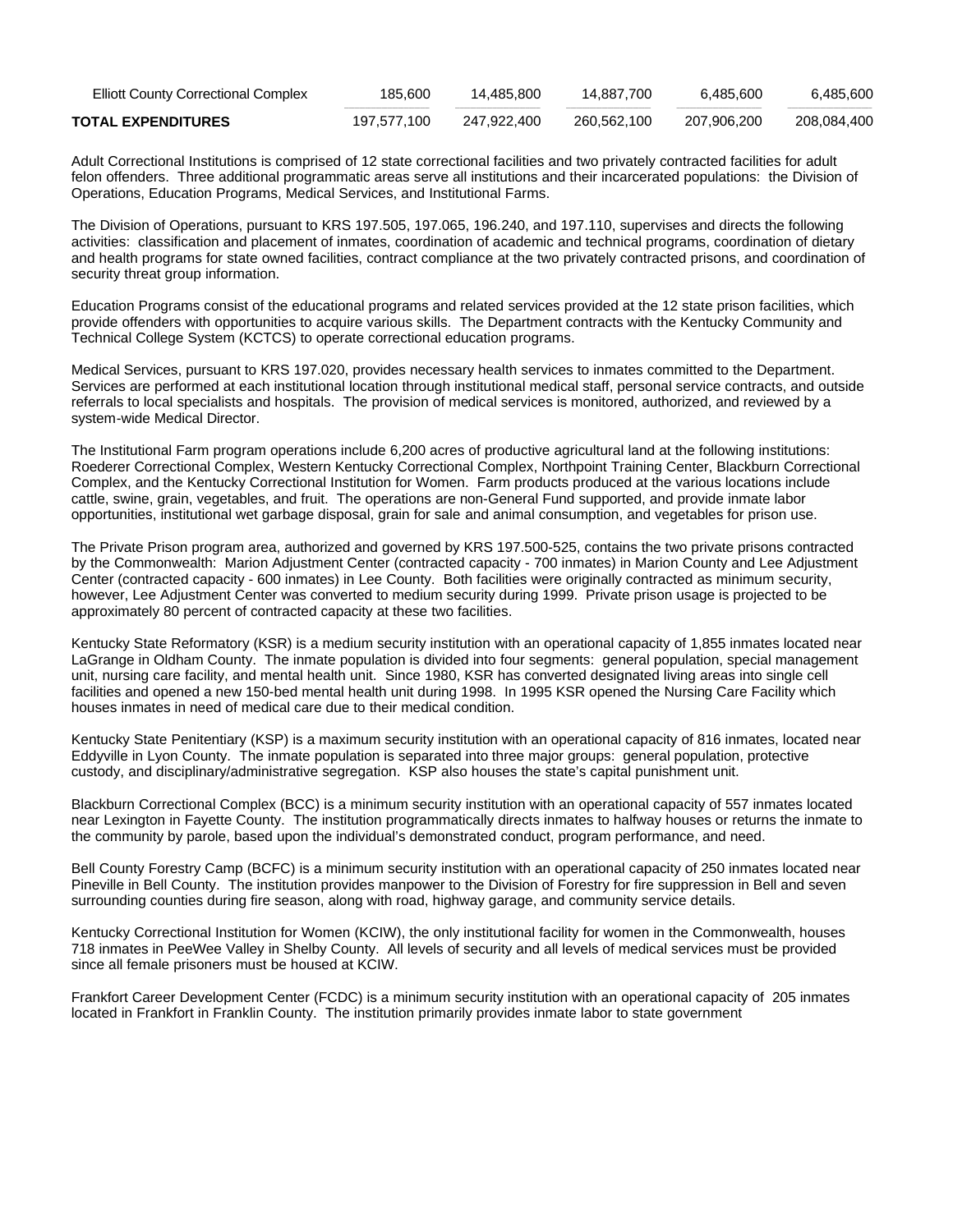agencies in Frankfort at 30 governmental work locations. Eastern Kentucky Correctional Complex (EKCC) is a medium security institution with an operational capacity of 1,674 inmates located near West Liberty in Morgan County. The facility is the second largest correctional institution in the state, providing inmates with employment opportunities, academic resources, and vocational programs.

Western Kentucky Correctional Complex (WKCC) is a medium security institution with an operational capacity of 650 inmates located near Eddyville in Lyon County. The institution operates a full farm operation on 2,500 acres, a community work program for surrounding parks and cities, and the Correctional Industries recycling program serving the surrounding counties.

Roederer Correctional Complex (RCC) is a medium security institution with an operational capacity of 1002 inmates located near LaGrange in Oldham County. The institution operates the Department's Assessment and Classification Center, serving all incoming male inmates with the exception of inmates sentenced to death. The institution also operates a full farm operation on approximately 2,800 acres.

Luther Luckett Correctional Complex (LLCC) is a medium security institution with an operational capacity of 1,075 inmates, also located near LaGrange in Oldham County. The facility houses two separate institutions: the Department of Correction's prison facility and the Health and Family Services Cabinet, Kentucky Correctional Psychiatric Center (KCPC). Due to the proximity of KCPC, the inmate population has a variety of psychological, pharmaceutical, recreational, academic, vocational, and substance abuse programs available. The Luther Luckett Correctional Complex Pharmacy serves as the central pharmacy for the Oldham County area institutions.

Green River Correctional Complex (GRCC) is a medium security institution with an operational capacity of 947 inmates located near Central City in Muhlenberg County. The institution is the newest facility in the system, utilizing the latest security technology.

Northpoint Training Center (NTC) is a medium security institution with an operational capacity of 1,226 inmates located near Danville in Boyle County. The institution operates a prison farm, along with counseling, academic, and vocational programs.

#### **Policy**

The Governor's recommended budget provides additional General Fund resources of \$6,387,500 in both fiscal year 2005 and fiscal year 2006 to open and operate the Elliott County Prison in the most cost effective manner possible which may include contracting and outsourcing the management and operation of the facility.

The Governor's recommended budget provides additional General Fund resources of \$3,860,800 in fiscal year 2005 and \$4,039,000 in fiscal year 2006 to fund the continuation of the Inmate Education Program at current service levels.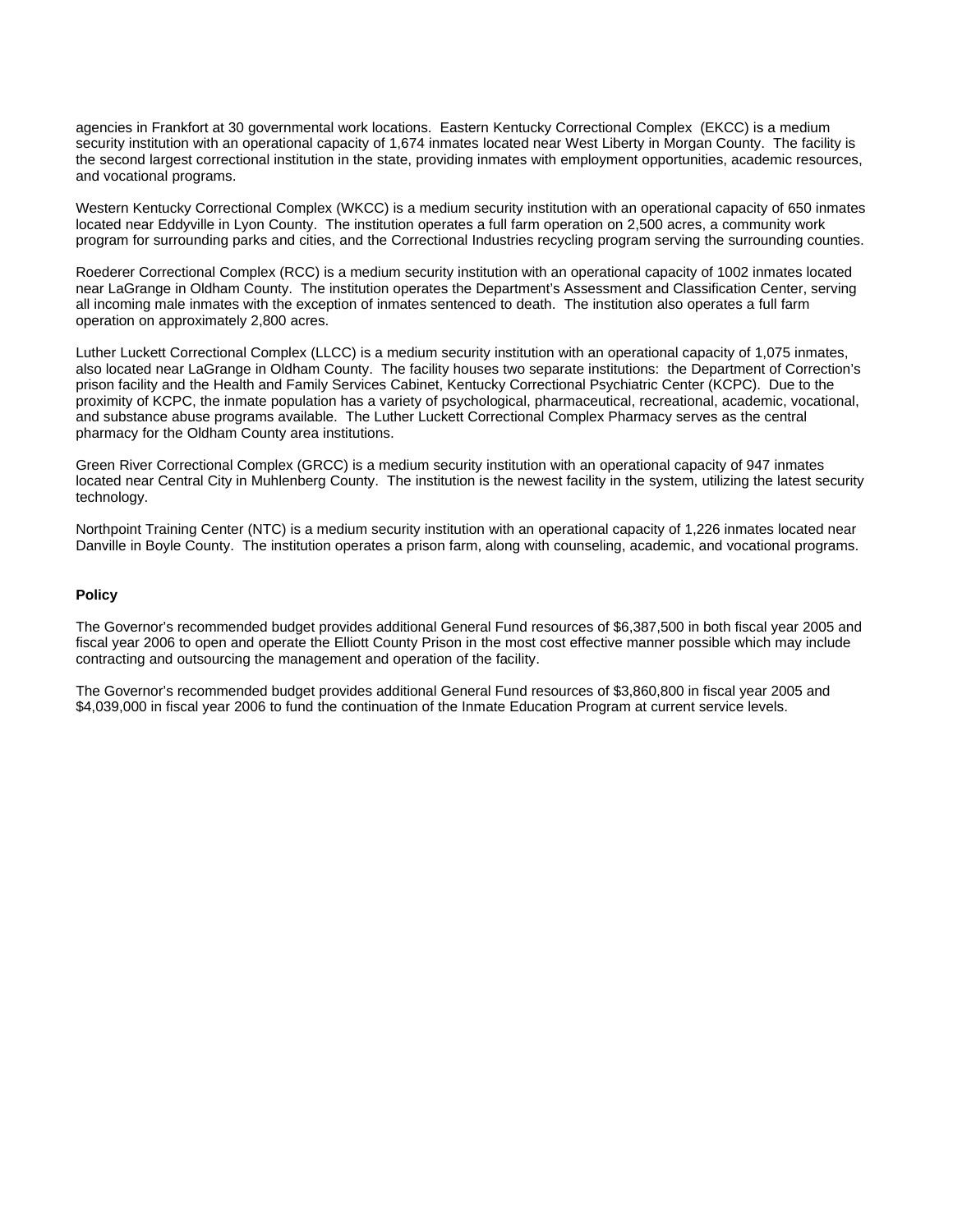## **Corrections Community Services and Local Facilities Justice and Public Safety**

|                                         | <b>Revised</b><br>FY 2004 | <b>Requested</b><br>FY 2005 | <b>Requested</b><br>FY 2006 | FY 2005    | Recommended Recommended<br>FY 2006 |
|-----------------------------------------|---------------------------|-----------------------------|-----------------------------|------------|------------------------------------|
| <b>SOURCE OF FUNDS</b>                  |                           |                             |                             |            |                                    |
| <b>General Fund</b>                     |                           |                             |                             |            |                                    |
| Regular Appropriation                   | 81,400,400                | 97,373,000                  | 106,208,700                 | 86,581,400 | 91,912,500                         |
| <b>Budget Reduction</b>                 | $-126,900$                |                             |                             |            |                                    |
| <b>Salary Compensation Fund</b>         | 79,000                    |                             |                             |            |                                    |
| <b>Base Deduction</b>                   | $-933,500$                |                             |                             |            |                                    |
| <b>Total General Fund</b>               | 80,419,000                | 97,373,000                  | 106,208,700                 | 86,581,400 | 91,912,500                         |
| <b>Restricted Funds</b>                 |                           |                             |                             |            |                                    |
| <b>Balance Forward</b>                  | 358,334                   | 173,700                     | 126,800                     |            |                                    |
| <b>Current Receipts</b>                 | 370,996                   | 371,000                     | 371,000                     | 371,000    | 371,000                            |
| <b>Fund Transfers</b>                   | $-240,500$                |                             |                             |            |                                    |
| <b>Total Restricted Funds</b>           | 488,830                   | 544,700                     | 497,800                     | 371,000    | 371,000                            |
| <b>Federal Funds</b>                    |                           |                             |                             |            |                                    |
| <b>Balance Forward</b>                  | 21,174                    |                             |                             |            |                                    |
| Non-Revenue Receipts                    | $-11,174$                 |                             |                             |            |                                    |
| <b>Total Federal Funds</b>              | 10,000                    |                             |                             |            |                                    |
| <b>TOTAL SOURCE OF FUNDS</b>            | 80,917,830                | 97,917,700                  | 106,706,500                 | 86,952,400 | 92,283,500                         |
| <b>EXPENDITURES BY CLASS</b>            |                           |                             |                             |            |                                    |
| <b>Personnel Cost</b>                   | 31,774,800                | 39,449,800                  | 43,699,700                  | 33,879,300 | 33,877,400                         |
| <b>Operating Expenses</b>               | 2,966,530                 | 5,244,600                   | 5,002,100                   | 2,961,000  | 2,961,000                          |
| Grants, Loans or Benefits               | 46,176,500                | 52,596,500                  | 57,924,800                  | 50,112,100 | 55,445,100                         |
| <b>Capital Outlay</b>                   |                           | 500,000                     |                             |            |                                    |
| <b>TOTAL EXPENDITURES</b>               | 80,917,830                | 97,790,900                  | 106,626,600                 | 86,952,400 | 92,283,500                         |
| <b>EXPENDITURES BY FUND SOURCE</b>      |                           |                             |                             |            |                                    |
| <b>General Fund</b>                     | 80,419,000                | 97,373,000                  | 106,208,700                 | 86,581,400 | 91,912,500                         |
| <b>Restricted Funds</b>                 | 488,830                   | 417,900                     | 417,900                     | 371,000    | 371,000                            |
| <b>Federal Funds</b>                    | 10,000                    |                             |                             |            |                                    |
| <b>TOTAL EXPENDITURES</b>               | 80,917,830                | 97,790,900                  | 106,626,600                 | 86,952,400 | 92,283,500                         |
| <b>EXPENDITURES BY UNIT</b>             |                           |                             |                             |            |                                    |
| Probation and Parole Program            | 25,110,330                | 34,909,100                  | 38,160,900                  | 25,462,900 | 25,462,900                         |
| <b>Local Facilities Operations</b>      | 992,900                   | 1,059,300                   | 1,135,000                   | 990,800    | 1,015,600                          |
| Halfway House Program                   | 8,623,300                 | 9,269,600                   | 9,449,500                   | 10,477,100 | 10,450,400                         |
| Local Facilities - Jail Program         | 45,138,400                | 50,135,000                  | 55,463,300                  | 49,065,600 | 54,398,600                         |
| Jefferson County Misdemeanant           | 286,000                   | 332,900                     | 332,900                     | 286,000    | 286,000                            |
| <b>Community Corrections Commission</b> | 731,900                   | 2,050,000                   | 2,050,000                   | 635,000    | 635,000                            |
| <b>Drug Testing Fees</b>                | 35,000                    | 35,000                      | 35,000                      | 35,000     | 35,000                             |
| <b>TOTAL EXPENDITURES</b>               | 80,917,830                | 97,790,900                  | 106,626,600                 | 86,952,400 | 92,283,500                         |

The Community Services and Local Facilities program provides an effective and efficient system of community based correctional programs to protect the Commonwealth. Two organizational units comprise this area: the Division of Probation and Parole, and the Division for Local Facilities.

The Division of Probation and Parole, pursuant to KRS 439.370 and 439.480, through the probation and parole officers in the 13 districts, provides supervision of approximately 24,700 probationers and parolees in the community, investigations of offenders for the courts and parole board, rehabilitative services to offenders, and assistance in employment and home placement.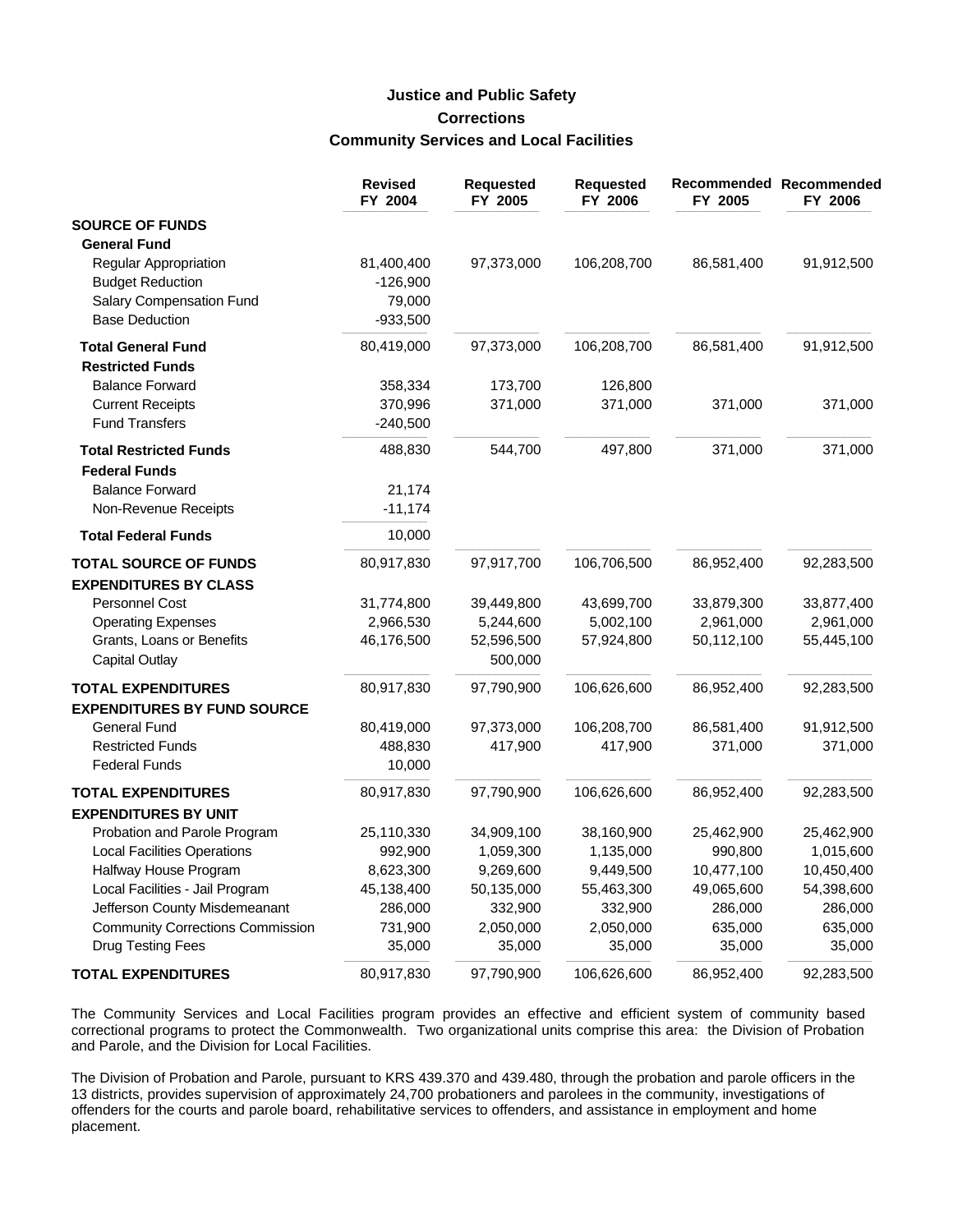The Division for Local Facilities, as mandated by KRS Chapter 441, is responsible for jail inspection, jail standards review and enforcement regulations, technical assistance to local governments, and approval of construction plans. The Division administers the Controlled Intake, Class D Felony, and Halfway House programs.

#### **Policy**

The Governor's recommended budget provides additional General Fund resources in the amount of \$3,927,200 in fiscal year 2005 and \$9,260,200 in fiscal year 2006 to support payments to local jails for inmate bed placement in anticipation of housing an additional estimated 394 and 929 inmates, respectively.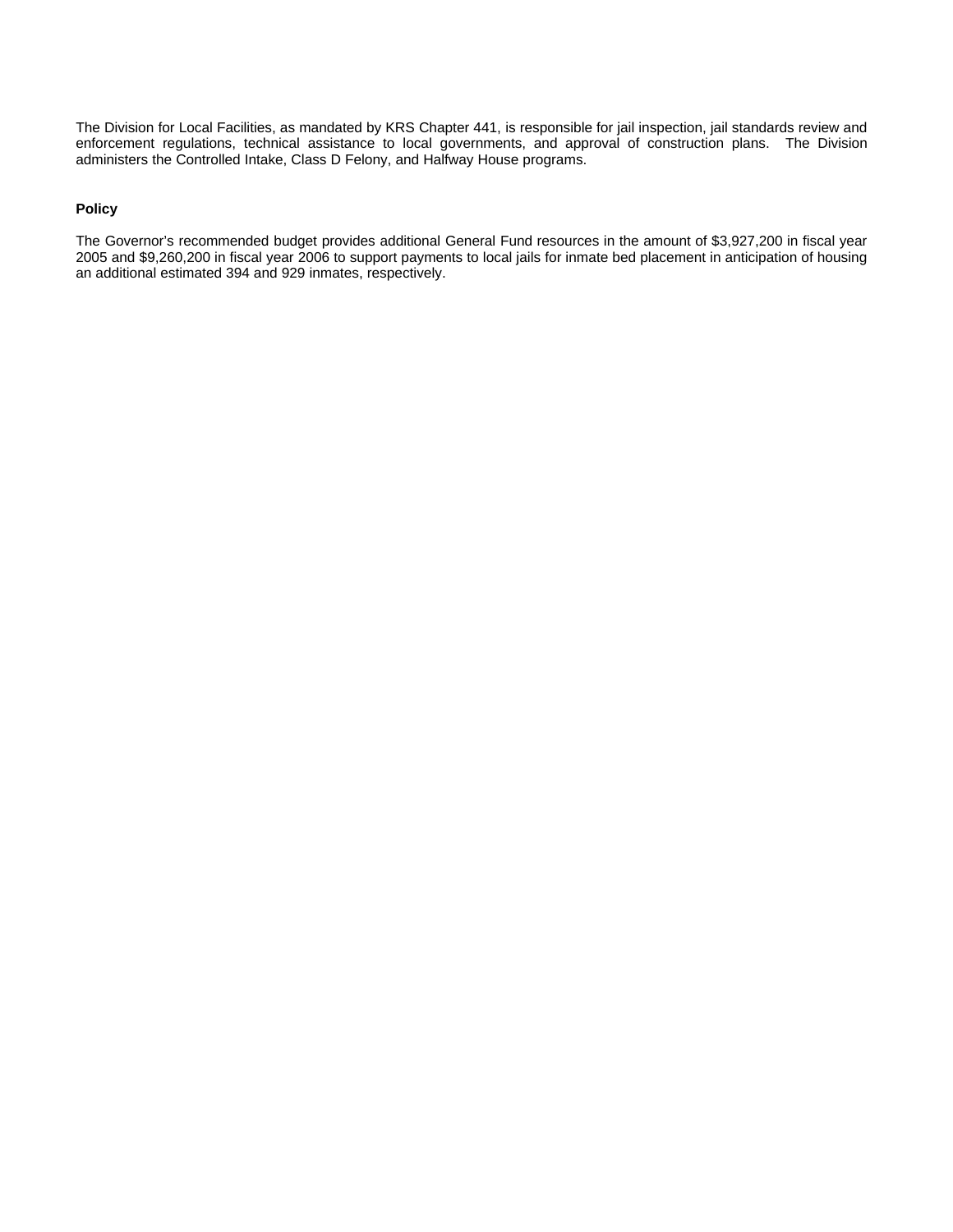## **Corrections Local Jail and Support Justice and Public Safety**

|                                    | <b>Revised</b><br>FY 2004 | <b>Requested</b><br>FY 2005 | <b>Requested</b><br>FY 2006 | Recommended<br>FY 2005 | Recommended<br>FY 2006 |
|------------------------------------|---------------------------|-----------------------------|-----------------------------|------------------------|------------------------|
| <b>SOURCE OF FUNDS</b>             |                           |                             |                             |                        |                        |
| <b>General Fund</b>                |                           |                             |                             |                        |                        |
| Regular Appropriation              | 15,276,100                | 15,547,200                  | 15,871,900                  | 15,276,100             | 15,276,100             |
| <b>Continuing Appropriation</b>    | 528,328                   |                             |                             |                        |                        |
| <b>Total General Fund</b>          | 15,804,428                | 15,547,200                  | 15,871,900                  | 15,276,100             | 15,276,100             |
| <b>TOTAL SOURCE OF FUNDS</b>       | 15,804,428                | 15,547,200                  | 15,871,900                  | 15,276,100             | 15,276,100             |
| <b>EXPENDITURES BY CLASS</b>       |                           |                             |                             |                        |                        |
| <b>Personnel Cost</b>              | 34.700                    | 34.700                      | 34.700                      | 34.700                 | 34,700                 |
| <b>Operating Expenses</b>          | 447,000                   | 447,000                     | 447,000                     | 447,000                | 447,000                |
| Grants, Loans or Benefits          | 15,322,728                | 15,065,500                  | 15,390,200                  | 14,794,400             | 14,794,400             |
| <b>TOTAL EXPENDITURES</b>          | 15,804,428                | 15,547,200                  | 15,871,900                  | 15,276,100             | 15,276,100             |
| <b>EXPENDITURES BY FUND SOURCE</b> |                           |                             |                             |                        |                        |
| <b>General Fund</b>                | 15,804,428                | 15,547,200                  | 15,871,900                  | 15,276,100             | 15,276,100             |
| <b>TOTAL EXPENDITURES</b>          | 15,804,428                | 15,547,200                  | 15,871,900                  | 15,276,100             | 15,276,100             |
| <b>EXPENDITURES BY UNIT</b>        |                           |                             |                             |                        |                        |
| Local Jail Allotment               | 13,567,400                | 13,784,500                  | 14,046,400                  | 13,567,400             | 13,567,400             |
| <b>Restricted Medical</b>          | 931,100                   | 972,100                     | 1,019,700                   | 931.100                | 931,100                |
| Jailers' Allowance                 | 481,700                   | 481,700                     | 481,700                     | 481,700                | 481,700                |
| Catastrophic Medical               | 824,228                   | 308,900                     | 324,100                     | 295,900                | 295,900                |
| <b>TOTAL EXPENDITURES</b>          | 15,804,428                | 15,547,200                  | 15,871,900                  | 15,276,100             | 15,276,100             |

The Local Jail Support Program consists of four funds used to assist counties in local jail operations: Local Jail Allotment, Restricted Medical Allotment, Jailer's Allowance, and Catastrophic Medical. These programs were part of the Jail Reform package passed in the 1982 and 1984 Regular Sessions of the General Assembly.

The Local Jail Allotment, pursuant to KRS 441.206, was established for the care and maintenance of prisoners charged with or convicted of violations of state law. Funds appropriated for the Jail Allotment program are distributed to each county based upon a statutory formula.

The Restricted Medical Fund program is used to pay for indigent inmate medical costs, pursuant to a distribution formula in KRS 441.206.

The Jailer's Allowance program, pursuant to KRS 441.115, trains jailers and jail personnel. No fee is charged for this training. Three hundred dollars (\$300) per month is paid to jailers to help defray the costs of participation in this training program. Expense allowance payments are discontinued if the jailer fails to satisfactorily complete annual continuing training.

The Catastrophic Medical program, pursuant to KRS 441.045, provides funds that assist counties with costs of providing necessary medical, dental, or psychological care beyond routine care and diagnostic services. When the cost of providing such services exceeds \$2,000, the county is reimbursed. Initial reimbursements are limited by the maximum payments allowed for services under the Kentucky Medical Assistance Program.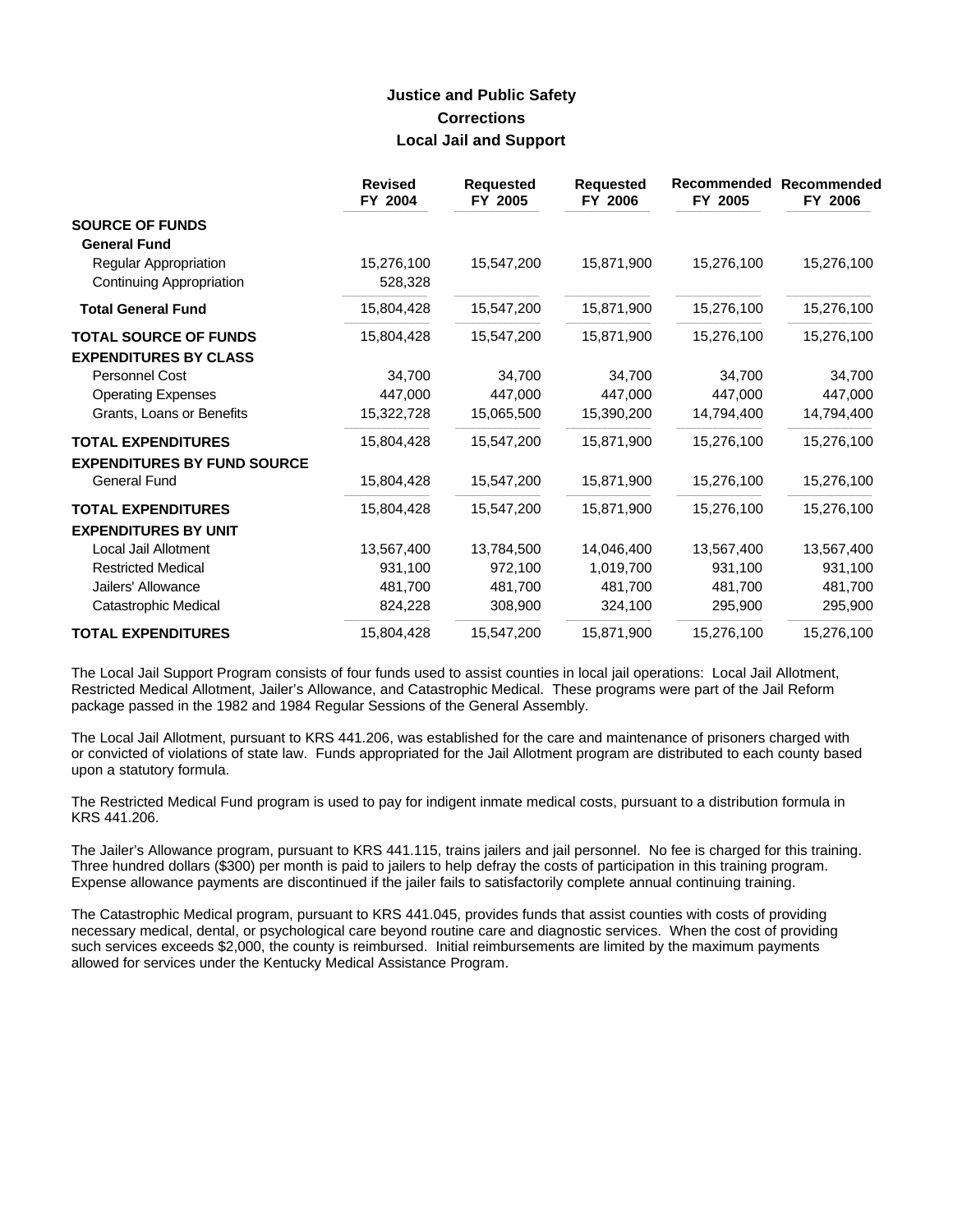## **Kentucky Agency for Substance Abuse Policy Justice and Public Safety**

|                                                                    | <b>Revised</b><br>FY 2004 | <b>Requested</b><br>FY 2005 | <b>Requested</b><br>FY 2006 | Recommended<br>FY 2005 | Recommended<br>FY 2006 |
|--------------------------------------------------------------------|---------------------------|-----------------------------|-----------------------------|------------------------|------------------------|
| <b>SOURCE OF FUNDS</b>                                             |                           |                             |                             |                        |                        |
| <b>General Fund</b>                                                |                           |                             |                             |                        |                        |
| Regular Appropriation                                              | 1,250,000                 | 1,250,000                   | 1,250,000                   |                        |                        |
| <b>Budget Reduction</b>                                            | $-183,000$                |                             |                             |                        |                        |
| <b>Base Deduction</b>                                              | $-31,300$                 |                             |                             |                        |                        |
| <b>Total General Fund</b>                                          | 1,035,700                 | 1,250,000                   | 1,250,000                   |                        |                        |
| <b>Tobacco Settlement-Phase I</b>                                  |                           |                             |                             |                        |                        |
| Tobacco Settlement - I                                             | 2,236,600                 | 2,226,800                   | 2,222,700                   | 2,226,800              | 2,222,700              |
| <b>Continuing Appropriation</b>                                    | 520,800                   |                             |                             |                        |                        |
| <b>Budget Reduction</b>                                            | $-54,500$                 |                             |                             |                        |                        |
| <b>Total Tobacco Settlement-Phase I</b><br><b>Restricted Funds</b> | 2,702,900                 | 2,226,800                   | 2,222,700                   | 2,226,800              | 2,222,700              |
| <b>Balance Forward</b>                                             | 29,300                    | 29,300                      | 29,300                      |                        |                        |
| <b>Fund Transfers</b>                                              | $-29,300$                 |                             |                             |                        |                        |
| <b>Total Restricted Funds</b>                                      |                           | 29,300                      | 29,300                      |                        |                        |
| <b>Federal Funds</b>                                               |                           |                             |                             |                        |                        |
| <b>Current Receipts</b>                                            | 111,700                   | 111,700                     | 111,700                     | 111,700                | 111,700                |
| <b>Total Federal Funds</b>                                         | 111,700                   | 111,700                     | 111,700                     | 111,700                | 111,700                |
| <b>TOTAL SOURCE OF FUNDS</b><br><b>EXPENDITURES BY CLASS</b>       | 3,850,300                 | 3,617,800                   | 3,613,700                   | 2,338,500              | 2,334,400              |
| <b>Personnel Cost</b>                                              | 574,300                   | 1,118,900                   | 1,153,500                   | 401,500                | 401,500                |
| <b>Operating Expenses</b>                                          | 158,800                   | 158,800                     | 158,800                     | 158,800                | 158,800                |
| Grants, Loans or Benefits                                          | 1,617,200                 | 2,310,800                   | 2,272,100                   | 1,778,200              | 1,774,100              |
| <b>TOTAL EXPENDITURES</b>                                          | 2,350,300                 | 3,588,500                   | 3,584,400                   | 2,338,500              | 2,334,400              |
| <b>EXPENDITURES BY FUND SOURCE</b>                                 |                           |                             |                             |                        |                        |
| <b>General Fund</b>                                                | 1,035,700                 | 1,250,000                   | 1,250,000                   |                        |                        |
| Tobacco Settlement-Phase I                                         | 1,202,900                 | 2,226,800                   | 2,222,700                   | 2,226,800              | 2,222,700              |
| <b>Federal Funds</b>                                               | 111,700                   | 111,700                     | 111,700                     | 111,700                | 111,700                |
| <b>TOTAL EXPENDITURES</b>                                          | 2,350,300                 | 3,588,500                   | 3,584,400                   | 2,338,500              | 2,334,400              |

The Kentucky Agency for Substance Abuse Policy (KRS 12.330) was established by the 2000 General Assembly to reduce the prevalence of smoking, drug, and alcohol abuse in both the youth and adult populations of Kentucky. An 18-member board was created to oversee the actions of the Kentucky Agency for Substance Abuse Policy. This board is comprised of members of the Executive Branch, representatives from of non-profit health-related organizations, and the Administrative Office of the Courts.

The Champions for a Drug Free Kentucky program operates in partnership with KY-ASAP. Its primary role is to mobilize local community anti-drug coalitions, by working with the professional staffs in the Regional Prevention Centers, in partnership with the administrative arm of the Division of Substance Abuse in the Cabinet for Health Services.

#### **Policy**

The Kentucky Agency for Substance Abuse Policy (KY ASAP) will be funded with Tobacco Settlement Phase I funds in the amounts of \$2,226,800 in fiscal year 2005 and \$2,222,700 in fiscal year 2006 and \$111,700 federal funds in each fiscal year. This level of funding is consistent with last FB 2002-2004 spending authority. Although more funds were appropriated to the agency by the 2003 General Assembly in FB 2002-2004, budget language in HB 269 requires General Fund and Tobacco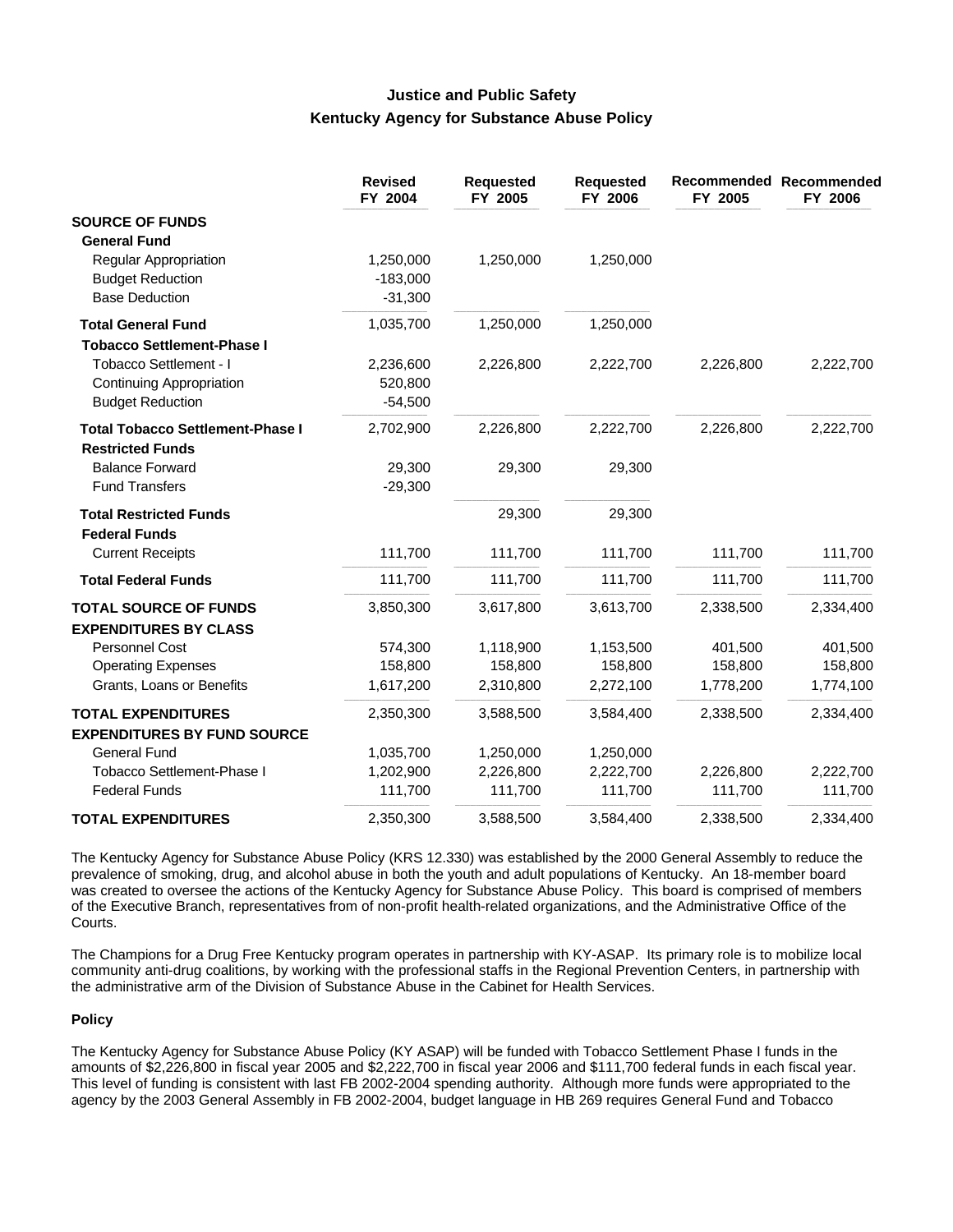fund transfers totaling \$1,725,000. Those transfers were to the Department for Public Health (\$225,000 - Tobacco) for the Kentucky All Schedule Prescription Enforcement Program (KASPER) and \$1,500,000 to the credit of the General Fund. The funds for KASPER have been placed in the Department for Public Health base revenues and expenditures. Therefore, transfers from KY ASAP are no longer necessary.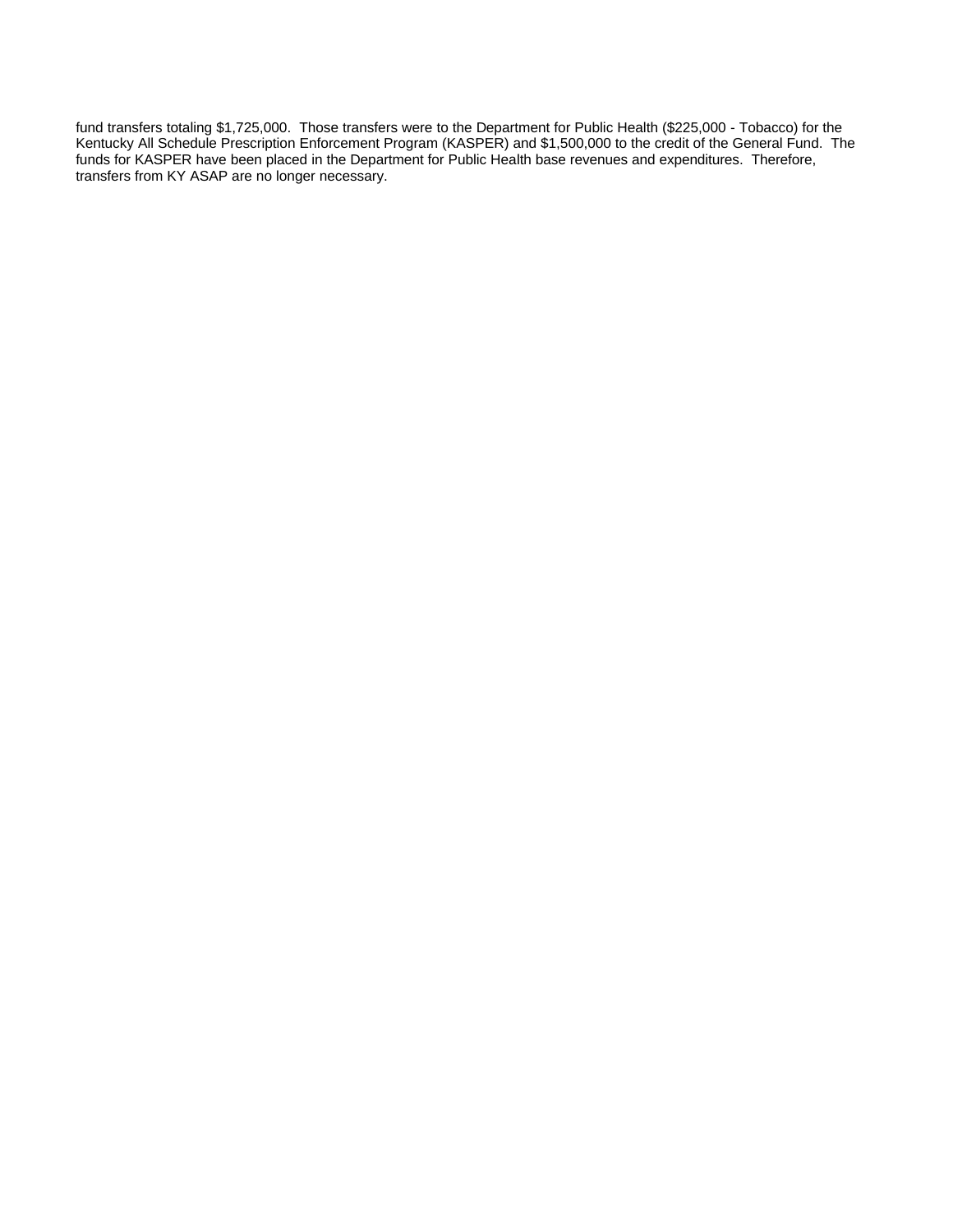## **Vehicle Enforcement Justice and Public Safety**

|                                                               | <b>Revised</b><br>FY 2004 | <b>Requested</b><br>FY 2005 | <b>Requested</b><br>FY 2006 | <b>Recommended</b><br>FY 2005 | Recommended<br>FY 2006 |
|---------------------------------------------------------------|---------------------------|-----------------------------|-----------------------------|-------------------------------|------------------------|
| <b>SOURCE OF FUNDS</b><br><b>Restricted Funds</b>             |                           |                             |                             |                               |                        |
| <b>Balance Forward</b>                                        | 422.900                   | 25,600                      | 68,700                      | 25,600                        | 68,700                 |
| <b>Current Receipts</b>                                       | 552,800                   | 372,300                     | 375,300                     | 372,300                       | 375,300                |
| <b>Total Restricted Funds</b><br><b>Federal Funds</b>         | 975,700                   | 397,900                     | 444.000                     | 397,900                       | 444,000                |
| <b>Current Receipts</b>                                       | 2,020,400                 | 3,614,800                   | 3,787,100                   | 3,614,800                     | 3,787,100              |
| <b>Total Federal Funds</b><br><b>Road Fund</b>                | 2,020,400                 | 3,614,800                   | 3,787,100                   | 3,614,800                     | 3,787,100              |
| <b>Regular Appropriation</b>                                  | 12,260,900                | 12,795,300                  | 13,575,700                  | 12,215,700                    | 12,518,100             |
| <b>Total Road Fund</b>                                        | 12,260,900                | 12,795,300                  | 13,575,700                  | 12,215,700                    | 12,518,100             |
| <b>TOTAL SOURCE OF FUNDS</b><br><b>EXPENDITURES BY CLASS</b>  | 15,257,000                | 16,808,000                  | 17,806,800                  | 16,228,400                    | 16,749,200             |
| <b>Personnel Cost</b>                                         | 10,857,300                | 13,220,400                  | 14,173,100                  | 12,640,800                    | 13,115,500             |
| <b>Operating Expenses</b>                                     | 4,374,100                 | 3,518,900                   | 3,518,900                   | 3,518,900                     | 3,518,900              |
| <b>TOTAL EXPENDITURES</b>                                     | 15,231,400                | 16,739,300                  | 17,692,000                  | 16,159,700                    | 16,634,400             |
| <b>EXPENDITURES BY FUND SOURCE</b><br><b>Restricted Funds</b> | 950,100                   | 329,200                     | 329,200                     | 329,200                       | 329,200                |
| <b>Federal Funds</b>                                          | 2,020,400                 | 3,614,800                   | 3,787,100                   | 3,614,800                     | 3,787,100              |
| Road Fund                                                     | 12,260,900                | 12,795,300                  | 13,575,700                  | 12,215,700                    | 12,518,100             |
| <b>TOTAL EXPENDITURES</b>                                     | 15,231,400                | 16,739,300                  | 17,692,000                  | 16,159,700                    | 16,634,400             |

Vehicle Enforcement is responsible for enforcing state and federal laws and regulations pertaining to the operation of commercial vehicles within the Commonwealth. In accordance with KRS 189.227, Vehicle Enforcement operates the 17 weigh / inspection stations and provides enforcement coverage on related bypass routes.

#### **Policy**

Executive Order 2003-064, dated December 23, 2003, transferred Vehicle Enforcement from the Transportation Cabinet and placed it under the Justice and Public Safety Cabinet.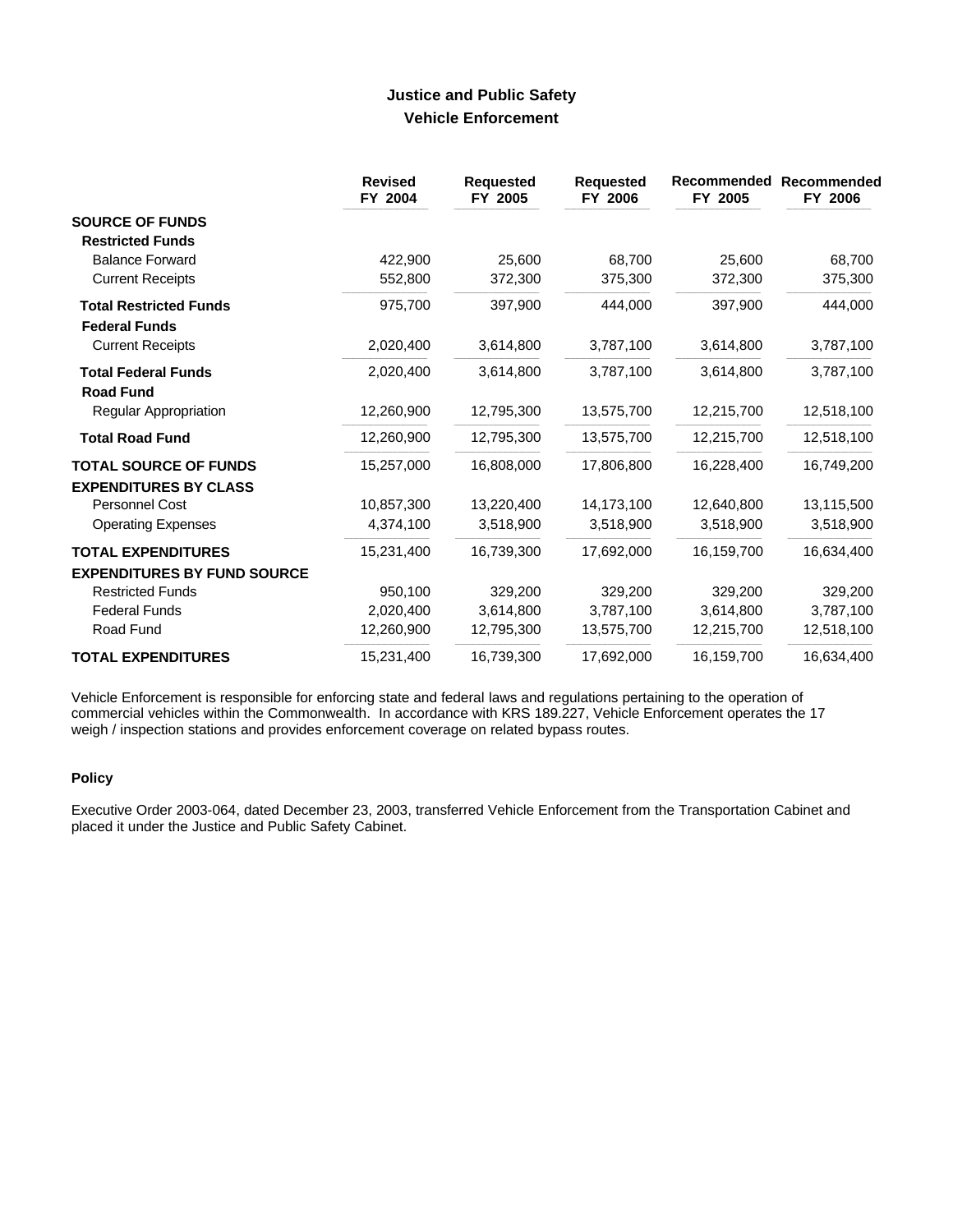

# 2004-2006 Executive Budget

## Postsecondary Education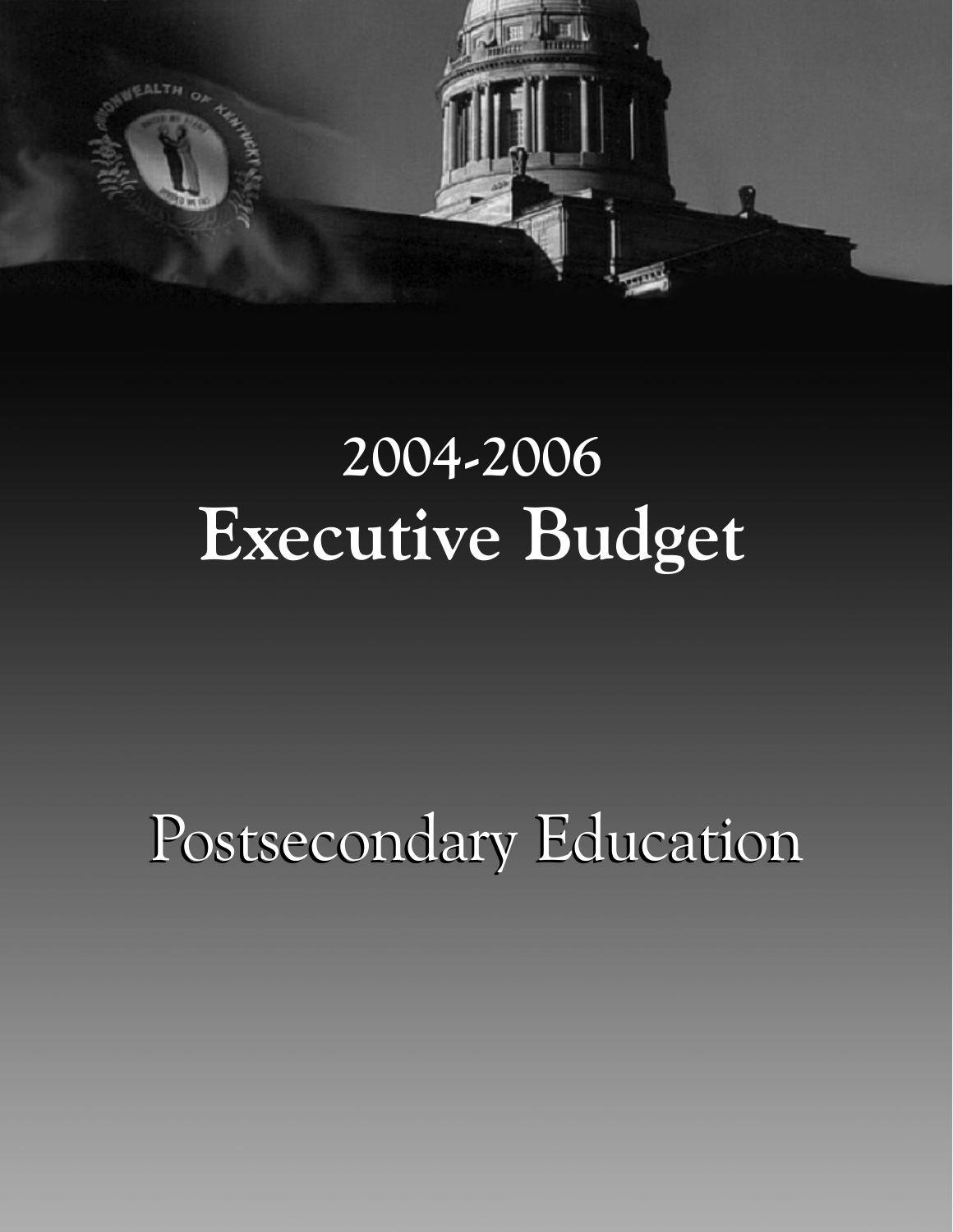## **Postsecondary Education**

|                                                                                                                                                      | <b>Revised</b><br>FY 2004                                        | <b>Requested</b><br>FY 2005  | <b>Requested</b><br>FY 2006  | Recommended<br>FY 2005       | Recommended<br>FY 2006       |
|------------------------------------------------------------------------------------------------------------------------------------------------------|------------------------------------------------------------------|------------------------------|------------------------------|------------------------------|------------------------------|
| <b>SOURCE OF FUNDS</b><br><b>General Fund</b>                                                                                                        |                                                                  |                              |                              |                              |                              |
| <b>Regular Appropriation</b><br><b>Current Year Appropriation</b>                                                                                    | 1,167,077,500<br>4,000,000                                       | 1,310,321,800                | 1,506,776,800                | 1,146,115,900<br>1,500,000   | 1,202,629,400                |
| <b>Continuing Appropriation</b><br><b>Budget Reduction</b><br><b>Salary Compensation Fund</b><br><b>Base Deduction</b><br>Reorganization Adjustments | 4,115,800<br>$-24,813,400$<br>67,600<br>$-21,524,700$<br>140,000 |                              |                              |                              |                              |
| Other                                                                                                                                                | 1,320,000                                                        |                              |                              |                              |                              |
| <b>Total General Fund</b>                                                                                                                            | 1,130,382,800                                                    | 1,310,321,800                | 1,506,776,800                | 1,147,615,900                | 1,202,629,400                |
| <b>Tobacco Settlement-Phase I</b><br>Tobacco Settlement - I<br><b>Continuing Appropriation</b>                                                       | 6,205,000<br>84,900                                              | 6,681,200                    | 6,736,200                    | 6,331,300                    | 6,321,300                    |
| <b>Total Tobacco Settlement-Phase I</b><br><b>Restricted Funds</b>                                                                                   | 6,289,900                                                        | 6,681,200                    | 6,736,200                    | 6,331,300                    | 6,321,300                    |
| <b>Balance Forward</b>                                                                                                                               | 15,090,900                                                       | 4,673,200                    | 18,400                       | 955,200                      | 57,900                       |
| <b>Current Receipts</b>                                                                                                                              | 1,854,835,100                                                    | 1,995,104,600                | 2,115,978,800                | 1,992,256,400                | 2,112,314,500                |
| Non-Revenue Receipts<br><b>Fund Transfers</b>                                                                                                        | 74,712,400<br>$-24,554,100$                                      | 81,389,600                   | 86,251,500                   | 81,684,700<br>$-9,000,000$   | 84,397,500<br>$-3,500,000$   |
| <b>Total Restricted Funds</b><br><b>Federal Funds</b>                                                                                                | 1,920,084,300                                                    | 2,081,167,400                | 2,202,248,700                | 2,065,896,300                | 2,193,269,900                |
| <b>Current Receipts</b>                                                                                                                              | 518,068,200                                                      | 541,825,800                  | 575,623,100                  | 541,825,800                  | 575,623,100                  |
| <b>Total Federal Funds</b>                                                                                                                           | 518,068,200                                                      | 541,825,800                  | 575,623,100                  | 541,825,800                  | 575,623,100                  |
| <b>TOTAL SOURCE OF FUNDS</b>                                                                                                                         | 3,574,825,200                                                    | 3,939,996,200                | 4,291,384,800                | 3,761,669,300                | 3,977,843,700                |
| <b>EXPENDITURES BY CLASS</b>                                                                                                                         |                                                                  |                              |                              |                              |                              |
| <b>Personnel Cost</b>                                                                                                                                | 1,853,855,500                                                    | 2,013,182,000                | 2,142,546,200                | 1,965,406,500                | 2,060,711,600                |
| <b>Operating Expenses</b>                                                                                                                            | 885,647,100                                                      | 980,845,000                  | 1,033,315,500                | 939,449,000                  | 992,962,900                  |
| Grants, Loans or Benefits                                                                                                                            | 651,753,800                                                      | 750,315,700                  | 880,910,600                  | 669,106,600                  | 708,880,800                  |
| Debt Service                                                                                                                                         | 78,625,500                                                       | 87,425,000                   | 122,022,000                  | 82,896,000                   | 108,140,300                  |
| <b>Capital Outlay</b><br>Construction                                                                                                                | 102,168,000<br>320,100                                           | 108,070,100<br>140,000       | 112,590,500                  | 104,613,300<br>140,000       | 107,108,600                  |
| <b>TOTAL EXPENDITURES</b>                                                                                                                            | 3,572,370,000                                                    | 3,939,977,800                | 4,291,384,800                | 3,761,611,400                | 3,977,804,200                |
| <b>EXPENDITURES BY FUND SOURCE</b>                                                                                                                   |                                                                  |                              |                              |                              |                              |
| <b>General Fund</b>                                                                                                                                  | 1,128,882,800                                                    | 1,310,321,800                | 1,506,776,800                | 1,147,615,900                | 1,202,629,400                |
| Tobacco Settlement-Phase I                                                                                                                           | 6,289,900                                                        | 6,681,200                    | 6,736,200                    | 6,331,300                    | 6,321,300                    |
| <b>Restricted Funds</b>                                                                                                                              | 1,919,129,100                                                    | 2,081,149,000                | 2,202,248,700                | 2,065,838,400                | 2,193,230,400                |
| <b>Federal Funds</b>                                                                                                                                 | 518,068,200                                                      | 541,825,800                  | 575,623,100                  | 541,825,800                  | 575,623,100                  |
| <b>TOTAL EXPENDITURES</b>                                                                                                                            | 3,572,370,000                                                    | 3,939,977,800                | 4,291,384,800                | 3,761,611,400                | 3,977,804,200                |
| <b>EXPENDITURES BY UNIT</b>                                                                                                                          |                                                                  |                              |                              |                              |                              |
| Postsecondary Education                                                                                                                              | 155,762,600                                                      | 148,578,400                  | 264,528,800                  | 138,725,100                  | 167,990,700                  |
| Postsecondary Education Institutions<br>Kentucky Higher Education Assistance<br>Authority                                                            | 3,249,374,500<br>167,232,900                                     | 3,535,302,700<br>256,096,700 | 3,742,042,800<br>284,813,200 | 3,441,971,300<br>180,915,000 | 3,613,393,600<br>196,419,900 |
| <b>TOTAL EXPENDITURES</b>                                                                                                                            | 3,572,370,000                                                    | 3,939,977,800                | 4,291,384,800                | 3,761,611,400                | 3,977,804,200                |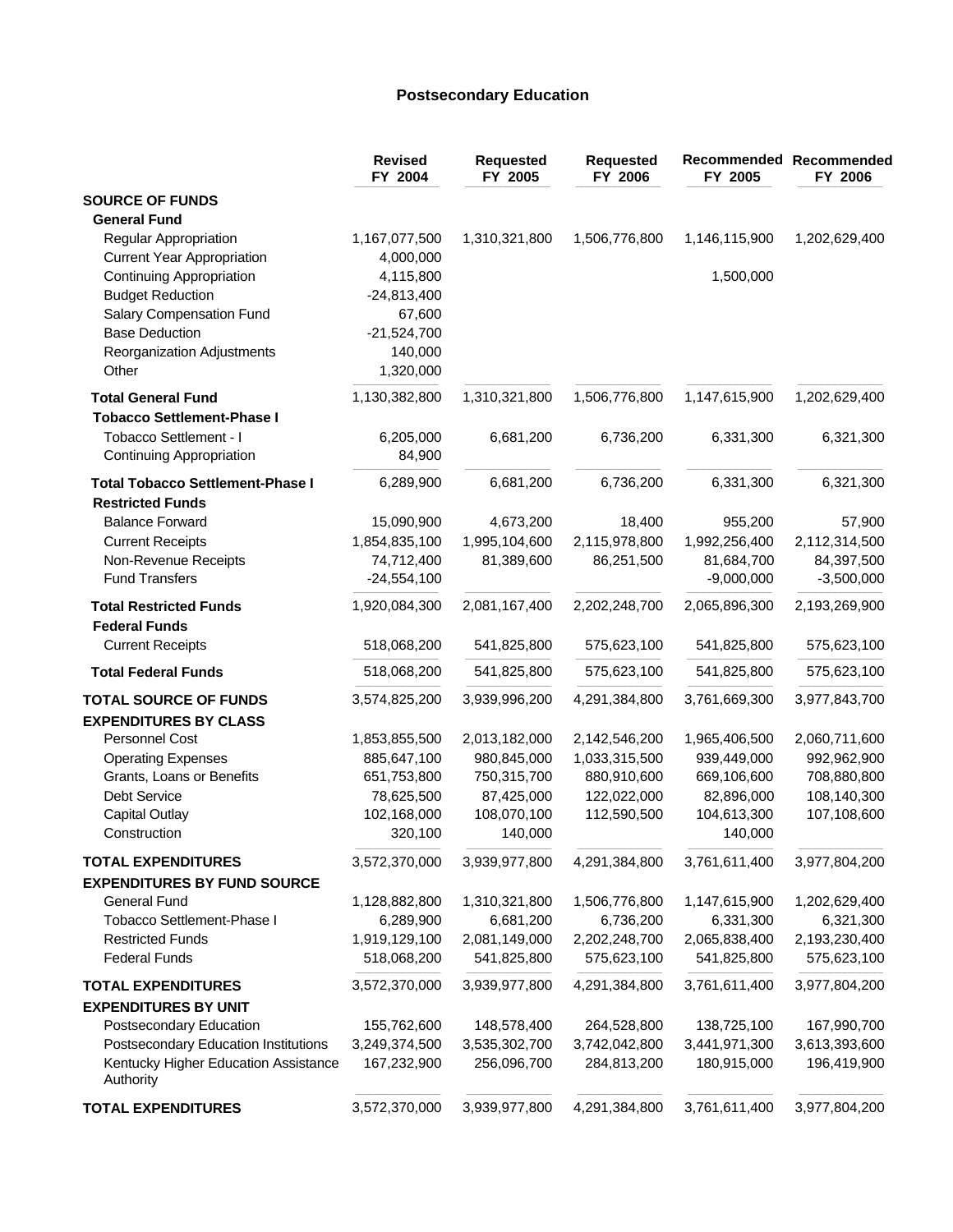## **Council on Postsecondary Education Postsecondary Education**

|                                                   | <b>Revised</b><br>FY 2004 | <b>Requested</b><br>FY 2005 | <b>Requested</b><br>FY 2006 | FY 2005     | Recommended Recommended<br>FY 2006 |
|---------------------------------------------------|---------------------------|-----------------------------|-----------------------------|-------------|------------------------------------|
| <b>SOURCE OF FUNDS</b>                            |                           |                             |                             |             |                                    |
| <b>General Fund</b>                               |                           |                             |                             |             |                                    |
| Regular Appropriation                             | 113,191,000               | 117,688,600                 | 238,618,200                 | 111,516,600 | 142,001,100                        |
| <b>Current Year Appropriation</b>                 | 4,000,000                 |                             |                             |             |                                    |
| Continuing Appropriation                          | 3,621,900                 |                             |                             |             |                                    |
| <b>Budget Reduction</b>                           | $-407,400$                |                             |                             |             |                                    |
| Salary Compensation Fund                          | 67,600                    |                             |                             |             |                                    |
| <b>Base Deduction</b>                             | $-1,260,000$              |                             |                             |             |                                    |
| Reorganization Adjustments                        | 140,000                   |                             |                             |             |                                    |
| Other                                             | 1,320,000                 |                             |                             |             |                                    |
| <b>Total General Fund</b>                         | 120,673,100               | 117,688,600                 | 238,618,200                 | 111,516,600 | 142,001,100                        |
| <b>Tobacco Settlement-Phase I</b>                 |                           |                             |                             |             |                                    |
| Tobacco Settlement - I                            | 5,455,000                 | 5,681,200                   | 5,736,200                   | 5,431,300   | 5,421,300                          |
| <b>Total Tobacco Settlement-Phase I</b>           | 5,455,000                 | 5,681,200                   | 5,736,200                   | 5,431,300   | 5,421,300                          |
| <b>Restricted Funds</b><br><b>Balance Forward</b> | 11,894,200                | 4,500,300                   |                             | 782,300     |                                    |
|                                                   |                           |                             |                             | 1,115,000   | 39,500                             |
| <b>Current Receipts</b><br>Non-Revenue Receipts   | 1,468,800<br>1,773,200    | 1,115,000<br>493,900        | 1,075,000                   |             | 1,075,000<br>393,900               |
| <b>Fund Transfers</b>                             | $-3,818,800$              |                             |                             | 820,000     |                                    |
|                                                   |                           |                             |                             |             |                                    |
| <b>Total Restricted Funds</b>                     | 11,317,400                | 6,109,200                   | 1,075,000                   | 2,717,300   | 1,508,400                          |
| <b>Federal Funds</b>                              |                           |                             |                             |             |                                    |
| <b>Current Receipts</b>                           | 19,099,400                | 19,099,400                  | 19,099,400                  | 19,099,400  | 19,099,400                         |
| <b>Total Federal Funds</b>                        | 19,099,400                | 19,099,400                  | 19,099,400                  | 19,099,400  | 19,099,400                         |
| <b>TOTAL SOURCE OF FUNDS</b>                      | 156,544,900               | 148,578,400                 | 264,528,800                 | 138,764,600 | 168,030,200                        |
| <b>EXPENDITURES BY CLASS</b>                      |                           |                             |                             |             |                                    |
| Personnel Cost                                    | 16,715,100                | 17,875,100                  | 18,400,900                  | 16,411,600  | 16,380,800                         |
| <b>Operating Expenses</b>                         | 7,297,100                 | 7,972,700                   | 7,067,600                   | 7,558,800   | 6,837,800                          |
| Grants, Loans or Benefits                         | 131,640,400               | 122,046,500                 | 202,291,200                 | 114,649,700 | 118,463,100                        |
| Debt Service                                      |                           | 569,100                     | 36,654,100                  |             | 26,204,000                         |
| <b>Capital Outlay</b>                             | 110,000                   | 115,000                     | 115,000                     | 105,000     | 105,000                            |
| <b>TOTAL EXPENDITURES</b>                         | 155,762,600               | 148,578,400                 | 264,528,800                 | 138,725,100 | 167,990,700                        |
| <b>EXPENDITURES BY FUND SOURCE</b>                |                           |                             |                             |             |                                    |
| <b>General Fund</b>                               | 120,673,100               | 117,688,600                 | 238,618,200                 | 111,516,600 | 142,001,100                        |
| Tobacco Settlement-Phase I                        | 5,455,000                 | 5,681,200                   | 5,736,200                   | 5,431,300   | 5,421,300                          |
| <b>Restricted Funds</b>                           | 10,535,100                | 6,109,200                   | 1,075,000                   | 2,677,800   | 1,468,900                          |
| <b>Federal Funds</b>                              | 19,099,400                | 19,099,400                  | 19,099,400                  | 19,099,400  | 19,099,400                         |
| <b>TOTAL EXPENDITURES</b>                         | 155,762,600               | 148,578,400                 | 264,528,800                 | 138,725,100 | 167,990,700                        |
| <b>EXPENDITURES BY UNIT</b>                       |                           |                             |                             |             |                                    |
| <b>Agency Operations</b>                          | 5,367,800                 | 6,004,600                   | 6,331,900                   | 5,172,800   | 5,202,200                          |
| Adult Education & Literacy Operations             | 2,786,300                 | 3,106,300                   | 3,239,300                   | 2,880,400   | 2,880,400                          |
| Pass Through Programs                             | 9,488,800                 | 5,579,200                   | 5,906,800                   | 5,182,900   | 10,182,900                         |
| <b>Federal Programs</b>                           | 3,950,000                 | 3,950,000                   | 3,950,000                   | 3,950,000   | 3,950,000                          |
| Kentucky Virtual University                       | 4,795,100                 | 5,663,400                   | 4,787,600                   | 5,152,900   | 4,410,100                          |
| Strategic Invest & Incentive Funding<br>Program   | 129,374,600               | 124,274,900                 | 240,313,200                 | 116,386,100 | 141,365,100                        |
| <b>TOTAL EXPENDITURES</b>                         | 155,762,600               | 148,578,400                 | 264,528,800                 | 138,725,100 | 167,990,700                        |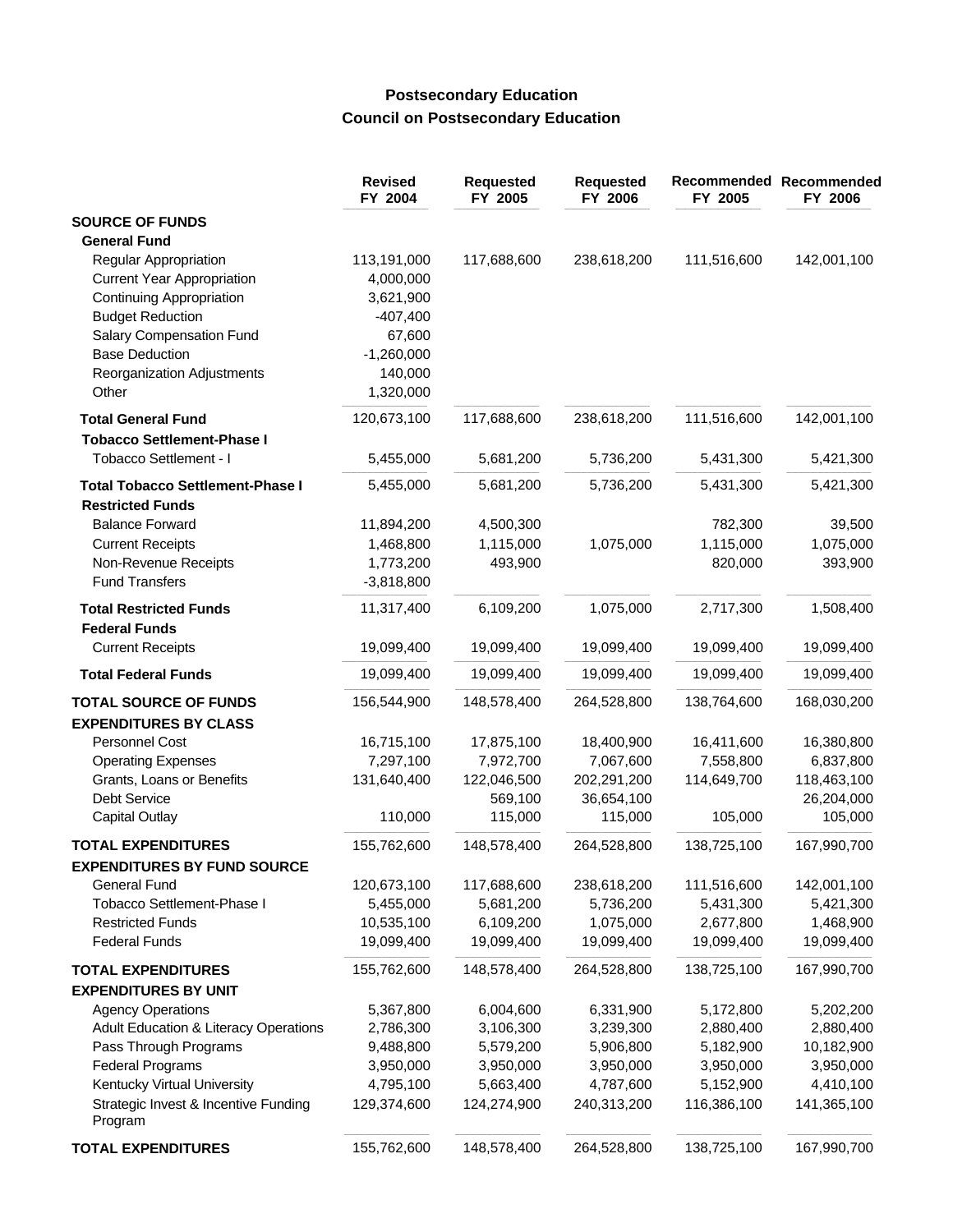The Council on Postsecondary Education serves as the representative agency in matters of postsecondary education and in this role brings a statewide perspective to postsecondary education issues and planning. The council has the responsibility both for guiding the system and serving as an advocate for postsecondary education as a part of the total education enterprise. The primary focus of the council is the coordination of an effective system of postsecondary education meeting the current and future educational needs of the Commonwealth. In July 2003 the Governor issued an executive order giving the Council authority to operate Kentucky's adult education system, bringing all of Kentucky's public postsecondary and adult education providers under a single authority.

The six goals for the postsecondary education system, codified in KRS 164.003(2), are summarized below:

- A seamless, integrated system of postsecondary education strategically planned and adequately funded to enhance economic development and quality of life.
- A major comprehensive research institution ranked nationally in the top 20 public universities at the University of Kentucky.
- A premier, nationally-recognized metropolitan research university at the University of Louisville.
- Regional universities, with at least one nationally-recognized program of distinction or one nationally-recognized applied research program, working cooperatively with other postsecondary institutions to assure statewide access to baccalaureate and master's degrees of a quality at or above the national average.
- A comprehensive community and technical college system with a mission that assures, in conjunction with other postsecondary institutions, access throughout the Commonwealth to a two year course of general studies designed for transfer to a baccalaureate program, the training necessary to develop a workforce with the skills to meet the needs of new and existing industries, and remedial and continuing education to improve the employability of citizens.
- An efficient, responsive, and coordinated system of providers that delivers educational services to all adult citizens in quantities and of a quality that is comparable to the national average or above and significantly elevates the level of education of the adults of the Commonwealth.

The Council is the liaison between postsecondary education and other segments of the education community. This role is particularly important in relation to other state agencies relating to elementary and secondary education and those directly impacting postsecondary education. The creation of the P-16 council, a joint effort of the council and the Kentucky Board of Education, is a concerted effort to identify common issues between the two systems and to further identify solutions.

The statutory responsibilities set forth in KRS Chapter 164 primarily involve: determining the needs of postsecondary education in the Commonwealth; developing and implementing a strategic agenda and strategic implementation plan (the Action Agenda) designed to achieve the legislatively mandated goals for postsecondary education; setting tuition rates or overseeing the setting of tuition rates by the public postsecondary education institutions; provide the Governor and the General Assembly reports on the performance of the postsecondary education system and the individual institutions in achieving the goals of postsecondary education reform; operating the Kentucky Virtual University and the Kentucky Virtual Library; supporting P-16 reform initiatives; administering a comprehensive program for adult students; establishing technology standards for distance education; deregulating, where possible, the policies and procedures of the Council; establishing minimum standards for admissions; reviewing, modifying, approving and eliminating academic programs; reviewing and recommending funding for the public institutions; administering the strategic investment and incentive funding program; approving and recommending capital projects; maintaining a statewide system of accountability; and, licensing private degreegranting and proprietary baccalaureate degree-granting institutions. The Council also is the representative agency of the Commonwealth in postsecondary education matters not specifically delegated by statute to any of the public institutions and for interstate compacts and agreements.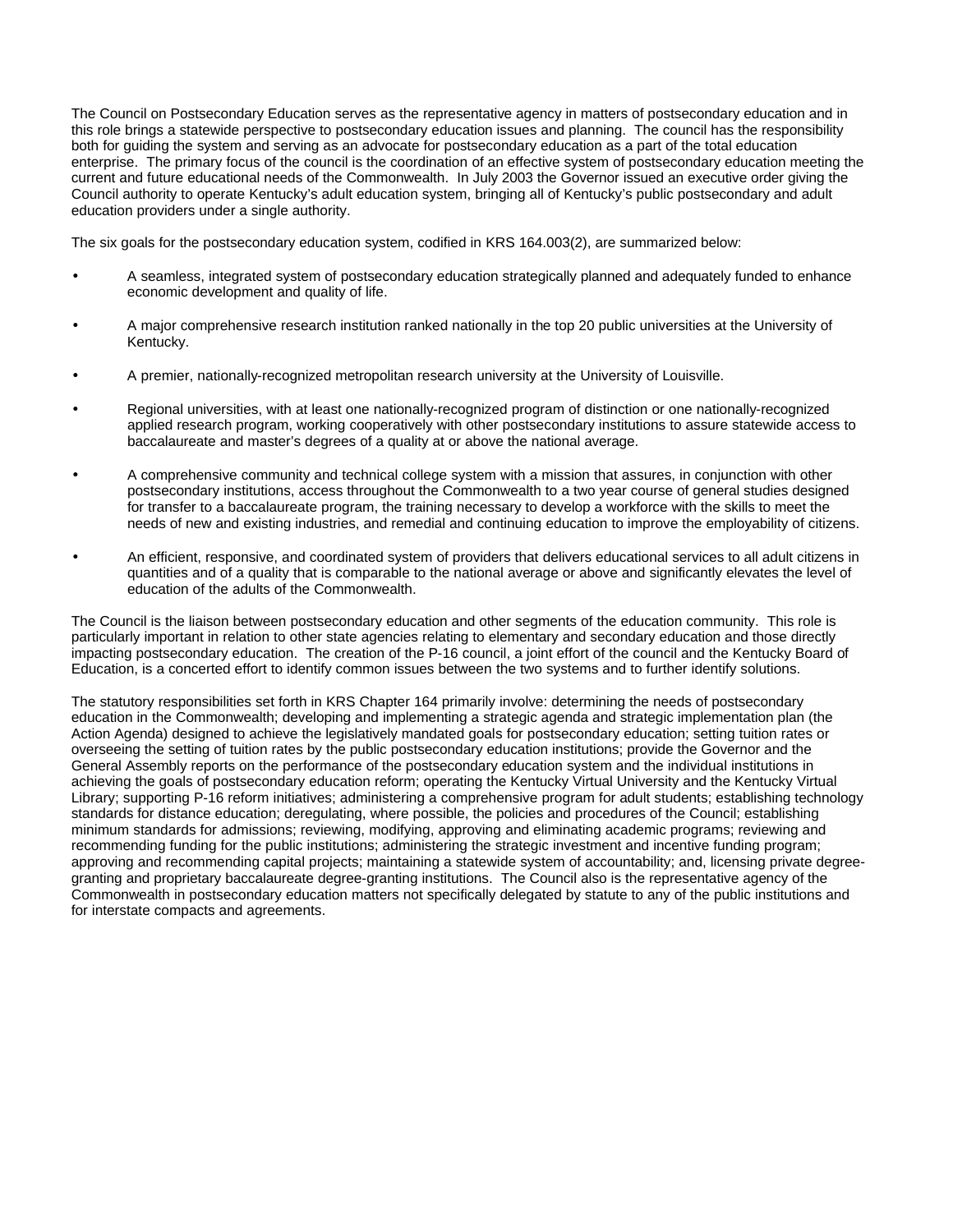## **Council on Postsecondary Education Agency Operations Postsecondary Education**

|                                    | <b>Revised</b><br>FY 2004 | Requested<br>FY 2005 | <b>Requested</b><br>FY 2006 | Recommended<br>FY 2005 | Recommended<br>FY 2006 |
|------------------------------------|---------------------------|----------------------|-----------------------------|------------------------|------------------------|
| <b>SOURCE OF FUNDS</b>             |                           |                      |                             |                        |                        |
| <b>General Fund</b>                |                           |                      |                             |                        |                        |
| Regular Appropriation              | 5,382,400                 | 5,765,100            | 6,256,900                   | 5,057,800              | 5,127,200              |
| <b>Budget Reduction</b>            | $-254,400$                |                      |                             |                        |                        |
| Salary Compensation Fund           | 39,800                    |                      |                             |                        |                        |
| <b>Total General Fund</b>          | 5,167,800                 | 5,765,100            | 6,256,900                   | 5,057,800              | 5,127,200              |
| <b>Restricted Funds</b>            |                           |                      |                             |                        |                        |
| <b>Balance Forward</b>             | 305,300                   | 124,500              |                             | 39,500                 | 39,500                 |
| <b>Current Receipts</b>            | 120,000                   | 115,000              | 75,000                      | 115,000                | 75,000                 |
| <b>Fund Transfers</b>              | $-185,800$                |                      |                             |                        |                        |
| <b>Total Restricted Funds</b>      | 239,500                   | 239,500              | 75,000                      | 154,500                | 114,500                |
| <b>TOTAL SOURCE OF FUNDS</b>       | 5,407,300                 | 6,004,600            | 6,331,900                   | 5,212,300              | 5,241,700              |
| <b>EXPENDITURES BY CLASS</b>       |                           |                      |                             |                        |                        |
| <b>Personnel Cost</b>              | 4,591,500                 | 5,201,300            | 5,514,600                   | 4,379,500              | 4,394,900              |
| <b>Operating Expenses</b>          | 731,300                   | 753,300              | 767,300                     | 753,300                | 767,300                |
| Capital Outlay                     | 45,000                    | 50,000               | 50,000                      | 40,000                 | 40,000                 |
| <b>TOTAL EXPENDITURES</b>          | 5,367,800                 | 6,004,600            | 6,331,900                   | 5,172,800              | 5,202,200              |
| <b>EXPENDITURES BY FUND SOURCE</b> |                           |                      |                             |                        |                        |
| <b>General Fund</b>                | 5,167,800                 | 5,765,100            | 6,256,900                   | 5,057,800              | 5,127,200              |
| <b>Restricted Funds</b>            | 200,000                   | 239,500              | 75,000                      | 115,000                | 75,000                 |
| <b>TOTAL EXPENDITURES</b>          | 5,367,800                 | 6,004,600            | 6,331,900                   | 5,172,800              | 5,202,200              |

The Agency Operations program is the support unit of the Council. The Agency Operations budget includes funding for operating activities in support of development and implementation of the strategic agenda and action plan, academic program review, capital and operating finances, and implementation of the Strategic Investment and Incentive Funding Program.

Authority for the council is found in KRS 164.013, 164.0203, and 164.020. The agency operations program is the support unit of the council. As such, employees included in the agency operations program provided limited direct services to students and faculty at public and private postsecondary education institutions, legislators, members of the governor's staff, and other state agencies. The council does license private postsecondary education institutions, a regulatory function.

Agency operations include staff and operating expenses necessary to manage the agency and programs of the council with the exception of those employees involved in the direct delivery of services for adult education and the Kentucky Virtual University/Virtual Library. The staff is organized into seven primary units with agency operations providing support services to all units:

- The Executive unit consists of the CPE president, executive vice president, general counsel, and support staff. The executive unit provides leadership and direction to the other units, coordinates the postsecondary education equal opportunity efforts, directs strategic planning, accountability, and assessment efforts, and, provides legal services to the agency.
- The Public Affairs, Communications, and Human Resources unit, headed by the agency's Chief of Staff, includes support staff providing governmental and legislative services, media relations, and communications planning for the entire agency as well as human resources services.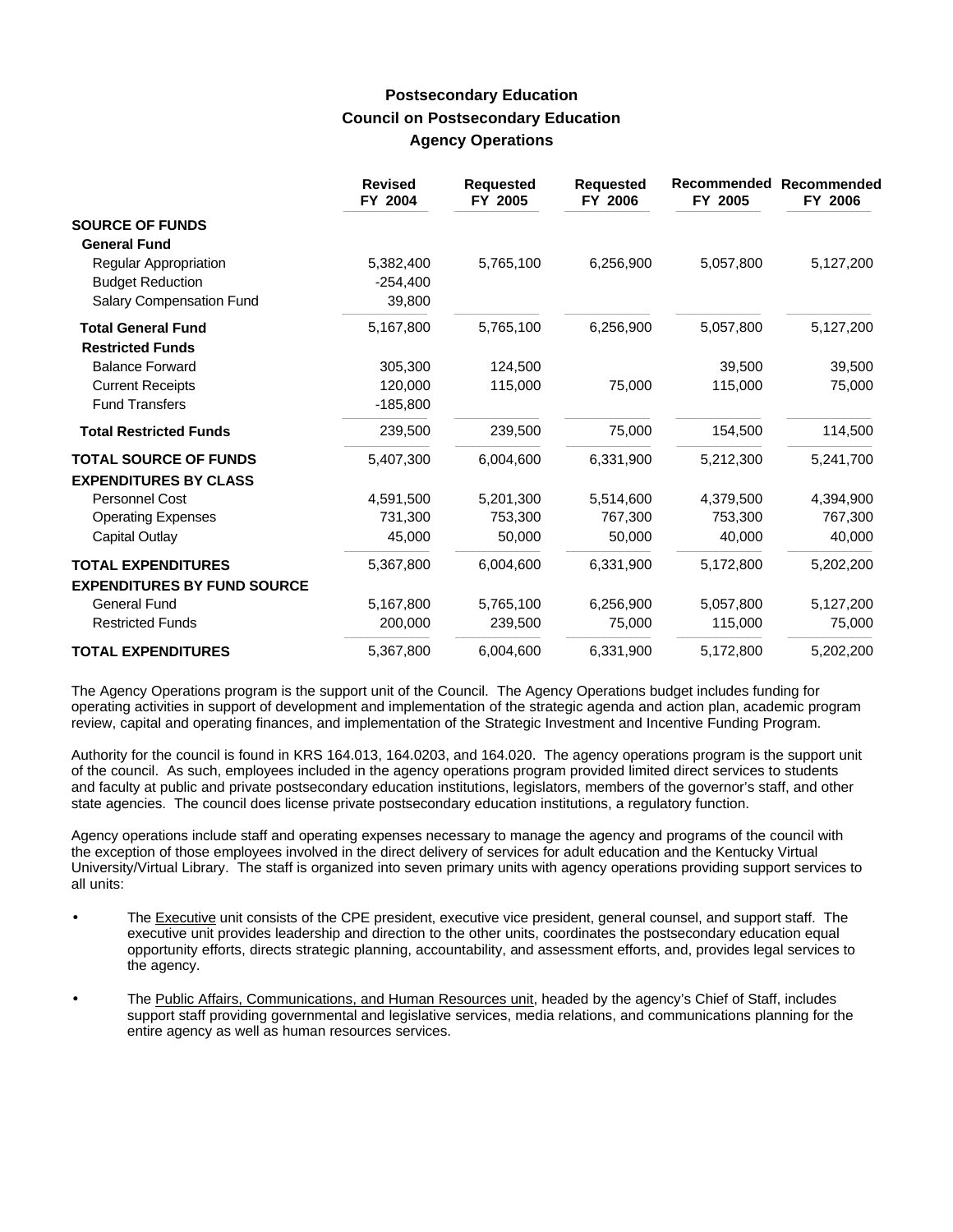- Academic Affairs includes activities related to approval, modification, disapproval, or discontinuance of academic programs, extended campus activities, academic course inventory, admissions standards, accountability, statewide strategic planning, early childhood literacy, baccalaureate degree transfer, academic common market, the Kentucky Educational Excellence Scholarship (KEES) program, and licensure of independent colleges and universities. Testing and Local P-16 Council initiatives are funded through the council's pass-through programs. New economy responsibilities of this unit include oversight of the Science and Technology funding program and coordination of the state's economic development initiatives in conjunction with the Economic Development Cabinet.
- Adult Education was transferred to the council in 2003. The agency operations unit provides governmental relations, communications, information, technology, and business office support to the direct program activities of the adult education program unit.
- The Kentucky Virtual University/Virtual Library operates a comprehensive set of university programs that include over 16,000 learners. The virtual library is a consortium of public and private postsecondary education libraries, the Kentucky Department for Libraries and Archives, the Kentucky Department of Education, the county and city public libraries, and special libraries. The agency operations unit provides governmental relations, communications, information, technology, and business office support to the program activities of the Kentucky Virtual University/Virtual Library program unit.
- The Finance unit is responsible for developing funding approaches for the institutions, the analysis of postsecondary education financial information, the review and recommendation of capital construction projects, tuition setting, reciprocity agreements, and the administration of the strategic investment and incentive trust funds. In addition to these institutionally focused activities, the Finance unit also is responsible for the administrative and business operations of the agency; budgeting, accounting, purchasing, printing/copying, telecommunications services, and inventory control.
- Information Technology includes those activities related to the collection and analysis of student data collected through the agency's comprehensive data base, support and maintenance of the agency's computing needs including the local area network and coordination of statewide technology efforts. The information technology unit provides services to all of the program units of the council. The agency's general counsel also serves as Associate Vice President for Information Technology.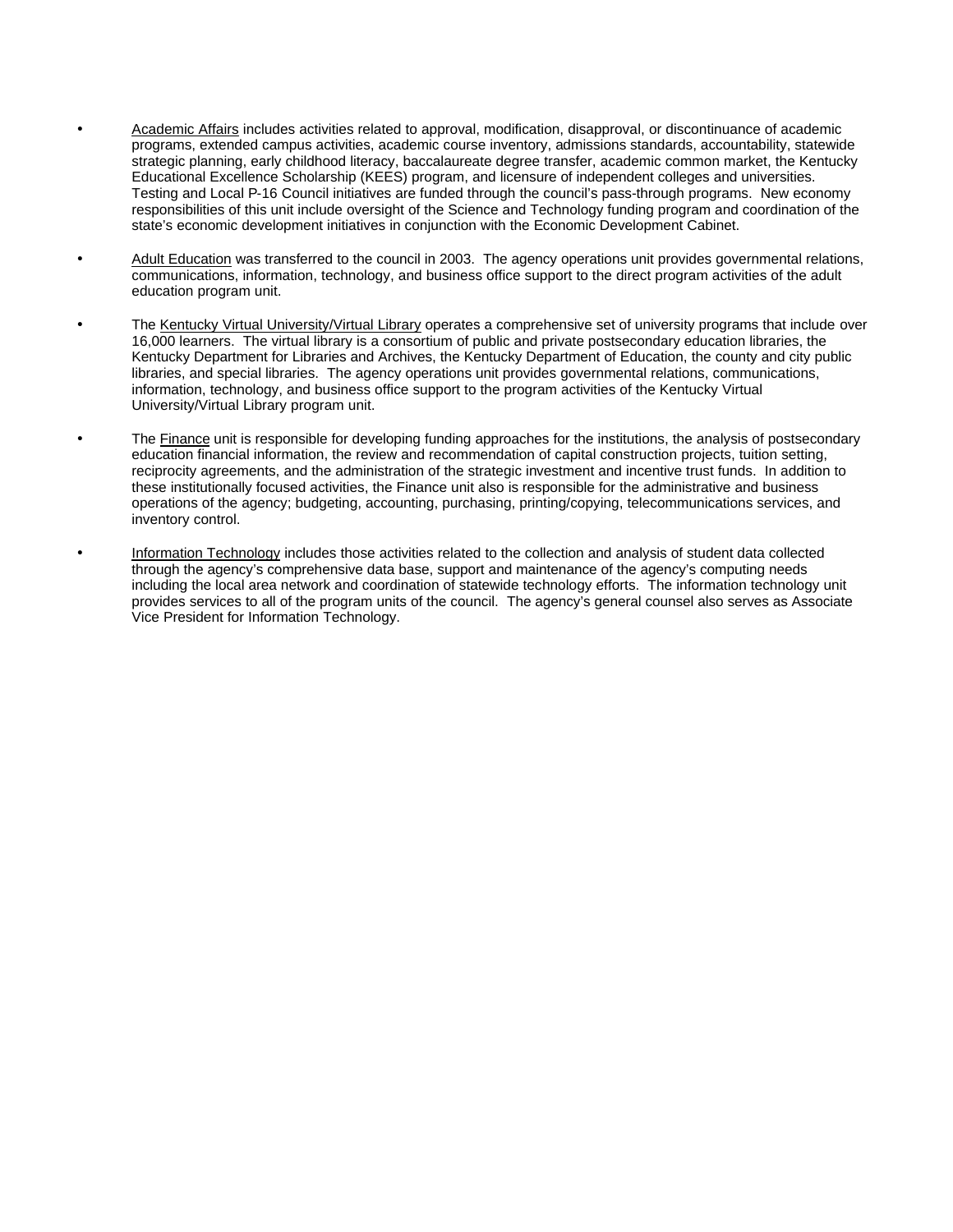## **Council on Postsecondary Education Adult Education & Literacy Operations Postsecondary Education**

|                                    | <b>Revised</b><br>FY 2004 | <b>Requested</b><br>FY 2005 | <b>Requested</b><br>FY 2006 | <b>Recommended</b><br>FY 2005 | Recommended<br>FY 2006 |
|------------------------------------|---------------------------|-----------------------------|-----------------------------|-------------------------------|------------------------|
| <b>SOURCE OF FUNDS</b>             |                           |                             |                             |                               |                        |
| <b>General Fund</b>                |                           |                             |                             |                               |                        |
| Regular Appropriation              | 1,815,600                 | 2,154,300                   | 2,287,300                   | 1,928,400                     | 1,928,400              |
| <b>Budget Reduction</b>            | $-32,500$                 |                             |                             |                               |                        |
| Salary Compensation Fund           | 27,800                    |                             |                             |                               |                        |
| <b>Base Deduction</b>              | $-117,500$                |                             |                             |                               |                        |
| Reorganization Adjustments         | 140,000                   |                             |                             |                               |                        |
| <b>Total General Fund</b>          | 1,833,400                 | 2,154,300                   | 2,287,300                   | 1,928,400                     | 1,928,400              |
| <b>Restricted Funds</b>            |                           |                             |                             |                               |                        |
| <b>Balance Forward</b>             | 900                       |                             |                             |                               |                        |
| <b>Current Receipts</b>            | 75,000                    | 75,000                      | 75,000                      | 75,000                        | 75,000                 |
| <b>Total Restricted Funds</b>      | 75,900                    | 75,000                      | 75,000                      | 75,000                        | 75,000                 |
| <b>Federal Funds</b>               |                           |                             |                             |                               |                        |
| <b>Current Receipts</b>            | 877,000                   | 877,000                     | 877,000                     | 877,000                       | 877,000                |
| <b>Total Federal Funds</b>         | 877,000                   | 877,000                     | 877,000                     | 877,000                       | 877,000                |
| <b>TOTAL SOURCE OF FUNDS</b>       | 2,786,300                 | 3,106,300                   | 3,239,300                   | 2,880,400                     | 2,880,400              |
| <b>EXPENDITURES BY CLASS</b>       |                           |                             |                             |                               |                        |
| <b>Personnel Cost</b>              | 2,156,900                 | 2,481,200                   | 2,603,100                   | 2,255,300                     | 2,244,200              |
| <b>Operating Expenses</b>          | 629,400                   | 625,100                     | 636,200                     | 625,100                       | 636,200                |
| <b>TOTAL EXPENDITURES</b>          | 2,786,300                 | 3,106,300                   | 3,239,300                   | 2,880,400                     | 2,880,400              |
| <b>EXPENDITURES BY FUND SOURCE</b> |                           |                             |                             |                               |                        |
| <b>General Fund</b>                | 1,833,400                 | 2,154,300                   | 2,287,300                   | 1,928,400                     | 1,928,400              |
| <b>Restricted Funds</b>            | 75,900                    | 75,000                      | 75,000                      | 75,000                        | 75,000                 |
| <b>Federal Funds</b>               | 877,000                   | 877,000                     | 877,000                     | 877,000                       | 877,000                |
| <b>TOTAL EXPENDITURES</b>          | 2,786,300                 | 3,106,300                   | 3,239,300                   | 2,880,400                     | 2,880,400              |

Adult Education was transferred to the council from the Workforce Development Cabinet in the summer of 2003. The operations portion of the adult education budget is located in the Adult Education and Literacy Operations program; grant activity is located in the Adult Education and Literacy Funding Program.

The Adult Education and Literacy Operations program administers a statewide, comprehensive adult education system using both federal and state funds. A portion of the state funds are devoted to matching the federal funds and providing the required maintenance-of-effort. Federal and state adult education funds and grants funds are awarded through a competitive grant process open to eligible entities identified by statute. Contracts are made with various agencies selected through this process to provide adult education and literacy services in all 120 counties. Among these agencies are local boards of education, community and technical colleges, community-based organizations, education consortia, public and private non-profit organizations, and correctional institutions. Instruction is funded to improve educational skills through several program types: literacy/Adult Basic Education (ABE)/GED; family literacy; workplace education; corrections education; and English as a second language (ESL).

This program is also the administering agency for the General Educational Development (GED) diploma program, overseeing the GED Testing Program jointly with the GED Testing Service of the American Council on Education. The GED Testing Program provides statewide testing in the areas of: language arts, writing; social studies; science; language arts, reading; and mathematics. These tests measure the educational achievement of adults who have not graduated from high school and compare their competency with that of high school seniors.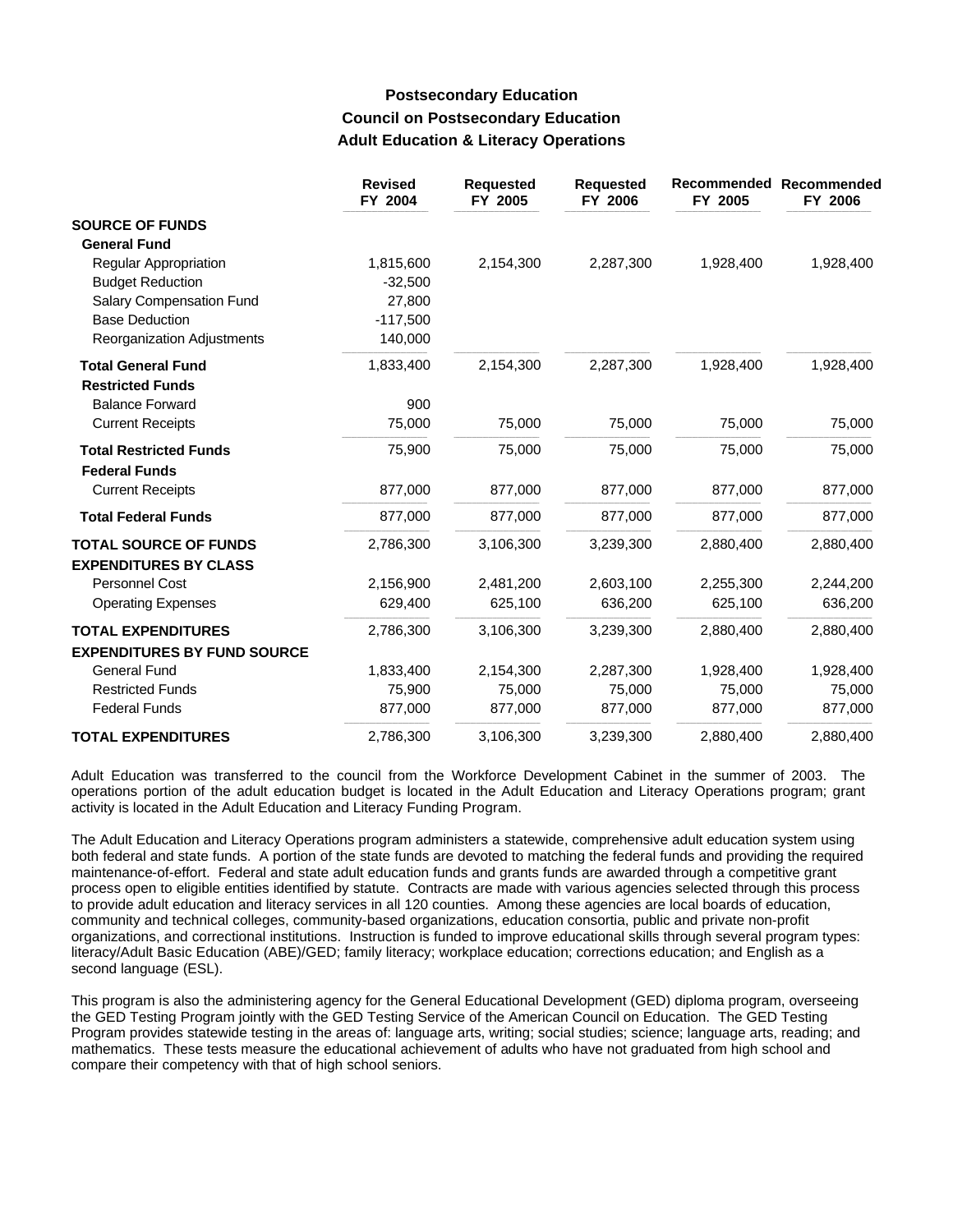## **Council on Postsecondary Education Pass Through Programs Postsecondary Education**

|                                                                 | <b>Revised</b><br>FY 2004 | <b>Requested</b><br>FY 2005 | <b>Requested</b><br>FY 2006 | FY 2005              | Recommended Recommended<br>FY 2006 |
|-----------------------------------------------------------------|---------------------------|-----------------------------|-----------------------------|----------------------|------------------------------------|
| <b>SOURCE OF FUNDS</b><br><b>General Fund</b>                   |                           |                             |                             |                      |                                    |
| Regular Appropriation<br><b>Base Deduction</b>                  | 8,980,000<br>$-287,500$   | 5,085,300                   | 5,906,800                   | 4,689,000            | 9,789,000                          |
| <b>Total General Fund</b><br><b>Restricted Funds</b>            | 8,692,500                 | 5,085,300                   | 5,906,800                   | 4,689,000            | 9,789,000                          |
| Non-Revenue Receipts                                            | 796,300                   | 493,900                     |                             | 493,900              | 393,900                            |
| <b>Total Restricted Funds</b>                                   | 796,300                   | 493,900                     |                             | 493,900              | 393,900                            |
| <b>TOTAL SOURCE OF FUNDS</b><br><b>EXPENDITURES BY CLASS</b>    | 9,488,800                 | 5,579,200                   | 5,906,800                   | 5,182,900            | 10,182,900                         |
| Grants, Loans or Benefits                                       | 9,488,800                 | 5,579,200                   | 5,906,800                   | 5,182,900            | 10,182,900                         |
| <b>TOTAL EXPENDITURES</b><br><b>EXPENDITURES BY FUND SOURCE</b> | 9,488,800                 | 5,579,200                   | 5,906,800                   | 5,182,900            | 10,182,900                         |
| <b>General Fund</b><br><b>Restricted Funds</b>                  | 8,692,500<br>796,300      | 5,085,300<br>493,900        | 5,906,800                   | 4,689,000<br>493,900 | 9,789,000<br>393,900               |
| <b>TOTAL EXPENDITURES</b>                                       | 9,488,800                 | 5,579,200                   | 5,906,800                   | 5,182,900            | 10,182,900                         |
| <b>EXPENDITURES BY UNIT</b>                                     |                           |                             |                             |                      |                                    |
| <b>Contract Spaces</b>                                          | 2,712,500                 | 3,133,800                   | 3,461,400                   | 2,912,500            | 2,912,500                          |
| Metroversity<br>Professional Education Preparation<br>Program   | 58,800<br>416,700         | 60,600<br>438,600           | 60,600<br>438,600           | 58,800<br>416,700    | 58,800<br>416,700                  |
| <b>Telecommunications Consortia</b>                             | 182,700                   | 188,300                     | 188,300                     | 182,700              | 182,700                            |
| Minority Student College Prep Program                           | 330,200                   | 337,200                     | 337,200                     | 330,200              | 330,200                            |
| <b>State Autism Training Center</b>                             | 217,800                   | 229,300                     | 229,300                     | 217,800              | 217,800                            |
| Kentucky Rural Development Center                               | 698,200                   | 735,000                     | 735,000                     | 698,200              | 698,200                            |
| Early Reading Incentive Grant                                   | 4,013,100                 |                             |                             |                      |                                    |
| <b>SREB Doctoral Scholars Program</b>                           | 256,400                   | 256,400                     | 256,400                     | 256,400              | 256,400                            |
| Pass-Through-Other                                              | 602,400                   | 200,000                     | 200,000                     | 100,000              | 5,100,000                          |
| M.L. King Scholarship at Kentucky State<br>Univ.                |                           |                             |                             | 9,600                | 9,600                              |
| <b>TOTAL EXPENDITURES</b>                                       | 9,488,800                 | 5,579,200                   | 5,906,800                   | 5,182,900            | 10,182,900                         |

The Council on Postsecondary Education has been designated as the receiving agency for several programs. Funds are appropriated to the Council and subsequently "passed-through" to other agencies or entities. The Council monitors the implementation of the programs but is not responsible for actual day-to-day operations. For purposes of display, these programs have been grouped together under the heading of Pass Through Programs. A brief description of each program is provided below.

The **Contract Spaces Program** provides students with access to veterinary medicine and optometry programs through contracts administered by the Southern Regional Education Board (SREB) and Indiana University. In veterinary medicine, Kentucky contracts for 36 entering spaces at Auburn University (34) and Tuskegee Institute (2). In optometry, Kentucky contracts for 14 entering spaces at the Southern College of Optometry (8), the University of Alabama (3), and Indiana University (3). Contract fees guarantee a fixed number of spaces in these academic programs for qualified Kentucky residents. Enrolled students are required to pay only the equivalent of the in-state tuition at the host institution. Students are supported for four years. To reserve these spaces and to help defray cost, the Commonwealth pays a contract fee per space to each participating institution. These contracts are the primary sources of enrollment opportunities for Kentucky students and for trained individuals to meet workforce needs in these professional areas.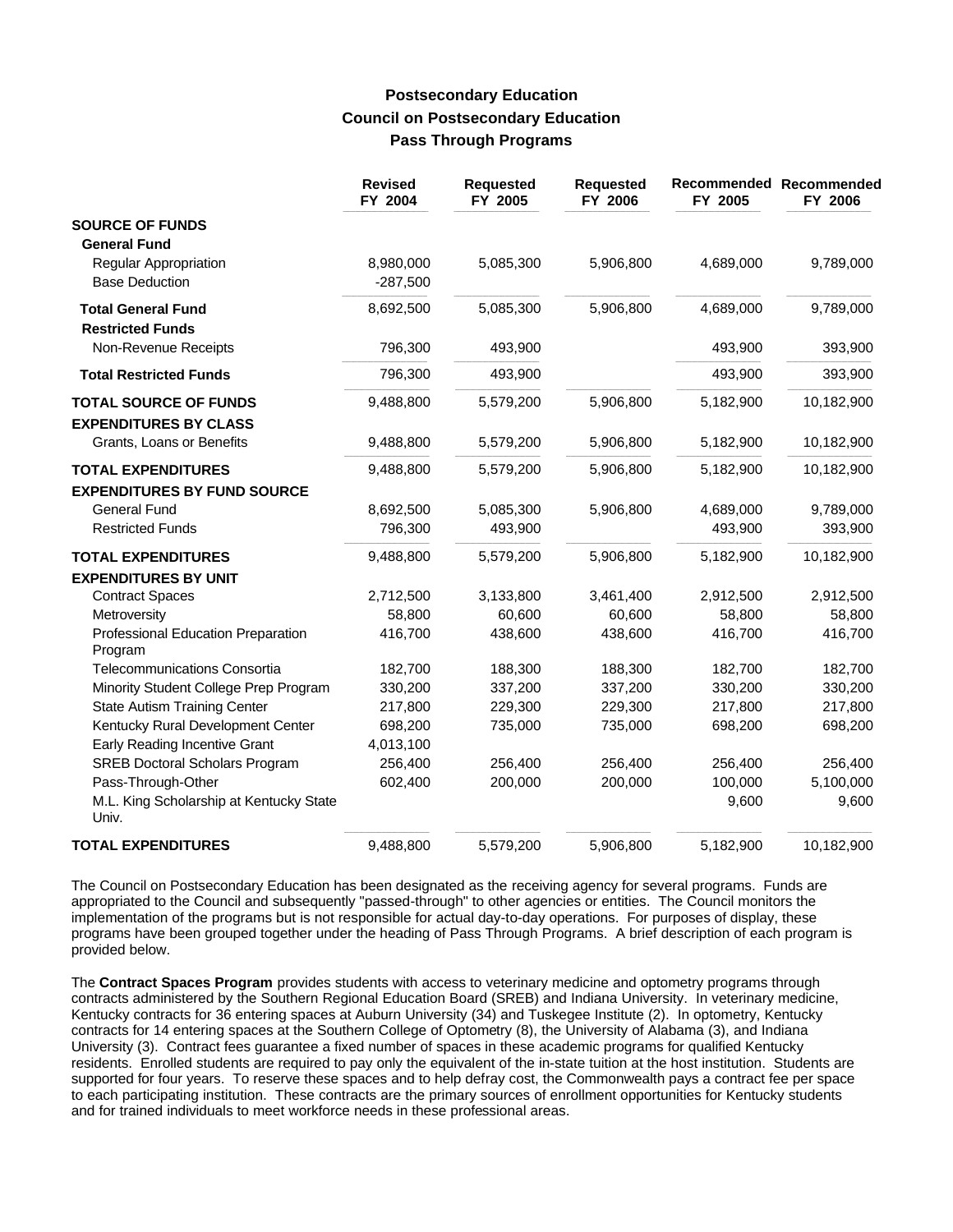Since the late 1970s, the Council has supported cooperative activities among and services to postsecondary education institutions in the Greater Louisville area through the interstate **Metroversity Consortium**. On behalf of the participating institutions, Metroversity operates the Educational Opportunity Center, a cross-registration program, student and faculty competitions and activities, and interlibrary courier service. The Consortia also maintains a cable TV channel for institutional use. State funds represent less than 10 percent of Metroversity's total budget.

The **Professional Education Preparation Program (PEPP)** was established in 1980 pursuant to KRS 164.028 through 164.0282. The program prepares students and prospective students from rural and inner-city areas medically underserved to gain admission to and graduate from medical or dental school. The students are encouraged to establish a medical practice in underserved areas of the state. All funds appropriated to the Council for the primary PEPP program are allocated to the University of Kentucky and the University of Louisville to conduct: pre-freshman workshops, undergraduate workshops; student assessment conferences, and MCAT/DAT test assistance with tutors, tutoring, and summer job placement. The PEPP Program includes the Pikeville College of Osteopathic Medicine, the University of Kentucky, and the University of Louisville.

The **Telecommunications Consortium (ETV)** was established in 1978 with funding provided through the budget of the Council. Programming and any needed staff services are provided by Kentucky Educational Television (KET) through a Memorandum of Agreement with the Council. The Consortium provides college credit course via KET's open broadcast television capability. Generally, 25 courses are broadcast each academic year. Both undergraduate and graduate courses are offered. Students may enroll by mail and view courses at home.

The **Governor's Minority Student College Preparation Program** was established in 1986 to: provide academic enrichment activities for middle and junior high school students; encourage them to stay in school and to enter college; make young African-American students aware of the benefits and value of college and make them more likely to consider college as an achievable option; and to prepare these students to be successful in college-level work. The program places emphasis on early intervention in an attempt to overcome problems at the high school level that tend to reduce the pool of minorities interested in attending and prepared to do well in college. Approximately 1,000 middle and high-school students will be enrolled in this program each year.

The **Kentucky State Autism Training Center** contracts with the University of Louisville to provide coordinated services for training individuals involved in delivering services to those diagnosed with autism or autistic related disorders.

The **Kentucky Rural Development Center** operates in Somerset, Kentucky. The Center provides technical assistance to business and governmental entities in networking and video conferencing.

The **Southern Regional Education Board (SREB) Doctoral Scholars Program** is part of a national effort to support and encourage minority students to pursue doctoral degrees. The program seeks to increase the number of minority faculty members employed as college faculty by increasing the pool of minority candidates. Students are provided scholarships and other financial support to attend institutions throughout the southern region and the Midwest.

Upon selection to the program, the scholar is expected to devote full-time attention to the completion of the academic requirements. The scholar is also expected to attend and participate in the annual Doctoral Scholars Program/Compact for Faculty Diversity Institute.

According to the SREB, as of July 2003, the program has served 507 individuals, with 250 currently matriculating scholars enrolled throughout the south. By July 2003 190 scholars had completed their Ph.D. and 12 had withdrawn. The retention rate for the program is 95 percent over the last six years of operation. Kentucky has 27 students currently enrolled with the state and is providing continuing funding for the four of the 15 graduates pursing higher degrees. National data show that only 50 percent of all Ph.D. students complete the degree and only 37 percent of minorities finish. Of the 25 Kentucky scholars who enrolled over the ten-year period, one had withdrawn, two have transferred to programs in other states, and the rest are on schedule to complete. This is a retention rate of 96 percent. By August 2001, ten Kentucky scholars had completed all requirements for the Ph.D. Currently Kentucky enrolls 15 in the program.

#### **Policy**

Notwithstanding KRS 164.7911, interest income in the amount of \$493,900 in fiscal year 2005 and \$393,900 in fiscal year 2006 is authorized to be used for the Contract Spaces, Governor's Minority Student College Preparation, SREB Doctoral Scholars, P-16 Council, and Early Math Testing programs to maintain these programs at current levels of funding.

The Governor's budget recommendation includes \$5,000,000 in General Funds in fiscal year 2006 to be allocated by the Council on Postsecondary Education to address funding disparities among the institutions.

The Governor's budget recommendation provides \$9,600 each year of the biennium for a new Martin Luther King Scholarship Program at Kentucky State University.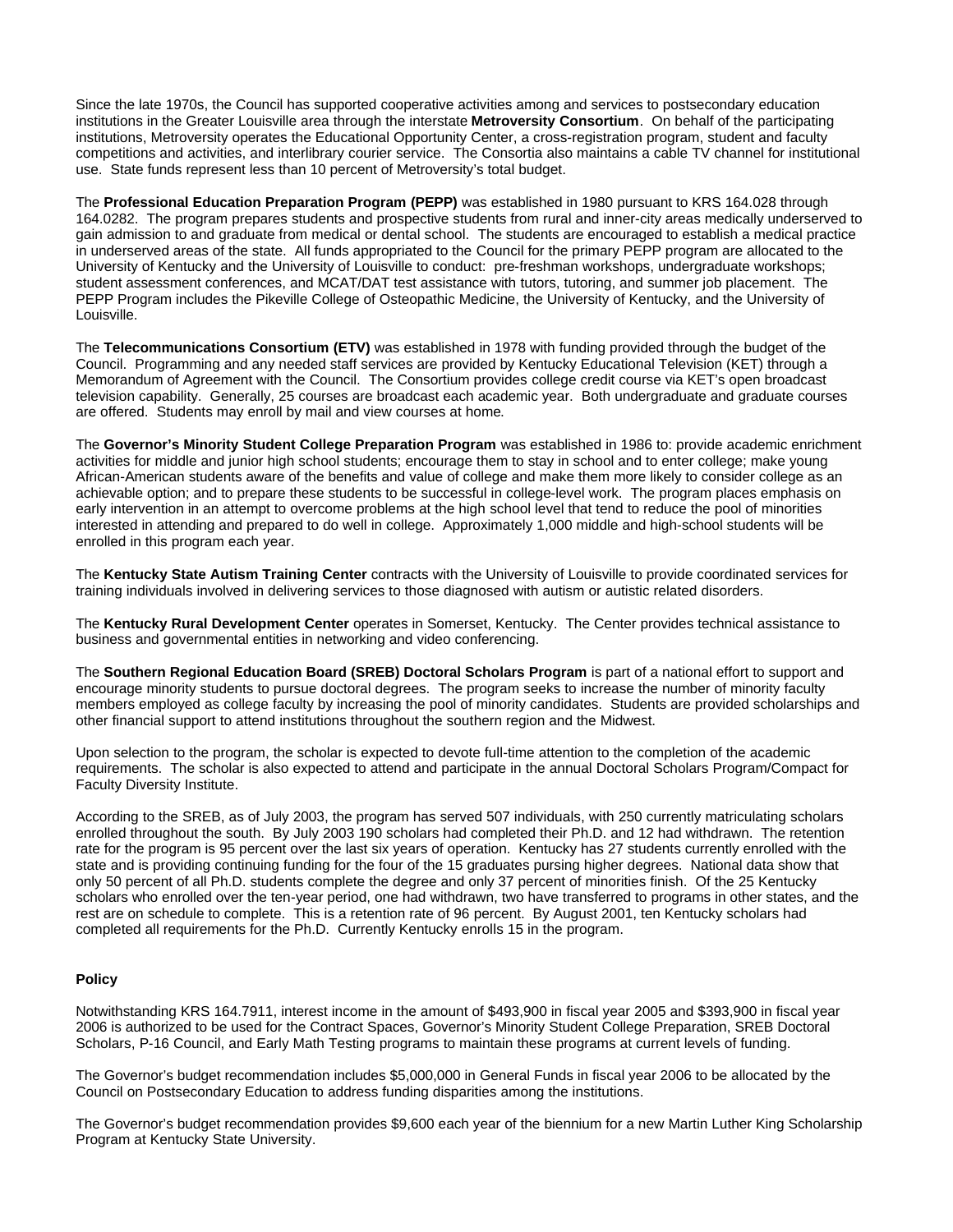## **Council on Postsecondary Education Federal Programs Postsecondary Education**

|                                                | <b>Revised</b><br>FY 2004 | <b>Requested</b><br>FY 2005 | <b>Requested</b><br>FY 2006 | Recommended<br>FY 2005 | Recommended<br>FY 2006 |
|------------------------------------------------|---------------------------|-----------------------------|-----------------------------|------------------------|------------------------|
| <b>SOURCE OF FUNDS</b><br><b>Federal Funds</b> |                           |                             |                             |                        |                        |
| <b>Current Receipts</b>                        | 3,950,000                 | 3,950,000                   | 3,950,000                   | 3,950,000              | 3,950,000              |
| <b>Total Federal Funds</b>                     | 3,950,000                 | 3,950,000                   | 3,950,000                   | 3,950,000              | 3,950,000              |
| <b>TOTAL SOURCE OF FUNDS</b>                   | 3,950,000                 | 3,950,000                   | 3,950,000                   | 3,950,000              | 3,950,000              |
| <b>EXPENDITURES BY CLASS</b>                   |                           |                             |                             |                        |                        |
| <b>Personnel Cost</b>                          | 747,000                   | 564,700                     | 548,000                     | 559,900                | 533,600                |
| <b>Operating Expenses</b>                      | 240,500                   | 147,600                     | 145.500                     | 147,600                | 145,500                |
| Grants, Loans or Benefits                      | 2,962,500                 | 3,237,700                   | 3,256,500                   | 3,242,500              | 3,270,900              |
| <b>TOTAL EXPENDITURES</b>                      | 3,950,000                 | 3,950,000                   | 3,950,000                   | 3,950,000              | 3,950,000              |
| <b>EXPENDITURES BY FUND SOURCE</b>             |                           |                             |                             |                        |                        |
| <b>Federal Funds</b>                           | 3,950,000                 | 3,950,000                   | 3,950,000                   | 3,950,000              | 3,950,000              |
| <b>TOTAL EXPENDITURES</b>                      | 3,950,000                 | 3,950,000                   | 3,950,000                   | 3,950,000              | 3,950,000              |

The Council on Postsecondary Education administers three federal grant programs: the Improving Educator Quality State Grant program, the GEAR UP program, and the Fund for the Improvement of Postsecondary Education (FIPSE).

The Improving Educator Quality State Grant Program focuses on preparing, training, and recruiting high-quality teachers. The Council on Postsecondary Education provides competitive grants to partnerships comprised of schools of education and arts and sciences, along with one or more high-need local school districts.

GEAR UP is a federal initiative that encourages young people to stay in school, study hard and take the right courses to go to college. The program provides a range of services to low-income students by supporting new or expanded activities that strengthen schools. GEAR UP grants are awarded to states as well as partnerships comprising schools, postsecondary institutions and non-school partners. In Kentucky, there are seven GEAR UP partnerships. GEAR UP state grants stress early intervention and provide scholarships.

The Council received its first FIPSE grant in 2002 to develop a statewide advising outreach network for high school students and adult learners who want to go on to college and for students who wish to transfer from two-year to four-year institutions. The grant funds a coordinated advising network.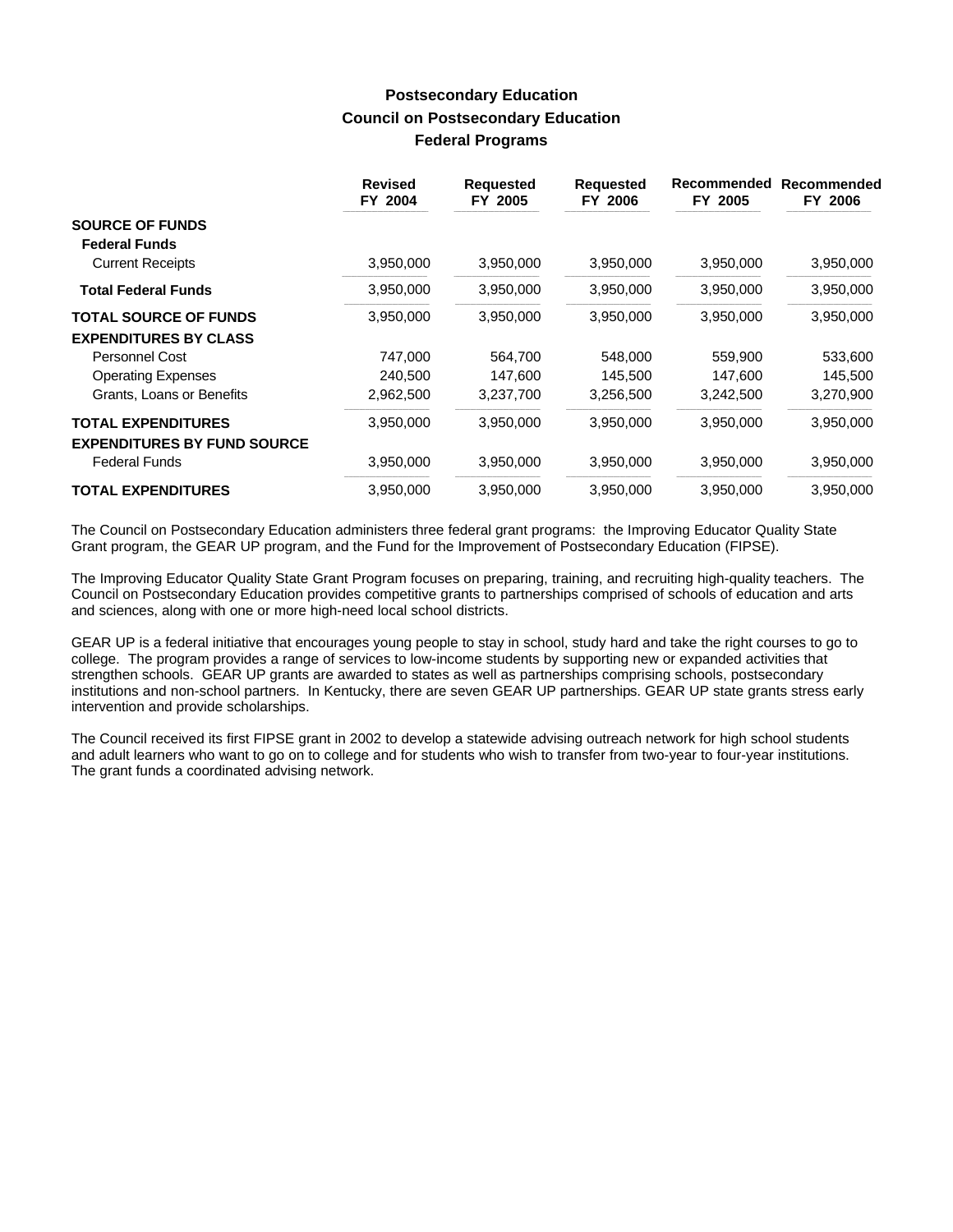## **Council on Postsecondary Education Kentucky Virtual University Postsecondary Education**

|                                    | <b>Revised</b><br>FY 2004 | <b>Requested</b><br>FY 2005 | <b>Requested</b><br>FY 2006 | <b>Recommended</b><br>FY 2005 | Recommended<br>FY 2006 |
|------------------------------------|---------------------------|-----------------------------|-----------------------------|-------------------------------|------------------------|
| <b>SOURCE OF FUNDS</b>             |                           |                             |                             |                               |                        |
| <b>General Fund</b>                |                           |                             |                             |                               |                        |
| Regular Appropriation              | 3,612,600                 | 3,862,600                   | 3,862,600                   | 3,485,100                     | 3,485,100              |
| <b>Budget Reduction</b>            | $-120,500$                |                             |                             |                               |                        |
| <b>Base Deduction</b>              | $-22,000$                 |                             |                             |                               |                        |
| <b>Total General Fund</b>          | 3,470,100                 | 3,862,600                   | 3,862,600                   | 3,485,100                     | 3,485,100              |
| <b>Restricted Funds</b>            |                           |                             |                             |                               |                        |
| <b>Balance Forward</b>             | 1,275,800                 | 875,800                     |                             | 742,800                       |                        |
| <b>Current Receipts</b>            | 925,000                   | 925,000                     | 925,000                     | 925,000                       | 925,000                |
| <b>Fund Transfers</b>              | $-133,000$                |                             |                             |                               |                        |
| <b>Total Restricted Funds</b>      | 2,067,800                 | 1,800,800                   | 925,000                     | 1,667,800                     | 925,000                |
| <b>TOTAL SOURCE OF FUNDS</b>       | 5,537,900                 | 5,663,400                   | 4,787,600                   | 5,152,900                     | 4,410,100              |
| <b>EXPENDITURES BY CLASS</b>       |                           |                             |                             |                               |                        |
| Personnel Cost                     | 763,700                   | 945,700                     | 998,000                     | 784,600                       | 785,800                |
| <b>Operating Expenses</b>          | 3,616,400                 | 4,302,700                   | 3,374,600                   | 3,953,300                     | 3,209,300              |
| Grants, Loans or Benefits          | 350,000                   | 350,000                     | 350,000                     | 350,000                       | 350,000                |
| <b>Capital Outlay</b>              | 65,000                    | 65,000                      | 65,000                      | 65,000                        | 65,000                 |
| <b>TOTAL EXPENDITURES</b>          | 4,795,100                 | 5,663,400                   | 4,787,600                   | 5,152,900                     | 4,410,100              |
| <b>EXPENDITURES BY FUND SOURCE</b> |                           |                             |                             |                               |                        |
| <b>General Fund</b>                | 3,470,100                 | 3,862,600                   | 3,862,600                   | 3,485,100                     | 3,485,100              |
| <b>Restricted Funds</b>            | 1,325,000                 | 1,800,800                   | 925,000                     | 1,667,800                     | 925,000                |
| <b>TOTAL EXPENDITURES</b>          | 4,795,100                 | 5,663,400                   | 4,787,600                   | 5,152,900                     | 4,410,100              |

The Kentucky Revised Statute (KRS) 164.800 provides that the council will coordinate the Kentucky Virtual University. A Distance Learning Advisory Committee was established by statute to provide institutional input into the development and policy aspects of the KYVU and KYVL. The mission of the KYVU is to be a student-centered, technology-based utility for the support of lifelong learning. The KYVU simplifies access to quality college credit, professional development, and supplemental studies. The KYVU provides a single access port to statewide learning support services, including the KYVL.

Consistent with the council's statewide strategic agenda, the goals of the KYVU are to:

- Enhance and expand educational access and increase educational attainment across Kentucky.
- Upgrade workforce skills and expand professional development through basic and continuing education.
- Increase collaboration and foster efficiency and effectiveness in delivering courses and program.
- Increase global competitiveness of Kentucky's educational resources.

The KYVU targets the following primary audiences, recognizing that the nature of electronic delivery systems is such that the potential pool of learners is essentially unlimited:

- Adult students;
- Place-bound and time-bound students;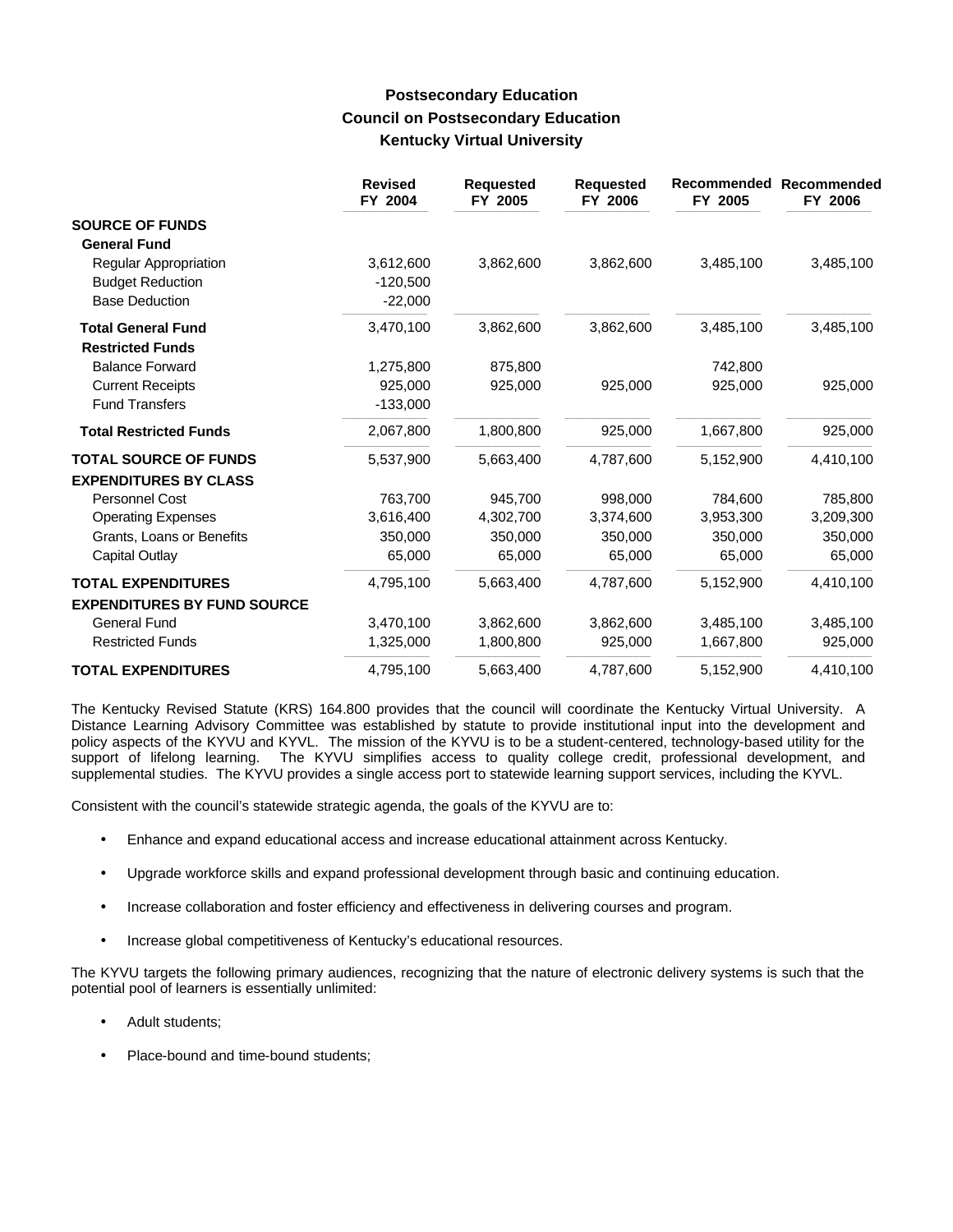- Employers and employees in business, industry, and government;
- P-12 students, teachers, and administrators;
- Traditional Residential Students; and
- Students living in other states and countries.

The KYVU is a value-added provider of learning services including: on-line registration for students, single undergraduate application and fee, single sign on (multiple passwords are needed), course management systems for the development and delivery of instructional programs, searchable course catalog, toll-free call center, 24X7 technical support, library resources, and e-commerce functionality for on-line payment of professional development courses for K-12 teachers.

The KYVL is an integral part of the KYVU. The mission of the KYVL is to provide all Kentuckians with equitable access to quality library and information resources to support the KYVU and meet the broader needs for learning, working, and living in the Commonwealth. The KYVL includes the nine public postsecondary education institutions, the 19 independent postsecondary education institutions, all K-12 school libraries, and the 111 public libraries in the Commonwealth. The KYVL has negotiated statewide licenses for searchable electronic databases, full-text journals, and other materials. It is estimated that the combined purchasing power of the KYVL saved the Commonwealth over \$5.0 million in acquisition costs. The KYVL also provides a statewide courier service for interlibrary loan activities. The KYVL provides training in the use of these resources and responds to usage questions through a toll-free number.

Both the KYVU and KYVL provide direct services to learners - including postsecondary education students, faculty and administrators, the Kentucky Department of Education, Department for Libraries and Archives, school districts, the Education Professions Standards (EPSB), all 120 adult education learning centers - both instructors and students, the Kentucky Virtual High School, local public libraries, and special libraries. Neither the KYVU nor the KYVL engage in direct law enforcement or regulatory activity.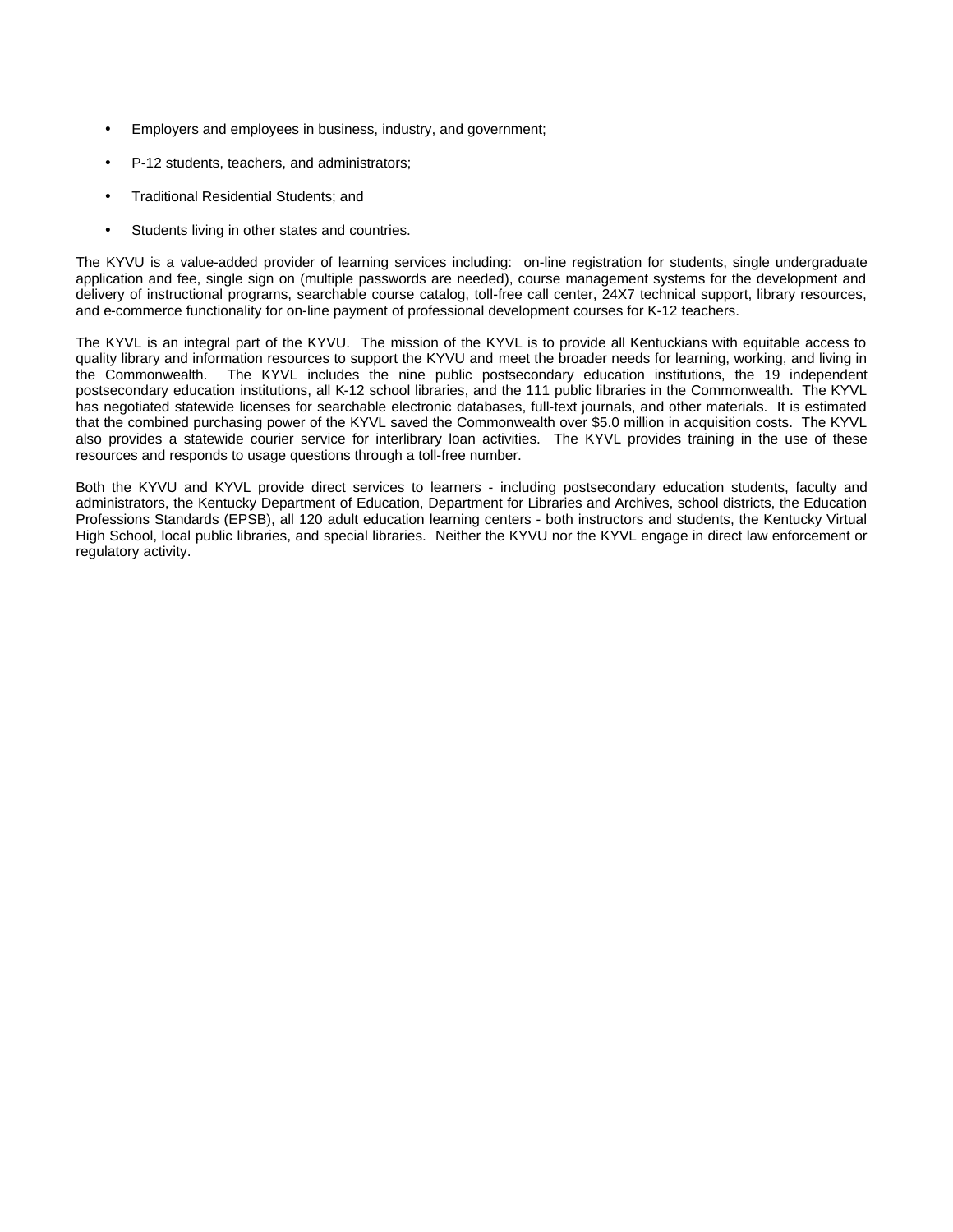# **Council on Postsecondary Education Strategic Invest & Incentive Funding Program Postsecondary Education**

|                                                                                                                                            | <b>Revised</b><br>FY 2004                                       | <b>Requested</b><br>FY 2005                         | <b>Requested</b><br>FY 2006                         | FY 2005                                          | Recommended Recommended<br>FY 2006                  |
|--------------------------------------------------------------------------------------------------------------------------------------------|-----------------------------------------------------------------|-----------------------------------------------------|-----------------------------------------------------|--------------------------------------------------|-----------------------------------------------------|
| <b>SOURCE OF FUNDS</b><br><b>General Fund</b>                                                                                              |                                                                 |                                                     |                                                     |                                                  |                                                     |
| Regular Appropriation<br><b>Current Year Appropriation</b><br><b>Continuing Appropriation</b><br><b>Base Deduction</b><br>Other            | 93,400,400<br>4,000,000<br>3,621,900<br>$-833,000$<br>1,320,000 | 100,821,300                                         | 220,304,600                                         | 96,356,300                                       | 121,671,400                                         |
| <b>Total General Fund</b>                                                                                                                  | 101,509,300                                                     | 100,821,300                                         | 220,304,600                                         | 96,356,300                                       | 121,671,400                                         |
| <b>Tobacco Settlement-Phase I</b><br>Tobacco Settlement - I                                                                                | 5,455,000                                                       | 5,681,200                                           | 5,736,200                                           | 5,431,300                                        | 5,421,300                                           |
| <b>Total Tobacco Settlement-Phase I</b><br><b>Restricted Funds</b>                                                                         | 5,455,000                                                       | 5,681,200                                           | 5,736,200                                           | 5,431,300                                        | 5,421,300                                           |
| <b>Balance Forward</b><br><b>Current Receipts</b><br>Non-Revenue Receipts<br><b>Fund Transfers</b>                                         | 10,312,200<br>348,800<br>976,900<br>$-3,500,000$                | 3,500,000                                           |                                                     | 326,100                                          |                                                     |
| <b>Total Restricted Funds</b><br><b>Federal Funds</b>                                                                                      | 8,137,900                                                       | 3,500,000                                           |                                                     | 326,100                                          |                                                     |
| <b>Current Receipts</b>                                                                                                                    | 14,272,400                                                      | 14,272,400                                          | 14,272,400                                          | 14,272,400                                       | 14,272,400                                          |
| <b>Total Federal Funds</b>                                                                                                                 | 14,272,400                                                      | 14,272,400                                          | 14,272,400                                          | 14,272,400                                       | 14,272,400                                          |
| <b>TOTAL SOURCE OF FUNDS</b><br><b>EXPENDITURES BY CLASS</b>                                                                               | 129,374,600                                                     | 124,274,900                                         | 240,313,200                                         | 116,386,100                                      | 141,365,100                                         |
| Personnel Cost<br><b>Operating Expenses</b><br>Grants, Loans or Benefits<br>Debt Service                                                   | 8,456,000<br>2,079,500<br>118,839,100                           | 8,682,200<br>2,144,000<br>112,879,600<br>569,100    | 8,737,200<br>2,144,000<br>192,777,900<br>36,654,100 | 8,432,300<br>2,079,500<br>105,874,300            | 8,422,300<br>2,079,500<br>104,659,300<br>26,204,000 |
| <b>TOTAL EXPENDITURES</b>                                                                                                                  | 129,374,600                                                     | 124,274,900                                         | 240,313,200                                         | 116,386,100                                      | 141,365,100                                         |
| <b>EXPENDITURES BY FUND SOURCE</b><br><b>General Fund</b><br>Tobacco Settlement-Phase I<br><b>Restricted Funds</b><br><b>Federal Funds</b> | 101,509,300<br>5,455,000<br>8,137,900<br>14,272,400             | 100,821,300<br>5,681,200<br>3,500,000<br>14,272,400 | 220,304,600<br>5,736,200<br>14,272,400              | 96,356,300<br>5,431,300<br>326,100<br>14,272,400 | 121,671,400<br>5,421,300<br>14,272,400              |
| <b>TOTAL EXPENDITURES</b>                                                                                                                  | 129,374,600                                                     | 124,274,900                                         | 240,313,200                                         | 116,386,100                                      | 141,365,100                                         |
| <b>EXPENDITURES BY UNIT</b><br>Research Challenge Trust Fund<br>Regional University Excellence Trust<br>Fund                               | 5,455,000                                                       | 5,681,200                                           | 61,736,200<br>16,000,000                            | 5,431,300                                        | 5,421,300<br>3,815,000                              |
| Technology Initiative Trust Fund<br><b>Physical Facilities Trust Fund</b><br>Postsecondary Workforce Development<br><b>Trust Fund</b>      | 2,050,500                                                       | 2,115,000<br>569,100                                | 3,515,000<br>36,654,100<br>1,000,000                | 2,050,500                                        | 2,050,500<br>22,389,000                             |
| Student Financial Aid and Advancement<br><b>Trust Fund</b>                                                                                 | 68,320,000                                                      | 66,600,000                                          | 65,385,000                                          | 66,600,000                                       | 65,385,000                                          |
| Adult Education and Literacy Funding<br>Program                                                                                            | 38,759,600                                                      | 38,324,700                                          | 34,824,700                                          | 33,298,400                                       | 33,298,400                                          |
| Science and Technology Funding<br>Program                                                                                                  | 14,789,500                                                      | 10,771,600                                          | 10,771,600                                          | 9,005,900                                        | 9,005,900                                           |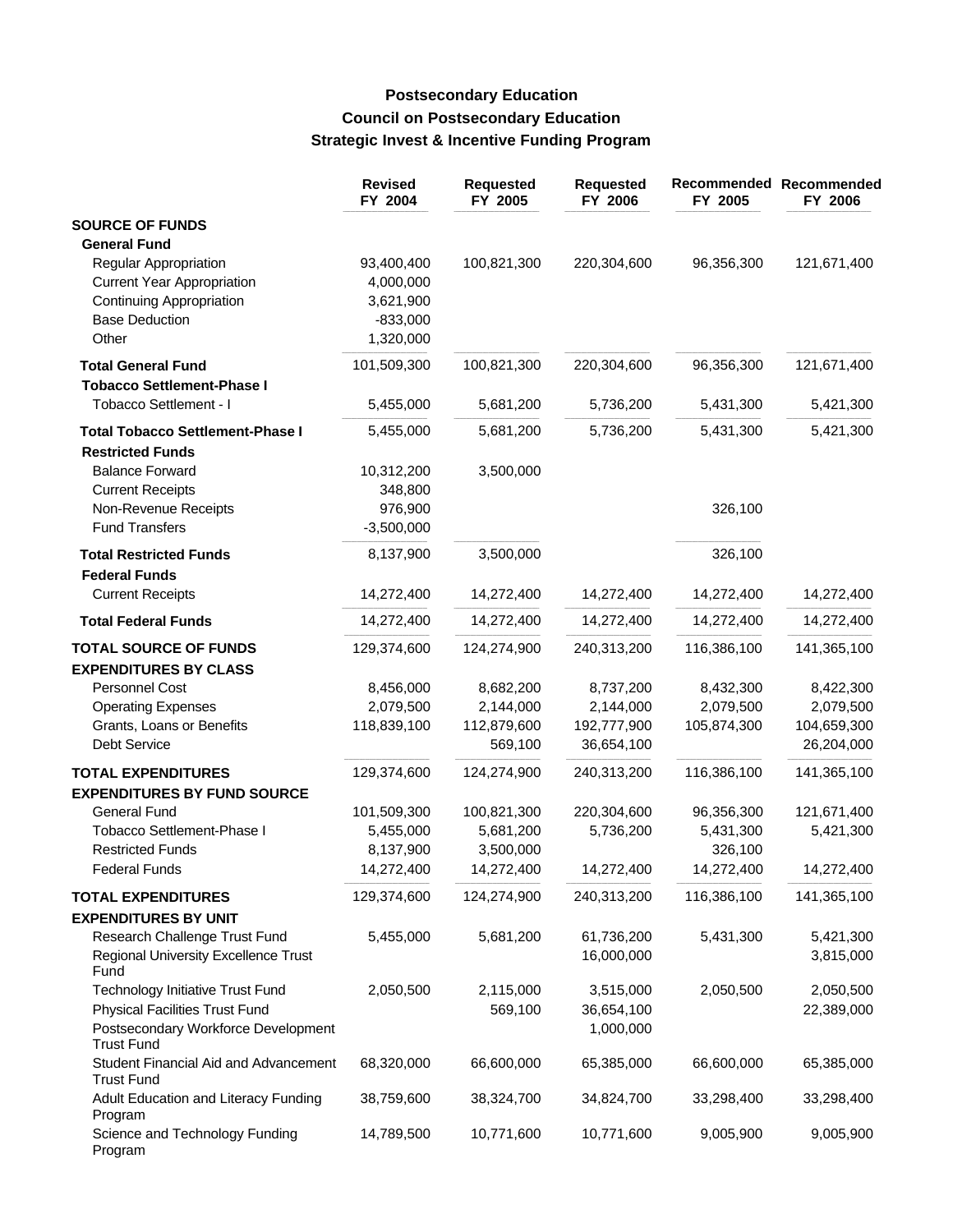| TOTAL EXPENDITURES                                  | 129.374.600 | 124.274.900 | 240.313.200 | 116.386.100 | 141,365,100 |
|-----------------------------------------------------|-------------|-------------|-------------|-------------|-------------|
| Special Initiatives Funding Program                 |             | 213.300     | 426.600     |             |             |
| Enrollment Growth & Productivity<br>Funding Program |             |             | 10.000.000  |             |             |

The **Strategic Investment and Incentive Funding Program** was created in the Kentucky Postsecondary Education Improvement Act of 1997, codified as KRS 164.7911. This program consists of appropriations for six Strategic Investment and Incentive Trust Funds (a Research Challenge Trust Fund; a Regional University Excellence Trust Fund; a Technology Initiative Trust Fund; a Physical Facilities Trust Fund; a Postsecondary Workforce Development Trust Fund; and a Student Financial Aid and Advancement Trust Fund) and appropriations for two Strategic Investment and Incentive Funding Programs (the Adult Education and Literacy Funding Program; the Science and Technology Funding Program. These appropriations are made to the Council, which is responsible for establishing criteria and distributing these funds to postsecondary institutions in a manner that will allow the Commonwealth to reach the six goals established in KRS 164.003(2).

Funding for the Strategic Investment and Incentive Funding Program is detailed in the table below. Funding for debt service in the amount of \$3,815,000 in fiscal year 2006 is included in the Research Challenge Trust Fund to support \$40 million in General Fund supported bonds for initial phases of Research facility projects at the University of Kentucky and the University of Louisville. Funding for debt service in the amount of \$22,389,000 in fiscal year 2006 is included in the Physical Facilities Trust Fund to support \$234.5 million in bonds for university and KCTCS capital projects..

|                                                                            | FY 2005     | FY 2006     |
|----------------------------------------------------------------------------|-------------|-------------|
| <b>Research Challenge Trust Fund</b>                                       |             |             |
| <b>Research Buildings</b>                                                  | 40,000,000  |             |
| Lung Cancer Research - Phase I Tobacco Settlement Funding                  | 5.431.300   | 5,421,300   |
| <b>Total Research Challenge Trust Fund</b>                                 | 45,431,300  | 5,421,300   |
| <b>Technology Initiative Trust Fund</b>                                    | 2,050,000   | 2,050,000   |
| Student Financial Aid and Advancement Trust Fund - KEES Merit Scholarships | 66.600.000  | 65,385,000  |
| <b>Adult Education and Literacy Funding Program</b>                        | 33,298,400  | 33,298,400  |
| <b>Science and Technology Funding Program</b>                              | 9,005,900   | 9,005,900   |
| <b>TOTAL FUNDING PROGRAM APPROPRIATIONS</b>                                | 156,385,600 | 115,160,600 |

## **Research Challenge Trust Fund**

This Trust Fund includes \$40 million in Capital Projects Budget appropriations from Bond funds in fiscal year 2005 with the associated General Fund debt service of \$3,815,000 in the Operating Budget appropriation for the Research Challenge Trust Fund in fiscal year 2006. The two research buildings funded are:

## **University of Kentucky Biological/Pharmaceutical Complex**

A \$42 million capital appropriation is recommended to begin the first phase of a research facility at the University of Kentucky, The Biological Sciences/Pharmaceutical Complex project. This project will provide over 100,000 square feet of wet, dry and research laboratory space for both the Pharmacy and Biology departments, and more than 60,000 square feet of additional classroom and conference facilities. Expenditures for the complex in the 2004-06 biennium will provide for the architectural design and plans of the structure to prepare for bid; road and site preparation, which includes the relocation of five green houses and their associated head houses; and the installation of underground utilities and expansion of steam and chiller facilities required to support the new complex.

| The project Funding is as follows:  |              |
|-------------------------------------|--------------|
| <b>General Fund Supported Bonds</b> | \$21,000,000 |
| University Agency Bonds             | \$21,000,000 |
| Total                               | \$50,000,000 |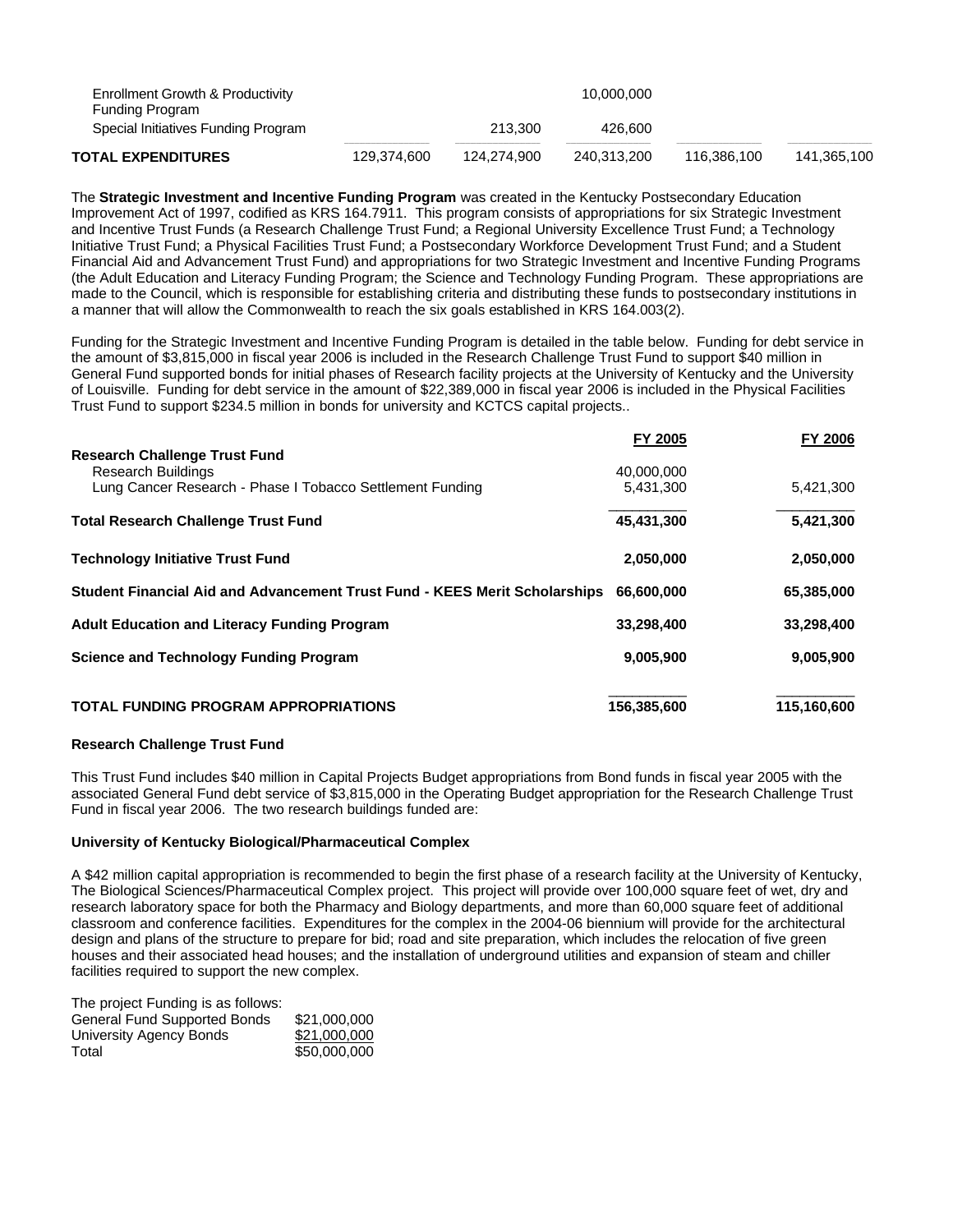## **Technology Initiatives Trust Fund**

Funding in the amount of \$2,050,000 in each year of the biennium is provided for the following subsidiary programs of the Technology Initiatives Trust Fund:

- 1. Network Infrastructure for the communications network infrastructure used by the Kentucky Commonwealth Virtual University, the Kentucky Commonwealth Virtual Library, and the institutions. This network infrastructure provides bandwidth for all postsecondary education institutions for data transmission, telecommunications and Internet access, and provides connectivity to every public university and community or technical college in the Kentucky postsecondary education system. The Governor's Office for Technology coordinates and manages the network infrastructure, while the Council on Postsecondary Education serves as the fiscal agent for the network. The funding appropriated for this purpose pays for line charges and management of the network.
- 2. Faculty Development in collaboration with one or more institutions, to sponsor statewide initiatives. These initiatives serve an agenda setting function, drawing attention to important dimensions of faculty development linked to system goals.

## **Physical Facilities Trust Fund**

Debt service in the amount of \$22,389,000 is provided in fiscal year 2006 for 17 bond funded capital projects (\$234.5 million) at the various public postsecondary institutions.

## **Student Financial Aid and Advancement Trust Fund**

Funding in the amount of \$66,600,000 in fiscal year 2005 and \$65,385,000 in fiscal year 2006 is provided to expand and fund the Kentucky Excellence in Education Scholarship (KEES) Program based on the forecasted needs of the program. An additional \$9,500,000 each year is provided for the KEES program within the KEES Program Reserve Account financed with unclaimed lottery prize money.

#### **Adult Education and Literacy Funding Program**

General Funds in the amount of \$19,026,000 in fiscal year 2005 and \$19,026,000 in fiscal year 2006 are provided for Adult Education and Literacy Funding Program. Notwithstanding the provisions of KRS 45.229, any unexpended balance of funds appropriated for the Adult Education and Literacy Funding Program shall not lapse and shall be carried forward into the next fiscal year. Over \$14 million per year in federal funds combine with the state General Funds to finance adult education and literacy programs.

The Adult Education Reform Act of 2000 stated, "Adult illiteracy is a fundamental barrier to every major challenge facing Kentucky, including early childhood education, education reform, economic development and improving the health and well being of Kentucky's families and communities."

One in four Kentuckians age 25 or older do not have a high school diploma or GED, compared to 19.6 percent nationally. Of 2.4 million working-age Kentuckians, 40 percent (nearly one million) function at the two lowest levels of literacy.

The Adult Education Reform Act provided the foundation for improving the educational status of adult Kentuckians who do not have a high school diploma, who function at low levels of literacy or who want to learn the English language. Kentucky Adult Education increased enrollment in adult education and literacy programs 115 percent from 51,177 in 1999-2000 to a record high enrollment of 109,880 in 2002-03. This enrollment exceeded the fiscal year 2003 goal of 90,000 and even the fiscal year 2004 goal of 100,000. Of the fiscal year 2003 enrollment, 43,050 adults participated in workplace programs, and 5,459 were enrolled in English as a Second Language.

The Act also created a partnership between the Council on Postsecondary Education and the Department for Adult Education and Literacy. The partnership was strengthened in July 2003 by the organizational transition of the newly renamed "Kentucky Adult Education" from the Cabinet for Workforce Development to the Council on Postsecondary Education. This reorganization positions Kentucky Adult Education at the forefront of education in the Commonwealth and facilitates the program's momentum toward the next level of achievement by creating new avenues for reaching adult learners and helping them transition to postsecondary education and employment.

Base funding is distributed to local organizations through grants for adult basic education and literacy services, the cornerstone of Kentucky Adult Education. The Kentucky Adult Education Reform Act requires services to be targeted to communities with the greatest need, so funds are allocated using a formula based on the number of adults in each county functioning at low literacy levels.

Through this funding, every Kentucky county is served by a comprehensive adult education provider that offers all levels of adult education instruction, family literacy and employability and life skills instruction. Many providers also offer English as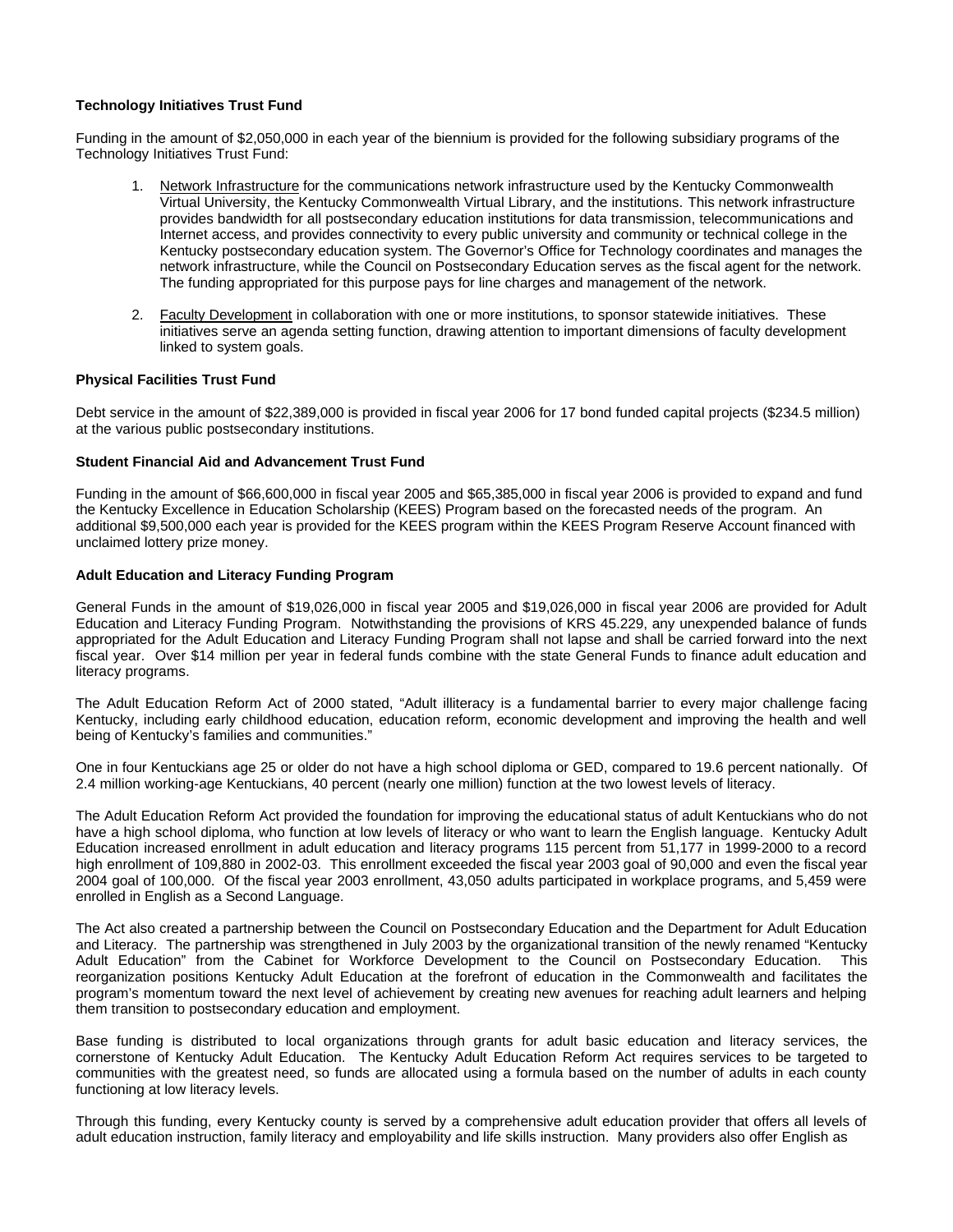a Second Language classes and workplace education. Every provider operates one or more sites throughout the county to meet the unique learning needs of its target population. Kentucky Adult Education contracts with local boards of education, community and technical colleges, community-based organizations, education consortia, public and private non-profit organizations and correctional institutions to provide adult education and literacy services in a variety of settings and locations.

#### **Science and Technology Funding Program**

The funding for the Science and Technology Funding Program supports the programs established by the Kentucky Innovation Act, enacted by the 2000 General Assembly, and codified as KRS 164.6011 through 164.6043. Funding in the amount of \$2,904,000 is provided each year of the biennium for the **Research and Development Voucher** program to provide vouchers to small and medium-size Kentucky-based companies that undertake research and development work in partnership with universities in the Commonwealth. Funding in the amount of \$726,000 is provided each year of the biennium for the **Commercialization Fund** to provide development funds for promising technologies developed through the research and development work undertaken at the universities in the Commonwealth.

The Science and Technology Funding Program includes funding for the **Experimental Program to Stimulate Competitive Research (EPSCoR)**. EPSCoR is a highly collaborative and successful federal research and development program initiated by the National Science Foundation in 1978. It leverages state matching funds to bring additional federal research dollars to Kentucky. EPSCoR has been responsible for bringing over \$36 million in federal research dollars to Kentucky since 1985. The return on the state's investment in this program equals \$2.50 of federal funding for every dollar of state funds invested in EPSCoR.

The Science and Technology Funding Program includes funding for the **Science and Engineering Foundation** administered by the Kentucky Science and Technology Corporation. The Science and Engineering Foundation, expanding on the existing EPSCoR program and funding, is modeled in part after the National Science Foundation and makes investments in peerreviewed science and engineering research, to accelerate the rate of research and development funds and work to increase the amount of federal and private sector funds for this work in Kentucky.

The EPSCoR/Science and Engineering Foundation programs are funded in the amount of \$4,375,900 in each year of the biennium.

A total of \$1,000,000 each year is provided for the **Knowledge-Based Economy Academic Programs** in engineering and information technology. The Council on Postsecondary Education directed the public universities and colleges to work together to design a statewide strategy to educate more engineers, to integrate engineering education more closely into the technology-driven New Economy, and to recruit more women and minorities into engineering. Students at Western Kentucky University, Murray State University, the University of Louisville, and the University of Kentucky are enrolled in joint engineering classes.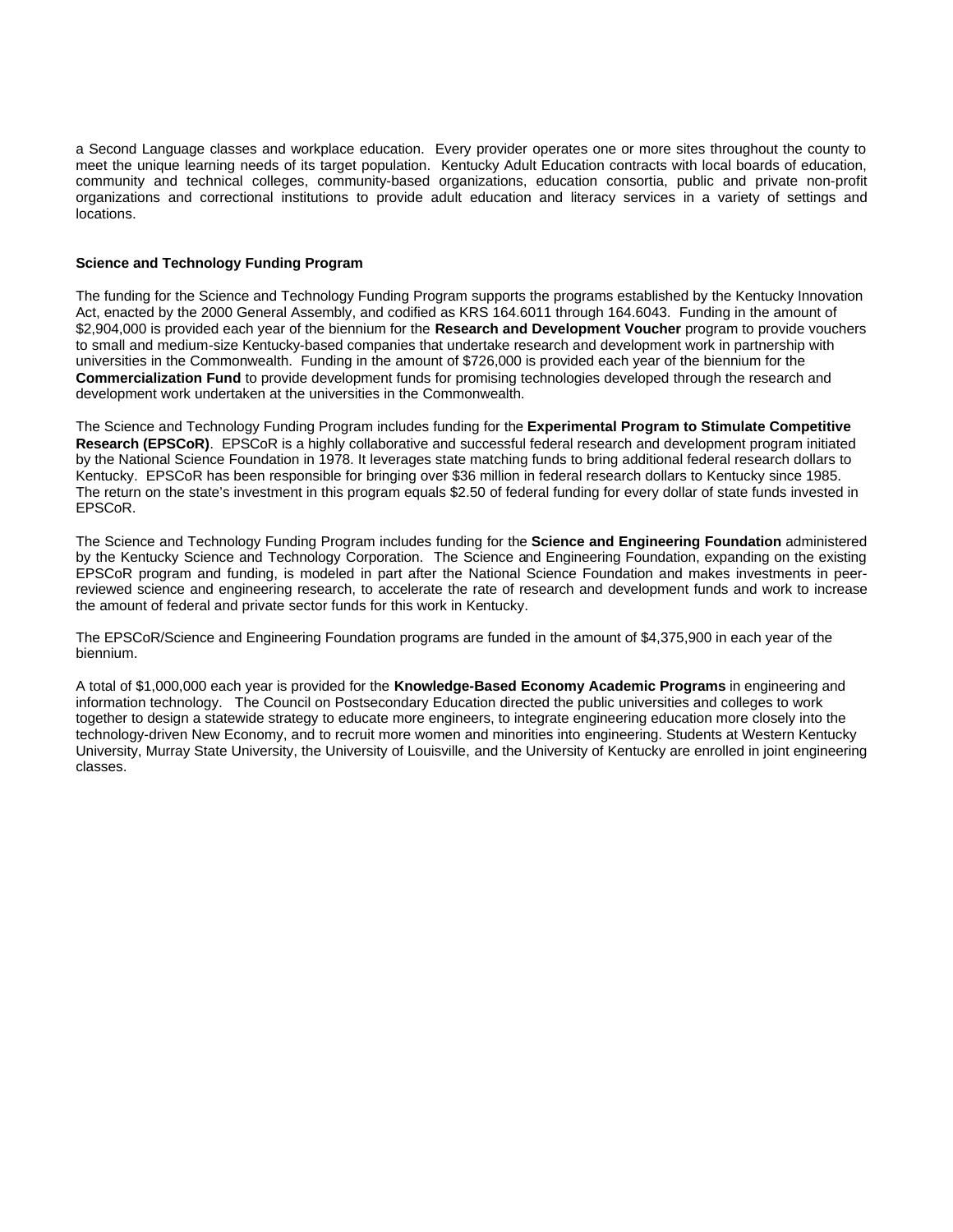# **Kentucky Higher Education Assistance Authority Postsecondary Education**

|                                                           | <b>Revised</b><br>FY 2004 | <b>Requested</b><br>FY 2005 | <b>Requested</b><br>FY 2006 | Recommended<br>FY 2005  | Recommended<br>FY 2006 |
|-----------------------------------------------------------|---------------------------|-----------------------------|-----------------------------|-------------------------|------------------------|
| <b>SOURCE OF FUNDS</b><br><b>General Fund</b>             |                           |                             |                             |                         |                        |
| Regular Appropriation<br><b>Continuing Appropriation</b>  | 71,828,300<br>493,900     | 149,605,900                 | 173,162,700                 | 74,903,400<br>1,500,000 | 89,781,600             |
| <b>Total General Fund</b>                                 | 72,322,200                | 149,605,900                 | 173,162,700                 | 76,403,400              | 89,781,600             |
| <b>Tobacco Settlement-Phase I</b>                         |                           |                             |                             |                         |                        |
| Tobacco Settlement - I<br><b>Continuing Appropriation</b> | 750,000<br>84,900         | 1,000,000                   | 1,000,000                   | 900,000                 | 900,000                |
| <b>Total Tobacco Settlement-Phase I</b>                   | 834,900                   | 1,000,000                   | 1,000,000                   | 900,000                 | 900,000                |
| <b>Restricted Funds</b>                                   |                           |                             |                             |                         |                        |
| <b>Balance Forward</b>                                    | 3,196,700                 | 172,900                     | 18,400                      | 172,900                 | 18,400                 |
| <b>Current Receipts</b>                                   | 18,454,800                | 22,725,700                  | 22,654,600                  | 20,877,500              | 19,990,300             |
| Non-Revenue Receipts                                      | 72,939,200                | 80,895,700                  | 86,251,500                  | 80,864,700              | 84,003,600             |
| <b>Total Restricted Funds</b>                             | 94,590,700                | 103,794,300                 | 108,924,500                 | 101,915,100             | 104,012,300            |
| <b>Federal Funds</b>                                      |                           |                             |                             |                         |                        |
| <b>Current Receipts</b>                                   | 1,158,000                 | 1,714,900                   | 1,726,000                   | 1,714,900               | 1,726,000              |
| <b>Total Federal Funds</b>                                | 1,158,000                 | 1,714,900                   | 1,726,000                   | 1,714,900               | 1,726,000              |
| <b>TOTAL SOURCE OF FUNDS</b>                              | 168,905,800               | 256,115,100                 | 284,813,200                 | 180,933,400             | 196,419,900            |
| <b>EXPENDITURES BY CLASS</b>                              |                           |                             |                             |                         |                        |
| <b>Personnel Cost</b>                                     | 11,259,400                | 12,683,900                  | 13,645,600                  | 10,837,600              | 10,981,300             |
| <b>Operating Expenses</b>                                 | 4,758,000                 | 5,062,100                   | 5,192,600                   | 5,060,200               | 5,192,600              |
| Grants, Loans or Benefits                                 | 149,546,200               | 237,091,100                 | 264,977,000                 | 163,757,600             | 179,248,000            |
| <b>Debt Service</b>                                       | 742,700                   | 748,600                     | 746,600                     | 748,600                 | 746,600                |
| <b>Capital Outlay</b>                                     | 606,500                   | 371,000                     | 251,400                     | 371,000                 | 251,400                |
| Construction                                              | 320,100                   | 140,000                     |                             | 140,000                 |                        |
| <b>TOTAL EXPENDITURES</b>                                 | 167,232,900               | 256,096,700                 | 284,813,200                 | 180,915,000             | 196,419,900            |
| <b>EXPENDITURES BY FUND SOURCE</b>                        |                           |                             |                             |                         |                        |
| <b>General Fund</b>                                       | 70,822,200                | 149,605,900                 | 173,162,700                 | 76,403,400              | 89,781,600             |
| Tobacco Settlement-Phase I                                | 834,900                   | 1,000,000                   | 1,000,000                   | 900,000                 | 900,000                |
| <b>Restricted Funds</b>                                   | 94,417,800                | 103,775,900                 | 108,924,500                 | 101,896,700             | 104,012,300            |
| <b>Federal Funds</b>                                      | 1,158,000                 | 1,714,900                   | 1,726,000                   | 1,714,900               | 1,726,000              |
| <b>TOTAL EXPENDITURES</b>                                 | 167,232,900               | 256,096,700                 | 284,813,200                 | 180,915,000             | 196,419,900            |
| <b>EXPENDITURES BY UNIT</b>                               |                           |                             |                             |                         |                        |
| General Administration and Support                        | 16,904,700                | 17,408,000                  | 18,230,200                  | 16,364,700              | 16,280,500             |
| College Access Program                                    | 45,160,700                | 111,583,900                 | 130,158,300                 | 47,530,900              | 56,851,400             |
| Work Study Program                                        | 1,000,000                 | 1,000,000                   | 1,000,000                   | 900,000                 | 900,000                |
| Kentucky Tuition Grant                                    | 23,856,200                | 39,687,600                  | 44,621,900                  | 26,275,500              | 30,270,000             |
| <b>Teacher Scholarships</b>                               | 2,290,700                 | 2,290,700                   | 2,290,700                   | 2,290,700               | 2,290,700              |
| Ky National Guard Tuition                                 | 2,600,300                 | 10,000                      | 10,000                      | 3,558,100               | 3,558,100              |
| Osteopathic Medicine Scholarship                          | 1,480,200                 | 1,255,300                   | 1,318,500                   | 1,255,300               | 1,318,500              |
| Ky Educational Excellence Scholarships                    | 72,358,300                | 79,749,700                  | 84,031,200                  | 80,533,200              | 82,612,900             |
| Early Childhood Development<br>Scholarships               | 834,900                   | 1,007,000                   | 1,028,400                   | 907,000                 | 928,400                |
| Kentucky's Affordable Prepaid Tuition<br>(KAPT)           | 746,900                   | 1,547,600                   | 1,556,000                   | 742,700                 | 841,400                |
| Robert C Byrd Honors Scholarship                          |                           | 556,900                     | 568,000                     | 556,900                 | 568,000                |
| <b>TOTAL EXPENDITURES</b>                                 | 167,232,900               | 256,096,700                 | 284,813,200                 | 180,915,000             | 196,419,900            |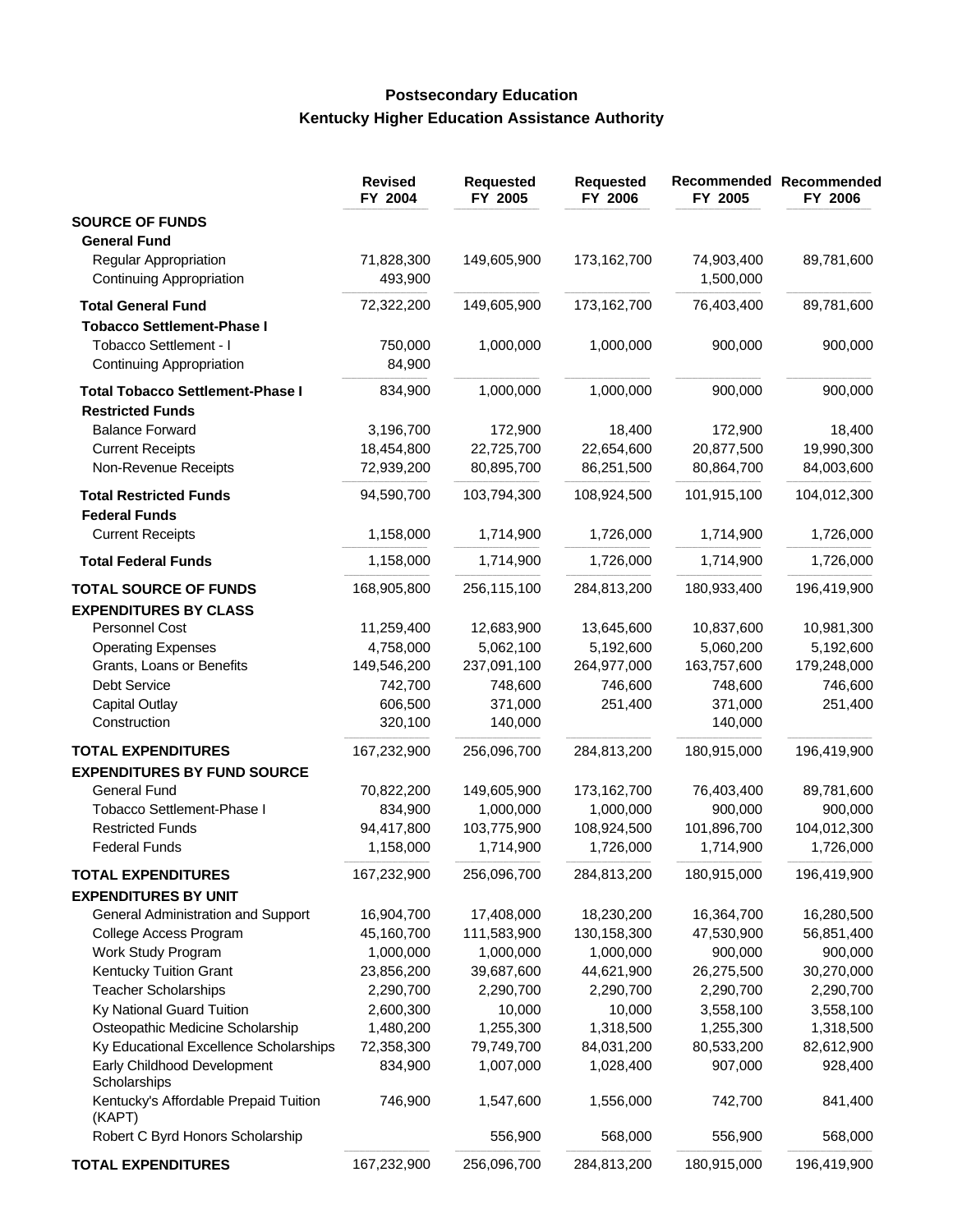The Kentucky Higher Education Assistance Authority's (KHEAA) mission is to improve the higher education opportunities of persons who are attending or planning to attend eligible institutions. The Kentucky Higher Education Assistance Authority provides student financial aid, allowing each student to choose institutions appropriate to each person's education and career objectives as provided under KRS 164.740-164.785.

The KHEAA administers state grants, work study, scholarships, and college savings programs for postsecondary students. The agency is the designated guarantor of insured student loans and disseminates postsecondary school and financial aid information. The agency provides administrative services at no cost to the Kentucky Department of Education for its Occupational/Physical Therapy Incentive program and to the Kentucky National Guard for its Tuition Assistance Program.

The Kentucky Higher Education Assistance Authority Program (KHEAA) administers the following student aid programs:

The College Access Program (CAP) awards grants to Kentucky's financially needy undergraduate students enrolled in a public or private non-profit college, public technical college, or proprietary school.

The Kentucky Tuition Grant (KTG) program provides need-based grants to qualified Kentucky students who choose to attend one of the Commonwealth's 24 participating independent colleges and is designed to assist full-time students with tuition charges at these schools.

The Teacher Scholarship program is designed to assist financially needy Kentucky students with the costs incurred while seeking initial teacher certification. Recipients must agree to render qualified teaching service in the Commonwealth.

The Work-Study program allows students to work and earn funds to apply toward college expenses while gaining valuable career-related work experience.

The Kentucky National Guard Tuition Award program provides tuition assistance to active members of the Kentucky National Guard to attend Kentucky's state-supported postsecondary educational institutions. The Department of Military Affairs selects the recipients and KHEAA forwards funds to the schools to be disbursed to the students.

The Osteopathic Medicine Scholarship program provides tuition equalization awards to eligible students who choose to attend a Kentucky school of osteopathic medicine rather than a state medical school. Recipients must agree to provide medical services in Kentucky one year for each year they receive a scholarship.

The Early Childhood Development Scholarship program provides tuition assistance to Kentucky residents pursuing a credential, certificate, or degree in early childhood education. It was established to upgrade the professional development of child-care workers and trainers who do not have access to state or federal professional development funds.

The Kentucky Educational Excellence Scholarship (KEES) program provides merit-based scholarships to eligible high school students based on their yearly grade point average and supplemental awards based on their highest ACT (or equivalent SAT) score attained by their high school graduation date. The scholarships can be used to pay the expenses of each year of college or technical training.

## **Policy**

Included in the General Fund for CAP is \$45,442,900 in fiscal year 2005 and an additional \$9,320,500 in fiscal year 2006 for a total of \$54,763,400, notwithstanding the provisions of KRS 154A.130(4). Included in the restricted funds for CAP is \$930,000 for fiscal years 2005-06. Included in the federal funds for CAP is \$1,158,000 for fiscal years 2004-06.

Included in the General Fund for KTG is \$22,975,500 in fiscal year 2005 and an additional \$5,494,500 in fiscal year 2006 for a total of \$28,470,000, notwithstanding the provisions of KRS 154A.130(4). Included in the restricted funds for KTG is an additional \$1,800,000 in fiscal years 2004-06.

Included in the General Fund for the Teacher Scholarship Program is \$1,681,600 in fiscal years 2004-06, notwithstanding the provisions of KRS 154A.130(4). Included in the restricted funds for the Teacher Scholarship Program is \$609,100 in fiscal years 2004-06.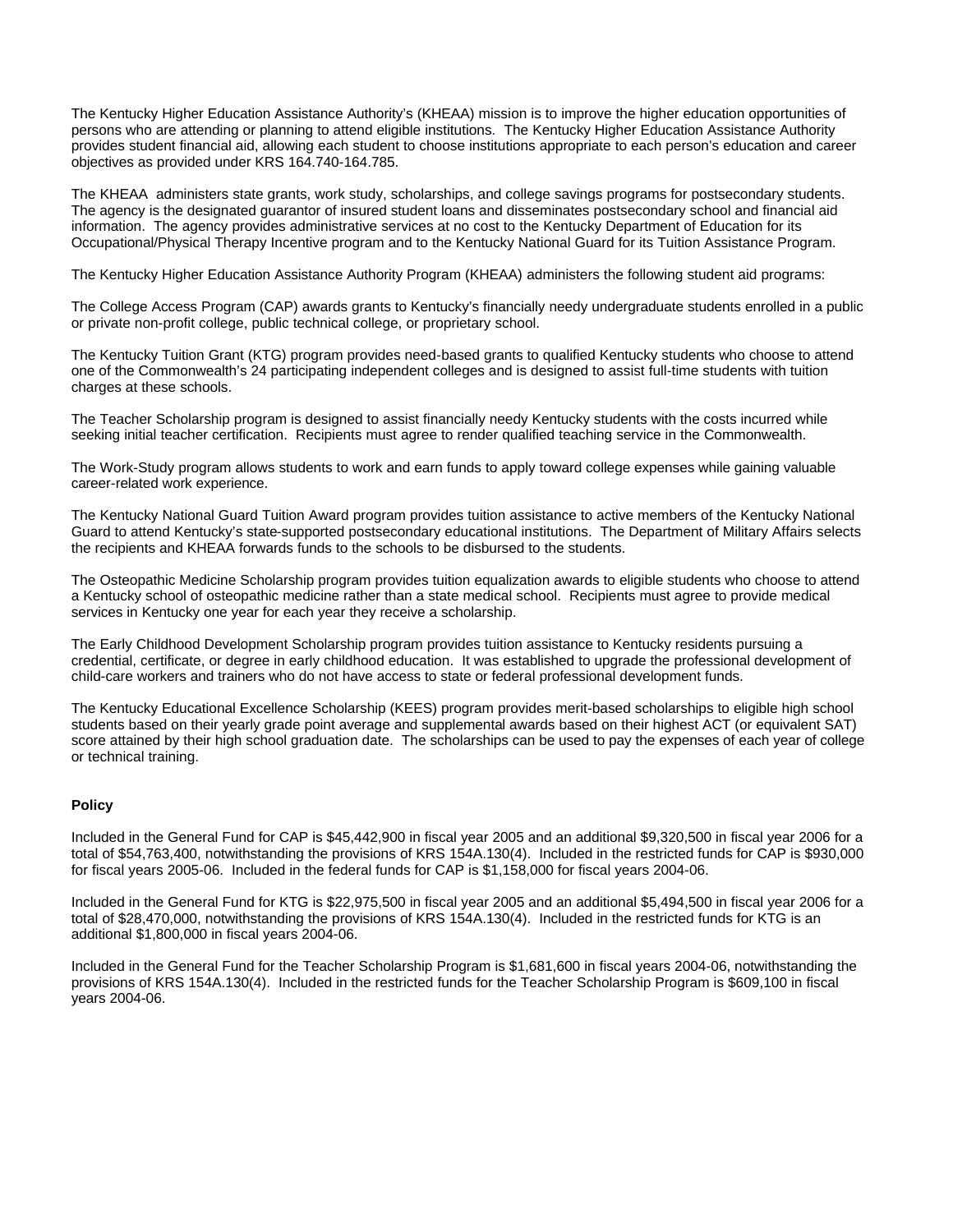Included in the General Fund for the Kentucky National Guard Tuition Award Program is \$3,558,100 in fiscal years 2004-06. Included in the restricted funds for the Kentucky National Guard Tuition Award Program is \$10,000 in fiscal years 2004-06.

Included in the General Fund for the Osteopathic Medicine Scholarships is \$1,255,300 in fiscal year 2005 and an additional \$63,200 in fiscal year 2006 totaling \$1,318,500.

Included in the restricted funds appropriation for KEES is \$80,533,200 for fiscal year 2005 and an additional \$2,079,700 in fiscal year 2006 totaling \$82,612,900. If the appropriated funding and any unanticipated lottery proceeds are insufficient to support the eligible students projected through fiscal year 2006, the Council on Postsecondary Education (CPE) shall implement measures prior to July 1, 2005 to balance the program. These measures may include, but are not limited to, reducing eligible students and reducing award amounts. The Kentucky Higher Education Assistance Authority is authorized to use KEES restricted funds in the amount of \$765,100 in fiscal years 2004-06 to administer the program.

The Governor's recommendation for fiscal years 2004-06, provides for all unclaimed lottery prize money under KRS 154A.130 to be credited to the Kentucky Educational Excellence Scholarship (KEES) Program Reserve Account to be used solely for the purposes of KRS 164.7871 to 164.7885. Moneys in this account shall not lapse and shall be carried forward into the next fiscal year.

Included in the General Fund appropriation is \$900,000 from Tobacco Settlement Funds in each year of the biennium for Early Childhood Development Scholarships.

Effective July 1, 2004, the Robert C. Byrd Honors Scholarship program will be transferred from the Kentucky Department of Education to KHEAA. This is a federally-funded merit-based program that awards scholarships to qualified high school seniors and GED recipients who demonstrate outstanding academic achievement.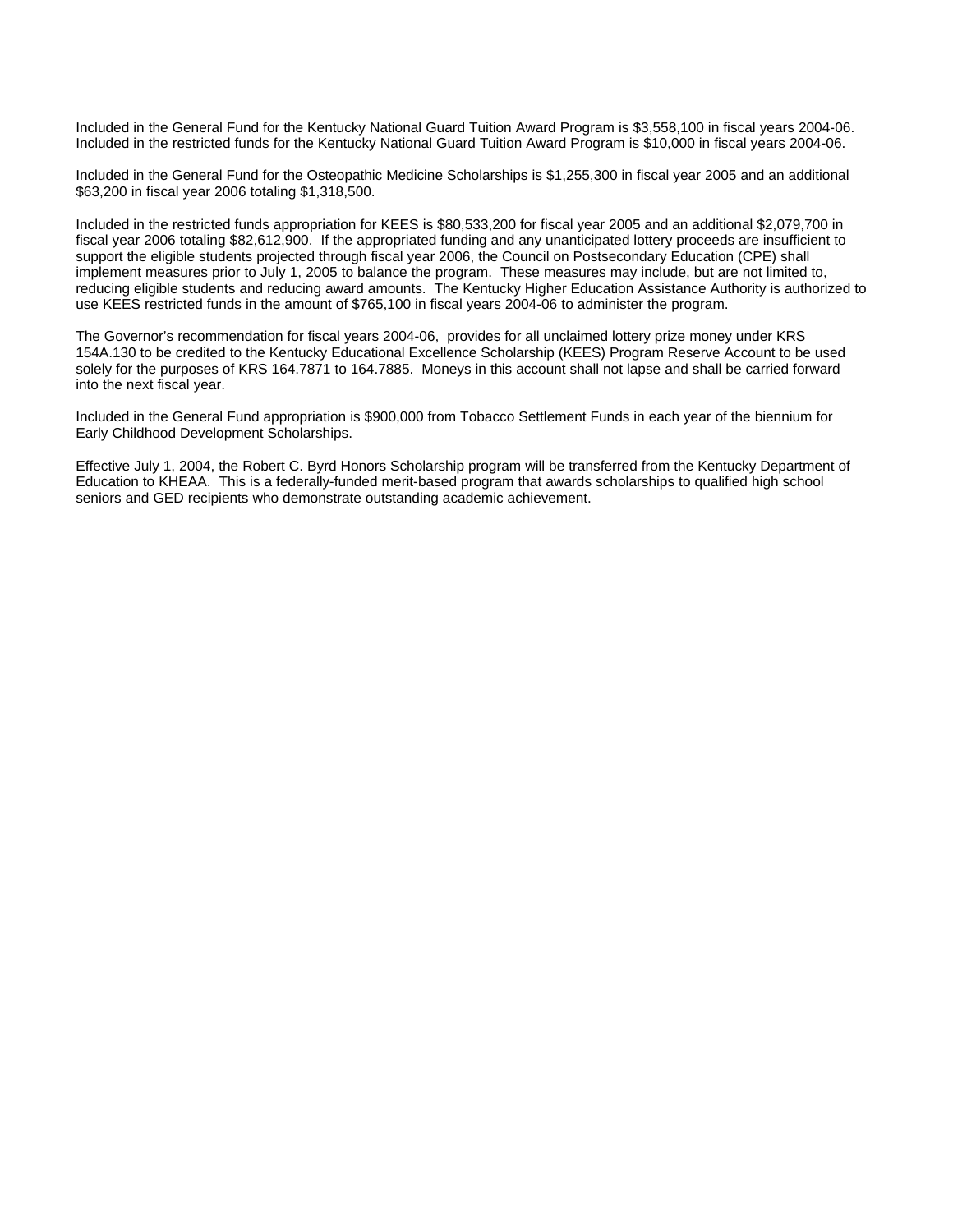| <b>Programs Funded By Lottery Receipts</b>       |                               |                        |  |  |  |  |
|--------------------------------------------------|-------------------------------|------------------------|--|--|--|--|
|                                                  | <b>Recommended</b><br>FY 2005 | Recommended<br>FY 2006 |  |  |  |  |
| <b>Gross Lottery Estimate (Consensus</b>         |                               |                        |  |  |  |  |
| Forecasting Group)                               | 160,500,000                   | 157,800,000            |  |  |  |  |
| <b>KEES Reserve Program Account</b>              | (9,500,000)                   | (9,500,000)            |  |  |  |  |
| <b>Net Lottery Revenues</b>                      | 151,000,000                   | 148,300,000            |  |  |  |  |
| Less: Collaborative Center for Literacy          |                               |                        |  |  |  |  |
| Development                                      | 1,200,000                     | 1,200,000              |  |  |  |  |
| Less: Early Reading Incentive Fund               | 1,800,000                     | 1,800,000              |  |  |  |  |
| <b>Total Literacy Development Programs</b>       | 3,000,000                     | 3,000,000              |  |  |  |  |
| <b>Net Lottery Revenues Remaining</b>            | 148,000,000                   | 145,300,000            |  |  |  |  |
| Kentucky Educational Excellence                  |                               |                        |  |  |  |  |
| Scholarship (KEES)                               | 66,600,000                    | 65,385,000             |  |  |  |  |
| Need-Based Student Financial Aid:                |                               |                        |  |  |  |  |
| College Access Program                           | 45,442,900                    | 54,763,400             |  |  |  |  |
| Kentucky Tuition Grant Program                   | 19,475,500                    | 23,470,000             |  |  |  |  |
| Teacher Scholarships Program                     | 1,681,600                     | 1,681,600              |  |  |  |  |
| Need-Based Student Financial Aid - Total         | 66,600,000                    | 79,915,000             |  |  |  |  |
| <b>KEES Total Funding:</b>                       |                               |                        |  |  |  |  |
| <b>Lottery Dedicated Funds</b>                   | 66,600,000                    | 65,385,000             |  |  |  |  |
| <b>Other Funds</b>                               | 97,900                        | 97,900                 |  |  |  |  |
| <b>KEES Reserve Account (Unclaimed Lottery</b>   |                               |                        |  |  |  |  |
| Prize funds)                                     | 13,835,300                    | 17,130,000             |  |  |  |  |
| <b>Total - KEES</b>                              | 80,533,200                    | 82,612,900             |  |  |  |  |
| <b>Need-Based Student Financial Aid Funding:</b> |                               |                        |  |  |  |  |
| <b>Lottery Dedicated Funds</b>                   | 66,600,000                    | 79,915,000             |  |  |  |  |
| Other General Funds / Continuing                 | 5,000,000                     | 5,000,000              |  |  |  |  |
| <b>Federal Funds</b>                             | 1,158,000                     | 1,158,000              |  |  |  |  |
| <b>Other Funds</b>                               | 3,181,600                     | 3,339,100              |  |  |  |  |
| <b>Carry Forward Funds</b>                       | 157,500                       |                        |  |  |  |  |
| <b>Total Need-Based Student Financial Aid</b>    | 76,097,100                    | 89,412,100             |  |  |  |  |

KRS 154A.130(3) and (4) direct that in fiscal years 2004-2005, 45 percent of Net Lottery Revenues is dedicated to the Kentucky Educational Excellence Scholarship program, and 45 percent of Net Lottery Revenues is dedicated to Need-Based Student Financial Aid programs. In fiscal year 2005-2006, 45 percent of Net Lottery Revenues is dedicated to the Kentucky Educational Excellence Scholarship program, and 55 percent of Net Lottery Revenues is dedicated to Need-Based Student Financial Aid programs.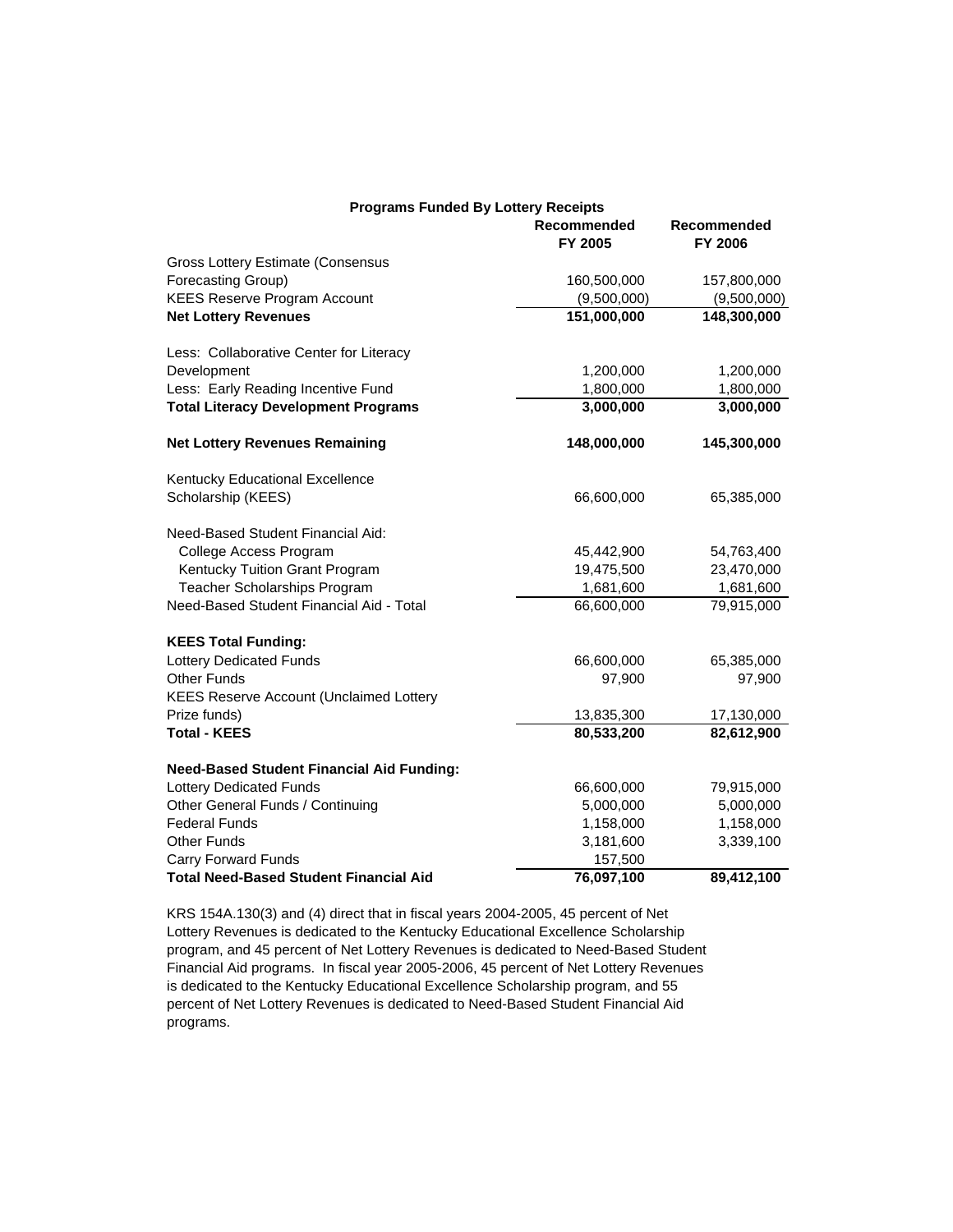# **Postsecondary Education Institutions Postsecondary Education**

|                                                    | <b>Revised</b><br>FY 2004 | <b>Requested</b><br>FY 2005 | <b>Requested</b><br>FY 2006 | Recommended<br>FY 2005 | Recommended<br>FY 2006 |
|----------------------------------------------------|---------------------------|-----------------------------|-----------------------------|------------------------|------------------------|
| <b>SOURCE OF FUNDS</b>                             |                           |                             |                             |                        |                        |
| <b>General Fund</b>                                |                           |                             |                             |                        |                        |
| Regular Appropriation                              | 982,058,200               | 1,043,027,300               | 1,094,995,900               | 959,695,900            | 970,846,700            |
| <b>Budget Reduction</b>                            | $-24,406,000$             |                             |                             |                        |                        |
| <b>Base Deduction</b>                              | $-20,264,700$             |                             |                             |                        |                        |
| <b>Total General Fund</b>                          | 937,387,500               | 1,043,027,300               | 1,094,995,900               | 959,695,900            | 970,846,700            |
| <b>Restricted Funds</b>                            |                           |                             |                             |                        |                        |
| <b>Current Receipts</b>                            | 1,834,911,500             | 1,971,263,900               | 2,092,249,200               | 1,970,263,900          | 2,091,249,200          |
| <b>Fund Transfers</b>                              | $-20,735,300$             |                             |                             | $-9,000,000$           | $-3,500,000$           |
| <b>Total Restricted Funds</b>                      | 1,814,176,200             | 1,971,263,900               | 2,092,249,200               | 1,961,263,900          | 2,087,749,200          |
| <b>Federal Funds</b>                               |                           |                             |                             |                        |                        |
| <b>Current Receipts</b>                            | 497,810,800               | 521,011,500                 | 554,797,700                 | 521,011,500            | 554,797,700            |
| <b>Total Federal Funds</b>                         | 497,810,800               | 521,011,500                 | 554,797,700                 | 521,011,500            | 554,797,700            |
| <b>TOTAL SOURCE OF FUNDS</b>                       | 3,249,374,500             | 3,535,302,700               | 3,742,042,800               | 3,441,971,300          | 3,613,393,600          |
| <b>EXPENDITURES BY CLASS</b>                       |                           |                             |                             |                        |                        |
| Personnel Cost                                     | 1,825,881,000             | 1,982,623,000               | 2,110,499,700               | 1,938,157,300          | 2,033,349,500          |
| <b>Operating Expenses</b>                          | 873,592,000               | 967,810,200                 | 1,021,055,300               | 926,830,000            | 980,932,500            |
| Grants, Loans or Benefits                          | 370,567,200               | 391,178,100                 | 413,642,400                 | 390,699,300            | 411,169,700            |
| <b>Debt Service</b>                                | 77,882,800                | 86,107,300                  | 84,621,300                  | 82,147,400             | 81,189,700             |
| <b>Capital Outlay</b>                              | 101,451,500               | 107,584,100                 | 112,224,100                 | 104,137,300            | 106,752,200            |
| <b>TOTAL EXPENDITURES</b>                          | 3,249,374,500             | 3,535,302,700               | 3,742,042,800               | 3,441,971,300          | 3,613,393,600          |
| <b>EXPENDITURES BY FUND SOURCE</b>                 |                           |                             |                             |                        |                        |
| <b>General Fund</b>                                | 937,387,500               | 1,043,027,300               | 1,094,995,900               | 959,695,900            | 970,846,700            |
| <b>Restricted Funds</b>                            | 1,814,176,200             | 1,971,263,900               | 2,092,249,200               | 1,961,263,900          | 2,087,749,200          |
| <b>Federal Funds</b>                               | 497,810,800               | 521,011,500                 | 554,797,700                 | 521,011,500            | 554,797,700            |
| <b>TOTAL EXPENDITURES</b>                          | 3,249,374,500             | 3,535,302,700               | 3,742,042,800               | 3,441,971,300          | 3,613,393,600          |
| <b>EXPENDITURES BY UNIT</b>                        |                           |                             |                             |                        |                        |
| Eastern Kentucky University                        | 202,934,600               | 222,476,500                 | 239,285,800                 | 215,719,100            | 229,675,700            |
| Kentucky State University                          | 48,928,000                | 52,136,800                  | 51,026,200                  | 50,850,400             | 49,953,300             |
| Morehead State University                          | 135,320,500               | 141,032,400                 | 143,885,000                 | 136,729,900            | 137,094,600            |
| Murray State University                            | 116,049,500               | 128,672,900                 | 135,435,600                 | 123,988,900            | 128,978,200            |
| Northern Kentucky University                       | 139,020,000               | 155,893,400                 | 168,332,600                 | 148,724,200            | 157,955,300            |
| University of Kentucky                             | 1,368,533,700             | 1,449,658,500               | 1,502,990,300               | 1,431,788,700          | 1,477,743,100          |
| University of Louisville                           | 562,199,000               | 624,136,700                 | 673,871,400                 | 610,271,200            | 652,015,700            |
| Western Kentucky University                        | 206,010,000               | 242,281,500                 | 264,942,600                 | 231,064,400            | 247,428,900            |
| Kentucky Community and Technical<br>College System | 470,379,200               | 519,014,000                 | 562,273,300                 | 492,834,500            | 532,548,800            |
| <b>TOTAL EXPENDITURES</b>                          | 3,249,374,500             | 3,535,302,700               | 3,742,042,800               | 3,441,971,300          | 3,613,393,600          |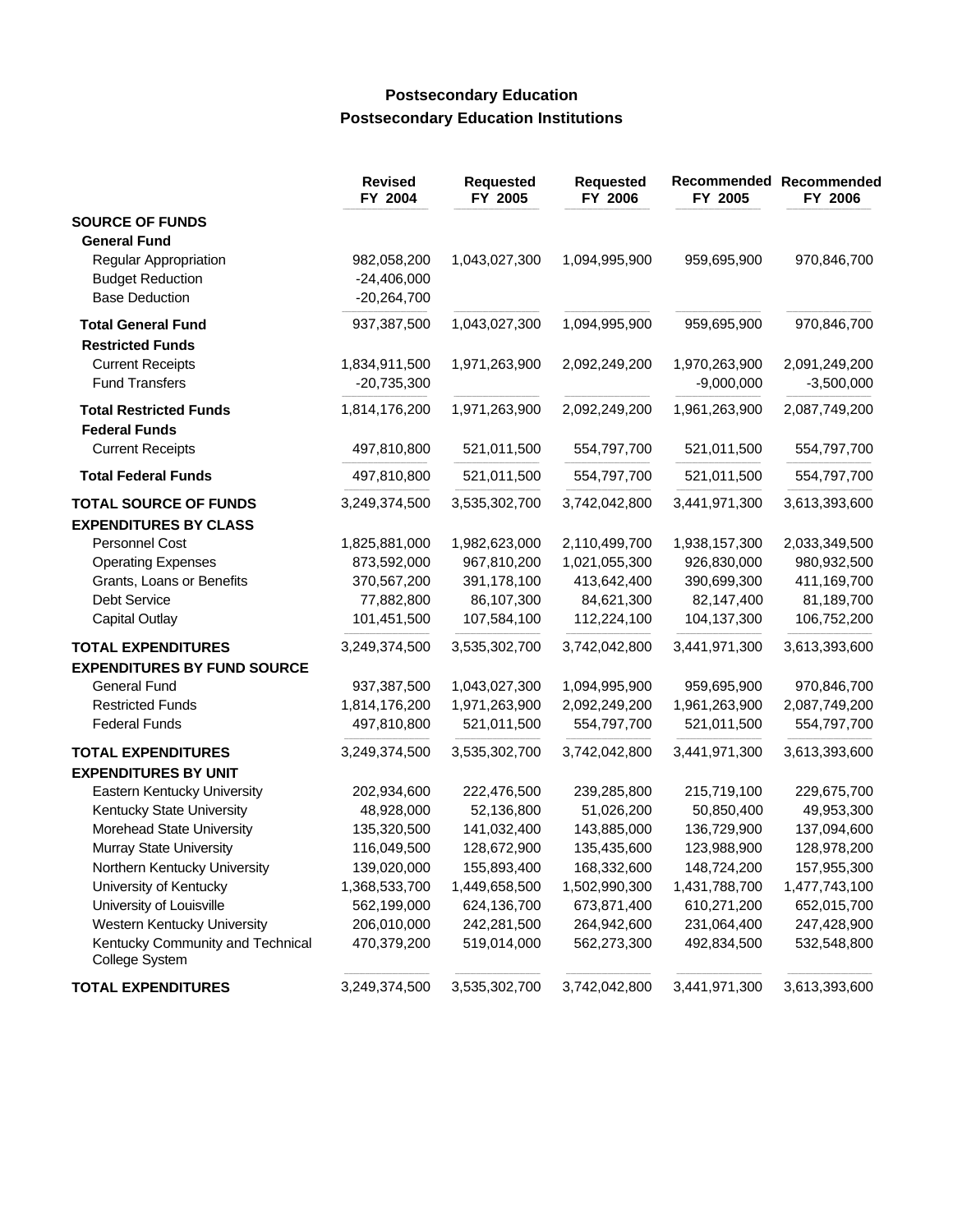## **Eastern Kentucky University Postsecondary Education**

|                                                  | <b>Revised</b><br>FY 2004  | <b>Requested</b><br>FY 2005 | <b>Requested</b><br>FY 2006 | Recommended<br>FY 2005 | Recommended<br>FY 2006 |
|--------------------------------------------------|----------------------------|-----------------------------|-----------------------------|------------------------|------------------------|
| <b>SOURCE OF FUNDS</b>                           |                            |                             |                             |                        |                        |
| <b>General Fund</b>                              |                            |                             |                             |                        |                        |
| Regular Appropriation<br><b>Budget Reduction</b> | 73,515,900<br>$-2,067,800$ | 77,804,600                  | 82,498,400                  | 71,047,200             | 72,888,300             |
| <b>Total General Fund</b>                        | 71,448,100                 | 77,804,600                  | 82,498,400                  | 71,047,200             | 72,888,300             |
| <b>Restricted Funds</b>                          |                            |                             |                             |                        |                        |
| <b>Current Receipts</b>                          | 90,413,000                 | 99,016,500                  | 108,857,500                 | 99,016,500             | 108,857,500            |
| <b>Fund Transfers</b>                            | $-2,415,700$               |                             |                             |                        |                        |
| <b>Total Restricted Funds</b>                    | 87,997,300                 | 99,016,500                  | 108,857,500                 | 99,016,500             | 108,857,500            |
| <b>Federal Funds</b>                             |                            |                             |                             |                        |                        |
| <b>Current Receipts</b>                          | 43,489,200                 | 45,655,400                  | 47,929,900                  | 45,655,400             | 47,929,900             |
| <b>Total Federal Funds</b>                       | 43,489,200                 | 45,655,400                  | 47,929,900                  | 45,655,400             | 47,929,900             |
| <b>TOTAL SOURCE OF FUNDS</b>                     | 202,934,600                | 222,476,500                 | 239,285,800                 | 215,719,100            | 229,675,700            |
| <b>EXPENDITURES BY CLASS</b>                     |                            |                             |                             |                        |                        |
| Personnel Cost                                   | 113,840,000                | 118,369,200                 | 124,411,200                 | 116,041,500            | 120,222,800            |
| <b>Operating Expenses</b>                        | 50,499,000                 | 63,341,700                  | 70,846,300                  | 59,566,000             | 66,686,600             |
| Grants, Loans or Benefits                        | 32,006,100                 | 33,923,000                  | 35,540,900                  | 33,923,000             | 35,540,900             |
| Debt Service                                     | 5,167,300                  | 4,766,400                   | 5,303,200                   | 4,766,400              | 5,303,200              |
| <b>Capital Outlay</b>                            | 1,422,200                  | 2,076,200                   | 3,184,200                   | 1,422,200              | 1,922,200              |
| <b>TOTAL EXPENDITURES</b>                        | 202,934,600                | 222,476,500                 | 239,285,800                 | 215,719,100            | 229,675,700            |
| <b>EXPENDITURES BY FUND SOURCE</b>               |                            |                             |                             |                        |                        |
| <b>General Fund</b>                              | 71,448,100                 | 77,804,600                  | 82,498,400                  | 71,047,200             | 72,888,300             |
| <b>Restricted Funds</b>                          | 87,997,300                 | 99,016,500                  | 108,857,500                 | 99,016,500             | 108,857,500            |
| <b>Federal Funds</b>                             | 43,489,200                 | 45,655,400                  | 47,929,900                  | 45,655,400             | 47,929,900             |
| <b>TOTAL EXPENDITURES</b>                        | 202,934,600                | 222,476,500                 | 239,285,800                 | 215,719,100            | 229,675,700            |
| <b>EXPENDITURES BY UNIT</b>                      |                            |                             |                             |                        |                        |
| Instruction                                      | 58,604,300                 | 64,168,700                  | 68,111,200                  | 61,516,800             | 63,722,100             |
| Research                                         | 129,800                    | 137,100                     | 142,400                     | 129,800                | 129,800                |
| <b>Public Service</b>                            | 40,182,600                 | 44,945,800                  | 50,209,700                  | 44,876,400             | 50,075,000             |
| Libraries                                        | 3,966,600                  | 4,110,900                   | 4,216,500                   | 4,017,900              | 4,058,000              |
| Academic Support                                 | 9,818,800                  | 10,320,600                  | 10,699,800                  | 10,012,700             | 10,144,800             |
| <b>Student Services</b>                          | 9,969,600                  | 10,682,100                  | 11,084,700                  | 10,236,300             | 10,369,000             |
| <b>Institutional Support</b>                     | 24,025,500                 | 25,811,300                  | 27,082,600                  | 24,675,000             | 25,149,700             |
| Operation and Maintenance of Plant               | 10,145,900                 | 13,941,900                  | 16,439,900                  | 11,896,100             | 13,424,000             |
| Scholarships and Fellowships                     | 32,819,300                 | 34,756,800                  | 36,390,900                  | 34,756,800             | 36,390,900             |
| <b>Mandatory Transfers</b>                       | 3,529,600                  | 3,128,700                   | 3,665,500                   | 3,128,700              | 3,665,500              |
| <b>Auxilliary Enterprises</b>                    | 9,742,600                  | 10,472,600                  | 11,242,600                  | 10,472,600             | 11,242,600             |
| <b>TOTAL EXPENDITURES</b>                        | 202,934,600                | 222,476,500                 | 239,285,800                 | 215,719,100            | 228,371,400            |

Eastern Kentucky University, located in Richmond, Madison County, Kentucky, was established by the General Assembly in 1906 when there was authorized the establishment of two schools in the state for the training of teachers. Originally designated the Eastern Kentucky State Normal School, the 1922 General Assembly changed the name to the Eastern Kentucky State Normal School and Teachers College, and passed an enabling act permitting the University to confer academic degrees. In 1930, the name was changed to Eastern Kentucky State Teachers College, and in 1948 to Eastern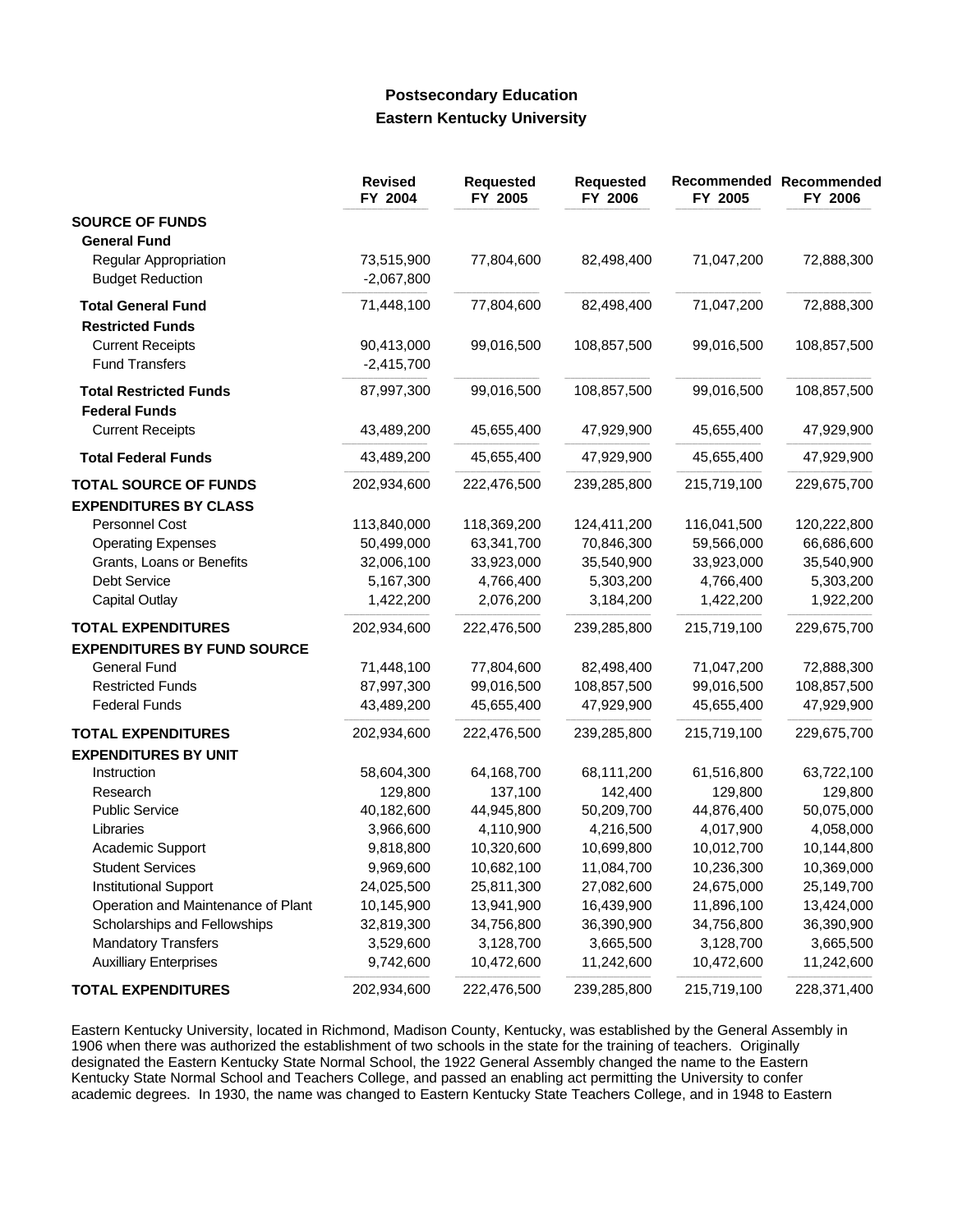Kentucky State College. Effective July 1, 1966, pursuant to enabling legislation enacted in the 1966 General Assembly, the name was changed to Eastern Kentucky University. The governing body of the University is the Board of Regents of Eastern Kentucky University, consisting of eight members appointed by the Governor of Kentucky, one faculty member elected by the Faculty, one student member elected by students and one staff member elected by the staff. The Board has general supervision of lands, buildings, and other properties of the University and, subject to the statutes of the Commonwealth of Kentucky, control of all expenses therefore.

Eastern Kentucky University is organized into five Colleges: College of Arts and Sciences, College of Business and Technology, College of Education, College of Health Sciences, College of Justice and Safety, and Office of Graduate Studies. The University offers a variety of undergraduate programs leading to the Associate of Arts and Bachelor's Degrees and several pre-professional programs. It offers Master of Arts and Master of Science degrees in a number of fields: Music, Music Education, Public Administration, Business Administration; Specialist Degrees in Technology and in Education, Fifth and Sixth Year Certification Program for Teachers and School Personnel; and a joint doctoral program with the University of Kentucky. The academic year of the University is divided into two semesters of approximately eighteen weeks each and a summer session of twelve weeks.

Eastern Kentucky University is accredited by the commission of Colleges of the Southern Association of Colleges and Schools to award associate, baccalaureate, master, and specialist degrees, and by the following organizations: Accreditation Council for Occupational Therapy Education, American Council for Construction Education, American Speech-Language-Hearing Association, Commission on Accreditation of Allied Health Education Programs, Computer Science Accreditation, Commission of Computer Science Education Board, Council on Social Work Education, International Council for Exceptional Children, International Society of Fire Services Instructors Emergency Management Accreditation and Certification System, National Accrediting Agency for Clinical Laboratory Sciences, National Association for the Education of Young Children, National Association of Industrial Technology, National Association of Schools of Music, National Association of Schools of Public Affairs and Administration, National Athletic Trainers Association, National Council for Accreditation of Teachers Nursing Accrediting Commission, and Natural Recreation and Park Association/American Association for Leisure and Recreation Joint Council on Accreditation.

## **Policy**

Additional General Funds in the amount of \$1,304,300 are provided in fiscal year 2006 for the costs associated with the maintenance and operations of three new facilities.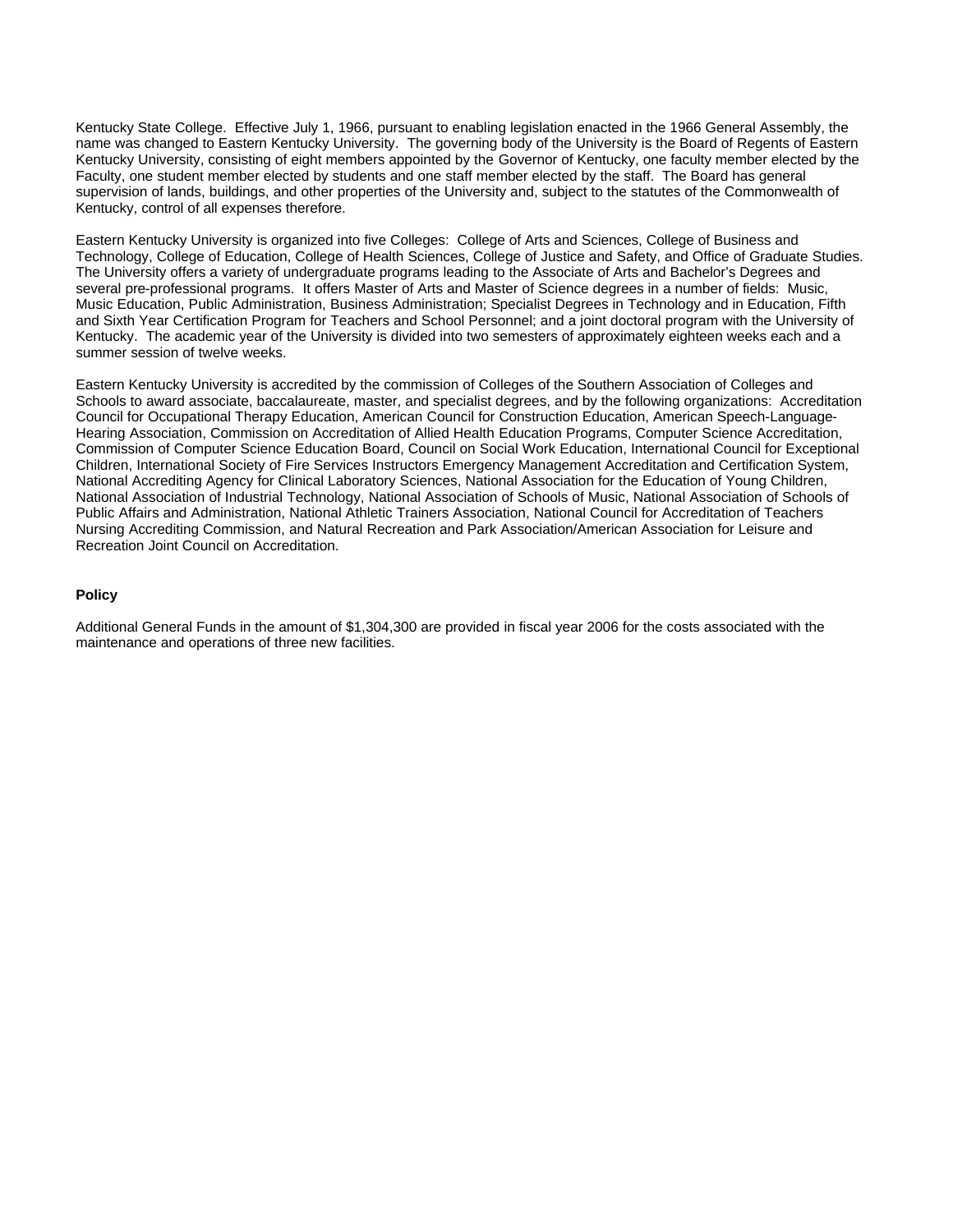## **Kentucky State University Postsecondary Education**

|                                                         | <b>Revised</b><br>FY 2004 | <b>Requested</b><br>FY 2005 | <b>Requested</b><br>FY 2006 | FY 2005    | Recommended Recommended<br>FY 2006 |
|---------------------------------------------------------|---------------------------|-----------------------------|-----------------------------|------------|------------------------------------|
| <b>SOURCE OF FUNDS</b>                                  |                           |                             |                             |            |                                    |
| <b>General Fund</b>                                     |                           |                             |                             |            |                                    |
| <b>Regular Appropriation</b><br><b>Budget Reduction</b> | 22,631,500<br>$-552,400$  | 24,701,300                  | 23,590,700                  | 23,414,900 | 22,517,800                         |
| <b>Total General Fund</b>                               | 22,079,100                | 24,701,300                  | 23,590,700                  | 23,414,900 | 22,517,800                         |
| <b>Restricted Funds</b>                                 |                           |                             |                             |            |                                    |
| <b>Current Receipts</b>                                 | 14,176,500                | 14,176,500                  | 14,176,500                  | 14,176,500 | 14,176,500                         |
| <b>Fund Transfers</b>                                   | $-586,600$                |                             |                             |            |                                    |
| <b>Total Restricted Funds</b>                           | 13,589,900                | 14,176,500                  | 14,176,500                  | 14,176,500 | 14,176,500                         |
| <b>Federal Funds</b>                                    |                           |                             |                             |            |                                    |
| <b>Current Receipts</b>                                 | 13,259,000                | 13,259,000                  | 13,259,000                  | 13,259,000 | 13,259,000                         |
| <b>Total Federal Funds</b>                              | 13,259,000                | 13,259,000                  | 13,259,000                  | 13,259,000 | 13,259,000                         |
| <b>TOTAL SOURCE OF FUNDS</b>                            | 48,928,000                | 52,136,800                  | 51,026,200                  | 50,850,400 | 49,953,300                         |
| <b>EXPENDITURES BY CLASS</b>                            |                           |                             |                             |            |                                    |
| Personnel Cost                                          | 31,784,100                | 33,287,700                  | 33,632,100                  | 32,907,700 | 32,986,800                         |
| <b>Operating Expenses</b>                               | 13,097,900                | 14,781,100                  | 15,106,700                  | 14,248,500 | 14,831,000                         |
| Debt Service                                            | 2,044,500                 | 2,029,100                   | 229,100                     | 1,664,900  | 95,300                             |
| <b>Capital Outlay</b>                                   | 2,001,500                 | 2,038,900                   | 2,058,300                   | 2,029,300  | 2,040,200                          |
| <b>TOTAL EXPENDITURES</b>                               | 48,928,000                | 52,136,800                  | 51,026,200                  | 50,850,400 | 49,953,300                         |
| <b>EXPENDITURES BY FUND SOURCE</b>                      |                           |                             |                             |            |                                    |
| <b>General Fund</b>                                     | 22,079,100                | 24,701,300                  | 23,590,700                  | 23,414,900 | 22,517,800                         |
| <b>Restricted Funds</b>                                 | 13,589,900                | 14,176,500                  | 14,176,500                  | 14,176,500 | 14,176,500                         |
| <b>Federal Funds</b>                                    | 13,259,000                | 13,259,000                  | 13,259,000                  | 13,259,000 | 13,259,000                         |
| <b>TOTAL EXPENDITURES</b>                               | 48,928,000                | 52,136,800                  | 51,026,200                  | 50,850,400 | 49,953,300                         |
| <b>EXPENDITURES BY UNIT</b>                             |                           |                             |                             |            |                                    |
| Instruction                                             | 19,005,700                | 19,143,500                  | 19,154,300                  | 19,014,600 | 18,894,100                         |
| Research                                                | 4,635,100                 | 5,545,600                   | 5,785,000                   | 5,516,200  | 5,725,600                          |
| <b>Public Service</b>                                   | 3,036,600                 | 3,910,300                   | 4,154,300                   | 3,877,100  | 4,087,200                          |
| Academic Support                                        | 1,080,200                 | 1,097,900                   | 1,098,500                   | 1,090,500  | 1,083,600                          |
| <b>Student Services</b>                                 | 6,357,500                 | 6,569,700                   | 6,592,300                   | 6,506,800  | 6,465,300                          |
| <b>Institutional Support</b>                            | 3,912,100                 | 4,224,300                   | 4,266,400                   | 3,912,100  | 3,885,300                          |
| Operation and Maintenance of Plant                      | 2,060,400                 | 2,372,000                   | 2,410,200                   | 2,064,100  | 2,239,400                          |
| Scholarships and Fellowships                            | 3,628,700                 | 3,880,900                   | 3,883,200                   | 3,854,800  | 3,830,400                          |
| <b>Mandatory Transfers</b>                              | 1,688,600                 | 1,687,400                   |                             | 1,309,000  | 60,400                             |
| <b>Auxilliary Enterprises</b>                           | 3,523,100                 | 3,705,200                   | 3,682,000                   | 3,705,200  | 3,682,000                          |
| <b>TOTAL EXPENDITURES</b>                               | 48,928,000                | 52,136,800                  | 51,026,200                  | 50,850,400 | 49,953,300                         |

Kentucky State College was established in 1886 by an Act of the Kentucky General Assembly. In its early years, the institution's purpose was to train Negro teachers for the Negro public schools in the Commonwealth. With the passage of the 1890 Morrill Act by the U.S. Congress, the college became a land-grant institution. A tripartite mission was instituted: teaching, research, and public service. The 1972 General Assembly elevated the college to university status, effective July 1, 1973. Since that time, the General Assembly has amended Kentucky Revised Statute 164.290 to further read . . ."It is the intent of the General Assembly that Kentucky State University shall serve as a four-year residential institution emphasizing a program of liberal studies appropriate to its size and resources." The University is authorized to provide both undergraduate and graduate programs of instruction and is accredited by regional and national accreditation agencies.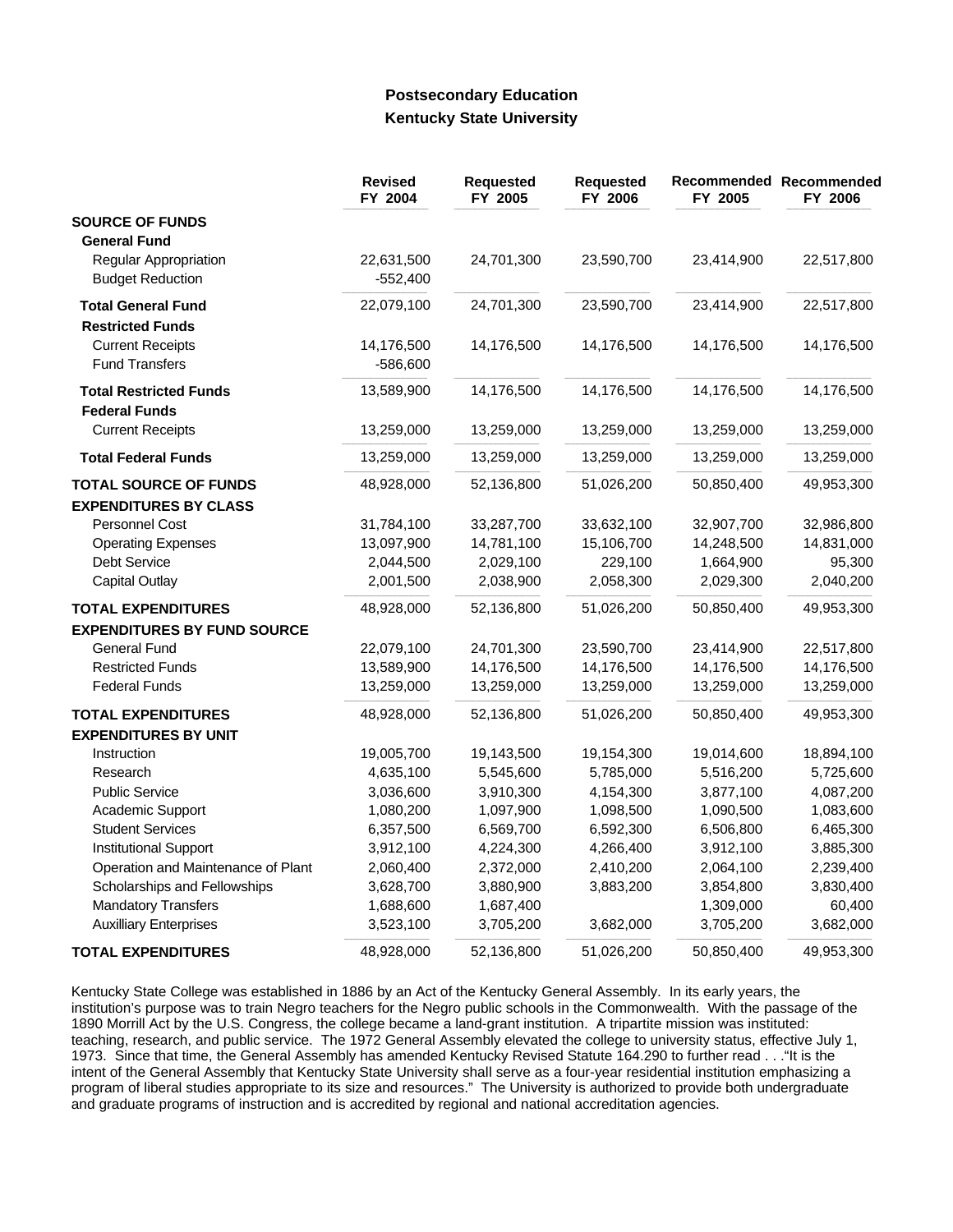Student enrollment has stabilized at approximately 2,300. The student body is racially integrated, serving both white and black residential students and a significant number of commuting students representing the ethnic and geographic diversity of the Commonwealth.

Kentucky State University is the Commonwealth's designated, small public liberal studies university providing a common liberal studies core curriculum for all students and baccalaureate programs in the traditional arts and sciences. Kentucky State University offers a variety of baccalaureate and associate degrees in career and vocational-oriented courses of instruction such as business, computer sciences, medical technology, office administration, and nursing. Pre-professional programs in law, dentistry, medicine, veterinary medicine, optometry, allied health, and engineering are also offered. The university's liberal studies focus is further enhanced by the Whitney M. Young, Jr. College of Leadership Studies, an honors college established in 1983 which offers a baccalaureate degree earned through an innovative program of seminars and tutorials based on the Great Books Program of St. John's College (Annapolis, Maryland). Kentucky State University's Community Programs serve non-traditional learners within the framework of the general mission of the university.

Since 1973, Kentucky State University has offered a master's degree in Public Affairs (M.P.A). This multidisciplinary curriculum trains prospective and current state government employees for challenging careers in Frankfort and elsewhere in the Commonwealth. The M.P.A. also provides internship training for its students.

At Kentucky State University, both faculty and staff are engaged in the shared work of advancing the purposes of quality education at the undergraduate and graduate levels. At the same time, the university continues its traditional land-grant research and public service functions, providing a range of community services for citizens throughout the Commonwealth. A particular objective of the university is to address the needs of state government employees in Frankfort and citizens in adjacent counties.

## **Policy**

General Funds in the amount of \$1,715,400 in fiscal year 2005 and \$2,197,400 in fiscal year 2006 are provided to Kentucky State University so that the University is able to sufficiently match federal cooperative agricultural research and extension service funds. The 2002 federal Agricultural Research, Extension and Education Reform Act increased the required state match for the federal funds provided to 1890 land-grant colleges and universities to 80 percent in fiscal year 2005 and 90 percent in fiscal year 2006.

Additional General Funds in the amount of \$190,500 are provided in fiscal year 2006 for the costs associated with the maintenance and operations of one new facility and one expanded facility.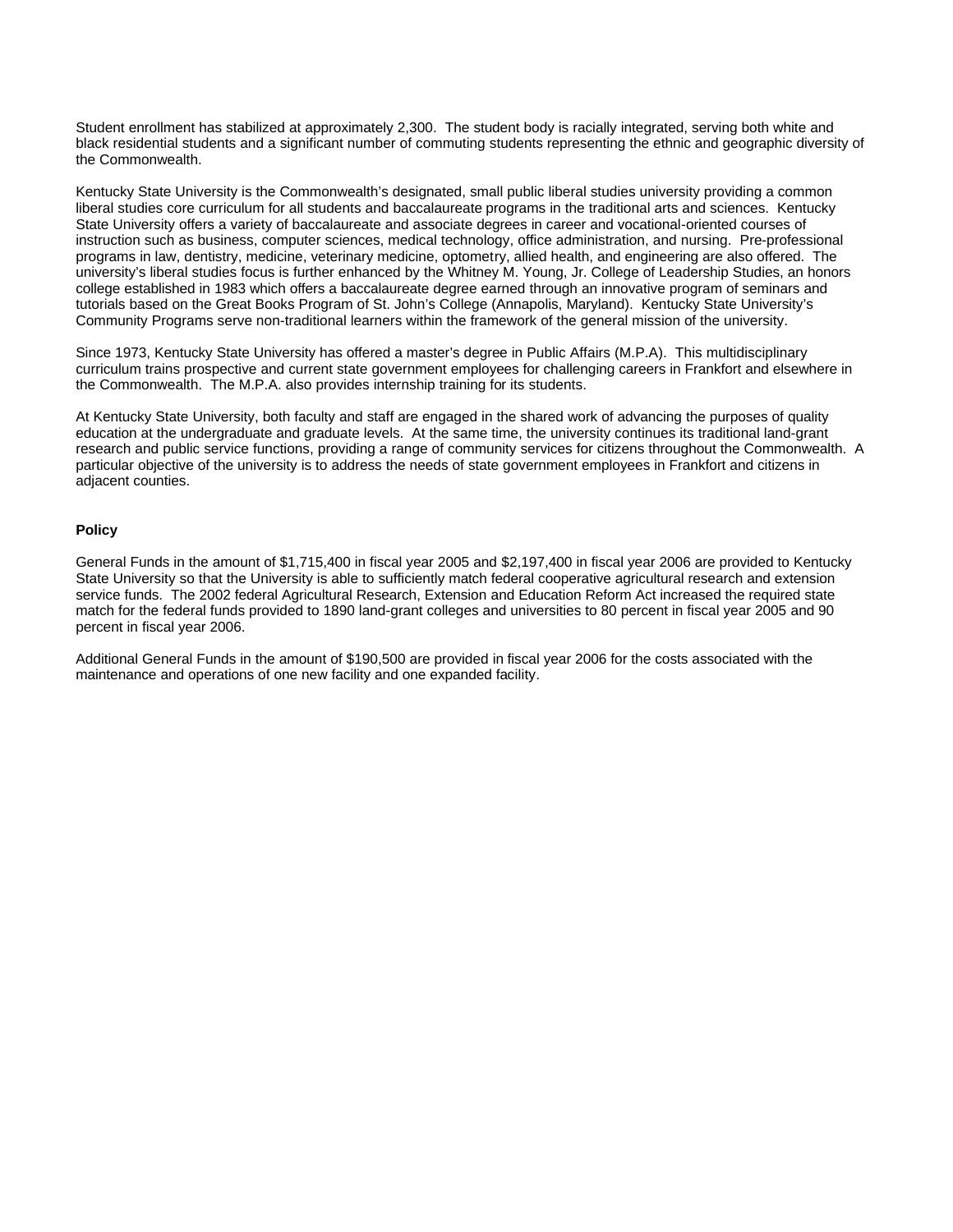## **Morehead State University Postsecondary Education**

|                                                                                | <b>Revised</b><br>FY 2004  | <b>Requested</b><br>FY 2005 | <b>Requested</b><br>FY 2006 | FY 2005     | Recommended Recommended<br>FY 2006 |
|--------------------------------------------------------------------------------|----------------------------|-----------------------------|-----------------------------|-------------|------------------------------------|
| <b>SOURCE OF FUNDS</b>                                                         |                            |                             |                             |             |                                    |
| <b>General Fund</b><br><b>Regular Appropriation</b><br><b>Budget Reduction</b> | 42,738,200<br>$-1,138,900$ | 45,882,200                  | 48,625,300                  | 41,579,700  | 41,834,900                         |
| <b>Total General Fund</b>                                                      | 41,599,300                 | 45,882,200                  | 48,625,300                  | 41,579,700  | 41,834,900                         |
| <b>Restricted Funds</b>                                                        |                            |                             |                             |             |                                    |
| <b>Current Receipts</b><br><b>Fund Transfers</b>                               | 53,548,600<br>$-1,501,300$ | 58,397,300                  | 58,585,200                  | 58,397,300  | 58,585,200                         |
| <b>Total Restricted Funds</b>                                                  | 52,047,300                 | 58,397,300                  | 58,585,200                  | 58,397,300  | 58,585,200                         |
| <b>Federal Funds</b>                                                           |                            |                             |                             |             |                                    |
| <b>Current Receipts</b>                                                        | 41,673,900                 | 36,752,900                  | 36,674,500                  | 36,752,900  | 36,674,500                         |
| <b>Total Federal Funds</b>                                                     | 41,673,900                 | 36,752,900                  | 36,674,500                  | 36,752,900  | 36,674,500                         |
| <b>TOTAL SOURCE OF FUNDS</b><br><b>EXPENDITURES BY CLASS</b>                   | 135,320,500                | 141,032,400                 | 143,885,000                 | 136,729,900 | 137,094,600                        |
| <b>Personnel Cost</b>                                                          | 64,076,700                 | 68,215,900                  | 71,040,900                  | 64,385,500  | 64,380,100                         |
| <b>Operating Expenses</b>                                                      | 21,270,600                 | 21,911,400                  | 21,745,900                  | 21,525,600  | 21,616,300                         |
| Grants, Loans or Benefits                                                      | 38,356,300                 | 38,658,700                  | 38,966,600                  | 38,658,700  | 38,966,600                         |
| <b>Debt Service</b>                                                            | 5,142,600                  | 5,370,800                   | 5,281,500                   | 5,284,500   | 5,281,500                          |
| <b>Capital Outlay</b>                                                          | 6,474,300                  | 6,875,600                   | 6,850,100                   | 6,875,600   | 6,850,100                          |
| <b>TOTAL EXPENDITURES</b>                                                      | 135,320,500                | 141,032,400                 | 143,885,000                 | 136,729,900 | 137,094,600                        |
| <b>EXPENDITURES BY FUND SOURCE</b>                                             |                            |                             |                             |             |                                    |
| <b>General Fund</b>                                                            | 41,599,300                 | 45,882,200                  | 48,625,300                  | 41,579,700  | 41,834,900                         |
| <b>Restricted Funds</b>                                                        | 52,047,300                 | 58,397,300                  | 58,585,200                  | 58,397,300  | 58,585,200                         |
| <b>Federal Funds</b>                                                           | 41,673,900                 | 36,752,900                  | 36,674,500                  | 36,752,900  | 36,674,500                         |
| <b>TOTAL EXPENDITURES</b>                                                      | 135,320,500                | 141,032,400                 | 143,885,000                 | 136,729,900 | 137,094,600                        |
| <b>EXPENDITURES BY UNIT</b><br>Instruction                                     | 34,235,900                 | 37,712,900                  | 39,193,600                  | 36,028,800  | 36,416,400                         |
| Research                                                                       | 1,055,200                  | 849,900                     | 669,100                     | 846,000     | 665,200                            |
| <b>Public Service</b>                                                          | 7,760,700                  | 4,345,900                   | 4,380,900                   | 4,273,800   | 4,252,200                          |
| Libraries                                                                      | 2,701,100                  | 3,001,400                   | 3,083,100                   | 2,883,700   | 2,880,500                          |
| Academic Support                                                               | 7,807,400                  | 7,845,500                   | 8,100,200                   | 7,514,100   | 7,514,100                          |
| <b>Student Services</b>                                                        | 6,381,700                  | 7,359,400                   | 7,585,800                   | 6,954,100   | 6,954,100                          |
| <b>Institutional Support</b>                                                   | 10,097,500                 | 11,631,100                  | 11,999,100                  | 10,992,300  | 10,992,300                         |
| Operation and Maintenance of Plant                                             | 6,532,700                  | 7,527,000                   | 7,755,400                   | 6,974,300   | 7,223,100                          |
| Scholarships and Fellowships                                                   | 38,189,600                 | 38,658,700                  | 38,966,600                  | 38,586,800  | 38,894,700                         |
| <b>Mandatory Transfers</b>                                                     | 2,871,800                  | 3,261,000                   | 3,071,700                   | 3,261,000   | 3,071,700                          |
| Non-Mandatory Transfers                                                        | 5,519,600                  | 5,637,500                   | 5,796,400                   | 5,637,500   | 5,796,400                          |
| <b>Auxilliary Enterprises</b>                                                  | 12,167,300                 | 13,202,100                  | 13,283,100                  | 12,777,500  | 12,433,900                         |
| <b>TOTAL EXPENDITURES</b>                                                      | 135,320,500                | 141,032,400                 | 143,885,000                 | 136,729,900 | 137,094,600                        |

The University, located in Morehead, Kentucky, was established in 1922 by the Kentucky General Assembly. The University's current name was adopted in 1966 pursuant to an act of the General Assembly. The governing body of the University, the Board of Regents, is a body corporate and an educational institution and agency of the Commonwealth, consisting of eight citizen members appointed by the Governor of Kentucky. A student, faculty and staff representative also serve on the Board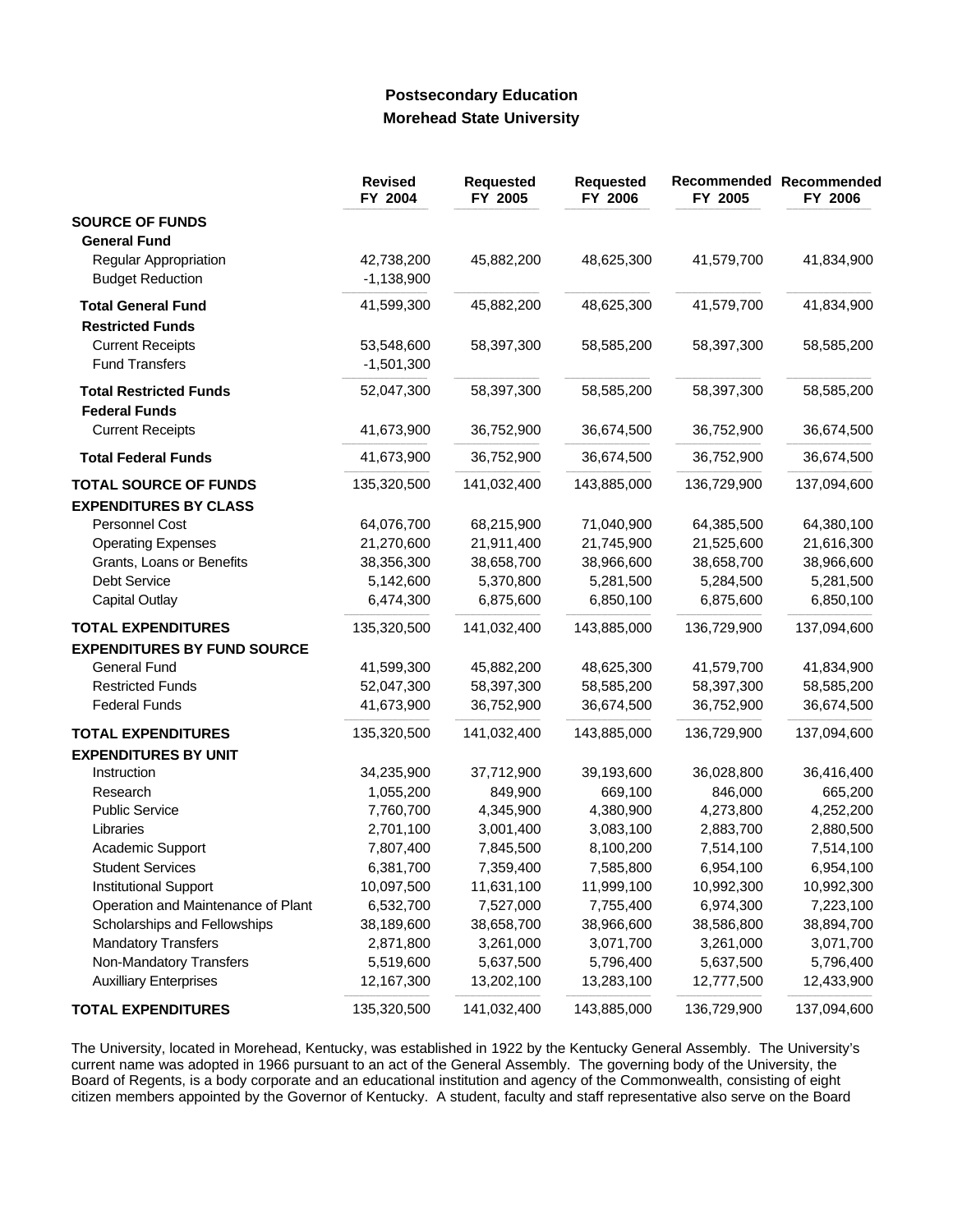and are elected by their respective peers. The government of the University is vested in the Board and the Board has general supervision of lands, buildings, and other properties of the University, subject to the statutes of the Commonwealth of Kentucky.

The University was established primarily for the purpose of training teachers, administrators and supervisors for the elementary and secondary schools of the state, but has over the years expanded its facilities and curriculum to serve as a general regional institution of higher learning. Academically, the University is organized into four colleges: the College of Science and Technology; the College of Education and Behavioral Sciences; the College of Humanities and the College of Business.

The University offers 76 undergraduate degree programs and 12 pre-professional programs of study. The University offers the Associate Degree in Arts, Applied Business, Applied Sciences, and Nursing. The University offers the Bachelor Degree in Business Administration and in Arts, Music, Music Education, Sciences, Social Work, University Studies, and Nursing. The Master of Arts Degree is offered in Adult and Higher Education, Art, Communications, Education, English, Health, Physical Education and Sport Sciences, Psychology, School Administration, Sociology, and Teaching.

The Master of Science Degree is offered in Biology, Industrial Education, and Career/Technical Education. Other Master's degrees include the Master of Business Administration, and Master of Music. The Post-Master's Degree of Ed.S. is offered, as well as programs leading to an Ed.D or Ph.D. offered cooperatively with the University of Kentucky. The University also offers eleven non-degree and certification programs at the graduate level.

The University's accreditation was reaffirmed in 1990 by the Southern Association of Colleges and School. Programs in veterinary technology, social work, radiologic technology, teacher education, nursing, and music are accredited through individual professional agencies.

The Morehead State University campus is located in the Appalachian foothills with main campus facilities in the city of Morehead and an agricultural center in Rowan County. Art and music facilities provide cultural programs and activities for the campus, community, and surrounding area. A modern student athletic center provides health, physical education, and recreation opportunities for students, employees, and members of the community. Over 47 percent of the university's students live in 13 residence halls and the university provides extensive student development programs.

## **Policy**

Additional General Funds in the amount of \$248,900 are provided in fiscal year 2006 for the costs associated with the maintenance and operations of three new expanded facilities.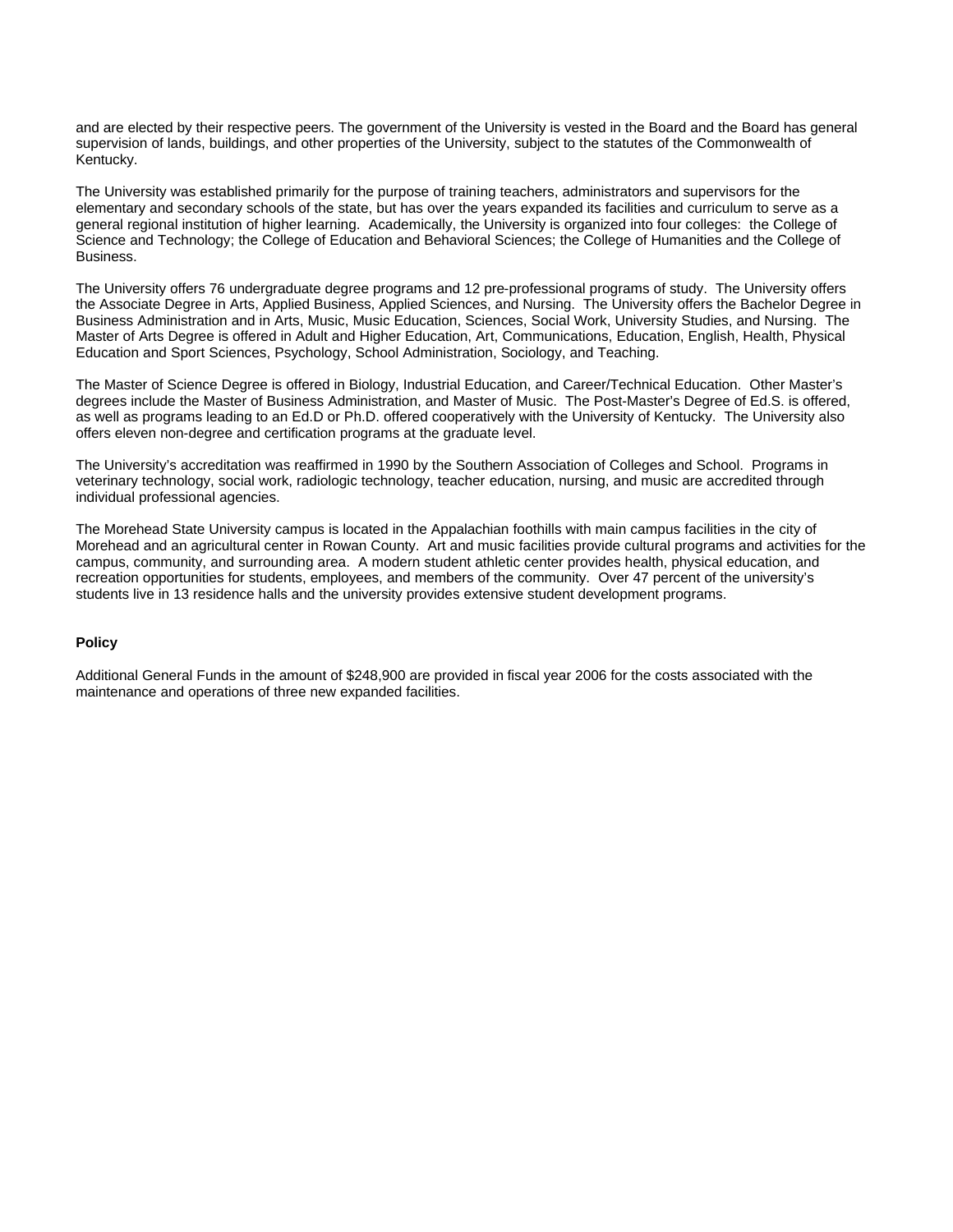## **Murray State University Postsecondary Education**

|                                              | <b>Revised</b><br>FY 2004 | <b>Requested</b><br>FY 2005 | <b>Requested</b><br>FY 2006 | FY 2005     | Recommended Recommended<br>FY 2006 |
|----------------------------------------------|---------------------------|-----------------------------|-----------------------------|-------------|------------------------------------|
| <b>SOURCE OF FUNDS</b>                       |                           |                             |                             |             |                                    |
| <b>General Fund</b><br>Regular Appropriation | 51,472,900                | 54,887,000                  | 57,891,600                  | 50,203,000  | 51,434,200                         |
| <b>Budget Reduction</b>                      | $-1,331,100$              |                             |                             |             |                                    |
| <b>Total General Fund</b>                    | 50,141,800                | 54,887,000                  | 57,891,600                  | 50,203,000  | 51,434,200                         |
| <b>Restricted Funds</b>                      |                           |                             |                             |             |                                    |
| <b>Current Receipts</b>                      | 52,743,700                | 60,392,600                  | 64,150,700                  | 60,392,600  | 64,150,700                         |
| <b>Fund Transfers</b>                        | $-1,632,900$              |                             |                             |             |                                    |
| <b>Total Restricted Funds</b>                | 51,110,800                | 60,392,600                  | 64,150,700                  | 60,392,600  | 64,150,700                         |
| <b>Federal Funds</b>                         |                           |                             |                             |             |                                    |
| <b>Current Receipts</b>                      | 14,796,900                | 13,393,300                  | 13,393,300                  | 13,393,300  | 13,393,300                         |
| <b>Total Federal Funds</b>                   | 14,796,900                | 13,393,300                  | 13,393,300                  | 13,393,300  | 13,393,300                         |
| <b>TOTAL SOURCE OF FUNDS</b>                 | 116,049,500               | 128,672,900                 | 135,435,600                 | 123,988,900 | 128,978,200                        |
| <b>EXPENDITURES BY CLASS</b>                 |                           |                             |                             |             |                                    |
| <b>Personnel Cost</b>                        | 76,436,800                | 83,005,200                  | 88,924,200                  | 80,932,700  | 84,766,100                         |
| <b>Operating Expenses</b>                    | 28,139,400                | 32,597,300                  | 33,632,100                  | 30,605,800  | 31,832,800                         |
| Grants, Loans or Benefits                    | 6,091,800                 | 6,091,800                   | 6,091,800                   | 6,091,800   | 6,091,800                          |
| <b>Debt Service</b>                          | 3,157,700                 | 3,784,800                   | 3,713,700                   | 3,784,800   | 3,713,700                          |
| <b>Capital Outlay</b>                        | 2,223,800                 | 3,193,800                   | 3,073,800                   | 2,573,800   | 2,573,800                          |
| <b>TOTAL EXPENDITURES</b>                    | 116,049,500               | 128,672,900                 | 135,435,600                 | 123,988,900 | 128,978,200                        |
| <b>EXPENDITURES BY FUND SOURCE</b>           |                           |                             |                             |             |                                    |
| <b>General Fund</b>                          | 50,141,800                | 54,887,000                  | 57,891,600                  | 50,203,000  | 51,434,200                         |
| <b>Restricted Funds</b>                      | 51,110,800                | 60,392,600                  | 64,150,700                  | 60,392,600  | 64,150,700                         |
| <b>Federal Funds</b>                         | 14,796,900                | 13,393,300                  | 13,393,300                  | 13,393,300  | 13,393,300                         |
| <b>TOTAL EXPENDITURES</b>                    | 116,049,500               | 128,672,900                 | 135,435,600                 | 123,988,900 | 128,978,200                        |
| <b>EXPENDITURES BY UNIT</b>                  |                           |                             |                             |             |                                    |
| Instruction                                  | 44,569,500                | 48,594,900                  | 52,499,900                  | 46,907,100  | 48,485,600                         |
| Research                                     | 2,132,500                 | 2,247,900                   | 2,224,200                   | 2,246,800   | 2,223,100                          |
| <b>Public Service</b>                        | 5,122,500                 | 5,413,600                   | 5,538,000                   | 5,292,400   | 5,416,800                          |
| Libraries                                    | 2,626,300                 | 2,848,300                   | 2,968,600                   | 2,795,500   | 2,915,800                          |
| Academic Support                             | 4,952,300                 | 5,587,800                   | 6,311,600                   | 5,126,200   | 5,317,600                          |
| <b>Student Services</b>                      | 8,878,900                 | 9,946,200                   | 10,302,500                  | 9,340,900   | 9,654,300                          |
| <b>Institutional Support</b>                 | 11,305,100                | 14,845,500                  | 15,045,900                  | 14,024,100  | 14,544,500                         |
| Operation and Maintenance of Plant           | 9,999,700                 | 11,525,900                  | 12,413,200                  | 10,593,100  | 12,288,800                         |
| Scholarships and Fellowships                 | 6,097,000                 | 6,249,000                   | 6,024,300                   | 6,249,000   | 6,024,300                          |
| <b>Mandatory Transfers</b>                   | 3,388,100                 | 3,986,600                   | 3,915,500                   | 3,986,600   | 3,915,500                          |
| Non-Mandatory Transfers                      | 2,026,900                 | 2,026,900                   | 2,026,900                   | 2,026,900   | 2,026,900                          |
| <b>Auxilliary Enterprises</b>                | 14,950,700                | 15,400,300                  | 16,165,000                  | 15,400,300  | 16,165,000                         |
| <b>TOTAL EXPENDITURES</b>                    | 116,049,500               | 128,672,900                 | 135,435,600                 | 123,988,900 | 128,978,200                        |

The University, which is located in Murray, Calloway County, Kentucky, was established in 1922 as Murray Normal School by the act of the General Assembly of Kentucky. In 1966, the General Assembly established its present name, Murray State University. The University's main campus is a 232-acre site in Murray. Two agricultural farms totaling 351 acres are within one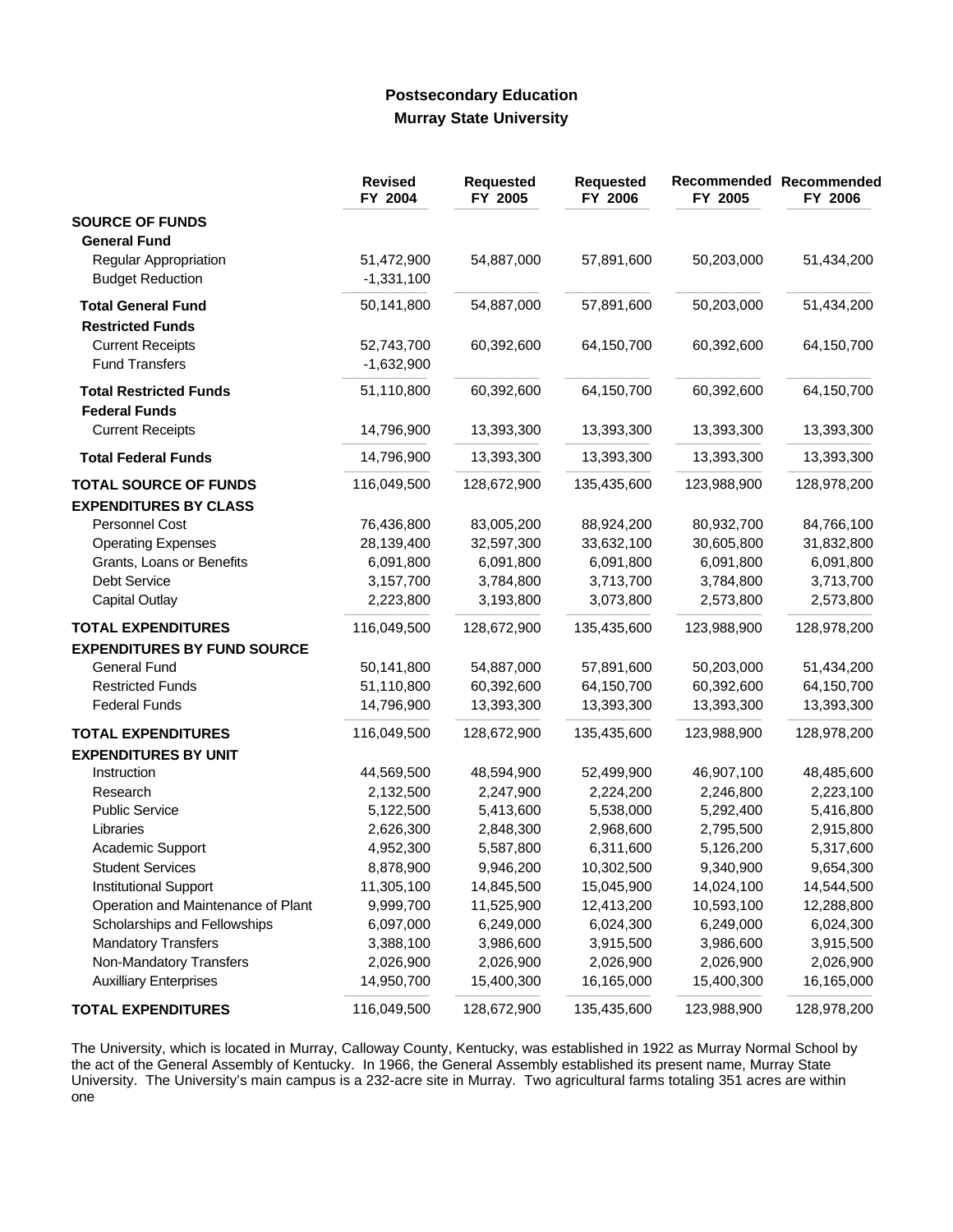mile of the campus. The governing body of the University is the Board of Regents, consisting of eight members appointed by the Governor, one faculty member, one staff member, and one student member. Pursuant to KRS 164.350, the Board of Regents is a body corporate with the powers usually vested in corporations and, as such, subject to the statutes of the Commonwealth, has control and management of the University.

From an enrollment of 87 students in 1923, the University has grown to more than 9,920 students with a full-time teaching faculty of 390. The University is a comprehensive institution comprised of five colleges and one school: College of Business and Public Affairs; College of Education; College of Health Sciences and Human Services; College of Humanities and Fine Arts; College of Science, Engineering and Technology; and School of Agriculture.

Pre-professional curricula are provided in medicine, dentistry, veterinary medicine, engineering, pharmacy, law, architecture, and physical therapy. Additionally, the University offers interactive television and web distance learning, extended campus, correspondence and evening classes.

The University confers 24 different degrees. These include four Associate Degrees, 11 Baccalaureate Degrees, 9 Masters Degrees and one Specialist Degree. Degrees offered are the Associate of Arts, Associate of Science, Associate of Applied Science, and Associate of Science in Vocational-Technical Education; Bachelor of Arts in Business, Bachelor of Fine Arts, Bachelor of Independent Studies, Bachelor of Music, Bachelor of Science, Bachelor of Science in Agriculture, Bachelor of Science in Business, Bachelor of Science in Vocational-Technical Education, Bachelor of Science in Nursing, and Bachelor of Social Work; Master of Arts, Master of Arts in Education, Master of Arts in Teaching, Master of Business Administration, Master of Music Education, Master of Public Administration, Master of Science, Master of Professional Accountancy, and Master of Science in Nursing; and Specialist in Education.

Murray State University was designated by the Kentucky Council on Postsecondary Education for a Center of Excellence in Reservoir Research and an Endowed Chair for Applied Ecosystem Ecology, as well as funding for a Program of Distinction in telecommunications systems management. The University is the official transfer agency for NASA Lansat technology in Kentucky.

#### **Policy**

Additional General Funds in the amount of \$1,230,000 are provided in fiscal year 2006 for the costs associated with the maintenance and operations of four new facilities and several University farm buildings.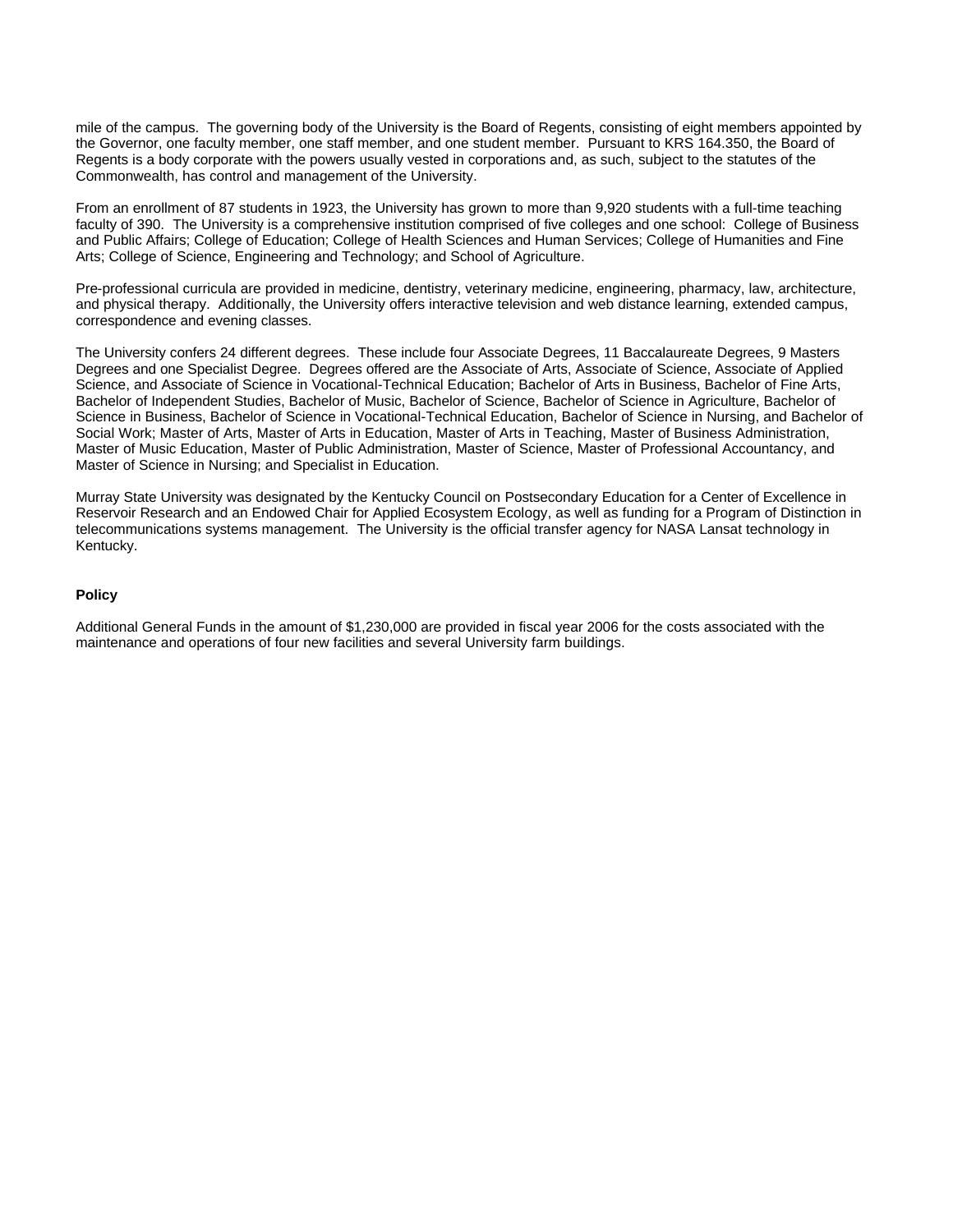## **Northern Kentucky University Postsecondary Education**

|                                                                                | <b>Revised</b><br>FY 2004  | <b>Requested</b><br>FY 2005 | <b>Requested</b><br>FY 2006 | FY 2005     | Recommended Recommended<br>FY 2006 |
|--------------------------------------------------------------------------------|----------------------------|-----------------------------|-----------------------------|-------------|------------------------------------|
| <b>SOURCE OF FUNDS</b>                                                         |                            |                             |                             |             |                                    |
| <b>General Fund</b><br><b>Regular Appropriation</b><br><b>Budget Reduction</b> | 47,092,700<br>$-1,965,400$ | 52,237,700                  | 56,200,900                  | 45,068,500  | 45,823,600                         |
|                                                                                | 45,127,300                 |                             |                             |             |                                    |
| <b>Total General Fund</b>                                                      |                            | 52,237,700                  | 56,200,900                  | 45,068,500  | 45,823,600                         |
| <b>Restricted Funds</b>                                                        | 84,713,600                 |                             | 101,001,000                 |             | 101,001,000                        |
| <b>Current Receipts</b><br><b>Fund Transfers</b>                               | $-1,951,600$               | 92,525,000                  |                             | 92,525,000  |                                    |
|                                                                                |                            |                             |                             |             |                                    |
| <b>Total Restricted Funds</b>                                                  | 82,762,000                 | 92,525,000                  | 101,001,000                 | 92,525,000  | 101,001,000                        |
| <b>Federal Funds</b>                                                           |                            |                             |                             |             |                                    |
| <b>Current Receipts</b>                                                        | 11,130,700                 | 11,130,700                  | 11,130,700                  | 11,130,700  | 11,130,700                         |
| <b>Total Federal Funds</b>                                                     | 11,130,700                 | 11,130,700                  | 11,130,700                  | 11,130,700  | 11,130,700                         |
| <b>TOTAL SOURCE OF FUNDS</b>                                                   | 139,020,000                | 155,893,400                 | 168,332,600                 | 148,724,200 | 157,955,300                        |
| <b>EXPENDITURES BY CLASS</b>                                                   |                            |                             |                             |             |                                    |
| <b>Personnel Cost</b>                                                          | 80,381,300                 | 87,898,900                  | 93,735,600                  | 85,775,400  | 90,471,300                         |
| <b>Operating Expenses</b>                                                      | 27,315,100                 | 33,345,400                  | 36,472,600                  | 29,838,300  | 32,495,700                         |
| Grants, Loans or Benefits                                                      | 21,508,500                 | 24,052,900                  | 26,507,200                  | 23,354,200  | 25,109,800                         |
| <b>Debt Service</b>                                                            | 5,033,300                  | 4,974,500                   | 4,731,700                   | 4,974,500   | 4,731,700                          |
| <b>Capital Outlay</b>                                                          | 4,781,800                  | 5,621,700                   | 6,885,500                   | 4,781,800   | 5,146,800                          |
| <b>TOTAL EXPENDITURES</b>                                                      | 139,020,000                | 155,893,400                 | 168,332,600                 | 148,724,200 | 157,955,300                        |
| <b>EXPENDITURES BY FUND SOURCE</b>                                             |                            |                             |                             |             |                                    |
| <b>General Fund</b>                                                            | 45,127,300                 | 52,237,700                  | 56,200,900                  | 45,068,500  | 45,823,600                         |
| <b>Restricted Funds</b>                                                        | 82,762,000                 | 92,525,000                  | 101,001,000                 | 92,525,000  | 101,001,000                        |
| <b>Federal Funds</b>                                                           | 11,130,700                 | 11,130,700                  | 11,130,700                  | 11,130,700  | 11,130,700                         |
| <b>TOTAL EXPENDITURES</b>                                                      | 139,020,000                | 155,893,400                 | 168,332,600                 | 148,724,200 | 157,955,300                        |
| <b>EXPENDITURES BY UNIT</b>                                                    |                            |                             |                             |             |                                    |
| Instruction                                                                    | 49,502,800                 | 54,313,600                  | 58,670,200                  | 52,619,300  | 55,753,100                         |
| Research                                                                       | 405,500                    | 408,800                     | 413,100                     | 408,800     | 413,100                            |
| <b>Public Service</b>                                                          | 5,806,700                  | 7,162,100                   | 8,556,800                   | 6,150,900   | 6,584,400                          |
| Libraries                                                                      | 4,663,300                  | 5,134,800                   | 5,562,300                   | 4,934,800   | 5,212,300                          |
| Academic Support                                                               | 11,156,200                 | 12,671,000                  | 13,702,900                  | 11,733,500  | 12,303,000                         |
| <b>Student Services</b>                                                        | 9,526,300                  | 10,043,600                  | 10,477,600                  | 9,993,600   | 10,377,600                         |
| <b>Institutional Support</b>                                                   | 15,152,300                 | 16,935,700                  | 18,129,100                  | 16,333,000  | 17,196,400                         |
| Operation and Maintenance of Plant                                             | 8,791,500                  | 11,985,800                  | 13,333,300                  | 10,061,000  | 12,075,500                         |
| Scholarships and Fellowships                                                   | 20,630,500                 | 23,362,400                  | 25,816,700                  | 22,613,700  | 24,369,300                         |
| <b>Mandatory Transfers</b>                                                     | 4,843,900                  | 5,285,900                   | 5,043,100                   | 5,285,900   | 5,043,100                          |
| Non-Mandatory Transfers                                                        | 2,805,000                  | 2,805,700                   | 2,805,700                   | 2,805,700   | 2,805,700                          |
| <b>Auxilliary Enterprises</b>                                                  | 5,736,000                  | 5,784,000                   | 5,821,800                   | 5,784,000   | 5,821,800                          |
| <b>TOTAL EXPENDITURES</b>                                                      | 139,020,000                | 155,893,400                 | 168,332,600                 | 148,724,200 | 157,955,300                        |

Northern Kentucky University (NKU) is a comprehensive institution of higher education located in a large metropolitan area. To meet the needs of the eight-county northern Kentucky region, NKU provides programs at the associate, bachelor's, master's, and first professional degree levels. The university started in 1948 as an extension center of the University of Kentucky (UK) and later as part of the University of Kentucky's Community College System. Northern Kentucky University became an autonomous senior institution in 1968 by an act of the Kentucky General Assembly. A Board of Regents was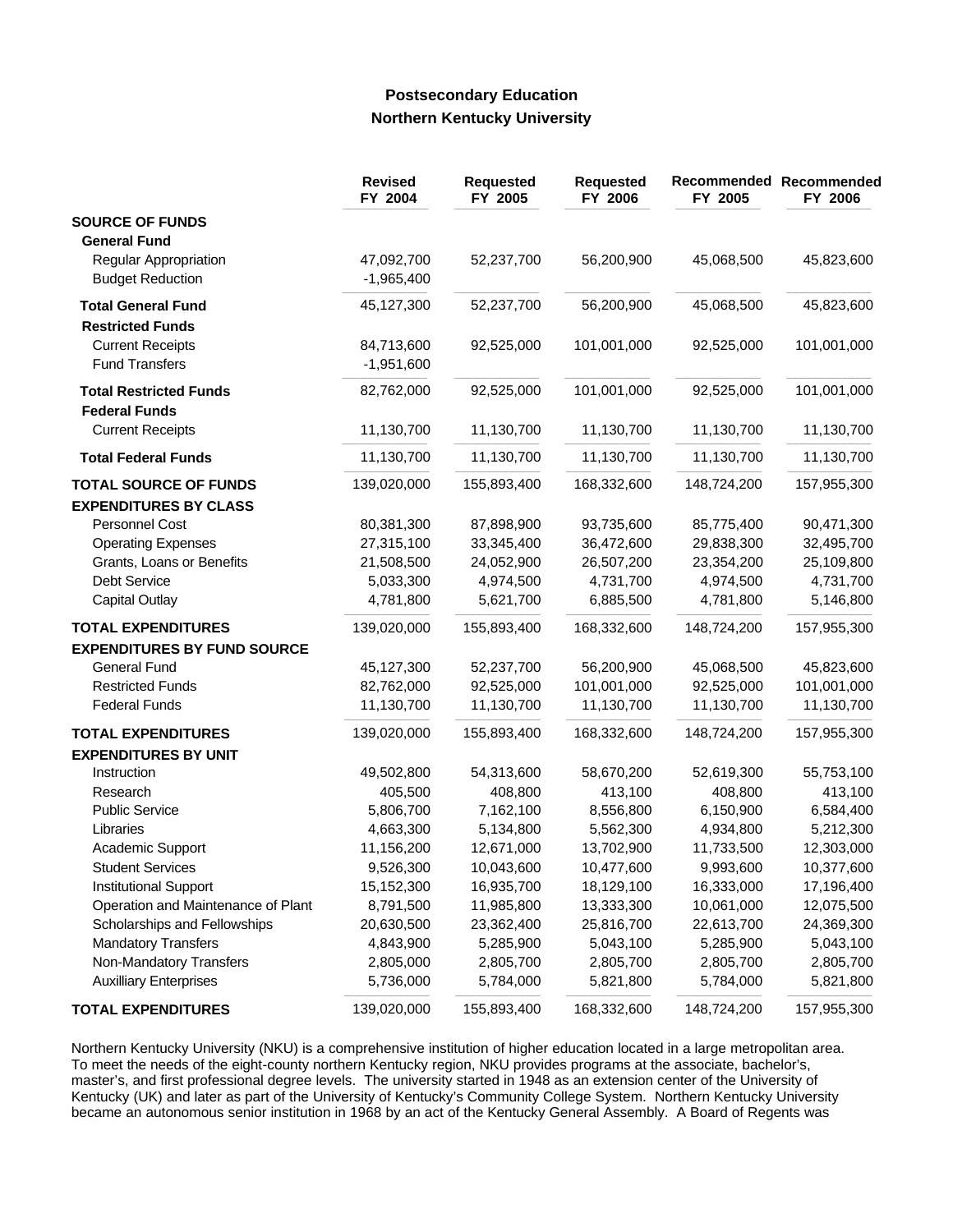appointed, and subsequently, the Board of Trustees of the University of Kentucky turned over the Covington facilities and assets of Northern Community College to Northern Kentucky State College. These facilities, along with the community college faculty and students, formed the nucleus of Northern.

Limited space at the Covington campus and a rapidly growing enrollment necessitated the move to a new campus in Highland Heights in the fall of 1972. The first bachelor's degrees were awarded in the spring of 1973.

In 1976, Northern Kentucky State College was renamed Northern Kentucky University under KRS 164.290. The programs of study offered by the university are those of a multipurpose state institution. There are 62 undergraduate degree programs offered in the arts and sciences, in business, and in professional studies areas. The Master's degrees offered are in accountancy, computer science, teaching, education, business administration, science, information systems, public administration, nursing, technology as well as a juris doctor degree. The NKU Graduate Center, created in response to NKU's special mission of exploring experimental methods of delivering education, offers degree programs in community nutrition (with Eastern Kentucky University), library science (with UK), nursing (with UK), and social work (with UK).

Northern Kentucky University works with vocational schools in the area on joint programs in industrial education, nursing, and data processing to avoid duplication and to facilitate student movement between the vocational school and the university.

In 1981, the Commonwealth of Kentucky and the state of Ohio entered into a reciprocal tuition agreement at the graduate and first-professional degree levels. The agreement permits citizens of northern Kentucky and Cincinnati to attend either NKU or the University of Cincinnati at resident tuition rates. In 1991, a reciprocity agreement was developed to include selected undergraduate programs at the University of Cincinnati, Cincinnati Technical College, and NKU.

#### **Policy**

Additional General Funds in the amount of \$997,900 are provided in fiscal year 2006 for the costs associated with the maintenance and operations of two new facilities.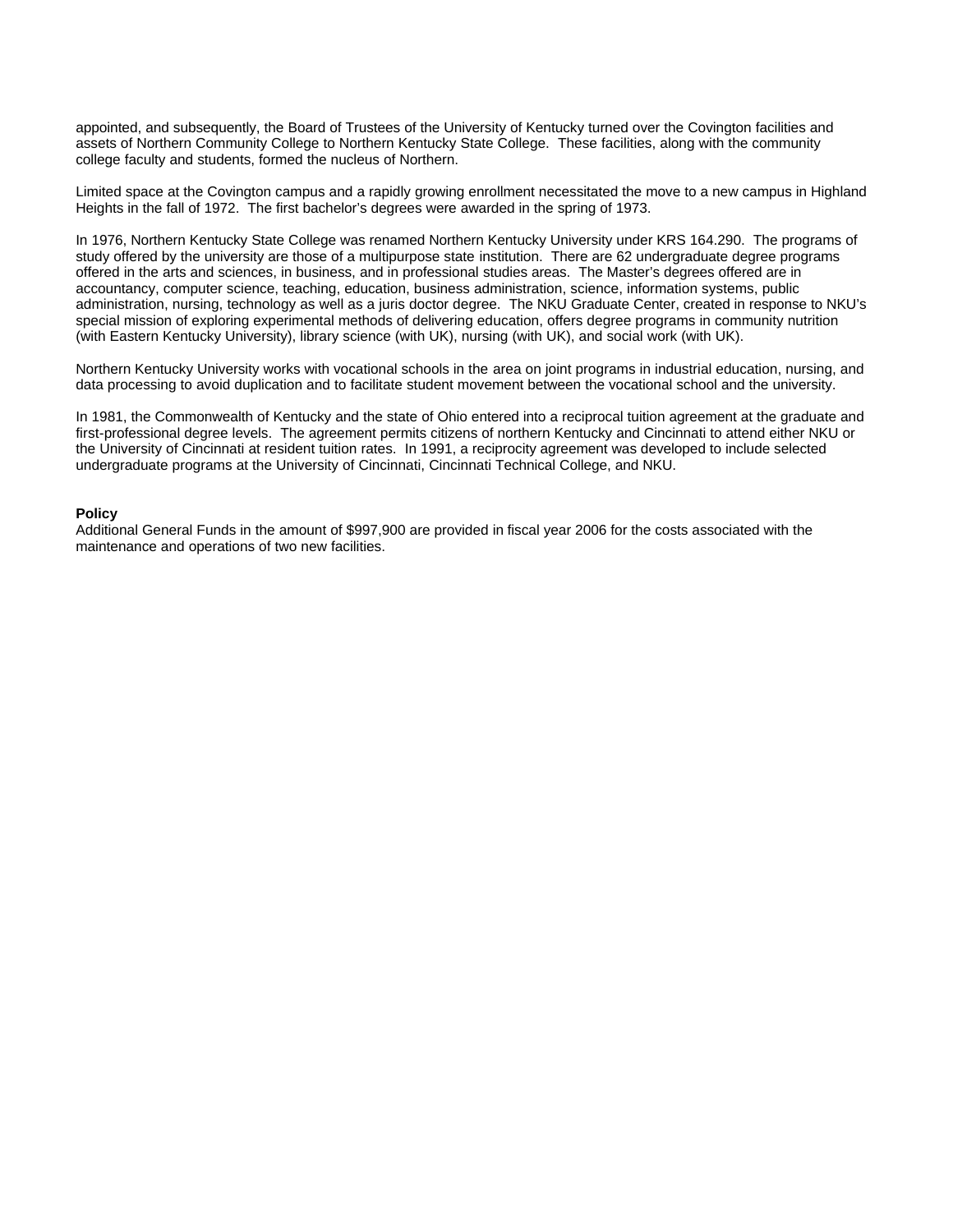## **University of Kentucky Postsecondary Education**

|                                                      | <b>Revised</b><br>FY 2004   | <b>Requested</b><br>FY 2005 | <b>Requested</b><br>FY 2006 | Recommended<br>FY 2005    | Recommended<br>FY 2006    |
|------------------------------------------------------|-----------------------------|-----------------------------|-----------------------------|---------------------------|---------------------------|
| <b>SOURCE OF FUNDS</b>                               |                             |                             |                             |                           |                           |
| <b>General Fund</b>                                  |                             |                             |                             |                           |                           |
| Regular Appropriation<br><b>Budget Reduction</b>     | 308,519,200<br>$-5,971,600$ | 321,886,100                 | 332,233,600                 | 304,016,300               | 306,986,400               |
| <b>Base Deduction</b>                                | $-17,102,300$               |                             |                             |                           |                           |
|                                                      |                             |                             |                             |                           |                           |
| <b>Total General Fund</b><br><b>Restricted Funds</b> | 285,445,300                 | 321,886,100                 | 332,233,600                 | 304,016,300               | 306,986,400               |
| <b>Current Receipts</b>                              | 917,060,400                 | 957,076,400                 | 995,223,100                 | 957,076,400               | 995,223,100               |
| <b>Total Restricted Funds</b>                        | 917,060,400                 | 957,076,400                 | 995,223,100                 | 957,076,400               | 995,223,100               |
| <b>Federal Funds</b>                                 |                             |                             |                             |                           |                           |
| <b>Current Receipts</b>                              | 166,028,000                 | 170,696,000                 | 175,533,600                 | 170,696,000               | 175,533,600               |
| <b>Total Federal Funds</b>                           | 166,028,000                 | 170,696,000                 | 175,533,600                 | 170,696,000               | 175,533,600               |
| <b>TOTAL SOURCE OF FUNDS</b>                         | 1,368,533,700               | 1,449,658,500               | 1,502,990,300               | 1,431,788,700             | 1,477,743,100             |
| <b>EXPENDITURES BY CLASS</b>                         |                             |                             |                             |                           |                           |
| <b>Personnel Cost</b>                                | 780,644,600                 | 826,092,500                 | 862,462,600                 | 815,776,400               | 844,361,500               |
| <b>Operating Expenses</b>                            | 440,347,700                 | 467,977,700                 | 482,375,500                 | 460,575,400               | 475,535,400               |
| Grants, Loans or Benefits                            | 72,786,300                  | 75,378,700                  | 77,668,400                  | 75,378,700                | 77,668,300                |
| <b>Debt Service</b>                                  | 28,022,600                  | 33,325,700                  | 33,445,400                  | 33,325,700                | 33,445,400                |
| <b>Capital Outlay</b>                                | 46,732,500                  | 46,883,900                  | 47,038,400                  | 46,732,500                | 46,732,500                |
| <b>TOTAL EXPENDITURES</b>                            | 1,368,533,700               | 1,449,658,500               | 1,502,990,300               | 1,431,788,700             | 1,477,743,100             |
| <b>EXPENDITURES BY FUND SOURCE</b>                   |                             |                             |                             |                           |                           |
| <b>General Fund</b>                                  | 285,445,300                 | 321,886,100                 | 332,233,600                 | 304,016,300               | 306,986,400               |
| <b>Restricted Funds</b>                              | 917,060,400                 | 957,076,400                 | 995,223,100                 | 957,076,400               | 995,223,100               |
| <b>Federal Funds</b>                                 | 166,028,000                 | 170,696,000                 | 175,533,600                 | 170,696,000               | 175,533,600               |
| <b>TOTAL EXPENDITURES</b>                            | 1,368,533,700               | 1,449,658,500               | 1,502,990,300               | 1,431,788,700             | 1,477,743,100             |
| <b>EXPENDITURES BY UNIT</b>                          |                             |                             |                             |                           |                           |
| Instruction                                          | 273,387,900                 | 285, 137, 500               | 294,734,900                 | 280,652,300               | 286,722,200               |
| Research                                             | 227,359,900                 | 238,609,200                 | 247,342,900                 | 237,100,400               | 244,658,300               |
| <b>Public Service</b>                                | 167,771,800                 | 178,541,400                 | 185,208,200                 | 175,777,400               | 180,794,000               |
| Libraries                                            | 20,957,600                  | 22,922,900                  | 23,823,300                  | 22,226,100                | 22,704,600                |
| Academic Support                                     | 52,188,000                  | 56,075,400                  | 57,763,600                  | 54,873,600                | 55,954,600                |
| Student Services                                     | 21,144,200                  | 24,239,900                  | 25,054,500                  | 23,306,400                | 23,800,600                |
| <b>Institutional Support</b>                         | 53,940,700                  | 62,285,600                  | 65,014,400                  | 59,973,700                | 61,894,200                |
| Operation and Maintenance of Plant                   | 44,704,000                  | 50,248,500                  | 52,820,800                  | 46,280,700                | 49,987,000                |
| Scholarships and Fellowships                         | 72,786,300                  | 75,378,700                  | 77,668,400                  | 75,378,700                | 77,668,300                |
| <b>Mandatory Transfers</b>                           | 16,728,600<br>95,582,600    | 19,791,900<br>101,523,300   | 19,998,600<br>105,613,500   | 19,791,900<br>101,523,300 | 19,998,600<br>105,613,500 |
| <b>Auxilliary Enterprises</b><br>Hospitals           | 321,982,100                 | 334,904,200                 | 347,947,200                 | 334,904,200               | 347,947,200               |
| <b>TOTAL EXPENDITURES</b>                            | 1,368,533,700               | 1,449,658,500               | 1,502,990,300               | 1,431,788,700             | 1,477,743,100             |

The University is a comprehensive, land-grant institution located in Lexington, (Fayette County), Kentucky. Founded in 1865 under the provisions of the Morrill Land-Grant Act, the University began as part of Kentucky University. In 1878, the Agricultural and Mechanical College was separated from Kentucky University and reestablished on land given by Lexington and Fayette County. To provide a separate campus for the new institution, Lexington donated its 50-acre fairground and park, and along with Fayette County, contributed construction of the buildings. Thirty years later the name was changed to State University, Lexington, Kentucky, and in 1916 it became the University of Kentucky.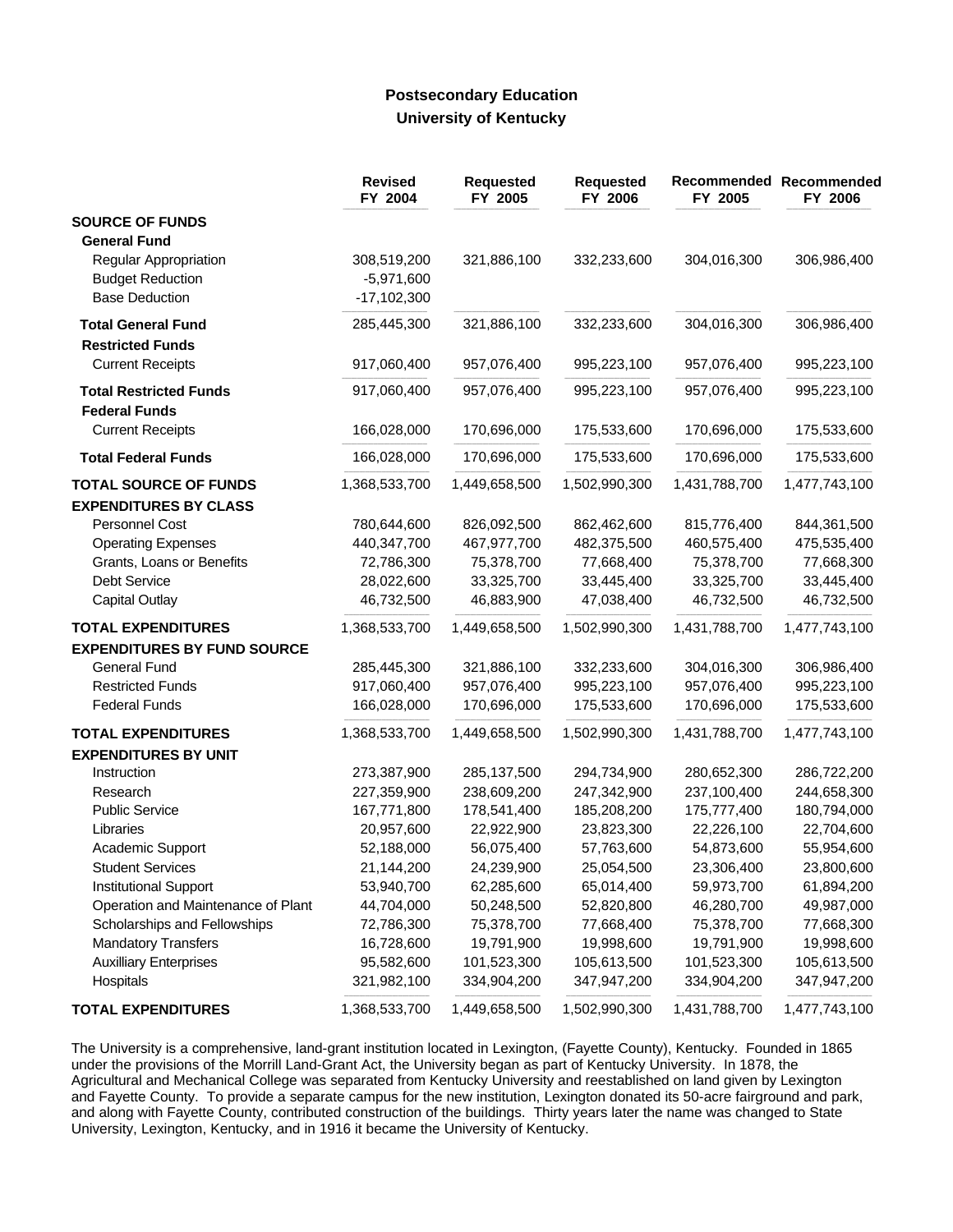The University is organized into 17 colleges and graduate schools plus extension programs, and operates a Community College located in Lexington, Kentucky. From an enrollment of 273 students in 1876, the University has more than 30,000 students and approximately 10,000 faculty and staff. The campus today has more than 100 major buildings including not only modern teaching and research facilities, but also renovated history-laden structures dating back to the 1800's. The University has produced two Nobel Laureates and seven governors of the state including the first female governor. Scientific advances in medicine, energy, equine, and other fields of research have caused the University to be ranked among the top 100 research universities in the nation, the only one in Kentucky to be so recognized.

The University of Kentucky serves as the principal research and graduate degree granting institution in the Commonwealth. KRS 164.125 authorizes the University to offer baccalaureate, professional, master's, specialist, doctoral, and postdoctoral programs and to conduct joint doctoral programs in cooperation with other institutions. The University was challenged by the Kentucky Postsecondary Education Improvement Act of 1997 to become a major comprehensive research institution, ranked nationally in the top twenty public universities.

Research and service functions are further defined by state and federal statutes as necessary and appropriate for the Commonwealth's land-grant institution in accordance with the Morrill Act of 1862. KRS 164.100 is Kentucky's Land-Grant Act; the Hatch Act of 1887 and KRS 164.110 support research and agricultural extension; KRS 164.120 supports instruction; and the Smith-Lever Act, KRS 164.605, and KRS 164.675 support cooperative extension.

The Lexington Community College is a part of the University of Kentucky. Funding for the Lexington Community College included in the recommended budget is as follows:

|                         | 2004-2005  | 2005-2006  |
|-------------------------|------------|------------|
| General Fund            | 9,060,600  | 9,060,600  |
| <b>Restricted Funds</b> | 17.871.800 | 18,971,600 |
| Federal Funds           | 8.877.300  | 8,937,600  |
| Total Funds             | 35,809,700 | 36,969,800 |

#### **Policy**

Additional General Funds in the amount of \$2,887,900 are provided in fiscal year 2006 for the costs associated with the maintenance and operations of five new facilities and one expanded facility.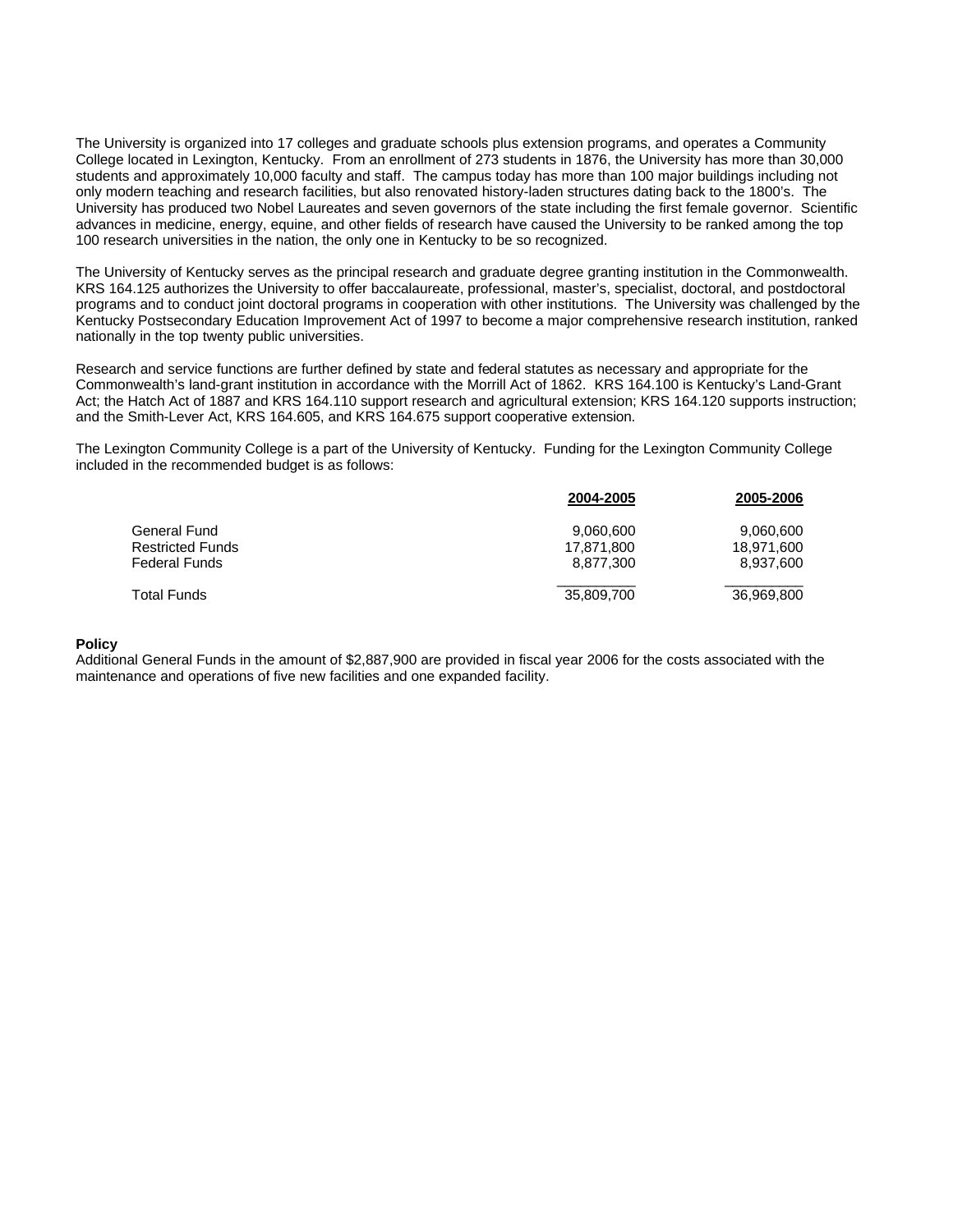## **University of Louisville Postsecondary Education**

|                                                              | <b>Revised</b><br>FY 2004 | Requested<br>FY 2005     | <b>Requested</b><br>FY 2006 | Recommended<br>FY 2005   | Recommended<br>FY 2006   |
|--------------------------------------------------------------|---------------------------|--------------------------|-----------------------------|--------------------------|--------------------------|
| <b>SOURCE OF FUNDS</b><br><b>General Fund</b>                |                           |                          |                             |                          |                          |
| Regular Appropriation                                        | 174,950,000               | 186,128,700              | 196,044,500                 | 172,263,200              | 174,188,800              |
| <b>Budget Reduction</b>                                      | $-3,377,700$              |                          |                             |                          |                          |
| <b>Base Deduction</b>                                        | $-3,162,400$              |                          |                             |                          |                          |
| <b>Total General Fund</b>                                    | 168,409,900               | 186,128,700              | 196,044,500                 | 172,263,200              | 174,188,800              |
| <b>Restricted Funds</b>                                      |                           |                          |                             |                          |                          |
| <b>Current Receipts</b>                                      | 325,006,800               | 357,507,500              | 390,008,200                 | 357,507,500              | 390,008,200              |
| <b>Fund Transfers</b>                                        | $-4,400,000$              |                          |                             |                          |                          |
| <b>Total Restricted Funds</b>                                | 320,606,800               | 357,507,500              | 390,008,200                 | 357,507,500              | 390,008,200              |
| <b>Federal Funds</b>                                         |                           |                          |                             |                          |                          |
| <b>Current Receipts</b>                                      | 73,182,300                | 80,500,500               | 87,818,700                  | 80,500,500               | 87,818,700               |
| <b>Total Federal Funds</b>                                   | 73,182,300                | 80,500,500               | 87,818,700                  | 80,500,500               | 87,818,700               |
| <b>TOTAL SOURCE OF FUNDS</b><br><b>EXPENDITURES BY CLASS</b> | 562,199,000               | 624,136,700              | 673,871,400                 | 610,271,200              | 652,015,700              |
| <b>Personnel Cost</b>                                        | 363,101,500               | 398,950,600              | 429,972,600                 | 392,070,500              | 417,257,700              |
| <b>Operating Expenses</b>                                    | 107,396,600               | 125,940,700              | 139,451,300                 | 120,518,300              | 131,870,100              |
| Grants, Loans or Benefits                                    | 55,244,600                | 60,439,900               | 65,635,200                  | 60,439,900               | 65,635,200               |
| <b>Debt Service</b>                                          | 15,001,100                | 17,350,300               | 17,357,100                  | 15,787,300               | 15,797,500               |
| <b>Capital Outlay</b>                                        | 21,455,200                | 21,455,200               | 21,455,200                  | 21,455,200               | 21,455,200               |
| <b>TOTAL EXPENDITURES</b>                                    | 562,199,000               | 624,136,700              | 673,871,400                 | 610,271,200              | 652,015,700              |
| <b>EXPENDITURES BY FUND SOURCE</b>                           |                           |                          |                             |                          |                          |
| <b>General Fund</b>                                          | 168,409,900               | 186,128,700              | 196,044,500                 | 172,263,200              | 174,188,800              |
| <b>Restricted Funds</b>                                      | 320,606,800               | 357,507,500              | 390,008,200                 | 357,507,500              | 390,008,200              |
| <b>Federal Funds</b>                                         | 73,182,300                | 80,500,500               | 87,818,700                  | 80,500,500               | 87,818,700               |
| <b>TOTAL EXPENDITURES</b>                                    | 562,199,000               | 624,136,700              | 673,871,400                 | 610,271,200              | 652,015,700              |
| <b>EXPENDITURES BY UNIT</b>                                  |                           |                          |                             |                          |                          |
| Instruction                                                  | 135,978,200               | 157,833,600              | 176,253,300                 | 148,408,000              | 158,394,100              |
| Research                                                     | 67,799,700                | 74,726,400               | 80,371,700                  | 74,231,900               | 79,377,200               |
| <b>Public Service</b>                                        | 45,390,200                | 49,847,700               | 53,225,800                  | 49,517,000               | 52,895,100               |
| Libraries                                                    | 15,122,000                | 16,611,100               | 17,736,800                  | 16,499,800               | 17,625,500               |
| Academic Support                                             | 78,688,200                | 86,410,100               | 92,266,000                  | 85,838,300               | 91,694,300               |
| <b>Student Services</b>                                      | 11,946,100                | 13,117,400               | 14,006,200                  | 13,030,900               | 13,919,700               |
| <b>Institutional Support</b>                                 | 46,051,300                | 50,567,300               | 53,994,100                  | 50,233,500               | 53,660,300               |
| Operation and Maintenance of Plant                           | 23,445,200                | 26,520,300               | 28,997,600                  | 25,574,500               | 28,827,600               |
| Scholarships and Fellowships                                 | 58,457,900                | 62,626,000               | 66,870,000                  | 62,626,000               | 66,870,000               |
| <b>Mandatory Transfers</b>                                   | 15,001,100                | 18,360,800               | 19,378,200                  | 15,784,800               | 15,582,400               |
| Non-Mandatory Transfers                                      |                           |                          |                             | 1,010,500                | 2,021,000                |
| <b>Auxilliary Enterprises</b><br>Hospitals                   | 39,652,800<br>24,666,300  | 42,480,100<br>25,035,900 | 45,359,100<br>25,412,600    | 42,480,100<br>25,035,900 | 45,359,100<br>25,789,400 |
|                                                              |                           |                          |                             |                          |                          |
| <b>TOTAL EXPENDITURES</b>                                    | 562,199,000               | 624,136,700              | 673,871,400                 | 610,271,200              | 652,015,700              |

The University of Louisville (the "University") is an urban university that has had close historical and legal ties with Louisville-Jefferson County. The University was founded in 1798 as the Jefferson Seminary, later known as Louisville College, and 1846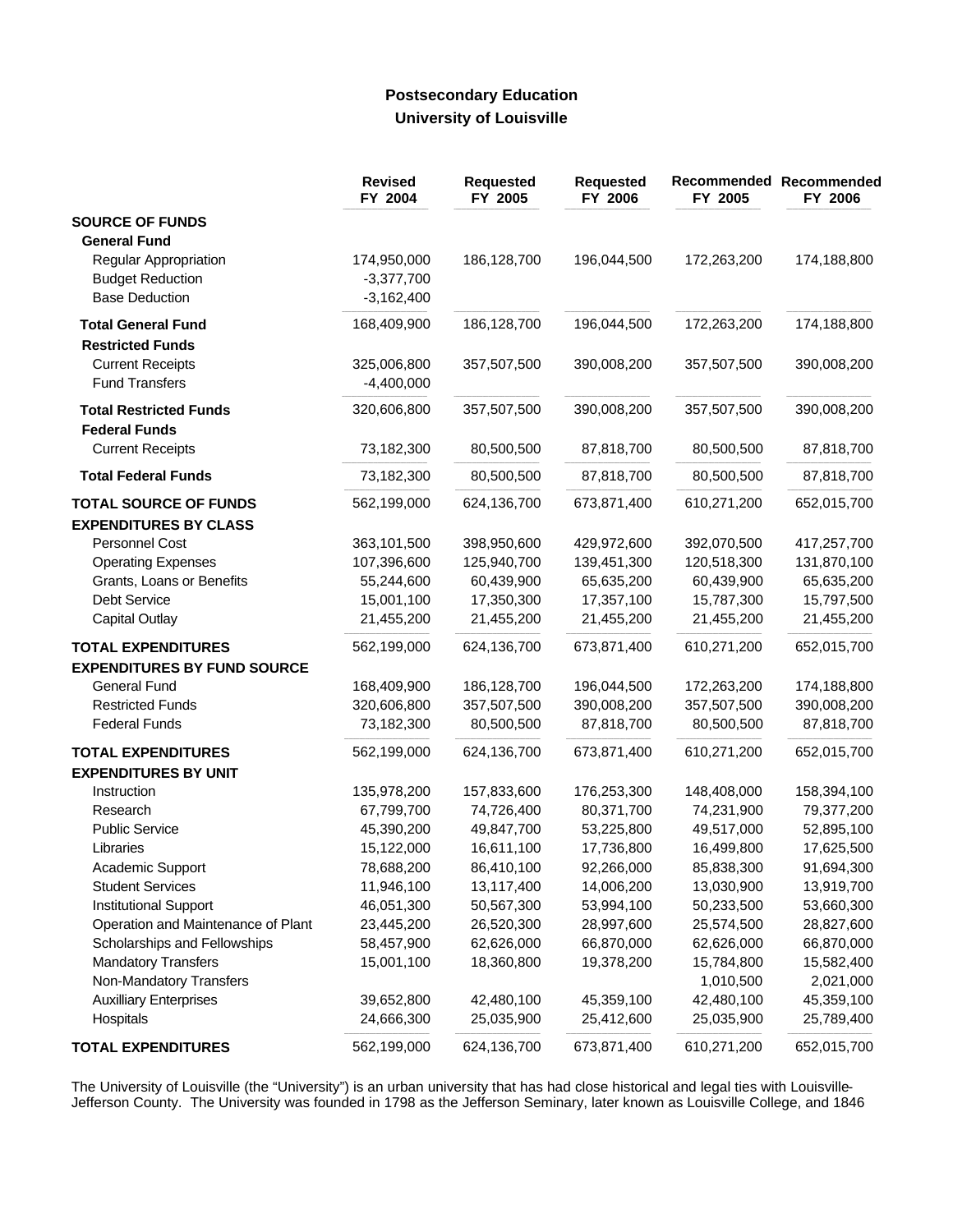became the University of Louisville by legislative charter. The University became a member of Kentucky's public higher education system on July 1, 1970, and amended its charter to reflect its status as a state institution, subject to the administration and control of the Board of Trustees of the University which was constituted a public body corporate, with the usual corporate powers, and processing all the authorities, immunities, rights, privileges, and franchises normally attached to the governing bodies of Kentucky public higher education institutions.

The University has established or designated independent components for the following divisions: the College of Arts & Sciences, Graduate School, School of Dentistry, Speed Scientific School, School of Music, School of Medicine, School of Law, College of Education & Human Development, School of Public Health, School of Nursing, College of Business & Public Administration, Kent School, and Undergraduate Studies. The University as a whole is a member of, or is accredited by, the following agencies: The American Council on Education, the Association of American Colleges, the Association of Urban Universities, the American Association of University Women, the Southern University Conference, the Southern Association of Colleges and Secondary Schools, the University of the State of New York and the Kentucky State Department of Education.

The University of Louisville's mission continues the institution's historical emphasis on undergraduate and graduate education while placing a new emphasis on research. The benefits of becoming a premier research university cannot be overstated. Top research universities attract millions of dollars in federal funding and private grants, which in turn drives economic growth throughout the economy. By focusing on this goal, the University can help enhance Kentucky's economic potential and prepare its citizens.

The University of Louisville also fulfills a unique role as a metropolitan university. The University has three campuses. The 169 acre Belknap Campus is three miles from downtown Louisville and houses ten of the University's 13 colleges, schools, and divisions. The Health Sciences Center is situated in downtown Louisville's medical complex and houses the University's health-related programs and the University of Louisville Hospital. The 243 acre Shelby Campus located in eastern Jefferson County contains the National Crime Prevention Institute and the University Center for Continuing and Professional Education.

#### **Policy**

Included in the budget for the University of Louisville is \$17,693,200 in fiscal year 2004 and \$18,070,100 in fiscal year 2006 to fulfill the Commonwealth's contractual obligation relating to indigent care furnished through the Quality and Charity Care Trust Agreement. Additional General Funds in the amount of \$1,508,400 are provided in fiscal year 2006 for the costs associated with the maintenance and operations of four new facilities and two expanded facilities.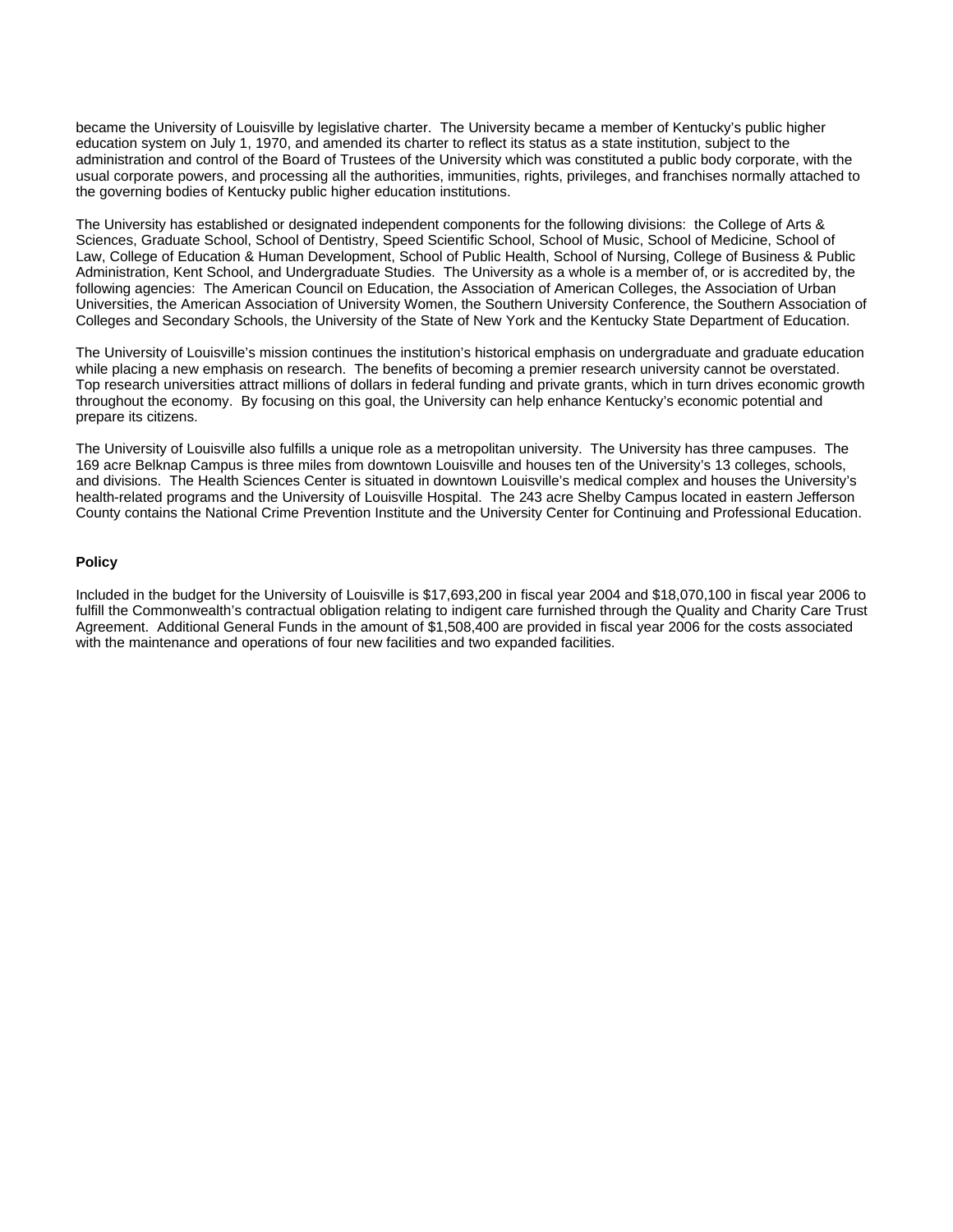## **Western Kentucky University Postsecondary Education**

|                                              | <b>Revised</b><br>FY 2004 | <b>Requested</b><br>FY 2005 | <b>Requested</b><br>FY 2006 | FY 2005     | Recommended Recommended<br>FY 2006 |
|----------------------------------------------|---------------------------|-----------------------------|-----------------------------|-------------|------------------------------------|
| <b>SOURCE OF FUNDS</b>                       |                           |                             |                             |             |                                    |
| <b>General Fund</b><br>Regular Appropriation | 72,040,100                | 80,095,500                  | 87,862,600                  | 68,878,400  | 70,348,900                         |
| <b>Budget Reduction</b>                      | $-3,396,400$              |                             |                             |             |                                    |
| <b>Total General Fund</b>                    | 68,643,700                | 80,095,500                  | 87,862,600                  | 68,878,400  | 70,348,900                         |
| <b>Restricted Funds</b>                      |                           |                             |                             |             |                                    |
| <b>Current Receipts</b>                      | 107,303,900               | 126,586,000                 | 138,009,000                 | 126,586,000 | 138,009,000                        |
| <b>Fund Transfers</b>                        | $-2,381,600$              |                             |                             |             |                                    |
| <b>Total Restricted Funds</b>                | 104,922,300               | 126,586,000                 | 138,009,000                 | 126,586,000 | 138,009,000                        |
| <b>Federal Funds</b>                         |                           |                             |                             |             |                                    |
| <b>Current Receipts</b>                      | 32,444,000                | 35,600,000                  | 39,071,000                  | 35,600,000  | 39,071,000                         |
| <b>Total Federal Funds</b>                   | 32,444,000                | 35,600,000                  | 39,071,000                  | 35,600,000  | 39,071,000                         |
| <b>TOTAL SOURCE OF FUNDS</b>                 | 206,010,000               | 242,281,500                 | 264,942,600                 | 231,064,400 | 247,428,900                        |
| <b>EXPENDITURES BY CLASS</b>                 |                           |                             |                             |             |                                    |
| <b>Personnel Cost</b>                        | 110,092,800               | 130,945,800                 | 143,256,000                 | 122,179,500 | 128,895,000                        |
| <b>Operating Expenses</b>                    | 55,466,400                | 67,392,200                  | 74,848,300                  | 64,941,400  | 71,710,600                         |
| Grants, Loans or Benefits                    | 30,548,600                | 32,901,600                  | 35,309,600                  | 32,901,600  | 35,294,600                         |
| <b>Debt Service</b>                          | 3,213,600                 | 3,316,400                   | 3,326,200                   | 3,316,400   | 3,326,200                          |
| <b>Capital Outlay</b>                        | 6,688,600                 | 7,725,500                   | 8,202,500                   | 7,725,500   | 8,202,500                          |
| <b>TOTAL EXPENDITURES</b>                    | 206,010,000               | 242,281,500                 | 264,942,600                 | 231,064,400 | 247,428,900                        |
| <b>EXPENDITURES BY FUND SOURCE</b>           |                           |                             |                             |             |                                    |
| <b>General Fund</b>                          | 68,643,700                | 80,095,500                  | 87,862,600                  | 68,878,400  | 70,348,900                         |
| <b>Restricted Funds</b>                      | 104,922,300               | 126,586,000                 | 138,009,000                 | 126,586,000 | 138,009,000                        |
| <b>Federal Funds</b>                         | 32,444,000                | 35,600,000                  | 39,071,000                  | 35,600,000  | 39,071,000                         |
| <b>TOTAL EXPENDITURES</b>                    | 206,010,000               | 242,281,500                 | 264,942,600                 | 231,064,400 | 247,428,900                        |
| <b>EXPENDITURES BY UNIT</b>                  |                           |                             |                             |             |                                    |
| Instruction                                  | 69,520,400                | 83,853,400                  | 92,736,500                  | 78,817,300  | 84,442,900                         |
| Research                                     | 7,815,400                 | 10,450,300                  | 10,999,500                  | 10,243,800  | 10,586,500                         |
| <b>Public Service</b>                        | 16,166,000                | 18,805,200                  | 20,802,200                  | 17,909,200  | 19,010,200                         |
| Libraries                                    | 5,801,000                 | 6,308,800                   | 6,653,400                   | 5,964,200   | 5,964,200                          |
| Academic Support                             | 6,591,000                 | 8,335,900                   | 10,286,000                  | 7,791,300   | 9,396,800                          |
| <b>Student Services</b>                      | 18,612,000                | 21,119,600                  | 22,584,800                  | 20,568,200  | 21,482,000                         |
| <b>Institutional Support</b>                 | 17,343,600                | 19,931,600                  | 21,312,600                  | 18,635,600  | 19,120,600                         |
| Operation and Maintenance of Plant           | 17,618,000                | 21,392,700                  | 24,127,400                  | 19,050,800  | 21,985,500                         |
| Scholarships and Fellowships                 | 28,019,000                | 31,541,500                  | 33,165,900                  | 31,541,500  | 33,165,900                         |
| <b>Mandatory Transfers</b>                   | 3,213,600                 | 3,316,400                   | 3,326,200                   | 3,316,400   | 3,326,200                          |
| <b>Auxilliary Enterprises</b>                | 15,310,000                | 17,226,100                  | 18,948,100                  | 17,226,100  | 18,948,100                         |
| <b>TOTAL EXPENDITURES</b>                    | 206,010,000               | 242,281,500                 | 264,942,600                 | 231,064,400 | 247,428,900                        |

The University, located at Bowling Green, Warren County, Kentucky, was established by the General Assembly in 1906 when there was authorized the establishment of two schools in the state for the training of teachers. On January 1, 1907, the Southern Normal School was transferred to the state of Kentucky. The President of that Institution became President of the Western Kentucky State Normal School. The 1922 General Assembly changed the name of the institution to the Western Kentucky State Normal School and Teachers College, and passed an enabling act permitting the institution to confer degrees. In 1930 the name was changed to the Western Kentucky State Teachers College and in 1948 to the Western Kentucky State College. Pursuant to a 1966 Act of the General Assembly, the name has been officially changed to Western Kentucky University.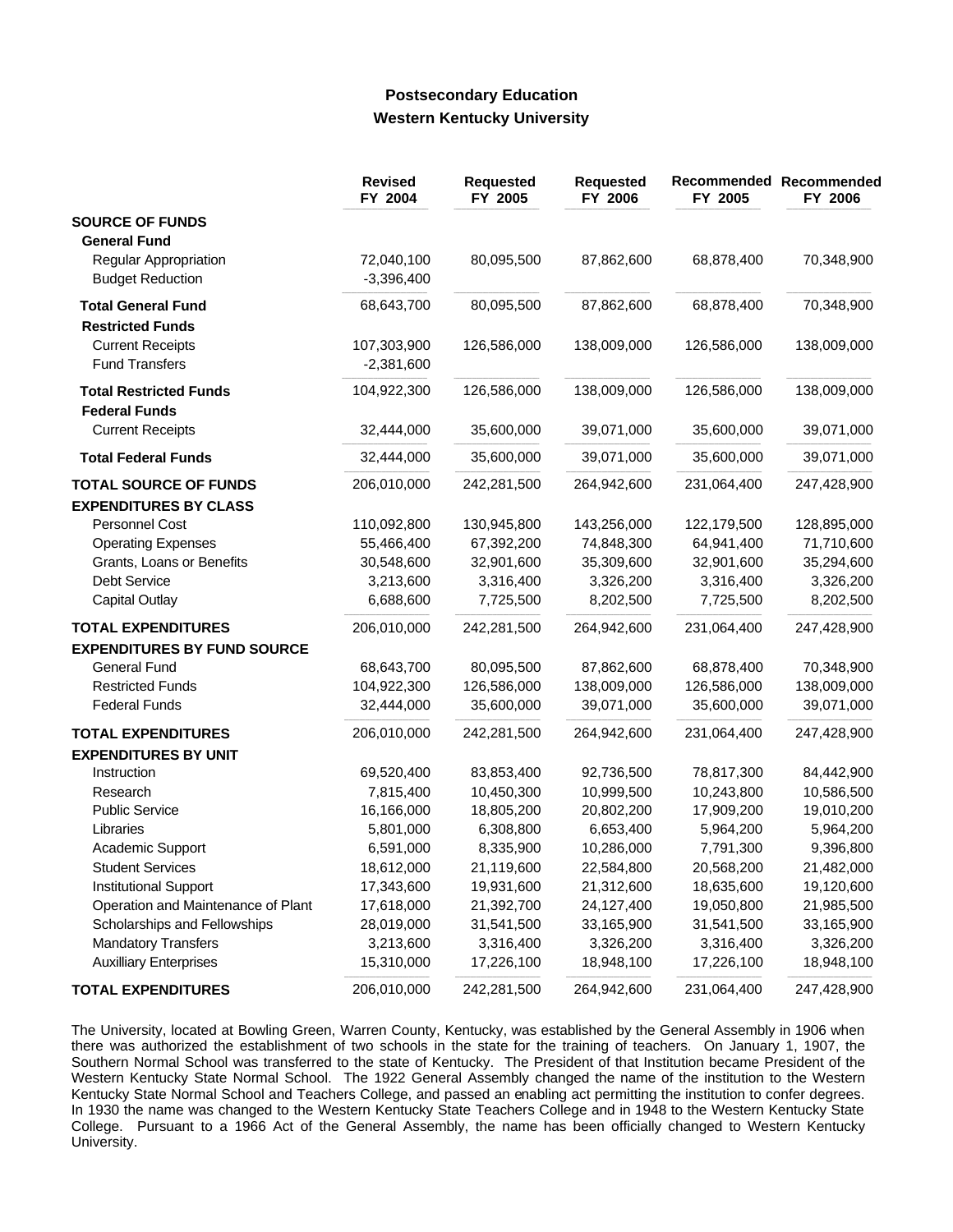The University is authorized to offer the following programs as set forth in KRS 164.295: associate and baccalaureate programs of instruction; graduate programs of instruction at the master's degree level in education, business, and the arts and sciences; educational requirements for teachers, school leaders, and other certified personnel; research and service programs directly related to the needs of its primary geographical area; and programs of a community college nature in its own community.

The University has been divided into colleges and other units to facilitate the offering of these programs and services. The colleges are: Gordon Ford College of Business; College of Education and Behavioral Sciences; Ogden College of Science and Engineering; Potter College of Arts, Humanities and Social Sciences; the Graduate College; the Community College, and College of Health and Human Services.

The undergraduate offerings include degrees, associate degrees, and certificate programs. The University offers the Bachelor of Arts, Bachelor of Science, Bachelor of Music, Bachelor of Science in Nursing, and Bachelor of Fine Arts with more than 80 areas of study. Preprofessional programs are also available in the following areas: chiropractic, dental, engineering, forestry, law, medicine, optometry, pharmacy, physical therapy, pediatric medicine, theology, and veterinary. Associate degree programs are also offered leading to Associate of Arts, Associate of Science, and Associate of Liberal Studies degrees in 19 areas. One-year certificate programs are available in Real Estate and Agricultural Equipment Technology.

Graduate instruction is offered through the Graduate College at the master's and specialist's levels. At the master's level, the following degrees are offered: Master of Business Administration; Master of Music; Master of Public Services - (Option In) Counseling, City and Regional Planning, and Master of Public Administration; Master of Arts - Child Development and Family Living, English, Folk Studies, Humanities, History, Sociology, Psychology, and Communications; Master of Science - Agriculture, Biology, Chemistry, Computer Science, Geography, Health, Library Science, Mathematics, Physical Education, Recreation, Institutional and Home Environment - (Option In) Interior Design and Housing, Textiles and Clothing, Foods and Nutrition, and Master of Communication Disorders. The Specialist Degree is offered in education.

Two non-degree programs at the graduate level are the fifth-year program and the Rank I and Rank II Teacher Certificate program in the College of Education and Behavioral Sciences. Instruction is provided for the students in joint doctoral programs in education with the University of Kentucky, in cooperative doctoral programs in aquatic biology and fossil fuel chemistry with University of Louisville and a cooperative master's degree in nursing at the University of Kentucky.

The academic year of the University is divided into two semesters of approximately 18 weeks each, and a summer session of eight weeks.

The main campus of the University is located on a site containing 180 acres and an additional 53 acres, located in Bowling Green and Warren County, are used for recreational, instructional, and research purposes. The University also operates a farm of 789 acres and has a 454 acre biological reserve for instructional and research purposes.

#### **Policy**

Additional General Funds in the amount of \$1,449,700 are provided in fiscal year 2006 for the costs associated with the maintenance and operations of three new facilities and one expanded facility.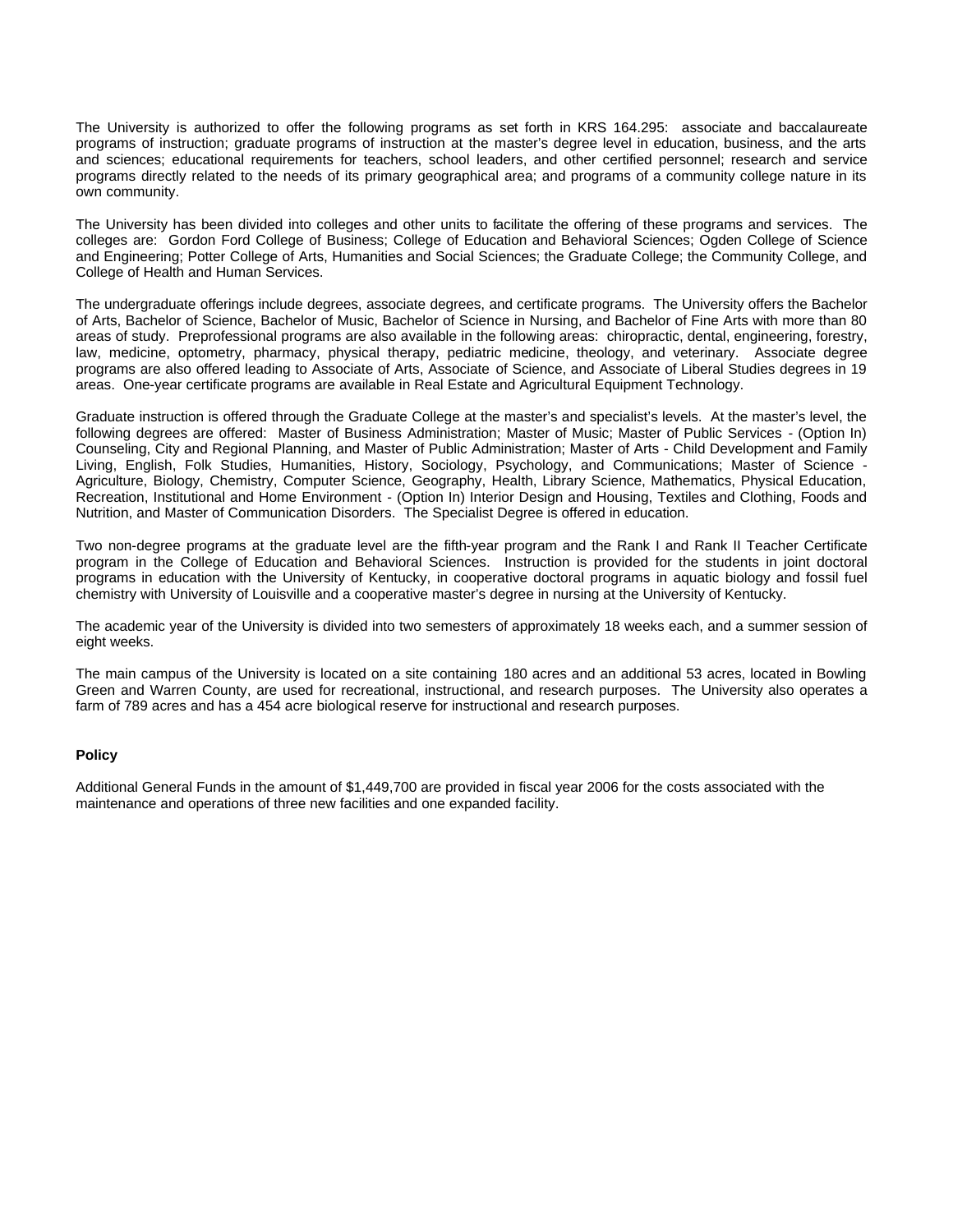## **Kentucky Community and Technical College System Postsecondary Education**

|                                    | <b>Revised</b><br>FY 2004 | <b>Requested</b><br>FY 2005 | <b>Requested</b><br>FY 2006 | FY 2005      | Recommended Recommended<br>FY 2006 |
|------------------------------------|---------------------------|-----------------------------|-----------------------------|--------------|------------------------------------|
| <b>SOURCE OF FUNDS</b>             |                           |                             |                             |              |                                    |
| <b>General Fund</b>                |                           |                             |                             |              |                                    |
| Regular Appropriation              | 189,097,700               | 199,404,200                 | 210,048,300                 | 183,224,700  | 184,823,800                        |
| <b>Budget Reduction</b>            | $-4,604,700$              |                             |                             |              |                                    |
| <b>Total General Fund</b>          | 184,493,000               | 199,404,200                 | 210,048,300                 | 183,224,700  | 184,823,800                        |
| <b>Restricted Funds</b>            |                           |                             |                             |              |                                    |
| <b>Current Receipts</b>            | 189,945,000               | 205,586,100                 | 222,238,000                 | 204,586,100  | 221,238,000                        |
| <b>Fund Transfers</b>              | $-5,865,600$              |                             |                             | $-9,000,000$ | $-3,500,000$                       |
| <b>Total Restricted Funds</b>      | 184,079,400               | 205,586,100                 | 222,238,000                 | 195,586,100  | 217,738,000                        |
| <b>Federal Funds</b>               |                           |                             |                             |              |                                    |
| <b>Current Receipts</b>            | 101,806,800               | 114,023,700                 | 129,987,000                 | 114,023,700  | 129,987,000                        |
| <b>Total Federal Funds</b>         | 101,806,800               | 114,023,700                 | 129,987,000                 | 114,023,700  | 129,987,000                        |
| <b>TOTAL SOURCE OF FUNDS</b>       | 470,379,200               | 519,014,000                 | 562,273,300                 | 492,834,500  | 532,548,800                        |
| <b>EXPENDITURES BY CLASS</b>       |                           |                             |                             |              |                                    |
| <b>Personnel Cost</b>              | 205,523,200               | 235,857,200                 | 263,064,500                 | 228,088,100  | 250,008,200                        |
| <b>Operating Expenses</b>          | 130,059,300               | 140,522,700                 | 146,576,600                 | 125,010,700  | 134,354,000                        |
| Grants, Loans or Benefits          | 114,025,000               | 119,731,500                 | 127,922,700                 | 119,951,400  | 126,862,500                        |
| Debt Service                       | 11,100,100                | 11,189,300                  | 11,233,400                  | 9,242,900    | 9,495,200                          |
| <b>Capital Outlay</b>              | 9,671,600                 | 11,713,300                  | 13,476,100                  | 10,541,400   | 11,828,900                         |
| <b>TOTAL EXPENDITURES</b>          | 470,379,200               | 519,014,000                 | 562,273,300                 | 492,834,500  | 532,548,800                        |
| <b>EXPENDITURES BY FUND SOURCE</b> |                           |                             |                             |              |                                    |
| <b>General Fund</b>                | 184,493,000               | 199,404,200                 | 210,048,300                 | 183,224,700  | 184,823,800                        |
| <b>Restricted Funds</b>            | 184,079,400               | 205,586,100                 | 222,238,000                 | 195,586,100  | 217,738,000                        |
| <b>Federal Funds</b>               | 101,806,800               | 114,023,700                 | 129,987,000                 | 114,023,700  | 129,987,000                        |
| <b>TOTAL EXPENDITURES</b>          | 470,379,200               | 519,014,000                 | 562,273,300                 | 492,834,500  | 532,548,800                        |
| <b>EXPENDITURES BY UNIT</b>        |                           |                             |                             |              |                                    |
| Instruction                        | 139,010,000               | 160,114,100                 | 179,460,200                 | 152,893,300  | 166,653,700                        |
| <b>Public Service</b>              | 50,586,500                | 51,394,600                  | 52,191,500                  | 40,967,500   | 46,037,300                         |
| Libraries                          | 911,600                   | 1,555,900                   | 1,860,200                   | 1,177,500    | 1,388,500                          |
| Academic Support                   | 23,280,000                | 26,023,100                  | 29,233,900                  | 25,456,200   | 28,100,200                         |
| <b>Student Services</b>            | 28,278,600                | 31,085,100                  | 33,657,000                  | 30,394,900   | 32,306,500                         |
| <b>Institutional Support</b>       | 58,895,700                | 62,654,800                  | 65,816,100                  | 62,002,900   | 64,597,400                         |
| Operation and Maintenance of Plant | 55,474,700                | 61,165,100                  | 63,208,200                  | 55,201,000   | 57,179,200                         |
| Scholarships and Fellowships       | 85,971,200                | 94,782,300                  | 104,841,800                 | 94,502,200   | 104,281,600                        |
| <b>Mandatory Transfers</b>         | 11,100,100                | 11,189,300                  | 11,233,400                  | 11,189,300   | 11,233,400                         |
| <b>Auxilliary Enterprises</b>      | 16,870,800                | 19,049,700                  | 20,771,000                  | 19,049,700   | 20,771,000                         |
| <b>TOTAL EXPENDITURES</b>          | 470,379,200               | 519,014,000                 | 562,273,300                 | 492,834,500  | 532,548,800                        |

The Postsecondary Education Improvement Act of 1997 created the Kentucky Community and Technical College System (KCTCS) with a mission "to be the primary provider of two-year transfer and technical programs, workforce training for existing and new businesses and industries, and remedial and continuing education to improve the quality of life and employability of the citizens of the Commonwealth of Kentucky." One of the goals of KCTCS is to develop a "seamless, integrated system of postsecondary education that is strategically planned and adequately funded to enhance economic development and quality of life."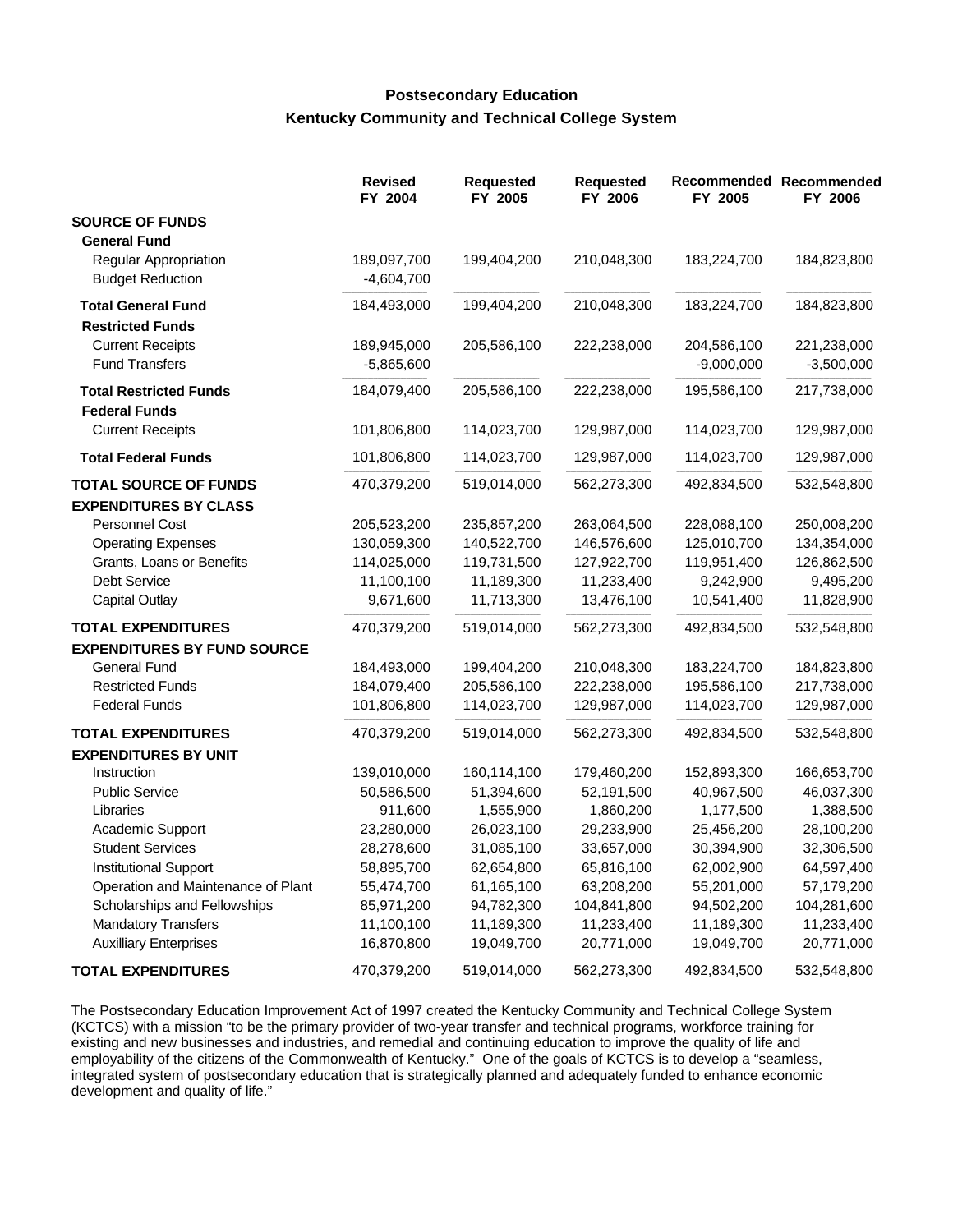KCTCS is composed of 16 community and technical college districts comprising 28 community and technical colleges plus several branch campuses and distance learning centers strategically located across the Commonwealth. The Kentucky Community and Technical College System's enrollment in credit courses has increased from 45,529 in the fall of 1999 to 72,000 in the fall of 2003. Thirteen community colleges formerly under the jurisdiction of the University of Kentucky are part of KCTCS. All of the postsecondary technical institutions formerly a part of Kentucky Tech in the Workforce Development Cabinet are part of KCTCS. The Kentucky Community and Technical College System has been streamlining and improving service delivery including consolidation of programs and services at many of the colleges. The Kentucky Community and Technical College System is developing state-of-the-art technology infrastructure to improve the quality of instruction, enhance and expand professional development opportunities, increase access through distance learning, and streamline administrative functions.

## **Policy**

Additional General Funds in the amount of \$1,346,800 are provided in fiscal year 2006 for the costs associated with the maintenance and operations of seven new facilities.

Notwithstanding KRS 95A.262(14), an additional \$1,000,000 each year from the Firefighter's Foundation Program Fund is authorized to be expended on firefighter training, equipment, and support activities.

Notwithstanding KRS Chapter 95A, \$9,000,000 in fiscal year 2005 and \$3,500,000 in fiscal year 2006 shall be transferred to the General Fund.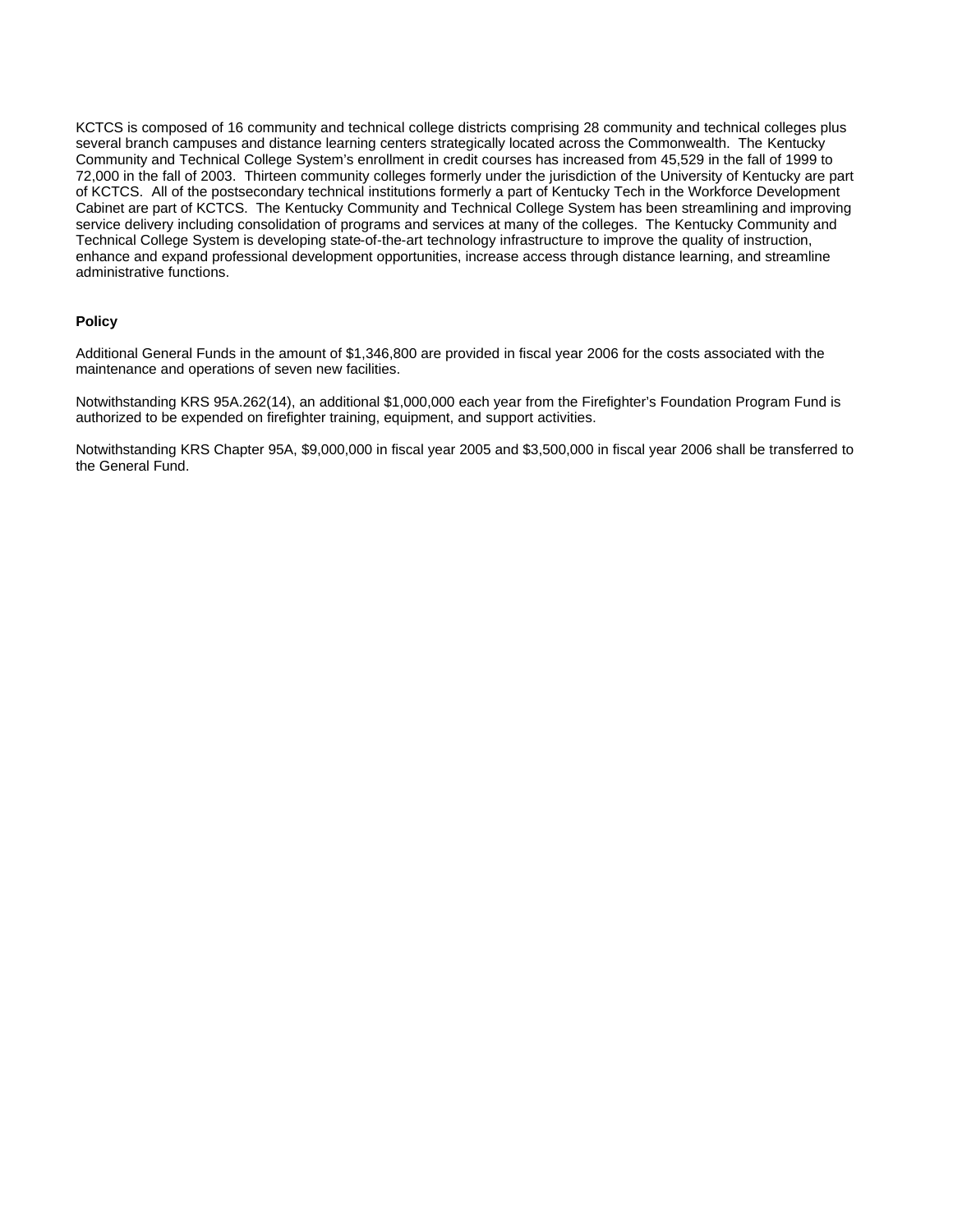

# 2004-2006 Executive Budget

Transportation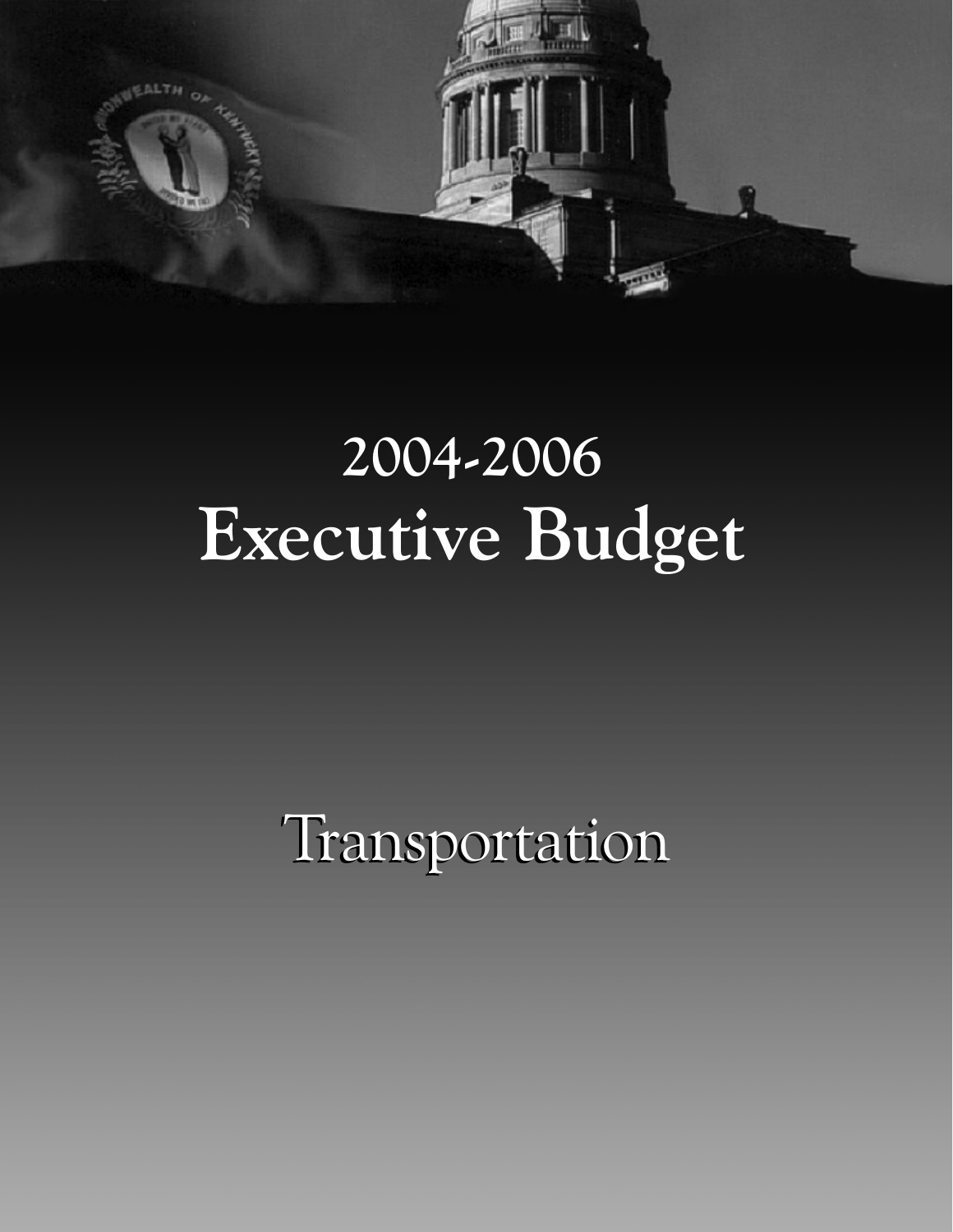## **Transportation**

|                                                                                   | <b>Revised</b><br>FY 2004          | <b>Requested</b><br>FY 2005 | <b>Requested</b><br>FY 2006 | FY 2005       | Recommended Recommended<br>FY 2006 |
|-----------------------------------------------------------------------------------|------------------------------------|-----------------------------|-----------------------------|---------------|------------------------------------|
| <b>SOURCE OF FUNDS</b><br><b>General Fund</b>                                     |                                    |                             |                             |               |                                    |
| Regular Appropriation<br><b>Continuing Appropriation</b><br><b>Base Deduction</b> | 4,875,300<br>711,300<br>$-121,900$ | 6,859,900                   | 6,896,500                   | 4,753,400     | 4,753,400                          |
| <b>Total General Fund</b>                                                         | 5,464,700                          | 6,859,900                   | 6,896,500                   | 4,753,400     | 4,753,400                          |
| <b>Restricted Funds</b>                                                           |                                    |                             |                             |               |                                    |
| <b>Balance Forward</b>                                                            | 70,137,143                         | 4,046,100                   | 4,090,800                   | 4,046,100     | 4,090,800                          |
| <b>Current Receipts</b><br><b>Fund Transfers</b>                                  | 105,476,857<br>$-9,374,100$        | 99,186,400                  | 100,247,000                 | 121,078,700   | 191,747,800                        |
| <b>Total Restricted Funds</b>                                                     | 166,239,900                        | 103,232,500                 | 104,337,800                 | 125,124,800   | 195,838,600                        |
| <b>Federal Funds</b>                                                              |                                    |                             |                             |               |                                    |
| <b>Balance Forward</b>                                                            | 121,461                            |                             |                             |               |                                    |
| <b>Current Receipts</b>                                                           | 524,342,300                        | 571,060,000                 | 571,714,300                 | 570,778,000   | 571,112,000                        |
| Non-Revenue Receipts                                                              | $-17,161$                          |                             |                             |               |                                    |
| <b>Total Federal Funds</b>                                                        | 524,446,600                        | 571,060,000                 | 571,714,300                 | 570,778,000   | 571,112,000                        |
| <b>Road Fund</b>                                                                  |                                    |                             |                             |               |                                    |
| Regular Appropriation                                                             | 1,078,175,600                      | 1,094,053,800               | 1,117,025,000               | 1,071,988,400 | 1,101,159,600                      |
| Surplus Expenditure Plan                                                          | 23,619,400                         |                             |                             |               |                                    |
| <b>Budget Reduction</b>                                                           | $-15,167,000$                      |                             |                             |               |                                    |
| <b>Total Road Fund</b>                                                            | 1,086,628,000                      | 1,094,053,800               | 1,117,025,000               | 1,071,988,400 | 1,101,159,600                      |
| <b>TOTAL SOURCE OF FUNDS</b>                                                      | 1,782,779,200                      | 1,775,206,200               | 1,799,973,600               | 1,772,644,600 | 1,872,863,600                      |
| <b>EXPENDITURES BY CLASS</b>                                                      |                                    |                             |                             |               |                                    |
| Personnel Cost                                                                    | 387,126,900                        | 416,403,900                 | 440,010,100                 | 395,358,400   | 403,109,400                        |
| <b>Operating Expenses</b>                                                         | 243,210,600                        | 244,770,900                 | 244,121,700                 | 235,138,100   | 236,269,900                        |
| Grants, Loans or Benefits                                                         | 152,903,500                        | 159,998,100                 | 161,892,300                 | 158,695,900   | 160,638,200                        |
| Debt Service                                                                      | 170,299,800                        | 123,784,900                 | 132,586,700                 | 139,273,300   | 148,336,400                        |
| Capital Outlay                                                                    | 11,423,900                         | 11,488,600                  | 11,260,300                  | 11,586,400    | 11,486,600                         |
| Construction                                                                      | 813,768,400                        | 814,669,000                 | 806,077,300                 | 828,501,700   | 908,997,900                        |
| <b>TOTAL EXPENDITURES</b>                                                         | 1,778,733,100                      | 1,771,115,400               | 1,795,948,400               | 1,768,553,800 | 1,868,838,400                      |
| <b>EXPENDITURES BY FUND SOURCE</b>                                                |                                    |                             |                             |               |                                    |
| General Fund                                                                      | 5,464,700                          | 6,859,900                   | 6,896,500                   | 4,753,400     | 4,753,400                          |
| <b>Restricted Funds</b>                                                           | 162,193,800                        | 99,141,700                  | 100,312,600                 | 121,034,000   | 191,813,400                        |
| <b>Federal Funds</b>                                                              | 524,446,600                        | 571,060,000                 | 571,714,300                 | 570,778,000   | 571,112,000                        |
| Road Fund                                                                         | 1,086,628,000                      | 1,094,053,800               | 1,117,025,000               | 1,071,988,400 | 1,101,159,600                      |
| <b>TOTAL EXPENDITURES</b>                                                         | 1,778,733,100                      | 1,771,115,400               | 1,795,948,400               | 1,768,553,800 | 1,868,838,400                      |
| <b>EXPENDITURES BY UNIT</b>                                                       |                                    |                             |                             |               |                                    |
| General Administration and Support                                                | 95,669,900                         | 96,458,800                  | 98,418,900                  | 90,963,100    | 91,782,200                         |
| Air Transportation                                                                | 6,807,000                          | 5,515,000                   | 5,509,700                   | 5,515,000     | 5,509,700                          |
| <b>Public Transportation</b>                                                      | 33,481,700                         | 34,587,500                  | 34,652,400                  | 32,481,000    | 32,493,200                         |
| <b>Revenue Sharing</b>                                                            | 221,530,700                        | 227,623,500                 | 231,301,300                 | 228,298,300   | 231,976,100                        |
| Highways                                                                          | 1,240,449,100                      | 1,254,613,500               | 1,273,319,500               | 1,274,388,200 | 1,360,824,100                      |
| Vehicle Regulation                                                                | 19,947,600                         | 22,804,600                  | 23,828,600                  | 20,794,700    | 21,083,100                         |
| Debt Service<br><b>Transfer to Capital Projects</b>                               | 160,847,100                        | 116,113,500<br>13,399,000   | 125,170,000<br>3,748,000    | 116,113,500   | 125,170,000                        |
| <b>TOTAL EXPENDITURES</b>                                                         | 1,778,733,100                      | 1,771,115,400               | 1,795,948,400               | 1,768,553,800 | 1,868,838,400                      |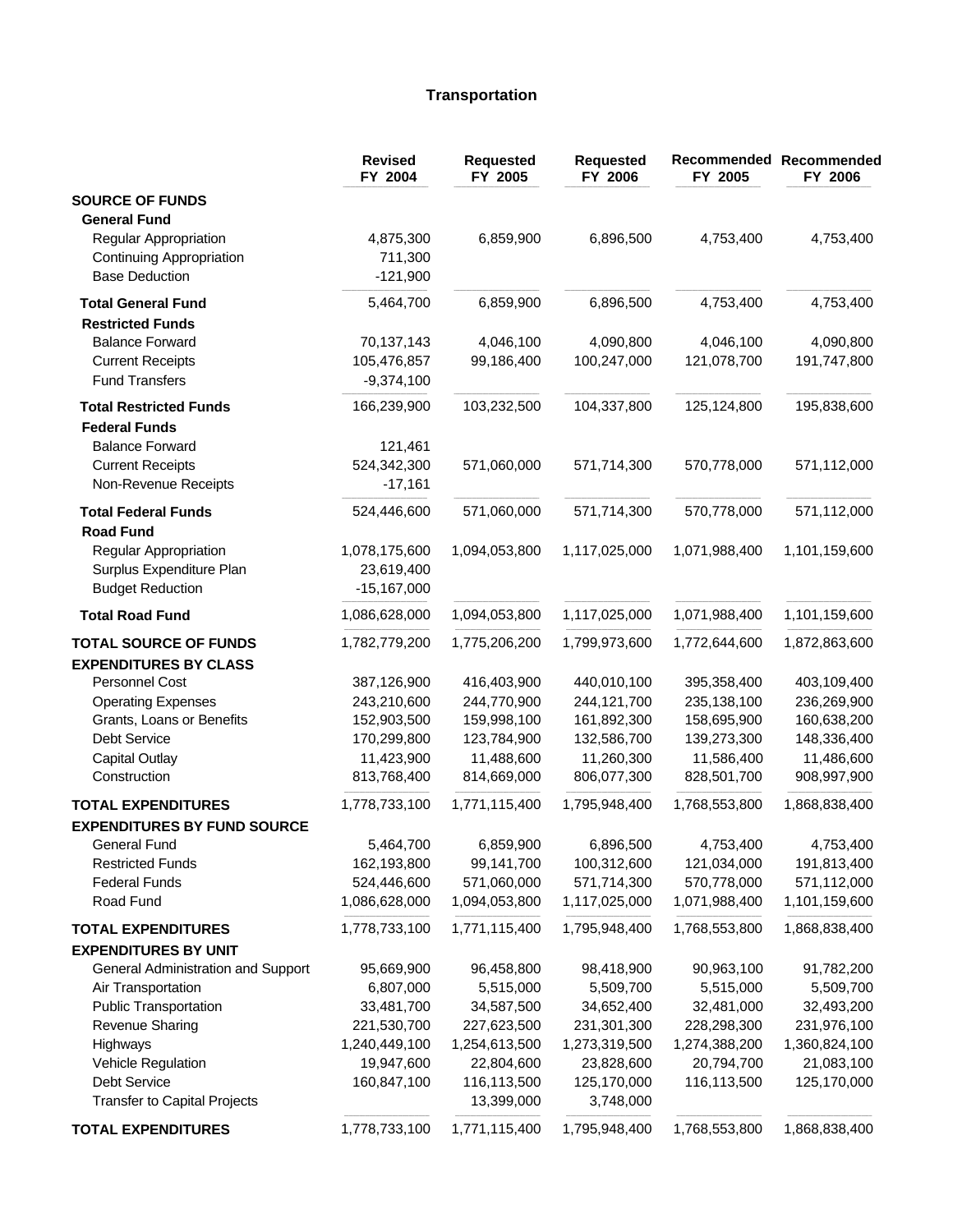The Transportation Cabinet had its origin as an agency of the Commonwealth of Kentucky in 1912 when the General Assembly established the Department of Highways. The scope of this original unit was significantly broadened by Executive Orders 72-288 and 73-54, and ratified by the 1974 General Assembly. The 1974 legislation consolidated the Departments of Highways, Motor Transportation, and Aeronautics, plus certain transportation-related functions of the Department of Public Safety and the Department of Revenue. Subsequently, the 1982 General Assembly established the Transportation Cabinet as the successor to the Department of Transportation and assumed all of the duties formerly associated with the department. In 1998, KRS 12.250 codified the Transportation Cabinet as a program cabinet.

The Transportation Cabinet, under KRS 12.250, is responsible for maintaining and improving transportation services in the Commonwealth. All modes of transportation are addressed by the Cabinet, including air transportation, railroads, waterways, public transit, and highways. The Secretary of Transportation, who is appointed by the Governor, heads the organization. The duties and responsibilities of the Cabinet are found in Titles XV and XVI of the Kentucky Revised Statutes.

The Cabinet receives funding from the state Road Fund, proceeds from bonds issued by the Kentucky Turnpike Authority, and federal aid apportionments for highways. Other revenue sources are agency receipts, non-highway federal aid, and the state General Fund. The revenue components of the Road Fund are the motor fuels tax, motor vehicle usage taxes, license and privilege taxes, toll road receipts, interest income, and miscellaneous departmental fees, permits, and sales.

Seven major budget units comprise the Transportation Cabinet: General Administration and Support, Air Transportation, Public Transportation, Revenue Sharing, Highways, Vehicle Regulation, and Debt Service. Organizationally, the agency is divided into six departments and fourteen offices. The departments, each headed by a commissioner directly responsible to the Secretary, are Administrative Services, Fiscal Management, Human Resources Management, Vehicle Regulation, Rural and Municipal Aid, and Highways. The remaining units are the Office of Public Affairs, the Office of Transportation Operations Center, the Office of Policy and Budget, the Office of Transportation Delivery, Office of Legal Services, the Office of Minority Affairs, the Office of Quality, the Office of Technology, and the Office of Transportation Accountability. Executive Order 2004 - 027, effective January 1, 2004, created the Office of Legislative and Intergovernmental Affairs. These units are responsible to the Office of Secretary. The Office of Program Planning and Management, the Office of Project Development, the Office of Construction and Operations, and the Office of Intermodal Programs report to the State Highway Engineer in the Department of Highways.

## **Policy**

On December 23, 2003, the Consensus Forecasting Group revised the fiscal year 2004 Road Fund revenue estimate downward by \$16,608,900. The revised Road Fund estimate totaled \$1,122,601,600. On January 5, 2004, the Road Fund Budget Reduction Order 04-01 was entered reducing appropriations by \$15,308,900 and effectuating fund transfers to the Road Fund totaling \$1,300,000. These reductions were largely accommodated by using vacancy credits and other administrative freezes and savings measures.

On January 12, 2004, the Consensus Forecasting Group established the Road Fund revenue estimate for the fiscal biennium 2004-2006. For fiscal year 2005 the estimate is \$1,141,409,100 and it is \$1,162,506,700 for fiscal year 2006.

Policy initiatives contained in the Governor's budget recommendation include the issuance of GARVEE bonds to support reconstruction and major widening of interstate I-64, I-65, and I-75, the usage of Toll Credits for matching federal highway funds, and the continuation of the Cash Management program authorized by the 2000 Session of the General Assembly.

The Executive Budget provides expenditure authority from the following sources: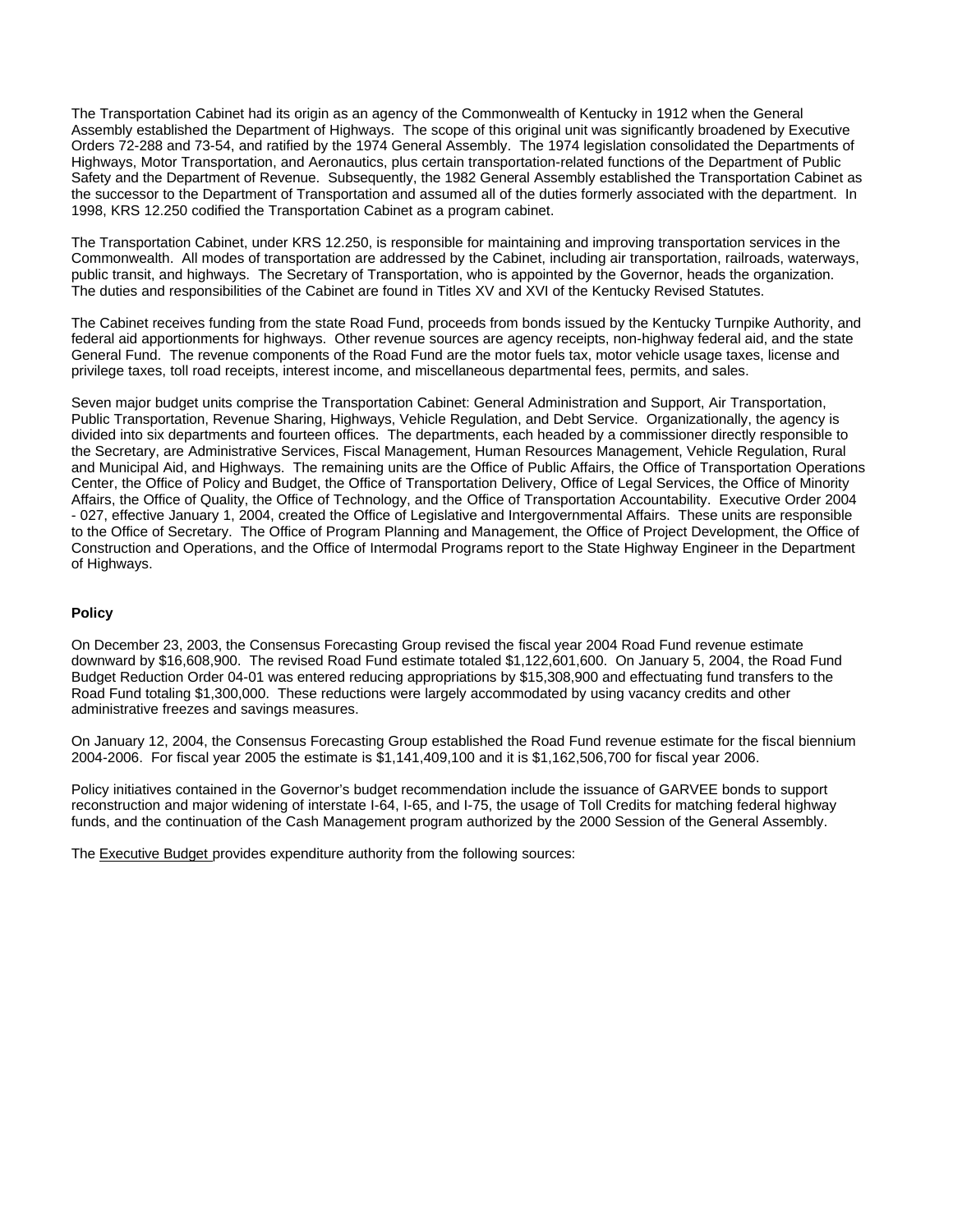|                                           | <b>Fiscal Year</b><br>2005 | <b>Fiscal Year</b><br>2006 |
|-------------------------------------------|----------------------------|----------------------------|
| <b>Beginning Balance</b>                  | $\Omega$                   | 0                          |
| <b>Official Revenue Estimate</b>          | 1,141,409,100              | 1,162,506,700              |
| Non-Revenue Receipts                      | O                          | 0                          |
| <b>Fund Transfers</b>                     | 0                          | 0                          |
| Total Available Road Fund                 | 1,141,409,100              | 1,162,506,700              |
| <b>Road Fund Appropriations</b>           |                            |                            |
| <b>Operating Budget</b>                   |                            |                            |
| <b>Transportation Cabinet</b>             | 1,071,988,400              | 1,101,159,600              |
| Justice and Public Safety Cabinet         | 52,215,700                 | 52,518,100                 |
| <b>Finance and Administration Cabinet</b> | 4,756,000                  | 4,331,000                  |
| Kentucky State Treasury                   | 250,000                    | 250,000                    |
| <b>Capital Budget</b>                     |                            |                            |
| <b>Transportation Cabinet</b>             | 12,199,000                 | 4,248,000                  |
| <b>Total Road Fund Appropriations</b>     | 1,141,409,100              | 1,162,506,700              |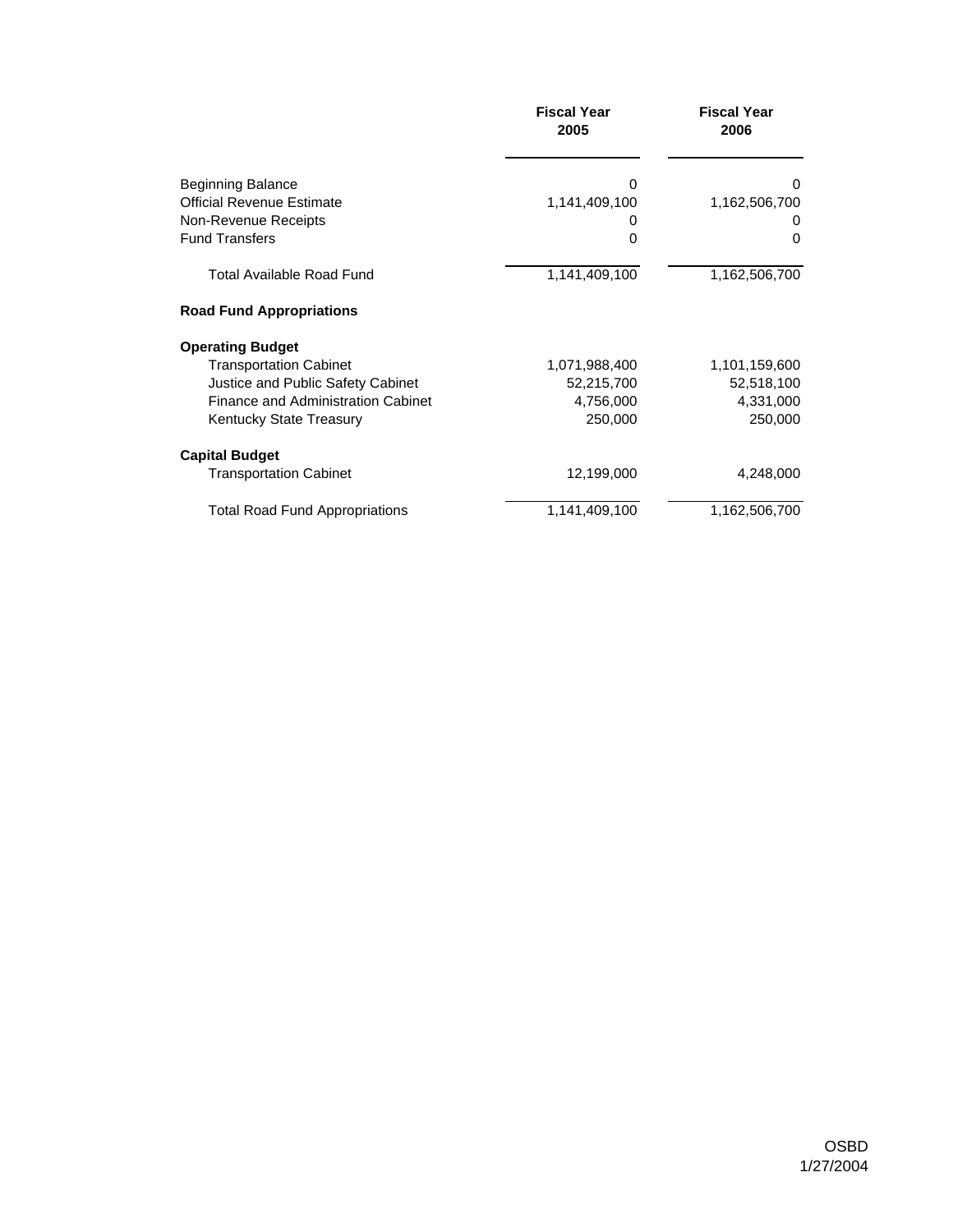## **General Administration and Support Transportation**

|                                    | <b>Revised</b><br>FY 2004 | <b>Requested</b><br>FY 2005 | <b>Requested</b><br>FY 2006 | Recommended<br>FY 2005 | Recommended<br>FY 2006 |
|------------------------------------|---------------------------|-----------------------------|-----------------------------|------------------------|------------------------|
| <b>SOURCE OF FUNDS</b>             |                           |                             |                             |                        |                        |
| <b>Restricted Funds</b>            |                           |                             |                             |                        |                        |
| <b>Balance Forward</b>             | 6,608,900                 | 1,309,400                   | 604,800                     | 1,309,400              | 604,800                |
| <b>Current Receipts</b>            | 26,006,000                | 23,886,000                  | 23,886,000                  | 23,602,600             | 23,937,200             |
| <b>Fund Transfers</b>              | $-7,374,100$              |                             |                             |                        |                        |
| <b>Total Restricted Funds</b>      | 25,240,800                | 25,195,400                  | 24,490,800                  | 24,912,000             | 24,542,000             |
| <b>Road Fund</b>                   |                           |                             |                             |                        |                        |
| <b>Regular Appropriation</b>       | 75,914,900                | 71,868,200                  | 73,928,100                  | 66,655,900             | 67,240,200             |
| <b>Budget Reduction</b>            | $-4,176,400$              |                             |                             |                        |                        |
| <b>Total Road Fund</b>             | 71,738,500                | 71,868,200                  | 73,928,100                  | 66,655,900             | 67,240,200             |
| <b>TOTAL SOURCE OF FUNDS</b>       | 96,979,300                | 97,063,600                  | 98,418,900                  | 91,567,900             | 91,782,200             |
| <b>EXPENDITURES BY CLASS</b>       |                           |                             |                             |                        |                        |
| Personnel Cost                     | 31,392,900                | 33,853,100                  | 36,016,000                  | 30,839,400             | 31,740,800             |
| <b>Operating Expenses</b>          | 45,415,600                | 43,698,200                  | 43,712,900                  | 41,118,400             | 41,125,100             |
| Grants, Loans or Benefits          | 29,000                    | 29,000                      | 29,000                      | 29,000                 | 29,000                 |
| <b>Debt Service</b>                | 7,335,500                 | 7,317,300                   | 7,328,100                   | 7,317,300              | 7,328,100              |
| <b>Capital Outlay</b>              | 11,423,900                | 11,488,600                  | 11,260,300                  | 11,586,400             | 11,486,600             |
| Construction                       | 73,000                    | 72,600                      | 72,600                      | 72,600                 | 72,600                 |
| <b>TOTAL EXPENDITURES</b>          | 95,669,900                | 96,458,800                  | 98,418,900                  | 90,963,100             | 91,782,200             |
| <b>EXPENDITURES BY FUND SOURCE</b> |                           |                             |                             |                        |                        |
| <b>Restricted Funds</b>            | 23,931,400                | 24,590,600                  | 24,490,800                  | 24,307,200             | 24,542,000             |
| Road Fund                          | 71,738,500                | 71,868,200                  | 73,928,100                  | 66,655,900             | 67,240,200             |
| <b>TOTAL EXPENDITURES</b>          | 95,669,900                | 96,458,800                  | 98,418,900                  | 90,963,100             | 91,782,200             |
| <b>EXPENDITURES BY UNIT</b>        |                           |                             |                             |                        |                        |
| Secretary                          | 33,853,200                | 35,000,800                  | 35,750,800                  | 31,984,800             | 32,188,400             |
| <b>Administrative Services</b>     | 47,012,900                | 46,914,700                  | 47,390,300                  | 45,275,900             | 45,682,400             |
| <b>Fiscal Management</b>           | 6,102,000                 | 6,253,900                   | 6,725,100                   | 5,638,500              | 5,773,300              |
| Human Resource Management          | 8,701,800                 | 8,289,400                   | 8,552,700                   | 8,063,900              | 8,138,100              |
| <b>TOTAL EXPENDITURES</b>          | 95,669,900                | 96,458,800                  | 98,418,900                  | 90,963,100             | 91,782,200             |

The General Administration and Support appropriation unit provides management and administrative capabilities, policymaking, and efficient day-to-day operations. This unit includes four departments: the Office of Secretary, Administrative Services, Fiscal Management, and Human Resources Management.

The Office of Secretary encompasses the Office of the Secretary of Transportation, the Office of Policy and Budget, the Office of Minority Affairs, the Office of General Counsel and Legislative Affairs, the Office of Public Affairs, the Office of Technology, the Office of Quality, the Office of Transportation Delivery, the Office of Transportation Operations Center, and the Office of Transportation Accountability. These units provide leadership, management, and staff support to the Transportation Cabinet and provide the Secretary the managerial tools necessary to operate the Cabinet. The Office of the Secretary is the central point of contact with the general public and external organizations. The Office of Policy and Budget manages the planning and use of the Cabinet's financial resources. The Office of Minority Affairs conducts programs to provide women and minorities an equal opportunity for employment and to compete for highway construction contracts. The Office of General Counsel and Legislative Affairs provides the agency with the required legal representation before administrative boards and all levels of the court system. This office is also responsible for drafting legislation and regulations for the Cabinet. The Office of Public Affairs is responsible for the Cabinet's communications with employees, the news media, and the general public. The Office of Technology is responsible for all information technology functions within the Cabinet and serves as the Cabinet's liaison with the Governor's Office of Technology. The Office of Quality facilitates the Cabinet's strategic planning and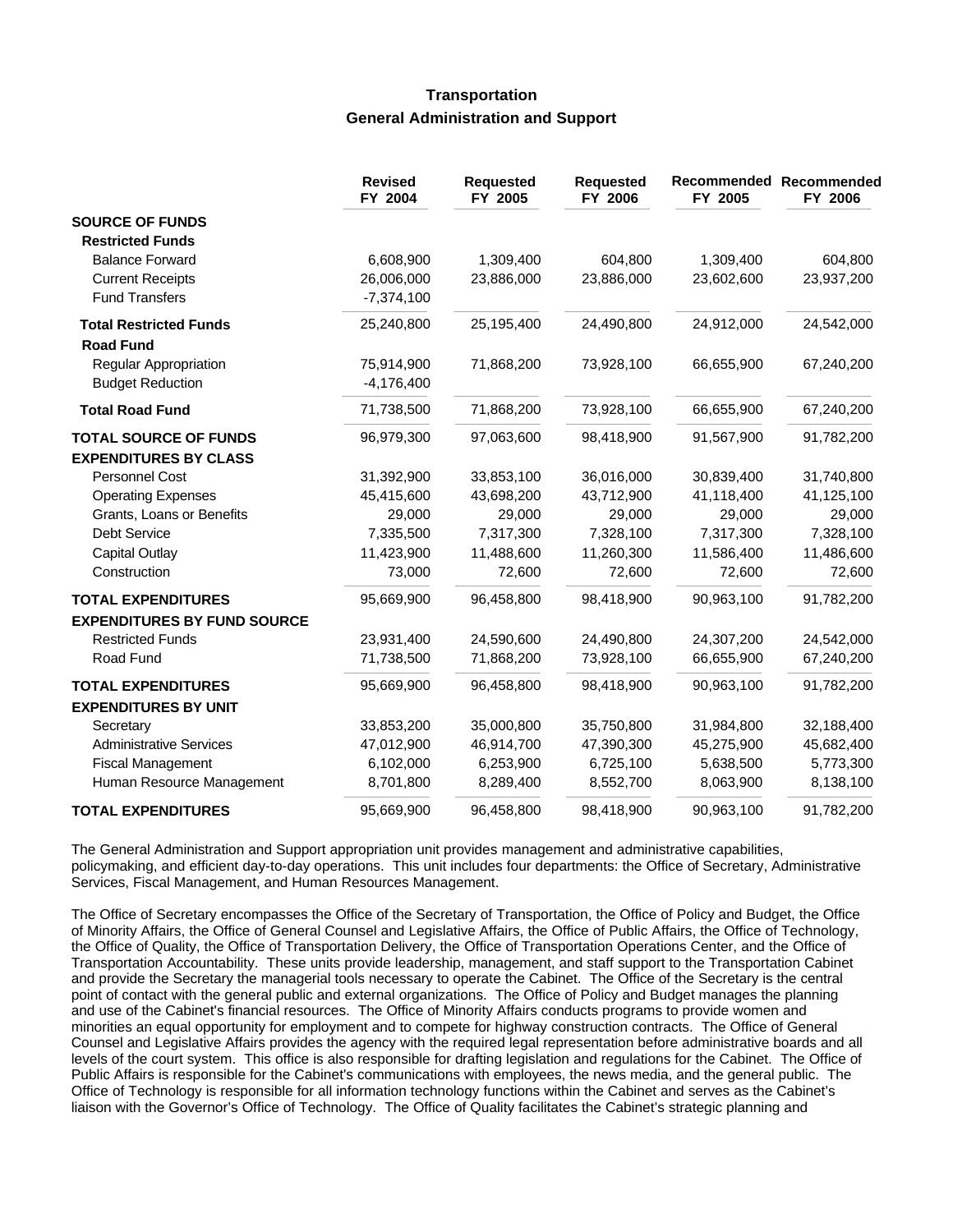performance measurement activities. The Office of Transportation Delivery facilitates transportation services for the Non-Emergency Medical Transportation program, the Vocational Rehabilitation program, and the Department for the Blind Transportation Services program. The Office of Transportation Operations Center serves as the clearinghouse for transportation operations including traffic and travel information, vehicle enforcement communications, and emergency response coordination. The Office of Transportation Accountability is to provide the Cabinet a mechanism for both employees and Kentuckians to report incidences of wrongdoing regarding the Cabinet's service.

The Department of Administrative Services includes Administration, Toll Facilities, Property and Supply Services, and Fleet Management. The Administration program area is directed by the Commissioner of Administrative Services to perform the administrative functions of the Cabinet and implement policies and programs as set forth by the Secretary. The Toll Facilities Division operates the collection facilities on toll roads. The Division of Property and Supply Services provide the supplies and equipment needed to operate the Cabinet's offices, laboratories, and garages. This Division maintains the Cabinet's real property, which totals some 1,100 buildings located throughout the state. Debt service on the new transportation office building and parking garage in Frankfort is included in the Division's budget. The Division of Fleet Management operates the statewide Motor Pool, the passenger vehicles used by all state agencies.

The Department of Fiscal Management is composed of the Office of the Commissioner of Fiscal Management, the Division of Accounts, the Division of Road Fund Audits, and the Division of Purchases. The Office of the Commissioner is responsible for the direction and oversight of the three divisions. It includes the Internal Audit Branch and External Audit Branch. The Internal Audit Branch audits the Cabinet's compliance with regulations, policies, and procedures and reports directly to the Secretary. The External Audit Branch performs financial and compliance audits of contractors doing business with the Cabinet and reports directly to the Division of Professional Services in the Department of Highways. These protocols assure maximum organizational independence for the auditors. The Division of Accounts is a service program providing general accounting, payroll, accounts receivable and payable processing, and financial reporting for the Cabinet. The Division of Road Fund Audits is responsible for auditing Kentucky Road Fund revenues. The Division of Purchases procures commodities and services for the Cabinet. This Division shares responsibility with other divisions in the Department for supporting MARS and the administrative processes relating to procurement.

The Department of Human Resources Management is responsible for the Cabinet's human resources policies and personnel utilization and development programs. The Department of Human Resources Management is composed of the Office of the Commissioner, the Division of Personnel Services, the Division of Employee Recruitment and Development, the Division of Employee Safety and Health, and the Division of Worker's Compensation. The Office of the Commissioner provides direction and oversight of the Divisions. The Division of Personnel Services provides personnel services for all the Cabinet's employees, as well as applicants seeking employment with the Cabinet. The Division of Employee Recruitment and Development provides computer and general employee training. The Division of Employee Safety and Health formulates safety programs, policies, practices, and procedures for all Cabinet employees. The Division of Worker's Compensation administers laws, policies, and procedures pursuant to KRS Chapter 342. The Transportation Cabinet is self-insured with regard to worker's compensation.

## **Policy**

The Department of Administrative Services, Division of Property and Supply, is the unit responsible for the debt service on the new Transportation Cabinet Office Building and Parking Structure. The Governor's recommended budget provides debt service for the new building and parking structure totaling \$7,317,300 in fiscal year 2005 and \$7,328,100 in fiscal year 2006.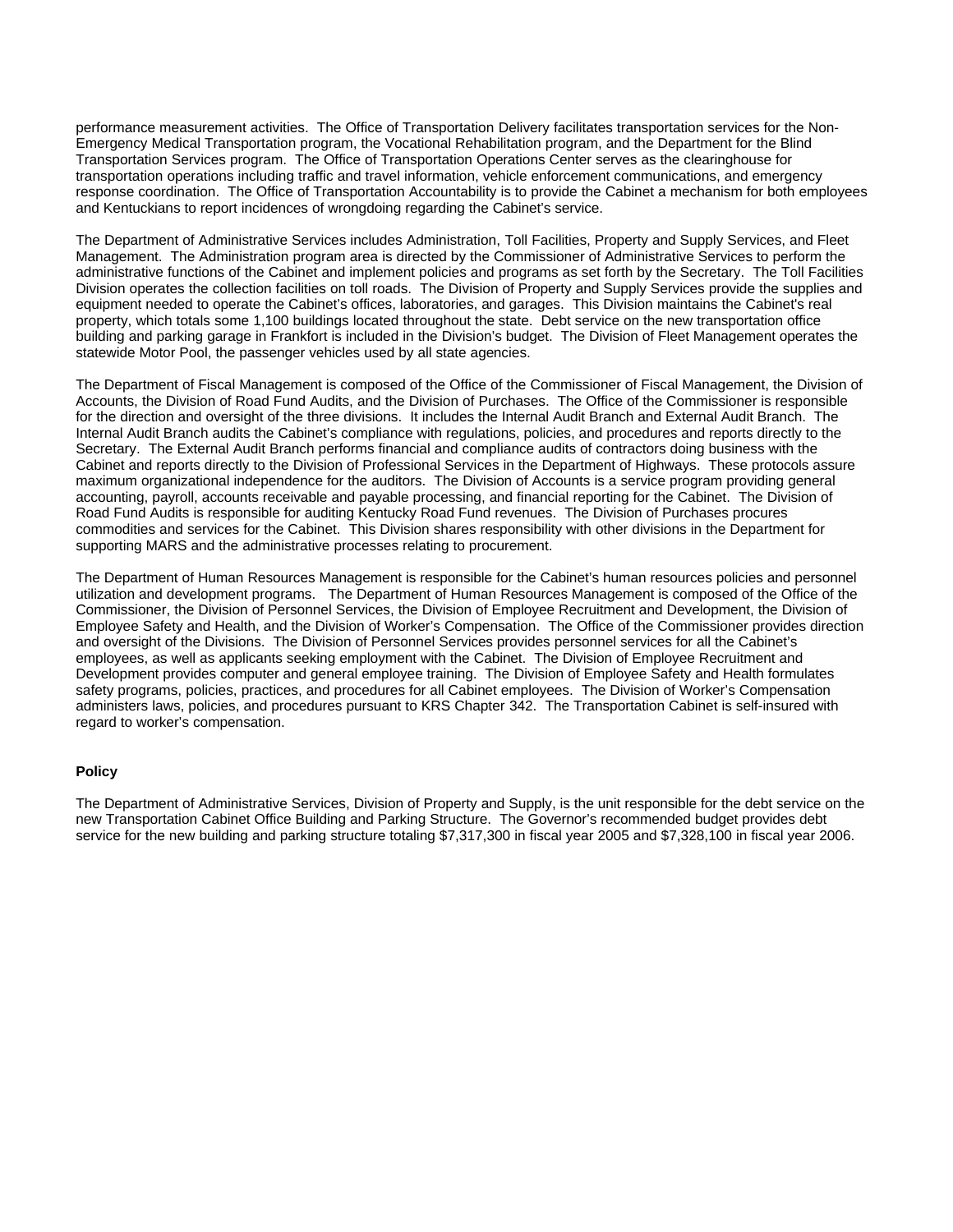## **Air Transportation Transportation**

|                                                                 | <b>Revised</b><br>FY 2004 | <b>Requested</b><br>FY 2005 | <b>Requested</b><br>FY 2006 | Recommended<br>FY 2005 | Recommended<br>FY 2006 |
|-----------------------------------------------------------------|---------------------------|-----------------------------|-----------------------------|------------------------|------------------------|
| <b>SOURCE OF FUNDS</b>                                          |                           |                             |                             |                        |                        |
| <b>Restricted Funds</b>                                         |                           |                             |                             |                        |                        |
| <b>Balance Forward</b>                                          | 2,779,700                 | 100,000                     | 100,000                     | 100,000                | 100,000                |
| <b>Current Receipts</b>                                         | 4,817,900                 | 5,500,000                   | 5,500,000                   | 5,500,000              | 5,500,000              |
| <b>Fund Transfers</b>                                           | $-700,000$                |                             |                             |                        |                        |
| <b>Total Restricted Funds</b><br><b>Federal Funds</b>           | 6,897,600                 | 5,600,000                   | 5,600,000                   | 5,600,000              | 5,600,000              |
| <b>Current Receipts</b>                                         | 9,400                     | 15,000                      | 9,700                       | 15,000                 | 9,700                  |
| <b>Total Federal Funds</b>                                      | 9,400                     | 15,000                      | 9,700                       | 15,000                 | 9,700                  |
| <b>TOTAL SOURCE OF FUNDS</b><br><b>EXPENDITURES BY CLASS</b>    | 6,907,000                 | 5,615,000                   | 5,609,700                   | 5,615,000              | 5,609,700              |
| <b>Personnel Cost</b>                                           | 651.500                   | 656,200                     | 702,400                     | 652,700                | 682,600                |
| <b>Operating Expenses</b>                                       | 353,000                   | 270.400                     | 277,700                     | 264.700                | 264,700                |
| Grants, Loans or Benefits                                       | 5,802,500                 | 4,588,400                   | 4,529,600                   | 4,597,600              | 4,562,400              |
| <b>TOTAL EXPENDITURES</b><br><b>EXPENDITURES BY FUND SOURCE</b> | 6,807,000                 | 5,515,000                   | 5,509,700                   | 5,515,000              | 5,509,700              |
| <b>Restricted Funds</b>                                         | 6,797,600                 | 5,500,000                   | 5,500,000                   | 5,500,000              | 5,500,000              |
| <b>Federal Funds</b>                                            | 9,400                     | 15,000                      | 9,700                       | 15,000                 | 9,700                  |
| <b>TOTAL EXPENDITURES</b><br><b>EXPENDITURES BY UNIT</b>        | 6,807,000                 | 5,515,000                   | 5,509,700                   | 5,515,000              | 5,509,700              |
| Air Regulatory                                                  | 111,600                   | 85,500                      | 84,200                      | 85,500                 | 84,200                 |
| Air Development                                                 | 6,695,400                 | 5,429,500                   | 5,425,500                   | 5,429,500              | 5,425,500              |
| <b>TOTAL EXPENDITURES</b>                                       | 6,807,000                 | 5,515,000                   | 5,509,700                   | 5,515,000              | 5,509,700              |

In accordance with KRS Chapter 183, the Transportation Cabinet supports the Commonwealth's Air Transportation program. There are two programs within Air Transportation, the Air Regulatory program and the Airport Development program. The Air Regulatory program is responsible for inspecting and determining the safety and efficiency of approximately 150 airport and heliport facilities in the state. Pursuant to KRS 183.861, the Kentucky Airport Zoning Commission protects the navigable airspace within the state by evaluating applications for construction, issuing permits and maintaining updated airport zoning maps. The Commission is attached to the Air Regulatory Program for administrative purposes.

The Airport Development Program provides for administration, planning and management of airport construction, and maintenance of local airports. Airport Development also provides technical and financial assistance to the state's 57 publicly owned airports, including updating and distributing the state aeronautical charts and airport directories.

KRS 183.525 provides the funding authority to operate the Air Transportation program. Since July 2000, the Sales and Use tax collected from the sale of aviation jet fuel funds the operation.

## **Policy**

The 2004-2006 Executive Budget suspends the provisions of KRS 183.525(5) during the 2004 - 2006 biennium. Funds accruing to the Kentucky Aviation Economic Development Fund may support the operating costs of the Air Transportation program.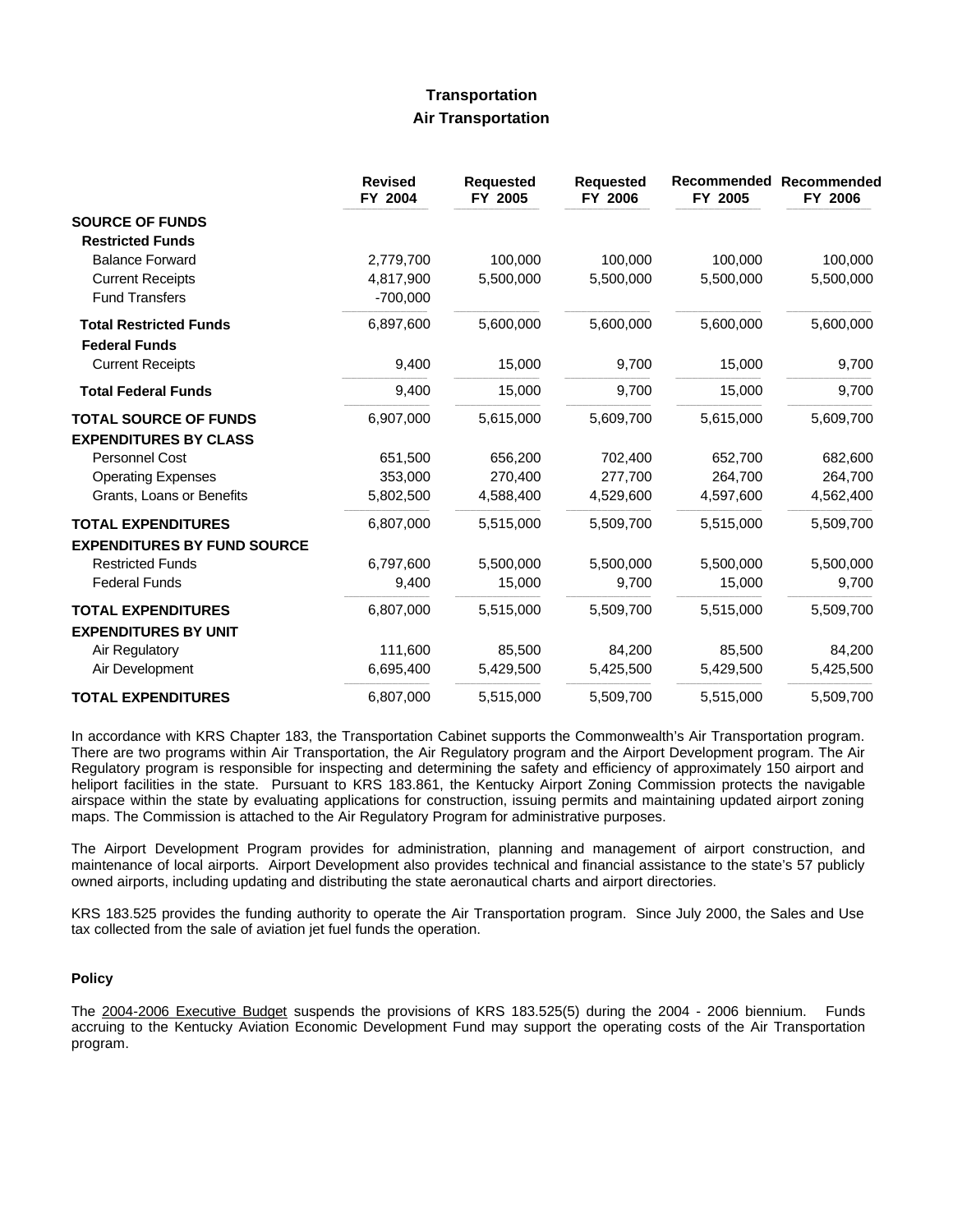## **Public Transportation Transportation**

|                                                                                   | <b>Revised</b><br>FY 2004          | <b>Requested</b><br>FY 2005 | <b>Requested</b><br>FY 2006 | <b>Recommended</b><br>FY 2005 | Recommended<br>FY 2006 |
|-----------------------------------------------------------------------------------|------------------------------------|-----------------------------|-----------------------------|-------------------------------|------------------------|
| <b>SOURCE OF FUNDS</b><br><b>General Fund</b>                                     |                                    |                             |                             |                               |                        |
| Regular Appropriation<br><b>Continuing Appropriation</b><br><b>Base Deduction</b> | 4,875,300<br>711,300<br>$-121,900$ | 6,859,900                   | 6,896,500                   | 4,753,400                     | 4,753,400              |
| <b>Total General Fund</b><br><b>Restricted Funds</b>                              | 5,464,700                          | 6,859,900                   | 6,896,500                   | 4,753,400                     | 4,753,400              |
| <b>Current Receipts</b>                                                           | 500,000                            | 500,000                     | 525,000                     | 500,000                       | 508,900                |
| <b>Total Restricted Funds</b><br><b>Federal Funds</b>                             | 500,000                            | 500,000                     | 525,000                     | 500,000                       | 508,900                |
| <b>Current Receipts</b>                                                           | 27,517,000                         | 27,227,600                  | 27,230,900                  | 27,227,600                    | 27,230,900             |
| <b>Total Federal Funds</b>                                                        | 27,517,000                         | 27,227,600                  | 27,230,900                  | 27,227,600                    | 27,230,900             |
| <b>TOTAL SOURCE OF FUNDS</b>                                                      | 33,481,700                         | 34,587,500                  | 34,652,400                  | 32,481,000                    | 32,493,200             |
| <b>EXPENDITURES BY CLASS</b><br><b>Personnel Cost</b>                             |                                    |                             |                             |                               |                        |
| <b>Operating Expenses</b>                                                         | 5,596,100<br>275,400               | 1,776,300<br>121,000        | 1,882,300<br>112,100        | 1,339,200<br>127,000          | 1,359,100<br>127,000   |
| Grants, Loans or Benefits                                                         | 27,610,200                         | 32,690,200                  | 32,658,000                  | 31,014,800                    | 31,007,100             |
| <b>TOTAL EXPENDITURES</b>                                                         | 33,481,700                         | 34,587,500                  | 34,652,400                  | 32,481,000                    | 32,493,200             |
| <b>EXPENDITURES BY FUND SOURCE</b><br><b>General Fund</b>                         | 5,464,700                          | 6,859,900                   | 6,896,500                   | 4,753,400                     | 4,753,400              |
| <b>Restricted Funds</b>                                                           | 500,000                            | 500,000                     | 525,000                     | 500,000                       | 508,900                |
| <b>Federal Funds</b>                                                              | 27,517,000                         | 27,227,600                  | 27,230,900                  | 27,227,600                    | 27,230,900             |
| <b>TOTAL EXPENDITURES</b><br><b>EXPENDITURES BY UNIT</b>                          | 33,481,700                         | 34,587,500                  | 34,652,400                  | 32,481,000                    | 32,493,200             |
| <b>Public Transportation</b>                                                      | 28,077,600                         | 33,126,400                  | 33,129,700                  | 31,398,200                    | 31,401,500             |
| Multi-Modal Transportation                                                        | 4,904,100                          | 961,100                     | 997,700                     | 582,800                       | 582,800                |
| Human Services Delivery                                                           | 500,000                            | 500,000                     | 525,000                     | 500,000                       | 508,900                |
| <b>TOTAL EXPENDITURES</b>                                                         | 33,481,700                         | 34,587,500                  | 34,652,400                  | 32,481,000                    | 32,493,200             |

The three programs operating within Public Transportation are Public Transportation, Multi-Modal, and Human Services Transportation Delivery. The Public Transportation program offers technical and financial assistance to public transportation providers and the Metropolitan Planning Organizations throughout the state through the federal programs: Sections 5303, 5309, 5310, and 5311. Federal funds, combined with General Fund, restricted funds, and local matching funds, allow public transit authorities to acquire buses and vans.

The Multi-Modal program assures that environmental, energy, safety, and economic impacts are considered in transportation decisions. Multi-Modal responsibilities include statewide rail planning, ferry operations, park and ride planning, bicycle and pedestrian planning and implementation. The Multi-Modal program acquired the additional responsibility of statewide rail activities when Kentucky voters abolished the Railroad Commission by a constitutional amendment in 2000. These responsibilities include regulating rail carriers operating on 2,800 miles of track.

The Human Service Transportation Delivery program is a partnership of the Transportation Cabinet, the Medicaid program, Department of Vocational Rehabilitation, and Department for the Blind. This partnership is the result of an Empower Kentucky project that provides non-emergency medical transportation; jobs access transportation, and transportation to day care facilities.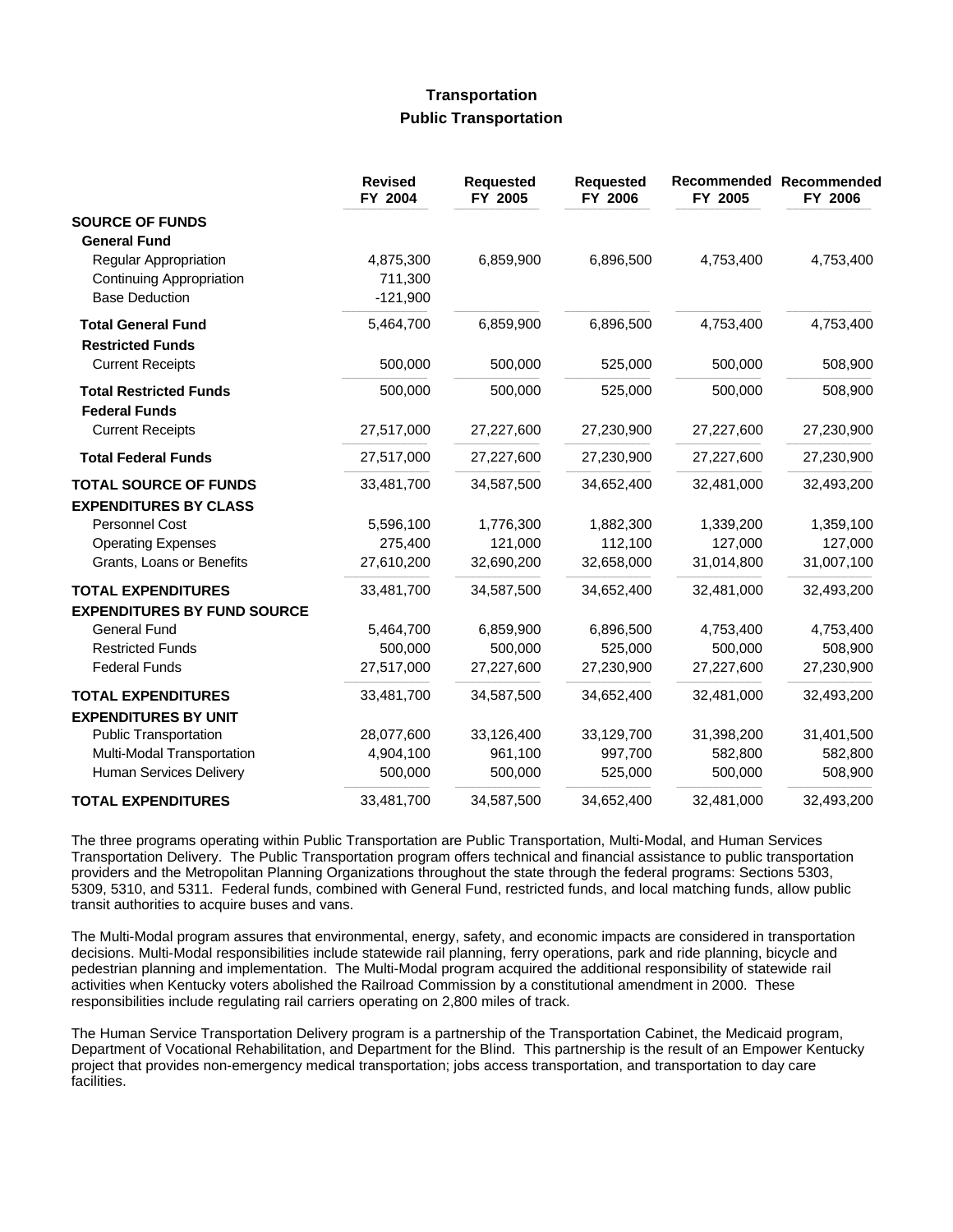#### **Policy**

The Governor's recommended budget provides continued General Fund support in each year of the 2004-2006 biennium for the non-public school transportation program.

The Governor's budget recommendation provides up to \$3 million in Toll Credits to match federal funds for transit system's capital grants. Toll Credits are credits earned by states that construct state roads with state dollars to interstate specifications. Kentucky's toll roads are built to interstate specifications. Toll Credits substitute for actual cash required to match federal funds.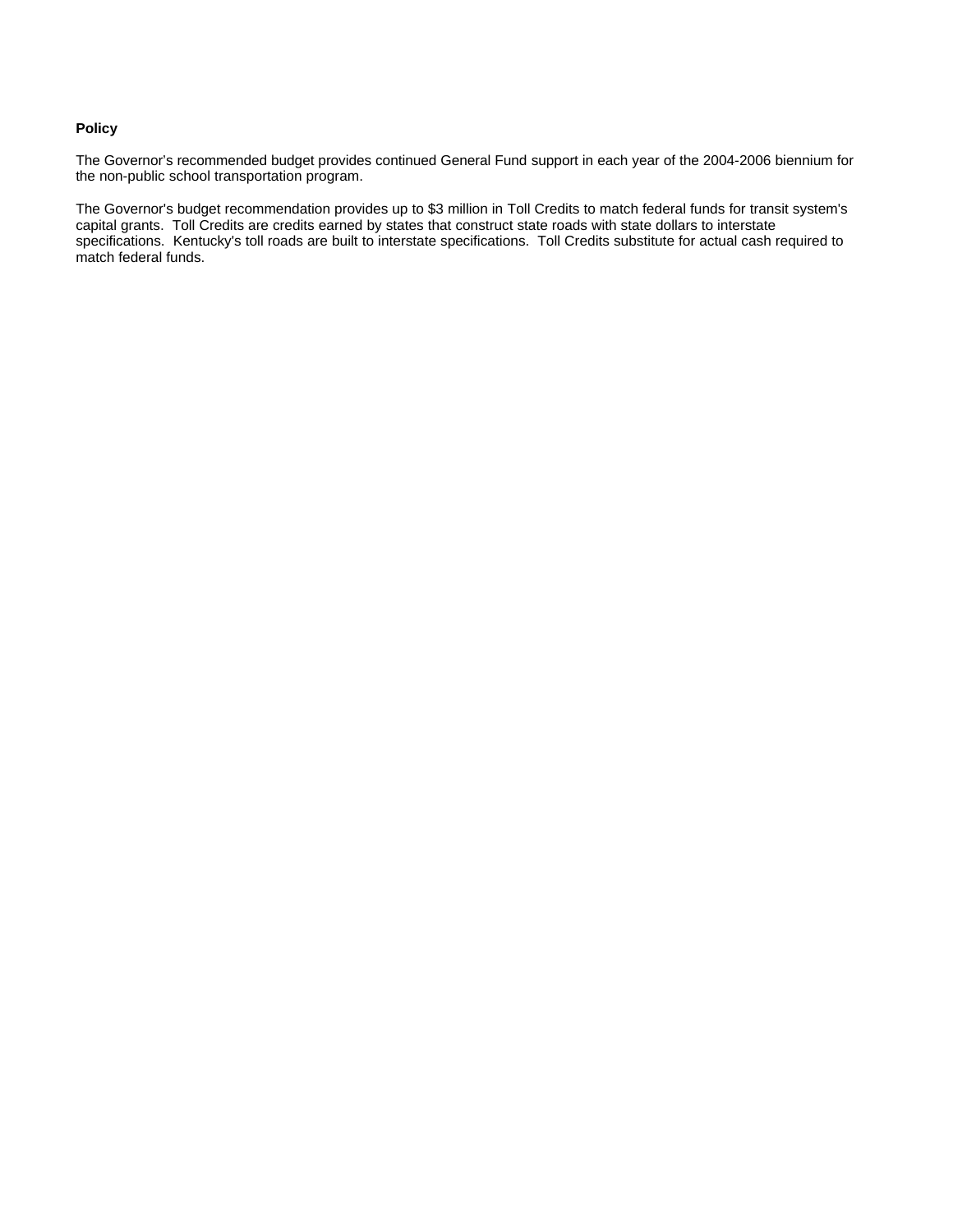## **Revenue Sharing Transportation**

|                                    | <b>Revised</b><br>FY 2004 | Requested<br>FY 2005 | <b>Requested</b><br>FY 2006 | Recommended<br>FY 2005 | Recommended<br>FY 2006 |
|------------------------------------|---------------------------|----------------------|-----------------------------|------------------------|------------------------|
| <b>SOURCE OF FUNDS</b>             |                           |                      |                             |                        |                        |
| <b>Road Fund</b>                   |                           |                      |                             |                        |                        |
| Regular Appropriation              | 224,762,500               | 227,623,500          | 231,301,300                 | 228,298,300            | 231,976,100            |
| <b>Budget Reduction</b>            | $-3,231,800$              |                      |                             |                        |                        |
| <b>Total Road Fund</b>             | 221,530,700               | 227,623,500          | 231,301,300                 | 228,298,300            | 231,976,100            |
| <b>TOTAL SOURCE OF FUNDS</b>       | 221,530,700               | 227,623,500          | 231,301,300                 | 228,298,300            | 231,976,100            |
| <b>EXPENDITURES BY CLASS</b>       |                           |                      |                             |                        |                        |
| <b>Personnel Cost</b>              | 16,593,900                | 18,242,100           | 19.703.300                  | 17.037.500             | 17,058,200             |
| <b>Operating Expenses</b>          | 30,673,800                | 29,774,800           | 29,099,900                  | 29,774,800             | 29,099,900             |
| Grants, Loans or Benefits          | 119,461,800               | 122,690,500          | 124,675,700                 | 123,054,500            | 125,039,700            |
| Construction                       | 54,801,200                | 56,916,100           | 57,822,400                  | 58,431,500             | 60,778,300             |
| <b>TOTAL EXPENDITURES</b>          | 221,530,700               | 227,623,500          | 231.301.300                 | 228.298.300            | 231,976,100            |
| <b>EXPENDITURES BY FUND SOURCE</b> |                           |                      |                             |                        |                        |
| Road Fund                          | 221,530,700               | 227,623,500          | 231,301,300                 | 228,298,300            | 231,976,100            |
| <b>TOTAL EXPENDITURES</b>          | 221,530,700               | 227,623,500          | 231,301,300                 | 228,298,300            | 231,976,100            |
| <b>EXPENDITURES BY UNIT</b>        |                           |                      |                             |                        |                        |
| County Road Aid                    | 83,850,500                | 86,165,600           | 87,565,600                  | 86,421,800             | 87,821,800             |
| <b>Rural Secondary</b>             | 101,720,400               | 104,528,900          | 106,227,200                 | 104,839,700            | 106,538,000            |
| Municipal Aid                      | 35,281,300                | 36,255,500           | 36,844,500                  | 36,363,300             | 36,952,300             |
| <b>Energy Recovery</b>             | 678,500                   | 673,500              | 664,000                     | 673,500                | 664,000                |
| <b>TOTAL EXPENDITURES</b>          | 221,530,700               | 227,623,500          | 231,301,300                 | 228,298,300            | 231,976,100            |

There are four components of the Revenue Sharing program: County Road Aid program, authorized by KRS 179.410- 179.415; the Rural Secondary Aid program, authorized by KRS 177.320; the Municipal Road Aid program, authorized by KRS 177.365; and the Energy Recovery Road Fund program, authorized by KRS 177.977-177.990. Funding for each program is based on the amount of certain taxes or fees collected.

The County Road Aid program and Rural Secondary Aid program receive a portion of the state's motor fuels tax collections. The County Road Aid program receives 18.3 percent of motor fuels taxes. The County Road Aid program includes all of Kentucky's counties, municipalities, and qualified unincorporated urban areas. The Rural Secondary Aid program receives 22.2 percent of motor fuels taxes. These funds are used to repair and maintain rural and secondary roads. Funds for both programs are allocated through a formula known as the "formula of fifths," as stated in KRS 177.360. Each county receives a portion of the statewide total as follows: one-fifth is divided evenly among all counties, one-fifth is divided proportionately based on the amount of rural population in each county, one-fifth is distributed on the basis of rural road mileage in each county, and two-fifths is apportioned according to each county's share of the total land area in the state.

The Municipal Road Aid program is funded by 7.7 percent of motor fuels tax collections. Distribution is made through a formula based upon the population contained in each city or unincorporated urban area.

Forty percent of the revenues collected from extended vehicle weight fees support the Energy Recovery Road System. Funds are distributed to the counties for the county-maintained portion of that system. The fund distribution is based on (1) the ratio of miles of roads in each county within this system to the total system miles, and (2) the ratio of the total tons of coal transported over the roads in each county to the total tons reported. The Transportation Cabinet has the authority to expend the remaining 60 percent on the roads in the system.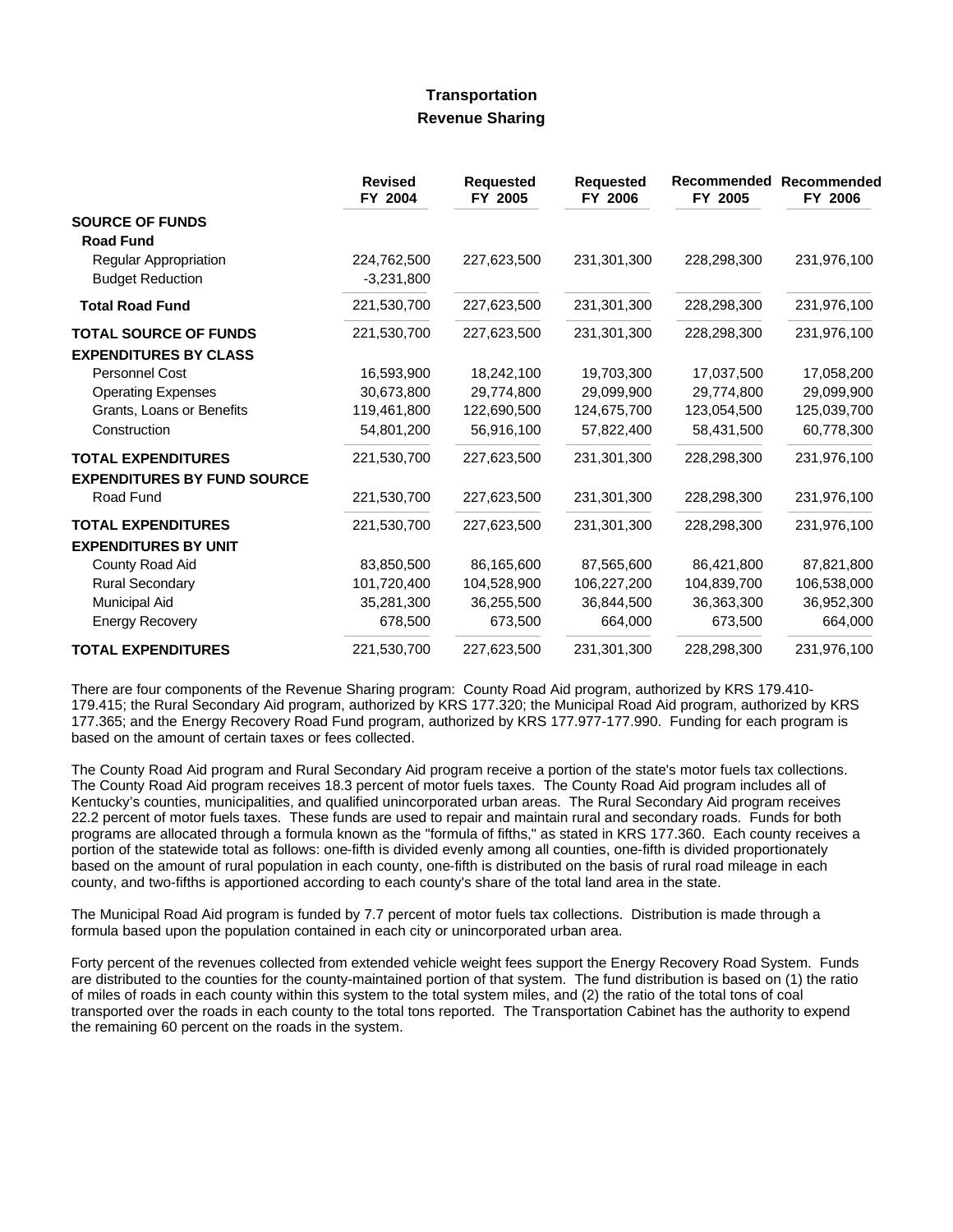#### **Policy**

The Governor's recommended budget provides for funding to the Kentucky Transportation Center to be increased \$100,000 above that provided in KRS 177.320(4). This funding is drawn from the Revenue Sharing programs in the same proportions as the Motor Fuel Tax receipts are statutorily dedicated to those programs. The appropriation to the Kentucky Transportation Center is contained in the Department of Highways Research program.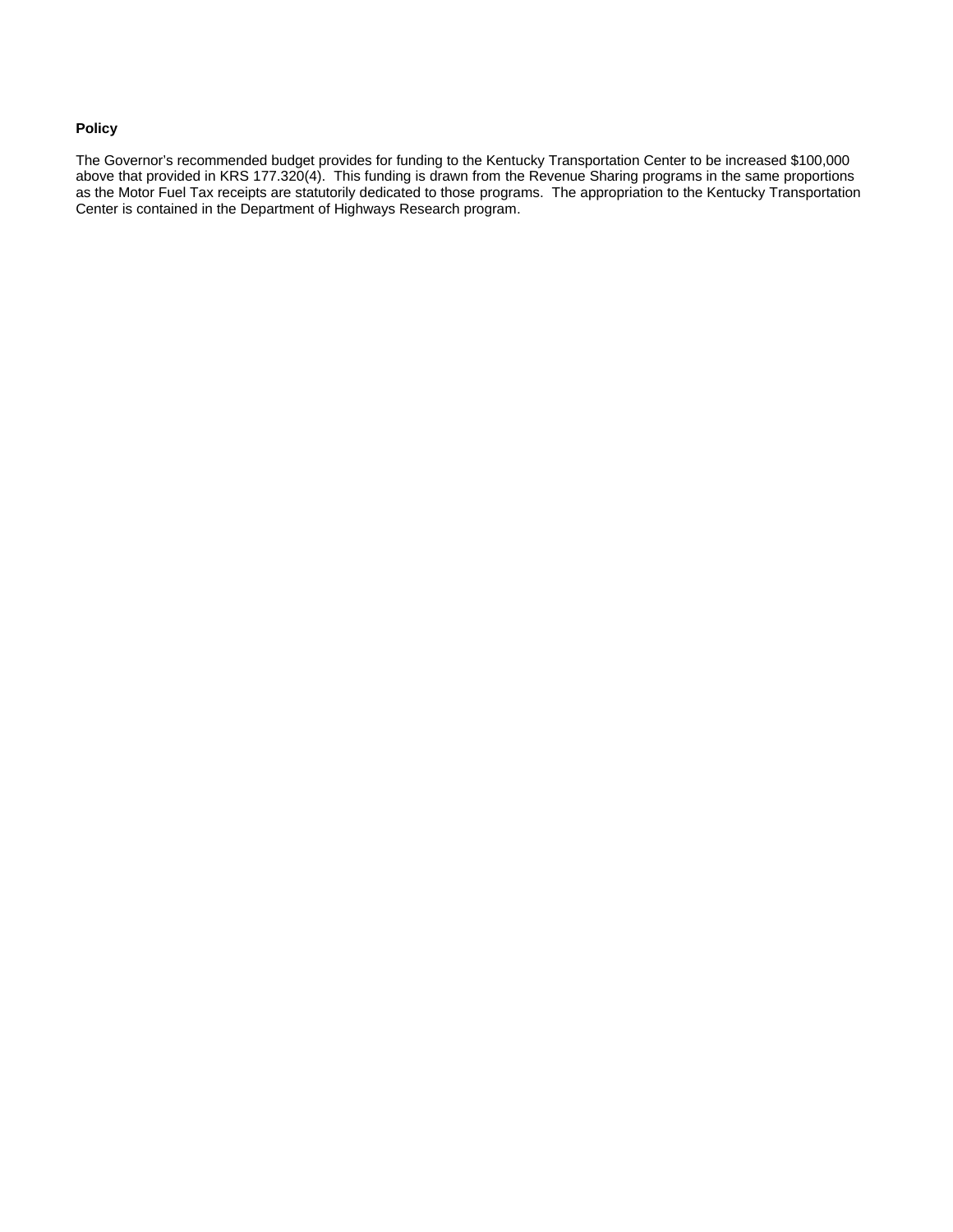## **Highways Transportation**

|                                    | <b>Revised</b><br>FY 2004 | Requested<br>FY 2005 | <b>Requested</b><br>FY 2006 | FY 2005       | Recommended Recommended<br>FY 2006 |
|------------------------------------|---------------------------|----------------------|-----------------------------|---------------|------------------------------------|
| <b>SOURCE OF FUNDS</b>             |                           |                      |                             |               |                                    |
| <b>Restricted Funds</b>            |                           |                      |                             |               |                                    |
| <b>Balance Forward</b>             | 59,164,043                | 102,900              | 102,900                     | 102,900       | 102,900                            |
| <b>Current Receipts</b>            | 69,129,457                | 64,618,000           | 65,657,300                  | 86,858,800    | 157,222,100                        |
| <b>Total Restricted Funds</b>      | 128,293,500               | 64,720,900           | 65,760,200                  | 86,961,700    | 157,325,000                        |
| <b>Federal Funds</b>               |                           |                      |                             |               |                                    |
| <b>Balance Forward</b>             | 17,161                    |                      |                             |               |                                    |
| <b>Current Receipts</b>            | 496,114,400               | 542,974,700          | 543,579,000                 | 542,692,700   | 542,976,700                        |
| Non-Revenue Receipts               | $-17,161$                 |                      |                             |               |                                    |
| <b>Total Federal Funds</b>         | 496,114,400               | 542,974,700          | 543,579,000                 | 542,692,700   | 542,976,700                        |
| <b>Road Fund</b>                   |                           |                      |                             |               |                                    |
| Regular Appropriation              | 597,113,200               | 647,020,800          | 664,083,200                 | 644,836,700   | 660,625,300                        |
| Surplus Expenditure Plan           | 23,619,400                |                      |                             |               |                                    |
| <b>Budget Reduction</b>            | $-4,588,500$              |                      |                             |               |                                    |
| <b>Total Road Fund</b>             | 616,144,100               | 647,020,800          | 664,083,200                 | 644,836,700   | 660,625,300                        |
| <b>TOTAL SOURCE OF FUNDS</b>       | 1,240,552,000             | 1,254,716,400        | 1,273,422,400               | 1,274,491,100 | 1,360,927,000                      |
| <b>EXPENDITURES BY CLASS</b>       |                           |                      |                             |               |                                    |
| <b>Personnel Cost</b>              | 320,118,900               | 346,865,300          | 365,668,800                 | 331,709,100   | 338,222,400                        |
| <b>Operating Expenses</b>          | 159,318,800               | 163,112,800          | 163,127,800                 | 156,839,000   | 158,616,400                        |
| <b>Debt Service</b>                | 2,117,200                 | 354,100              | 88,600                      | 15,842,500    | 15,838,300                         |
| Construction                       | 758,894,200               | 744,281,300          | 744,434,300                 | 769,997,600   | 848,147,000                        |
| <b>TOTAL EXPENDITURES</b>          | 1,240,449,100             | 1,254,613,500        | 1,273,319,500               | 1,274,388,200 | 1,360,824,100                      |
| <b>EXPENDITURES BY FUND SOURCE</b> |                           |                      |                             |               |                                    |
| <b>Restricted Funds</b>            | 128,190,600               | 64,618,000           | 65,657,300                  | 86,858,800    | 157,222,100                        |
| <b>Federal Funds</b>               | 496,114,400               | 542,974,700          | 543,579,000                 | 542,692,700   | 542,976,700                        |
| Road Fund                          | 616,144,100               | 647,020,800          | 664,083,200                 | 644,836,700   | 660,625,300                        |
| <b>TOTAL EXPENDITURES</b>          | 1,240,449,100             | 1,254,613,500        | 1,273,319,500               | 1,274,388,200 | 1,360,824,100                      |
| <b>EXPENDITURES BY UNIT</b>        |                           |                      |                             |               |                                    |
| Research                           | 3,588,700                 | 3,803,900            | 4,029,500                   | 3,803,900     | 4,029,500                          |
| Construction                       | 917,142,200               | 908,627,100          | 914,487,200                 | 944,853,600   | 1,023,048,300                      |
| Maintenance                        | 233,978,500               | 257,559,200          | 265,955,500                 | 243,747,000   | 248,679,000                        |
| <b>Engineering Administration</b>  | 10,644,900                | 10,040,800           | 10,939,200                  | 9,937,500     | 11,802,100                         |
| Planning                           | 10,296,000                | 13,568,100           | 14,114,300                  | 13,030,000    | 13,236,300                         |
| <b>Highway Operations</b>          | 22,648,800                | 23,751,400           | 25,556,600                  | 22,512,400    | 23,226,900                         |
| <b>Equipment Services</b>          | 42,150,000                | 37,263,000           | 38,237,200                  | 36,503,800    | 36,802,000                         |
| <b>TOTAL EXPENDITURES</b>          | 1,240,449,100             | 1,254,613,500        | 1,273,319,500               | 1,274,388,200 | 1,360,824,100                      |

The Highways appropriation unit is the largest program in the Transportation Cabinet. There are seven programs in the Department of Highways: Research, Construction, Maintenance, Engineering Administration, Highway Planning, Highway Operations, and Equipment Services. The Construction program is divided into three subprograms: Bond Funded Construction, State Funded Construction, and Federal Funded Construction.

The Department of Highways is responsible for the construction, reconstruction, and maintenance of the State Primary Road System through authority granted by KRS 177.020. The Department is headed by a Commissioner who is appointed by the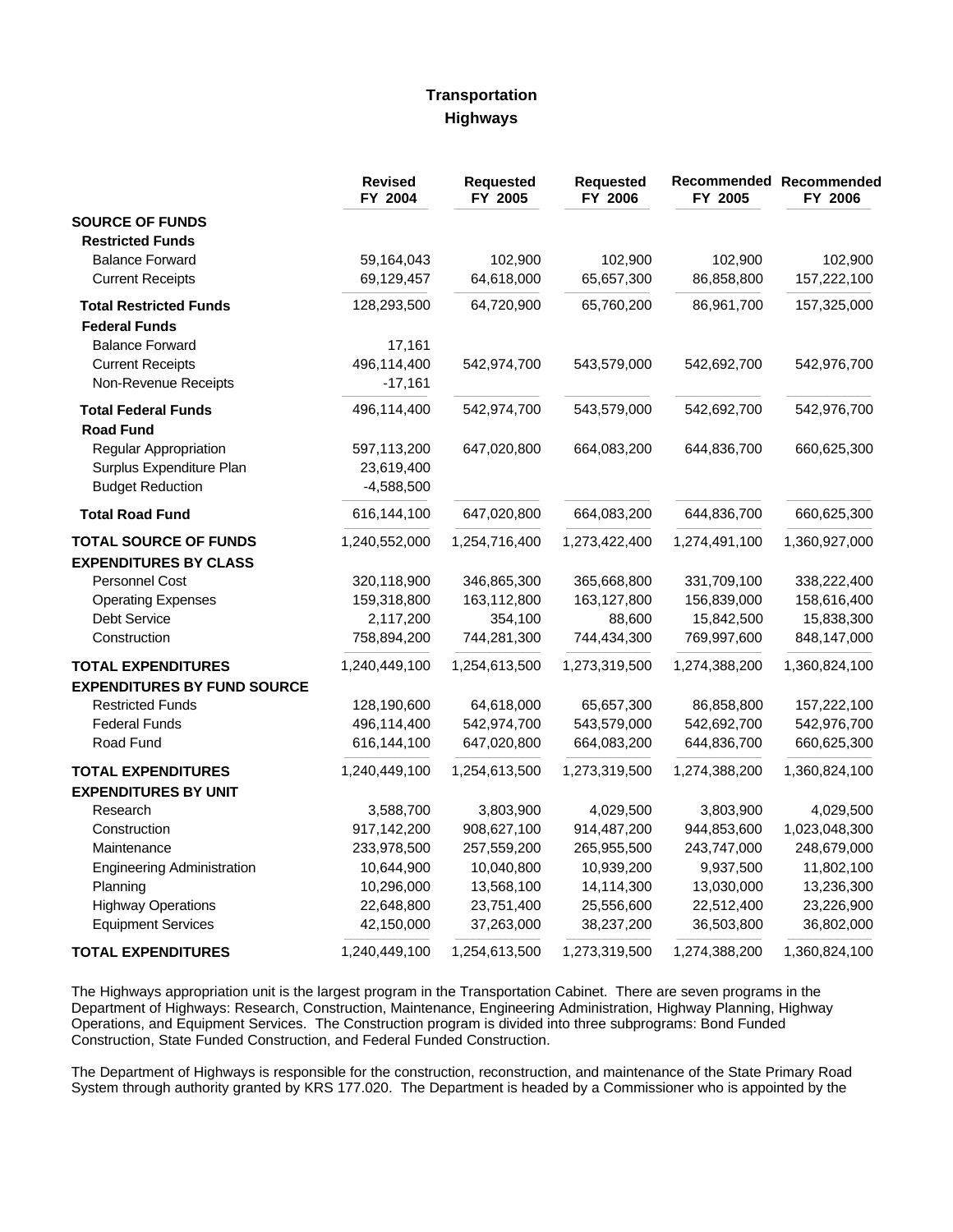Governor on recommendation of the Secretary of Transportation. This agency administers all of the programs within the Highways appropriation unit.

Motor vehicles travel 46.4 billion miles per year on Kentucky's 79,000 miles of roads and streets. The State Primary Road System carries about 85 percent of all traffic. This network consists of approximately 27,500 miles of interstate highways, resource recovery roads, parkways, economic development roads, primary, secondary, rural, and unclassified roads, and approximately 9,000 state maintained bridges. Kentucky's interstate system, consisting of 762 miles, carries 25 percent of all travel.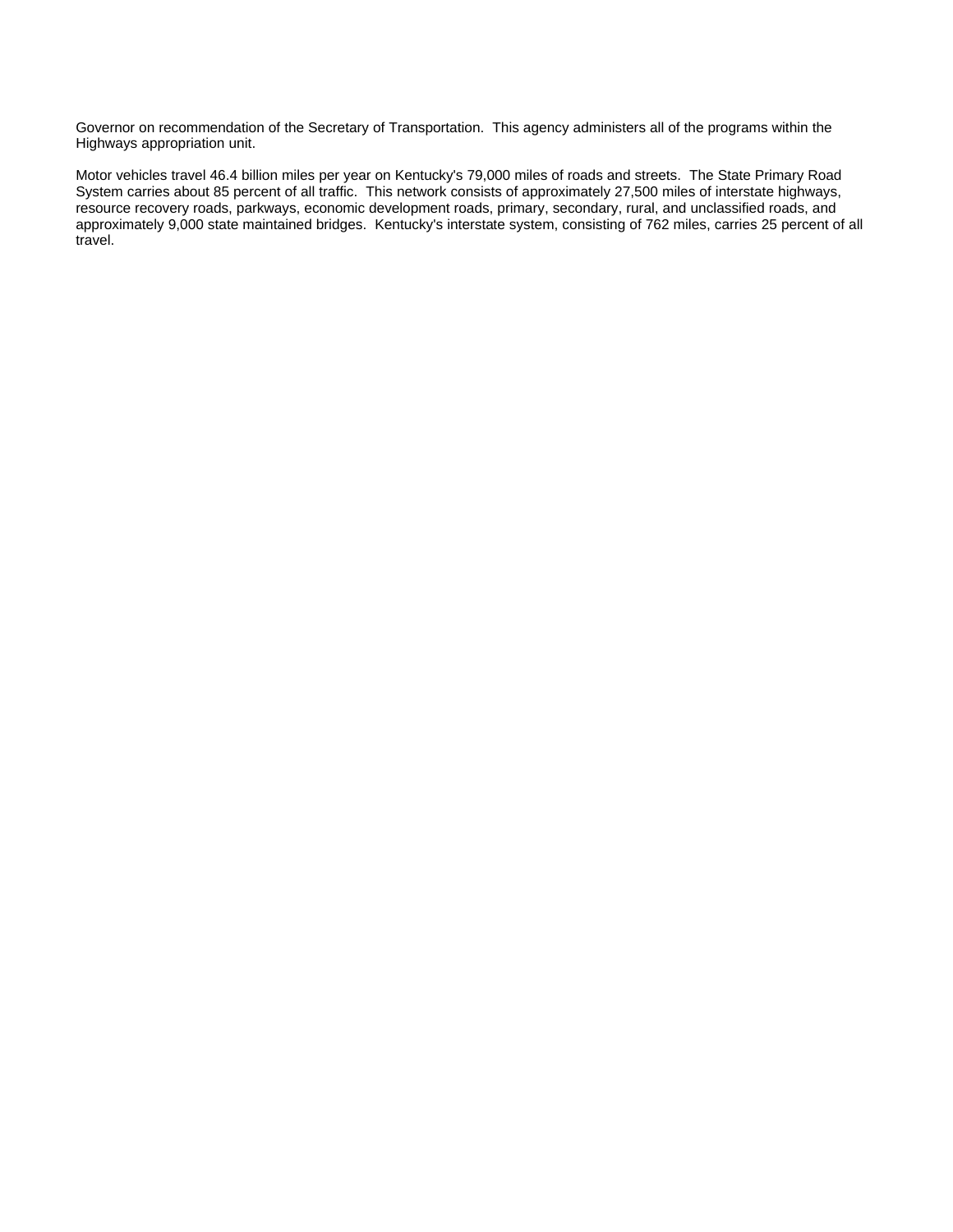## **Highways Research Transportation**

|                                    | <b>Revised</b><br>FY 2004 | <b>Requested</b><br>FY 2005 | <b>Requested</b><br>FY 2006 | <b>Recommended</b><br>FY 2005 | Recommended<br>FY 2006 |
|------------------------------------|---------------------------|-----------------------------|-----------------------------|-------------------------------|------------------------|
| <b>SOURCE OF FUNDS</b>             |                           |                             |                             |                               |                        |
| <b>Federal Funds</b>               |                           |                             |                             |                               |                        |
| <b>Current Receipts</b>            | 2,507,400                 | 2,677,900                   | 2,860,000                   | 2,677,900                     | 2,860,000              |
| <b>Total Federal Funds</b>         | 2,507,400                 | 2,677,900                   | 2,860,000                   | 2,677,900                     | 2,860,000              |
| <b>Road Fund</b>                   |                           |                             |                             |                               |                        |
| Regular Appropriation              | 1,081,300                 | 1,126,000                   | 1,169,500                   | 1,126,000                     | 1,169,500              |
| <b>Total Road Fund</b>             | 1,081,300                 | 1,126,000                   | 1,169,500                   | 1,126,000                     | 1,169,500              |
| <b>TOTAL SOURCE OF FUNDS</b>       | 3,588,700                 | 3,803,900                   | 4,029,500                   | 3,803,900                     | 4,029,500              |
| <b>EXPENDITURES BY CLASS</b>       |                           |                             |                             |                               |                        |
| <b>Personnel Cost</b>              | 3,298,700                 | 3,513,900                   | 3,739,500                   | 3,513,900                     | 3,739,500              |
| <b>Operating Expenses</b>          | 290,000                   | 290,000                     | 290,000                     | 290,000                       | 290,000                |
| <b>TOTAL EXPENDITURES</b>          | 3,588,700                 | 3,803,900                   | 4,029,500                   | 3,803,900                     | 4,029,500              |
| <b>EXPENDITURES BY FUND SOURCE</b> |                           |                             |                             |                               |                        |
| <b>Federal Funds</b>               | 2,507,400                 | 2,677,900                   | 2,860,000                   | 2,677,900                     | 2,860,000              |
| Road Fund                          | 1,081,300                 | 1,126,000                   | 1,169,500                   | 1,126,000                     | 1,169,500              |
| <b>TOTAL EXPENDITURES</b>          | 3,588,700                 | 3,803,900                   | 4,029,500                   | 3,803,900                     | 4,029,500              |

The Research program is primarily a problem-solving service available to the Department of Highways. The program provides studies of traffic safety and operations, pavement mechanics and performance, materials characteristics and behavior, and transportation policies. The Research function is mandated by the Commonwealth's use of federal highway funds in accordance with Title 23 of the Federal Code. The Transportation Cabinet partners with the University of Kentucky Transportation Center to carry out research functions. The partnership conducts workshops on highway maintenance and management; publishes newsletters; provides technical assistance; and maintains a lending library, including both written and audio-visual materials.

The Research program funds the Kentucky Transportation Center at one-tenth of one percent of the motor fuels tax collections, not to exceed \$190,000 per year from the State Road Fund. An additional \$100,000 per year from the Revenue Sharing appropriation unit is transferred to the Kentucky Transportation Center.

#### **Policy**

The Governor's recommended budget provides for a \$100,000 transfer each fiscal year from the Revenue Sharing program to fund the Kentucky Transportation Center at the annual rate of \$290,000.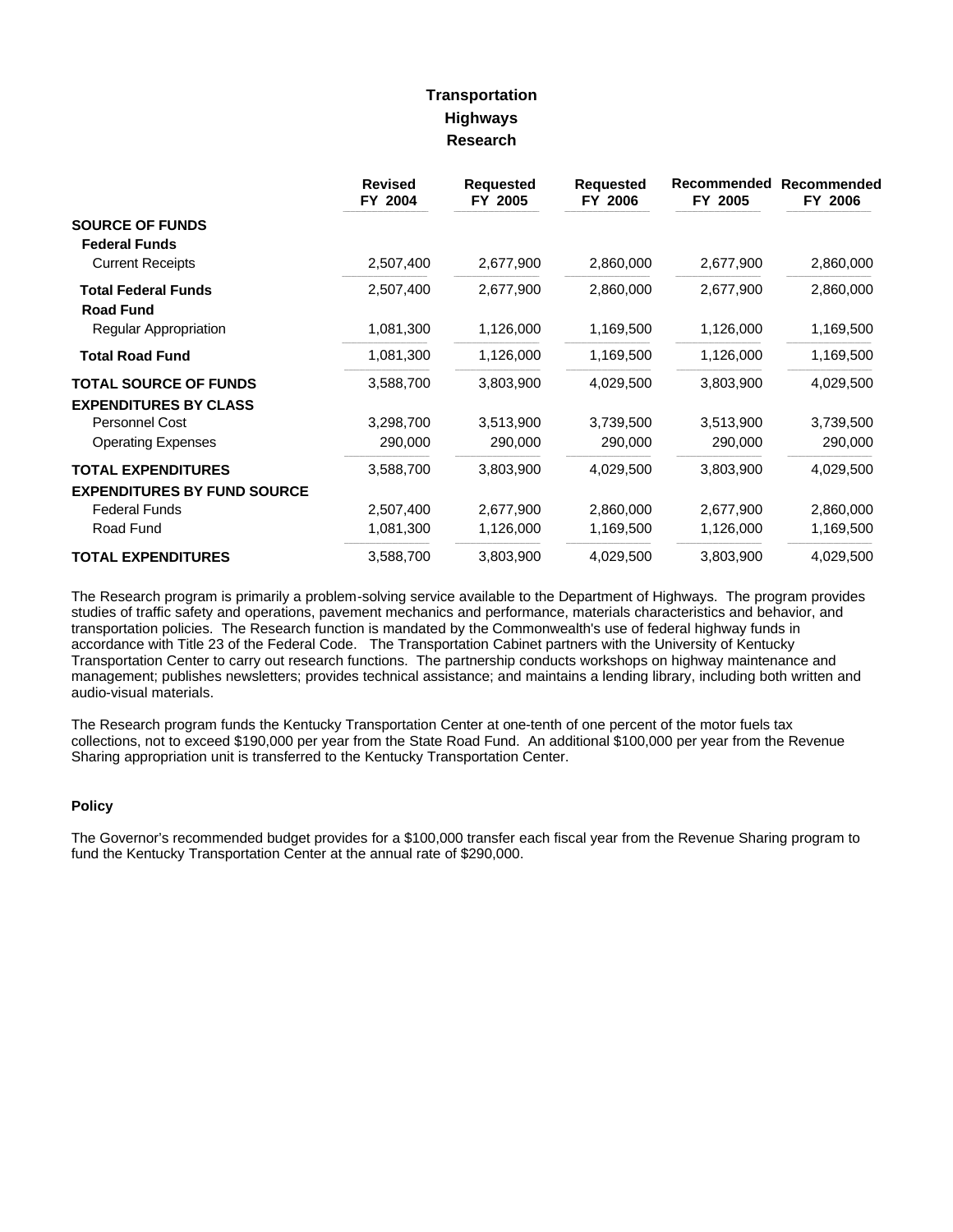## **Highways Construction Transportation**

|                                                | <b>Revised</b><br>FY 2004 | Requested<br>FY 2005 | <b>Requested</b><br>FY 2006 | Recommended<br>FY 2005 | Recommended<br>FY 2006 |
|------------------------------------------------|---------------------------|----------------------|-----------------------------|------------------------|------------------------|
| <b>SOURCE OF FUNDS</b>                         |                           |                      |                             |                        |                        |
| <b>Restricted Funds</b>                        |                           |                      |                             |                        |                        |
| <b>Balance Forward</b>                         | 51,734,500                |                      |                             |                        |                        |
| <b>Current Receipts</b>                        | 31,526,100                | 24,000,000           | 24,000,000                  | 47,000,000             | 117,000,000            |
| <b>Total Restricted Funds</b>                  | 83,260,600                | 24,000,000           | 24,000,000                  | 47,000,000             | 117,000,000            |
| <b>Federal Funds</b>                           |                           |                      |                             |                        |                        |
| <b>Current Receipts</b>                        | 485,700,000               | 530,000,000          | 530,000,000                 | 530,000,000            | 530,000,000            |
| <b>Total Federal Funds</b><br><b>Road Fund</b> | 485,700,000               | 530,000,000          | 530,000,000                 | 530,000,000            | 530,000,000            |
| Regular Appropriation                          | 324,562,200               | 354,627,100          | 360,487,200                 | 367,853,600            | 376,048,300            |
| Surplus Expenditure Plan                       | 23,619,400                |                      |                             |                        |                        |
| <b>Total Road Fund</b>                         | 348,181,600               | 354,627,100          | 360,487,200                 | 367,853,600            | 376,048,300            |
| <b>TOTAL SOURCE OF FUNDS</b>                   | 917,142,200               | 908,627,100          | 914,487,200                 | 944,853,600            | 1,023,048,300          |
| <b>EXPENDITURES BY CLASS</b>                   |                           |                      |                             |                        |                        |
| <b>Personnel Cost</b>                          | 162,552,900               | 164,888,900          | 170,546,500                 | 159,556,600            | 159,556,600            |
| <b>Operating Expenses</b>                      | 11,434,500                | 11,434,500           | 11,434,500                  | 11,434,500             | 11,434,500             |
| <b>Debt Service</b>                            |                           |                      |                             | 15,842,500             | 15,838,300             |
| Construction                                   | 743,154,800               | 732,303,700          | 732,506,200                 | 758,020,000            | 836,218,900            |
| <b>TOTAL EXPENDITURES</b>                      | 917,142,200               | 908,627,100          | 914,487,200                 | 944,853,600            | 1,023,048,300          |
| <b>EXPENDITURES BY FUND SOURCE</b>             |                           |                      |                             |                        |                        |
| <b>Restricted Funds</b>                        | 83,260,600                | 24,000,000           | 24,000,000                  | 47,000,000             | 117,000,000            |
| <b>Federal Funds</b>                           | 485,700,000               | 530,000,000          | 530,000,000                 | 530,000,000            | 530,000,000            |
| Road Fund                                      | 348,181,600               | 354,627,100          | 360,487,200                 | 367,853,600            | 376,048,300            |
| <b>TOTAL EXPENDITURES</b>                      | 917,142,200               | 908,627,100          | 914,487,200                 | 944,853,600            | 1,023,048,300          |
| <b>EXPENDITURES BY UNIT</b>                    |                           |                      |                             |                        |                        |
| <b>Bond Funded Construction</b>                | 59,280,600                |                      |                             | 23,000,000             | 93,000,000             |
| <b>State Funded Construction</b>               | 243,281,600               | 358,627,100          | 364,487,200                 | 371,853,600            | 380,048,300            |
| <b>Federal Funded Construction</b>             | 614,580,000               | 550,000,000          | 550,000,000                 | 550,000,000            | 550,000,000            |
| <b>TOTAL EXPENDITURES</b>                      | 917,142,200               | 908,627,100          | 914,487,200                 | 944,853,600            | 1,023,048,300          |

The Construction program is the largest single funding component within the Highways appropriation unit. It encompasses all construction and major reconstruction of roadways in the State Primary Road System. The Construction Program is divided into three sub-programs: Bond Funded Construction, State Funded Construction, and Federal Funded Construction.

Several different road systems constructed in the Commonwealth over the last 40 years have used Bond Funded Construction. General Obligation Bonds were sold to finance the original construction of the Interstate System. The Turnpike Authority of Kentucky sold revenue bonds to fund construction of the Toll Road System that crisscrosses the state. Resource Recovery Bonds were sold in the late 1970's for construction of the Resource Recovery Road System, a network of highways over which coal resources could be efficiently hauled. The Turnpike Authority sold bonds in 1984, 1987, 1990, 1993, 1995, and 1999 for projects identified as part of the Economic Development Road System. All of the roads constructed using proceeds from Turnpike Authority bonds are built by the Cabinet on behalf of the Authority, and then are leased to the Cabinet until the bonds are retired. At that time they are transferred to the Cabinet and become a part of the state highway system.

State Funded Construction provides for many highway improvement needs, emergency needs, industrial access roads,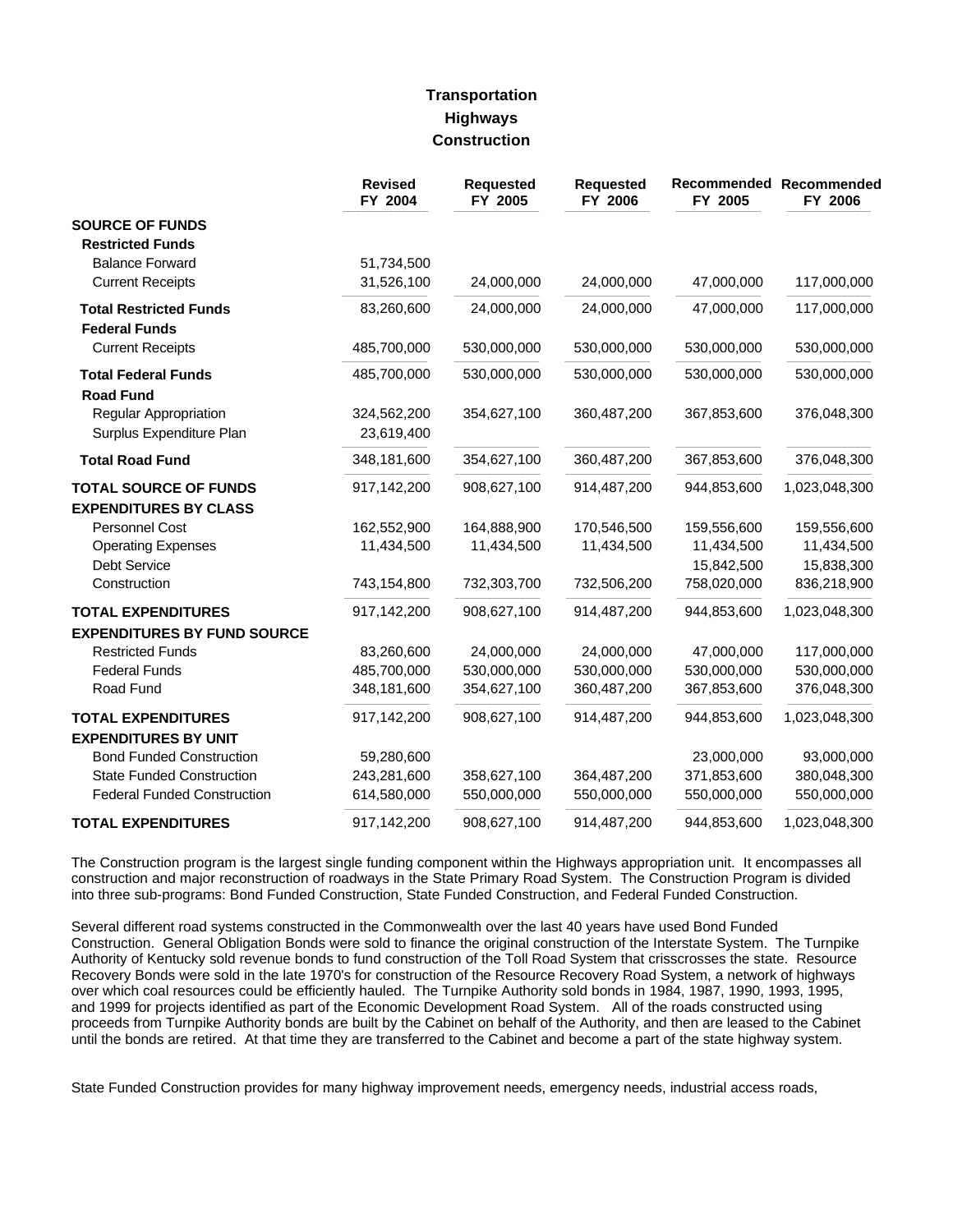parkway and primary road pavement rehabilitation, and other projects for which federal funding is not available. The state resurfacing program is a part of this sub-program area and provides for resurfacing of roads in the state maintained highway system.

The Federal Construction program addresses the major construction, reconstruction, and rehabilitation needs for nearly 12,000 miles of Interstate, primary, secondary, urban systems, and Appalachian routes across the state. This funding is provided under Titles 23 and 40 of the US Code.

#### **Policy**

The 2004-2006 Executive Budget provides continuing Road Fund support for state resurfacing projects, specialized contracts, and the Highway Construction Contingency Account.

The Governor's recommended budget provides Road Fund support for state construction projects in the 2004 - 2006 Biennial Highway Construction program.

The 2004-2006 Executive Budget provides no Road Fund support to the Federally Funded Construction program. Instead, the Governor's recommendation is to utilize Toll Credits in lieu of the cash match for federally funded projects. Toll credits are credits earned by a state for building roads to interstate specifications and paid for with state dollars. Kentucky's toll roads were built to interstate specifications and paid for with state funds, therefore allowing Kentucky to earn Toll Credits.

The Governor's recommended budget authorizes the Secretary of Transportation to continue the Cash Management program, formerly known as the Pre-financing Road Projects program authorized in the 2000-2002 and 2002-2004 Appropriations Bill. Since its inception, the Cash Management program has expedited projects in the Biennial Highway Construction Plan by managing Road Fund cash, while ensuring that project and fund balances are sufficient to satisfy expenditures within the appropriations enacted.

The 2004-2006 Executive Budget provides for Grant Anticipation Revenue Vehicle (GARVEE) bonds totaling \$116,000,000 with \$23,000,000 in fiscal year 2005 and \$93,000,000 in fiscal year 2006. GARVEE bonds are a financing mechanism authorized by the federal government, which allow a state to issue bonds for eligible federal aid projects and use federal funds to pay the debt service.

 Debt service on the bonds will be paid from federal highway funds in the Federally Funded Construction program. The debt service is projected to be \$15,842,500 in fiscal year 2005 and \$15,838,300 in fiscal year 2006. These funds will be direct GARVEE bonds and will be used on interstate projects including I-64, I-75, and I-65.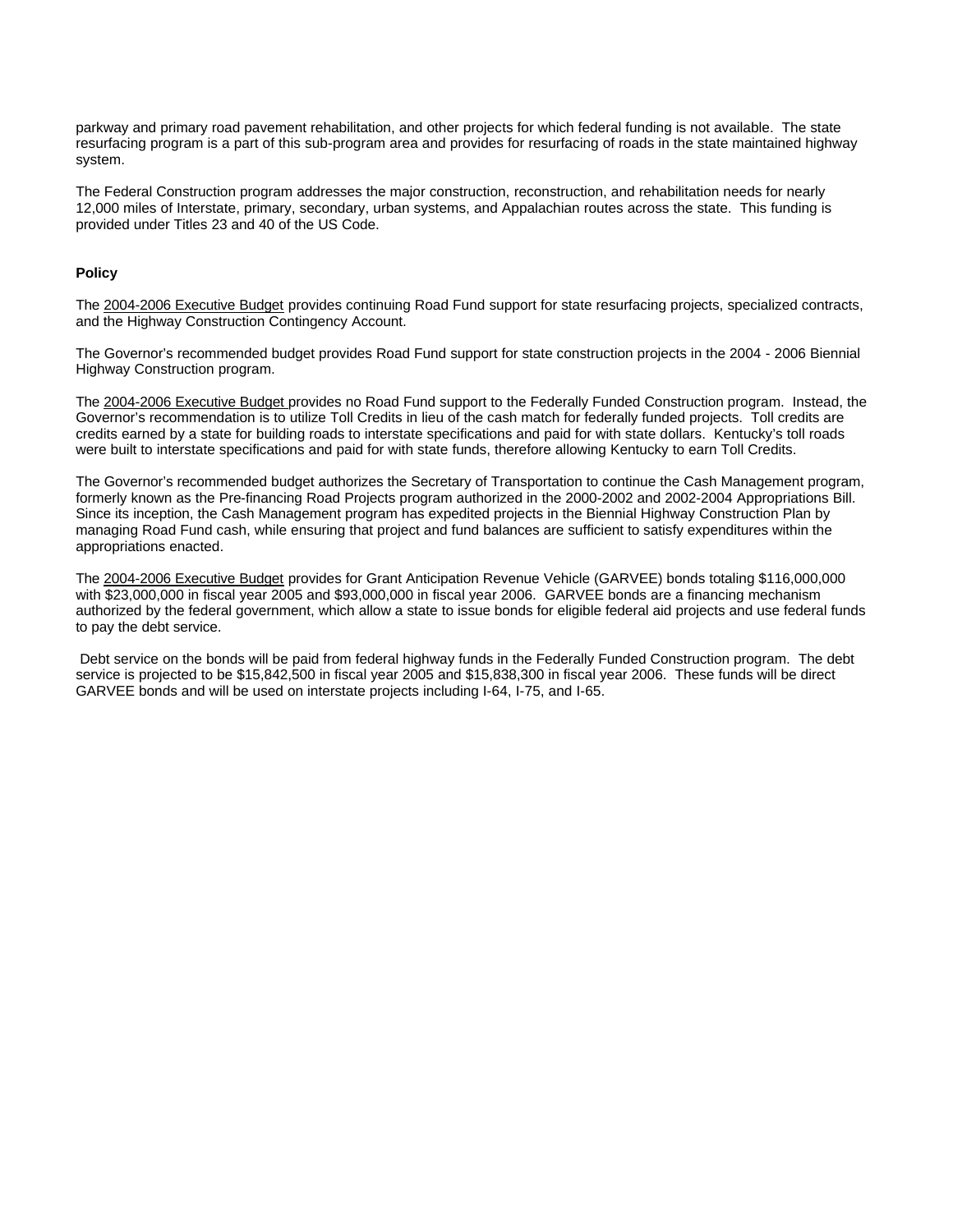## **Highways Maintenance Transportation**

|                                    | <b>Revised</b><br>FY 2004 | <b>Requested</b><br>FY 2005 | <b>Requested</b><br>FY 2006 | Recommended<br>FY 2005 | Recommended<br>FY 2006 |
|------------------------------------|---------------------------|-----------------------------|-----------------------------|------------------------|------------------------|
| <b>SOURCE OF FUNDS</b>             |                           |                             |                             |                        |                        |
| <b>Restricted Funds</b>            |                           |                             |                             |                        |                        |
| <b>Current Receipts</b>            | 2,704,000                 | 3,355,000                   | 3,420,100                   | 3,355,000              | 3,420,100              |
| <b>Total Restricted Funds</b>      | 2,704,000                 | 3,355,000                   | 3,420,100                   | 3,355,000              | 3,420,100              |
| <b>Federal Funds</b>               |                           |                             |                             |                        |                        |
| <b>Balance Forward</b>             | 17,161                    |                             |                             |                        |                        |
| Non-Revenue Receipts               | $-17,161$                 |                             |                             |                        |                        |
| <b>Total Federal Funds</b>         |                           |                             |                             |                        |                        |
| <b>Road Fund</b>                   |                           |                             |                             |                        |                        |
| Regular Appropriation              | 231,274,500               | 254,204,200                 | 262,535,400                 | 240,392,000            | 245,258,900            |
| <b>Total Road Fund</b>             | 231,274,500               | 254,204,200                 | 262,535,400                 | 240,392,000            | 245,258,900            |
| <b>TOTAL SOURCE OF FUNDS</b>       | 233,978,500               | 257,559,200                 | 265,955,500                 | 243,747,000            | 248,679,000            |
| <b>EXPENDITURES BY CLASS</b>       |                           |                             |                             |                        |                        |
| <b>Personnel Cost</b>              | 106,552,300               | 119,343,300                 | 128,039,600                 | 111,979,100            | 115,183,200            |
| <b>Operating Expenses</b>          | 125,636,500               | 136,126,200                 | 136,126,200                 | 129,678,200            | 131,706,100            |
| Construction                       | 1,789,700                 | 2,089,700                   | 1,789,700                   | 2,089,700              | 1,789,700              |
| <b>TOTAL EXPENDITURES</b>          | 233,978,500               | 257,559,200                 | 265,955,500                 | 243,747,000            | 248,679,000            |
| <b>EXPENDITURES BY FUND SOURCE</b> |                           |                             |                             |                        |                        |
| <b>Restricted Funds</b>            | 2,704,000                 | 3,355,000                   | 3,420,100                   | 3,355,000              | 3,420,100              |
| Road Fund                          | 231,274,500               | 254,204,200                 | 262,535,400                 | 240,392,000            | 245,258,900            |
| <b>TOTAL EXPENDITURES</b>          | 233,978,500               | 257,559,200                 | 265,955,500                 | 243,747,000            | 248,679,000            |

Kentucky has invested approximately \$15 billion in highway infrastructure that comprises right-of-way, roadways, and bridges. KRS 176.050 assigns the responsibility for operating and maintaining this highway infrastructure to the Department of Highways. The Maintenance program's role is to operate and maintain the roadways, bridges, rest areas, and traffic control devices on all state-maintained highways. Two organizational units, the Division of Maintenance and the Division of Traffic Operations, administer this program.

The Division of Maintenance responsibilities are broken down into the following four primary categories:

(1) Roadway Maintenance Program personnel in the twelve Highway Districts maintain 15,308 miles of state primary highways and 12,132 miles of rural secondary highways.

(2) Pavement and Operations Management personnel inspect and evaluate pavement conditions on 27,440 miles of statemaintained roads, determine strategies for improvement, estimate funding needs, and recommend annual priorities.

(3) The Bridge Maintenance Program is responsible for all state-maintained bridges, except those on the Rural Secondary system. Kentucky has 6,103 bridges of which 27 are Ohio River crossings and 74 are in-state bridges over major lakes and rivers.

(4) The Rest Area Operations/Maintenance Program provides sanitary and accessible restroom facilities and other convenience services for motorists traveling through the state. There are 28 rest area and welcome center locations and two truck rest haven locations operated and maintained through contracts with nonprofit agencies that hire and train individuals with disabilities. The remaining seven locations are operated and maintained by Cabinet personnel. All of the facilities are open 24 hours per day, seven days per week. The Department for the Blind maintains the vending operations at 11 locations, and the remaining vending operations are maintained by Cabinet personnel or by contractors.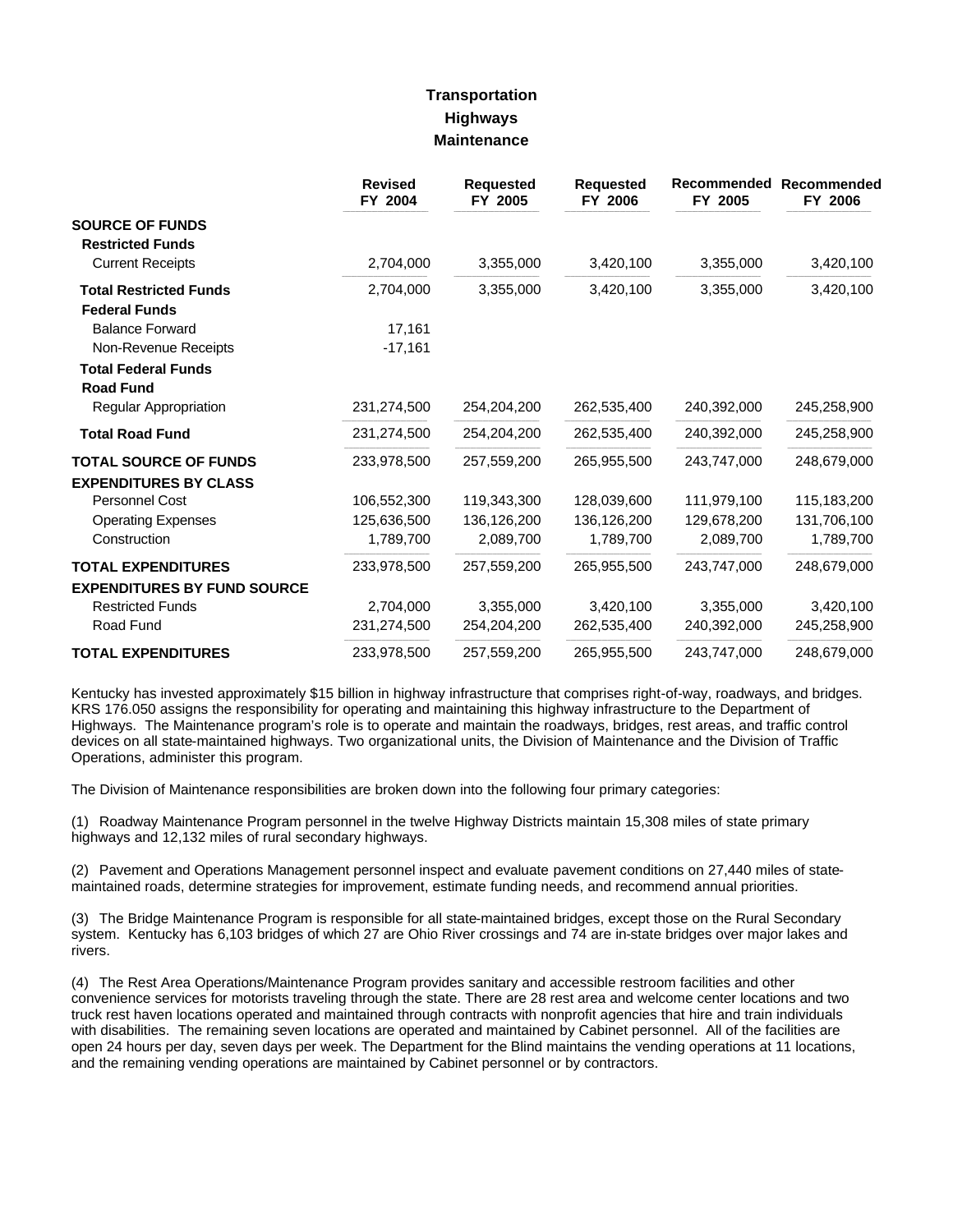The Division of Traffic Operations is responsible for the installation and maintenance of traffic control devices on over 25,000 miles of highways. This unit also maintains a traffic accident surveillance program with the objective of identifying locations having an abnormally high accident rate. The duties of this unit are set out in KRS 176.050, KRS 177.020, KRS 177.830-890, and KRS 177.905-990**.** 

#### **Policy**

The Governor's recommended budget continues Road Fund support in fiscal year 2005 and fiscal year 2006 for several facets of the Maintenance program, including: guardrail replacement and new installation, roadway slide repair, tree and brush removal, pavement repairs, contract bridge repair, ditching, and site mitigation.

A fund substitution is recommended in the Executive Budget for the Traffic Response and Incident Management Assisting the River Cities (TRIMARC) as a result of losing time limited federal funds. The recommended budget provides Road Fund support totaling \$1,953,100 in fiscal year 2005 and \$2,148,400 in fiscal year 2006. Additionally, restricted funds are also provided totaling \$651,000 in fiscal year 2005 and \$716,100 in fiscal year 2006. The state of Indiana has partnered with Kentucky to operate the facility resulting in the restricted fund support.

The Governor's budget recommendation provides a fund substitution for the Advanced Regional Traffic Interactive Management Information System (ARTIMIS) as a result of losing time limited federal funds. Road Fund support of \$1,500,000 is provided in each year of the biennium.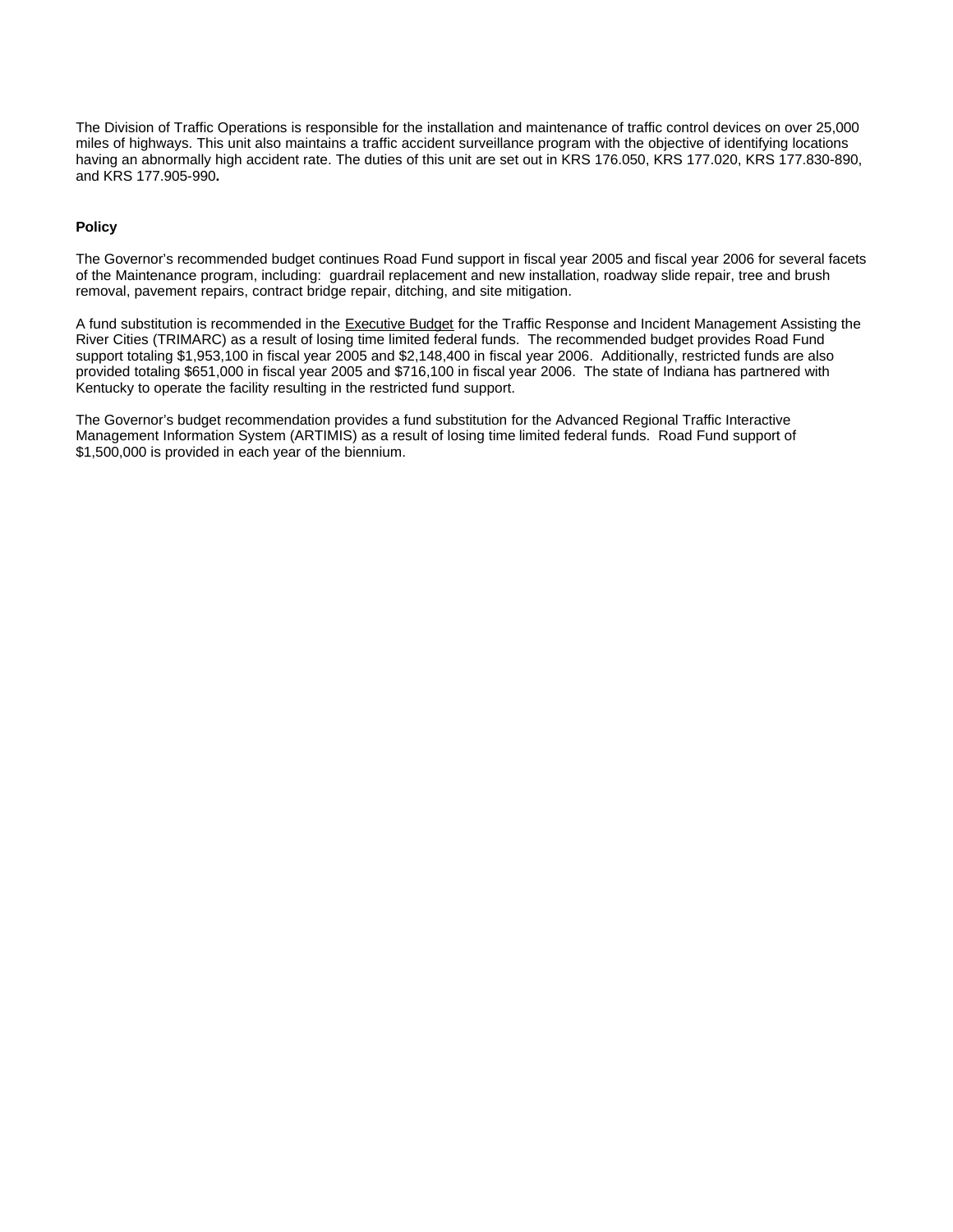## **Highways Engineering Administration Transportation**

|                                                 | <b>Revised</b><br>FY 2004 | <b>Requested</b><br>FY 2005 | <b>Requested</b><br>FY 2006 | Recommended<br>FY 2005 | Recommended<br>FY 2006 |
|-------------------------------------------------|---------------------------|-----------------------------|-----------------------------|------------------------|------------------------|
| <b>SOURCE OF FUNDS</b>                          |                           |                             |                             |                        |                        |
| <b>Road Fund</b>                                |                           |                             |                             |                        |                        |
| Regular Appropriation                           | 14,011,100                | 10,040,800                  | 10,939,200                  | 9,937,500              | 11,802,100             |
| <b>Budget Reduction</b>                         | $-3,366,200$              |                             |                             |                        |                        |
| <b>Total Road Fund</b>                          | 10,644,900                | 10,040,800                  | 10,939,200                  | 9,937,500              | 11,802,100             |
| <b>TOTAL SOURCE OF FUNDS</b>                    | 10,644,900                | 10,040,800                  | 10,939,200                  | 9,937,500              | 11,802,100             |
| <b>EXPENDITURES BY CLASS</b>                    |                           |                             |                             |                        |                        |
| Personnel Cost                                  | 7,141,300                 | 11,450,700                  | 12,349,100                  | 11,347,400             | 13,212,000             |
| <b>Operating Expenses</b>                       | 6,291,300                 | 1,385,500                   | 1,385,500                   | 1,385,500              | 1,385,500              |
| Construction                                    | $-2,787,700$              | $-2,795,400$                | $-2,795,400$                | $-2,795,400$           | $-2,795,400$           |
| <b>TOTAL EXPENDITURES</b>                       | 10,644,900                | 10,040,800                  | 10,939,200                  | 9,937,500              | 11,802,100             |
| <b>EXPENDITURES BY FUND SOURCE</b><br>Road Fund | 10,644,900                | 10,040,800                  | 10,939,200                  | 9,937,500              | 11,802,100             |
| <b>TOTAL EXPENDITURES</b>                       | 10,644,900                | 10,040,800                  | 10,939,200                  | 9,937,500              | 11,802,100             |

There are nine divisions organized under the State Highway Engineer's Office:

(1) The Division of Construction supervises highway construction projects, providing administrative support for central office and district construction projects. It also assists Division of Materials staff in sampling and testing materials used in construction projects.

(2) The Division of Materials establishes standards and controls relating to the quality of materials for the construction, maintenance, and operation of highways and bridges. The Division performs soil and geological engineering required for the design, construction, and maintenance of roads and bridges.

(3) The Division of Bridge Design develops and prepares contract plans for all highway structures, as well as any special structures that the Transportation Cabinet builds as part of Kentucky's system of roads. The Division is also responsible for overseeing the County Bridge Replacement Program, which replaces bridges on locally maintained roadways of less than 13-ton load capacity and less than 100 feet in length.

(4) The Division of Highway Design, in conjunction with the District Design Offices, is responsible for the required design activities of the Cabinet's Six-Year Plan projects, including the preparation, assembly and reproduction of construction plans for a project's award.

(5) The Division of Professional Services advertises for engineering services, administers the Cabinet's prequalification process for consultant engineering services, and contracts with consulting engineers.

(6) The Division of Environmental Analysis ensures the Cabinet is compliant with environmental laws and regulations.

(7) The Division of Right of Way and Utilities acquires property required for the construction and reconstruction of highways. This function involves obtaining title reports, performing appraisals and appraisal reviews, conducting negotiations, providing relocation assistance, facilitating property management, and initiating condemnation procedures on properties affected by proposed projects.

(8) The Division of Program Management is responsible for developing Kentucky's Biennial Six-Year Highway Plan.

(9) The Division of Planning provides the day-to-day administration and support for personnel involved in the Highway Planning Program activities, including management, clerical support, training, and other overhead expenditures.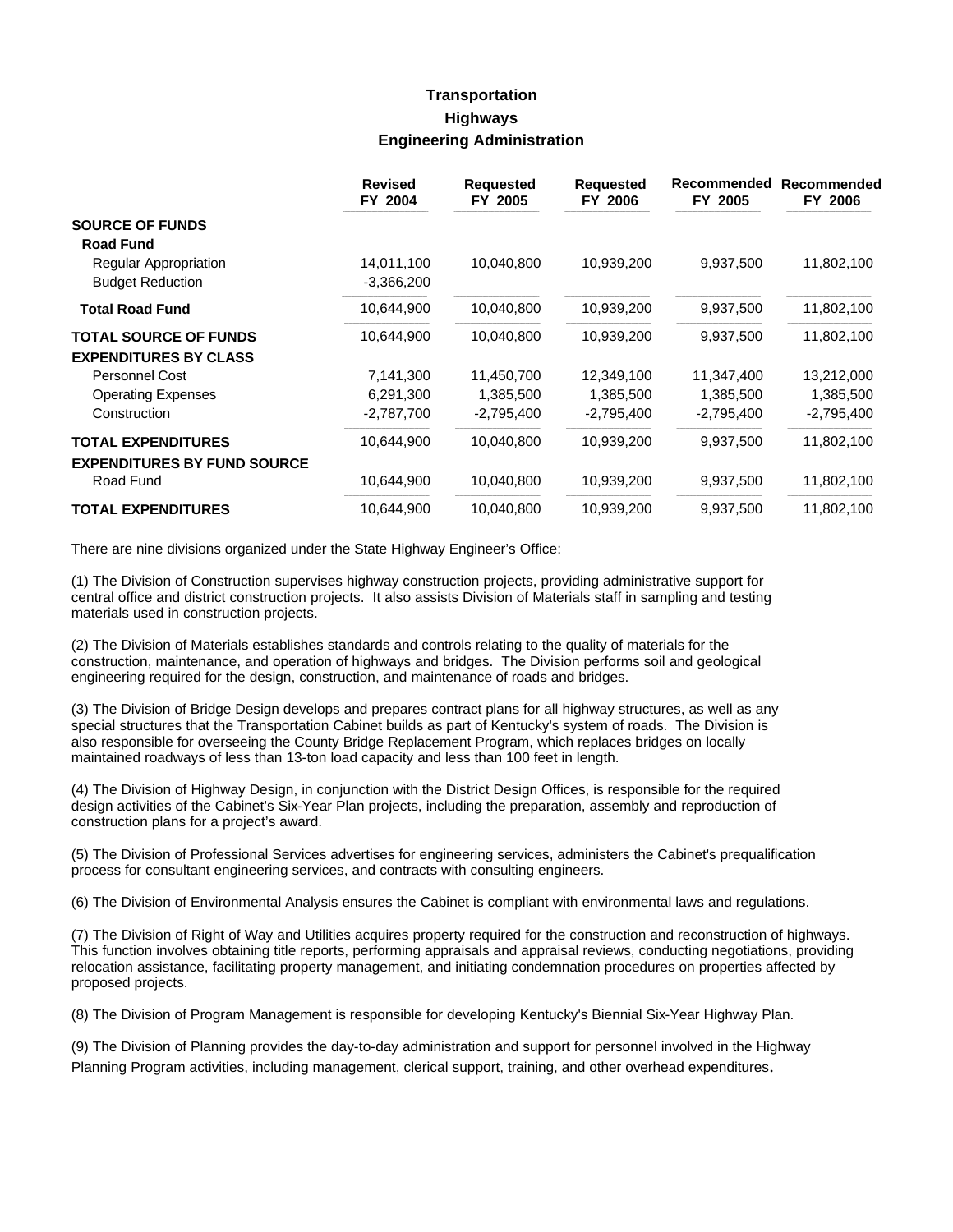## **Highways Planning Transportation**

|                                    | <b>Revised</b><br>FY 2004 | <b>Requested</b><br>FY 2005 | <b>Requested</b><br>FY 2006 | Recommended<br>FY 2005 | Recommended<br>FY 2006 |
|------------------------------------|---------------------------|-----------------------------|-----------------------------|------------------------|------------------------|
| <b>SOURCE OF FUNDS</b>             |                           |                             |                             |                        |                        |
| <b>Federal Funds</b>               |                           |                             |                             |                        |                        |
| <b>Current Receipts</b>            | 7,907,000                 | 10,296,800                  | 10,719,000                  | 10,014,800             | 10,116,700             |
| <b>Total Federal Funds</b>         | 7,907,000                 | 10,296,800                  | 10,719,000                  | 10,014,800             | 10,116,700             |
| <b>Road Fund</b>                   |                           |                             |                             |                        |                        |
| Regular Appropriation              | 2,389,000                 | 3,271,300                   | 3,395,300                   | 3,015,200              | 3,119,600              |
| <b>Total Road Fund</b>             | 2,389,000                 | 3,271,300                   | 3,395,300                   | 3,015,200              | 3,119,600              |
| <b>TOTAL SOURCE OF FUNDS</b>       | 10,296,000                | 13,568,100                  | 14,114,300                  | 13,030,000             | 13,236,300             |
| <b>EXPENDITURES BY CLASS</b>       |                           |                             |                             |                        |                        |
| Personnel Cost                     | 9,516,800                 | 12,800,400                  | 13,346,600                  | 12,437,300             | 12,643,600             |
| <b>Operating Expenses</b>          | 779,200                   | 767,700                     | 767,700                     | 592,700                | 592,700                |
| <b>TOTAL EXPENDITURES</b>          | 10,296,000                | 13,568,100                  | 14,114,300                  | 13,030,000             | 13,236,300             |
| <b>EXPENDITURES BY FUND SOURCE</b> |                           |                             |                             |                        |                        |
| <b>Federal Funds</b>               | 7,907,000                 | 10,296,800                  | 10,719,000                  | 10,014,800             | 10,116,700             |
| Road Fund                          | 2,389,000                 | 3,271,300                   | 3,395,300                   | 3,015,200              | 3,119,600              |
| <b>TOTAL EXPENDITURES</b>          | 10,296,000                | 13,568,100                  | 14,114,300                  | 13,030,000             | 13,236,300             |

The Division of Planning provides administrative, clerical and technical support and implements transportation planning activities statewide. It also coordinates statewide rail planning, carpooling, alternative fuel, bikeway, pedway, and ferry operations. The division oversees the Cabinet's Enhancement Program, which is responsible for beautification, historic preservation, and rehabilitation of the Commonwealth's highways, historic transportation facilities, and bikeway projects.

Highway Planning evaluates state-maintained streets and highways to ensure that available federal and state funds are utilized to maximum efficiency. In cooperation with the Area Development Districts, it acquires roadway centerline locations and associated data for all public roads in Kentucky. It maintains an inventory of all roadway classifications and prepares city, county, and state road maps for distribution. The program also furnishes statistics required by the Federal Highway Administration and state and local government decision-makers.

Metropolitan Planning maintains and distributes federal funding to nine Metropolitan Planning Organizations (MPOs) to implement continuing, comprehensive, and cooperative (3C) planning process, which is mandated by federal law. The MPOs study the impact of transportation operations in urbanized areas concerning congestion management, air quality, environmental issues, public involvement, land use and development, and public transportation.

Area Development Districts (ADD) Assistance administers a regional planning and public participation process in the state's 15 Area Development Districts as part of the Cabinet's overall statewide transportation planning process, as required by 23 USC and 23 CFR 450. The Cabinet contracts with each ADD for activities in support of the regional and statewide planning process, including public involvement, data collection, analysis, identification of needs, project recommendations, regional prioritization of projects, and technical assistance and review.

#### **Policy**

Both federal funds and Road Fund-supported match are included in the Governor's budget recommendation in anticipation of the federal highway reauthorization act.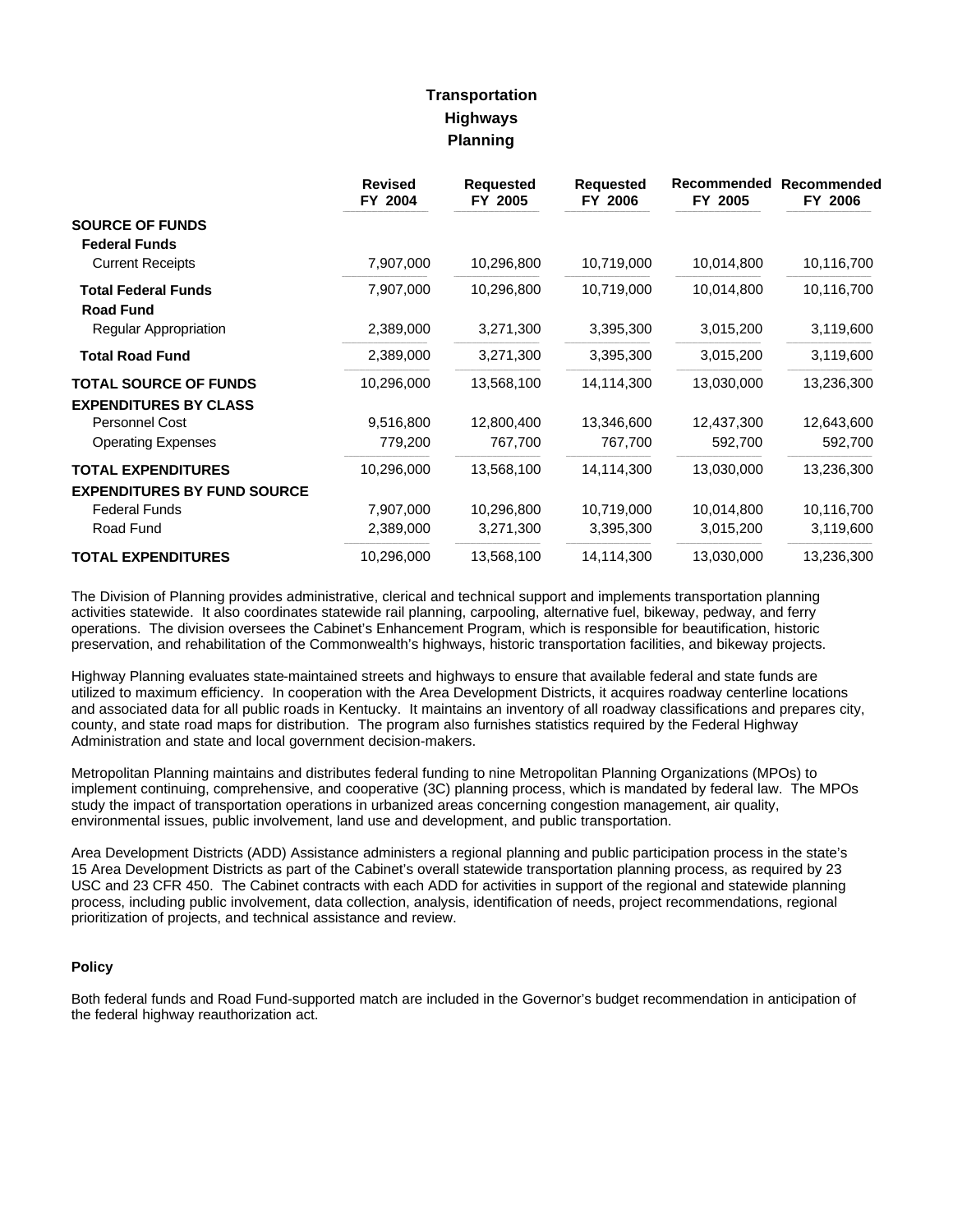## **Highways Highway Operations Transportation**

|                                    | <b>Revised</b><br>FY 2004 | <b>Requested</b><br>FY 2005 | <b>Requested</b><br>FY 2006 | Recommended<br>FY 2005 | Recommended<br>FY 2006 |
|------------------------------------|---------------------------|-----------------------------|-----------------------------|------------------------|------------------------|
| <b>SOURCE OF FUNDS</b>             |                           |                             |                             |                        |                        |
| <b>Restricted Funds</b>            |                           |                             |                             |                        |                        |
| <b>Balance Forward</b>             | 50,443                    |                             |                             |                        |                        |
| <b>Current Receipts</b>            | 25,557                    |                             |                             |                        |                        |
| <b>Total Restricted Funds</b>      | 76,000                    |                             |                             |                        |                        |
| <b>Road Fund</b>                   |                           |                             |                             |                        |                        |
| Regular Appropriation              | 23,795,100                | 23,751,400                  | 25,556,600                  | 22,512,400             | 23,226,900             |
| <b>Budget Reduction</b>            | $-1,222,300$              |                             |                             |                        |                        |
| <b>Total Road Fund</b>             | 22,572,800                | 23,751,400                  | 25,556,600                  | 22,512,400             | 23,226,900             |
| <b>TOTAL SOURCE OF FUNDS</b>       | 22,648,800                | 23,751,400                  | 25,556,600                  | 22,512,400             | 23,226,900             |
| <b>EXPENDITURES BY CLASS</b>       |                           |                             |                             |                        |                        |
| Personnel Cost                     | 19,359,900                | 22,311,200                  | 24,116,400                  | 21,077,100             | 21,791,600             |
| <b>Operating Expenses</b>          | 3,288,900                 | 1,440,200                   | 1,440,200                   | 1,435,300              | 1,435,300              |
| <b>TOTAL EXPENDITURES</b>          | 22,648,800                | 23,751,400                  | 25,556,600                  | 22,512,400             | 23,226,900             |
| <b>EXPENDITURES BY FUND SOURCE</b> |                           |                             |                             |                        |                        |
| <b>Restricted Funds</b>            | 76,000                    |                             |                             |                        |                        |
| Road Fund                          | 22,572,800                | 23,751,400                  | 25,556,600                  | 22,512,400             | 23,226,900             |
| <b>TOTAL EXPENDITURES</b>          | 22,648,800                | 23,751,400                  | 25,556,600                  | 22,512,400             | 23,226,900             |

In accordance with KRS Chapter 176, this program provides leadership, management, and central administrative support and funding for central office and district operations for the Transportation Cabinet's Department of Highways. The Commissioner of Highways administers the Department, which governs the State Highway Engineer's Office, 15 divisions, and 12 district offices. In the 12 district offices, the District Highway Operations Office manages the road project functions and reports to the State Highway Engineer.

The State Highway Engineer's Office manages and coordinates the engineering functions of the Cabinet, reviewing management, engineering, and personnel reports and recommendations from the engineering and professional divisions, staff and Deputy State Highway Engineers. In addition, the Office administers the Cabinet's Engineering Scholarship Program and the Engineering Graduate Training Program, coordinates the Research Program and manages special projects, such as the Louisville Bridges and Paris Pike projects.

Contract procurement activities are also a part of the Highway Operations program and include prequalifying road contractors, advertising bids for road construction projects, awarding contracts, and issuing work orders and monitoring required contract provisions.

Each District includes a Legal Office that provides legal assistance on right-of-way acquisitions, relocation issues, and utility involvement for highway projects.

#### **Policy**

Road Fund support to maintain the Engineering Scholarship program is included in the Executive Budget recommendation.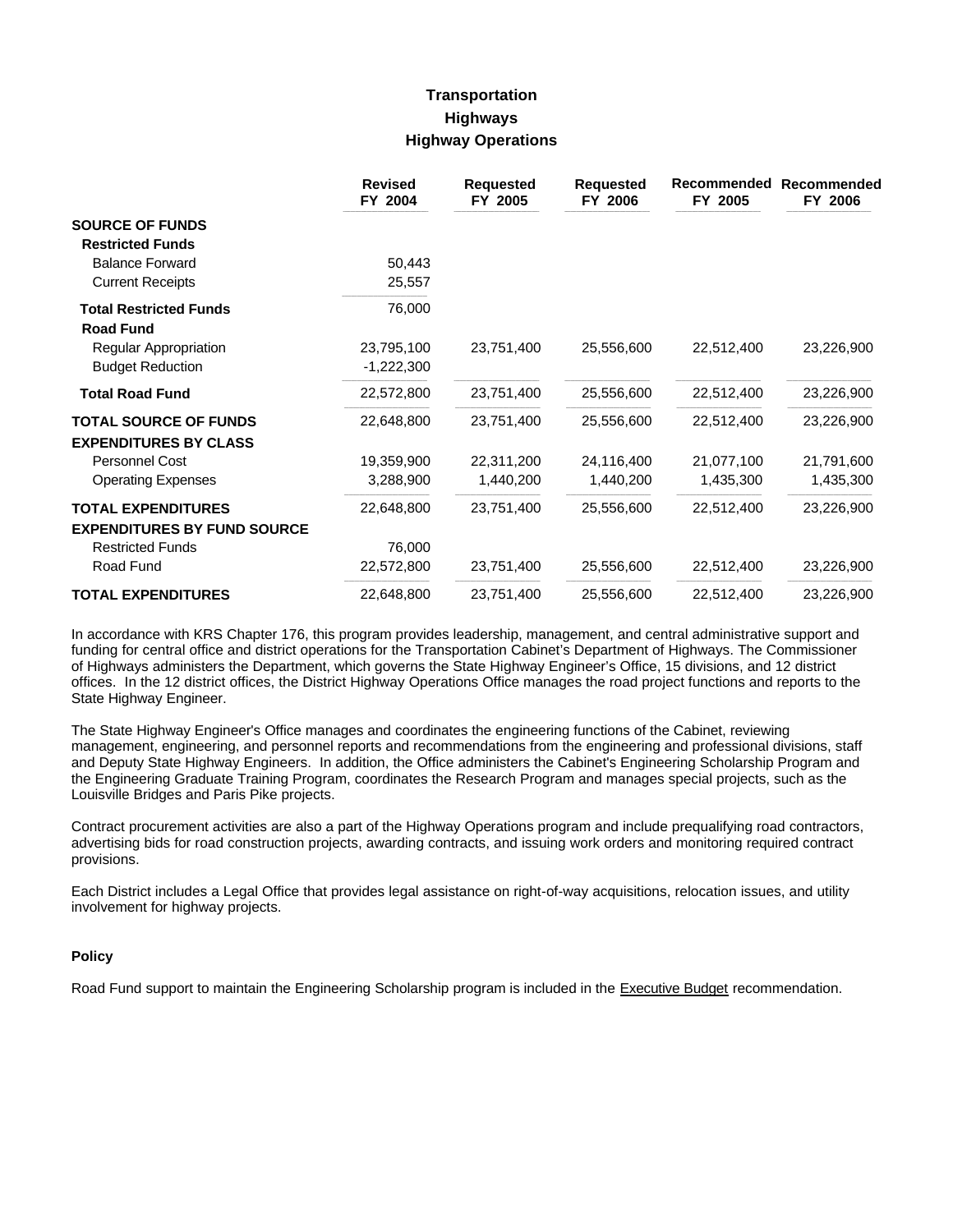## **Highways Equipment Services Transportation**

|                                    | <b>Revised</b><br>FY 2004 | <b>Requested</b><br>FY 2005 | Requested<br>FY 2006 | Recommended<br>FY 2005 | Recommended<br>FY 2006 |
|------------------------------------|---------------------------|-----------------------------|----------------------|------------------------|------------------------|
| <b>SOURCE OF FUNDS</b>             |                           |                             |                      |                        |                        |
| <b>Restricted Funds</b>            |                           |                             |                      |                        |                        |
| <b>Balance Forward</b>             | 7,379,100                 | 102,900                     | 102,900              | 102,900                | 102,900                |
| <b>Current Receipts</b>            | 34,873,800                | 37,263,000                  | 38,237,200           | 36,503,800             | 36,802,000             |
| <b>Total Restricted Funds</b>      | 42,252,900                | 37,365,900                  | 38,340,100           | 36,606,700             | 36,904,900             |
| <b>TOTAL SOURCE OF FUNDS</b>       | 42,252,900                | 37,365,900                  | 38,340,100           | 36,606,700             | 36,904,900             |
| <b>EXPENDITURES BY CLASS</b>       |                           |                             |                      |                        |                        |
| <b>Personnel Cost</b>              | 11,697,000                | 12,556,900                  | 13,531,100           | 11,797,700             | 12,095,900             |
| <b>Operating Expenses</b>          | 11,598,400                | 11,668,700                  | 11,683,700           | 12,022,800             | 11,772,300             |
| <b>Debt Service</b>                | 2,117,200                 | 354,100                     | 88,600               |                        |                        |
| Construction                       | 16,737,400                | 12,683,300                  | 12,933,800           | 12,683,300             | 12,933,800             |
| <b>TOTAL EXPENDITURES</b>          | 42,150,000                | 37,263,000                  | 38,237,200           | 36,503,800             | 36,802,000             |
| <b>EXPENDITURES BY FUND SOURCE</b> |                           |                             |                      |                        |                        |
| <b>Restricted Funds</b>            | 42,150,000                | 37,263,000                  | 38,237,200           | 36,503,800             | 36,802,000             |
| <b>TOTAL EXPENDITURES</b>          | 42,150,000                | 37,263,000                  | 38,237,200           | 36,503,800             | 36,802,000             |

The mission of the Equipment Services program area is to provide highway construction and maintenance equipment for use by the Department of Highways. The unit purchases and maintains all the Cabinet's trucks, heavy equipment, and various pieces of support machinery. This program provides its services through the central office garage in Frankfort and a network of 16 repair garages located throughout the state.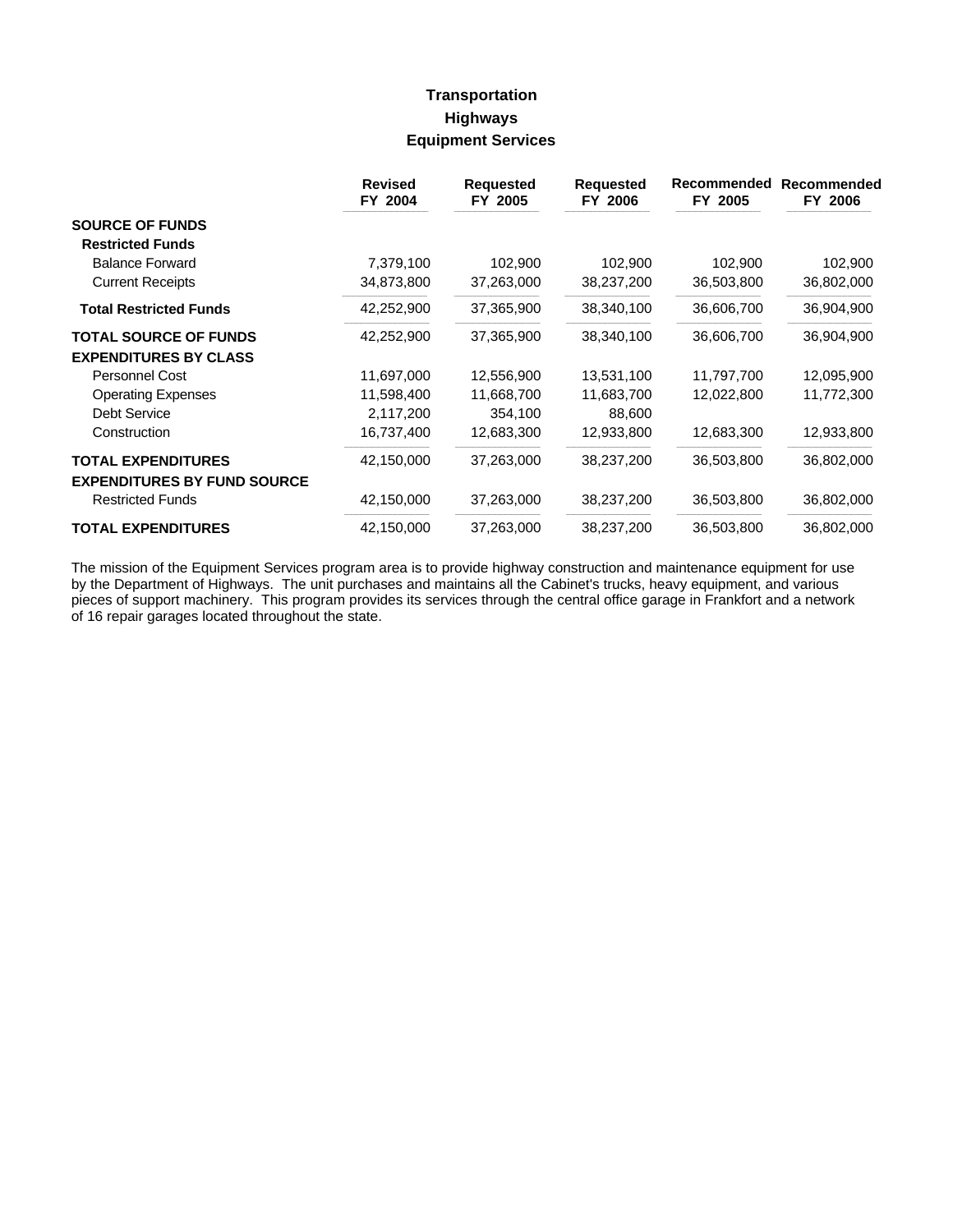## **Vehicle Regulation Transportation**

|                                    | <b>Revised</b><br>FY 2004 | <b>Requested</b><br>FY 2005 | <b>Requested</b><br>FY 2006 | Recommended<br>FY 2005 | Recommended<br>FY 2006 |
|------------------------------------|---------------------------|-----------------------------|-----------------------------|------------------------|------------------------|
| <b>SOURCE OF FUNDS</b>             |                           |                             |                             |                        |                        |
| <b>Restricted Funds</b>            |                           |                             |                             |                        |                        |
| <b>Balance Forward</b>             | 1,584,500                 | 2,533,800                   | 3,283,100                   | 2,533,800              | 3,283,100              |
| <b>Current Receipts</b>            | 5,023,500                 | 4,682,400                   | 4,678,700                   | 4,617,300              | 4,579,600              |
| <b>Fund Transfers</b>              | $-1,300,000$              |                             |                             |                        |                        |
| <b>Total Restricted Funds</b>      | 5,308,000                 | 7,216,200                   | 7,961,800                   | 7,151,100              | 7,862,700              |
| <b>Federal Funds</b>               |                           |                             |                             |                        |                        |
| <b>Balance Forward</b>             | 104,300                   |                             |                             |                        |                        |
| <b>Current Receipts</b>            | 701,500                   | 842,700                     | 894,700                     | 842,700                | 894,700                |
| <b>Total Federal Funds</b>         | 805,800                   | 842,700                     | 894,700                     | 842,700                | 894,700                |
| <b>Road Fund</b>                   |                           |                             |                             |                        |                        |
| Regular Appropriation              | 19,072,900                | 18,028,800                  | 18,794,400                  | 16,084,000             | 16,148,000             |
| <b>Budget Reduction</b>            | $-2,705,300$              |                             |                             |                        |                        |
| <b>Total Road Fund</b>             | 16,367,600                | 18,028,800                  | 18,794,400                  | 16,084,000             | 16,148,000             |
| <b>TOTAL SOURCE OF FUNDS</b>       | 22,481,400                | 26,087,700                  | 27,650,900                  | 24,077,800             | 24,905,400             |
| <b>EXPENDITURES BY CLASS</b>       |                           |                             |                             |                        |                        |
| Personnel Cost                     | 12,773,600                | 15,010,900                  | 16,037,300                  | 13,780,500             | 14,046,300             |
| <b>Operating Expenses</b>          | 7,174,000                 | 7,793,700                   | 7,791,300                   | 7,014,200              | 7,036,800              |
| <b>TOTAL EXPENDITURES</b>          | 19,947,600                | 22,804,600                  | 23,828,600                  | 20,794,700             | 21,083,100             |
| <b>EXPENDITURES BY FUND SOURCE</b> |                           |                             |                             |                        |                        |
| <b>Restricted Funds</b>            | 2,774,200                 | 3,933,100                   | 4,139,500                   | 3,868,000              | 4,040,400              |
| <b>Federal Funds</b>               | 805,800                   | 842,700                     | 894,700                     | 842,700                | 894,700                |
| Road Fund                          | 16,367,600                | 18,028,800                  | 18,794,400                  | 16,084,000             | 16,148,000             |
| <b>TOTAL EXPENDITURES</b>          | 19,947,600                | 22,804,600                  | 23,828,600                  | 20,794,700             | 21,083,100             |
| <b>EXPENDITURES BY UNIT</b>        |                           |                             |                             |                        |                        |
| Commissioner                       | 2,230,600                 | 2,396,600                   | 2,502,500                   | 1,866,700              | 1,884,200              |
| <b>Drivers Licensing</b>           | 8,700,700                 | 9,957,100                   | 10,381,200                  | 9,134,300              | 9,267,300              |
| <b>Motor Carriers</b>              | 2,420,200                 | 2,602,900                   | 2,798,300                   | 2,205,400              | 2,255,900              |
| Motor Vehicle Licensing            | 5,653,800                 | 6,914,700                   | 7,169,300                   | 6,720,100              | 6,797,500              |
| <b>Driver's Safety</b>             | 64,200                    | 82,000                      | 82,000                      | 82,000                 | 82,000                 |
| Motor Vehicle Commission           | 878,100                   | 851,300                     | 895,300                     | 786,200                | 796,200                |
| <b>TOTAL EXPENDITURES</b>          | 19,947,600                | 22,804,600                  | 23,828,600                  | 20,794,700             | 21,083,100             |

The Department of Vehicle Regulation encompasses the Commissioner's Office and the following divisions: Driver Licensing, Motor Carriers, Motor Vehicle Licensing, and Driver Safety. The Motor Vehicle Commission is also administratively attached to the Department.

Under KRS Chapters 186, 187, 189A, 281A, and KRS 159.051, the Division of Driver Licensing maintains driver history records for approximately 3 million drivers. The Division issues licenses to commercial drivers who meet statutory requirements. The Division also enforces driver license suspensions, revocations, and driver limitation programs. It operates State Traffic School programs and the Kentucky Motorcycle Safety program, both of which promote driver safety and education.

The Division of Motor Carriers collects and processes fuel and highway use tax from commercial motor carriers, as authorized under KRS Chapter 138. Under KRS Chapter 186, it assigns apportioned license plates to interstate Kentucky motor carriers.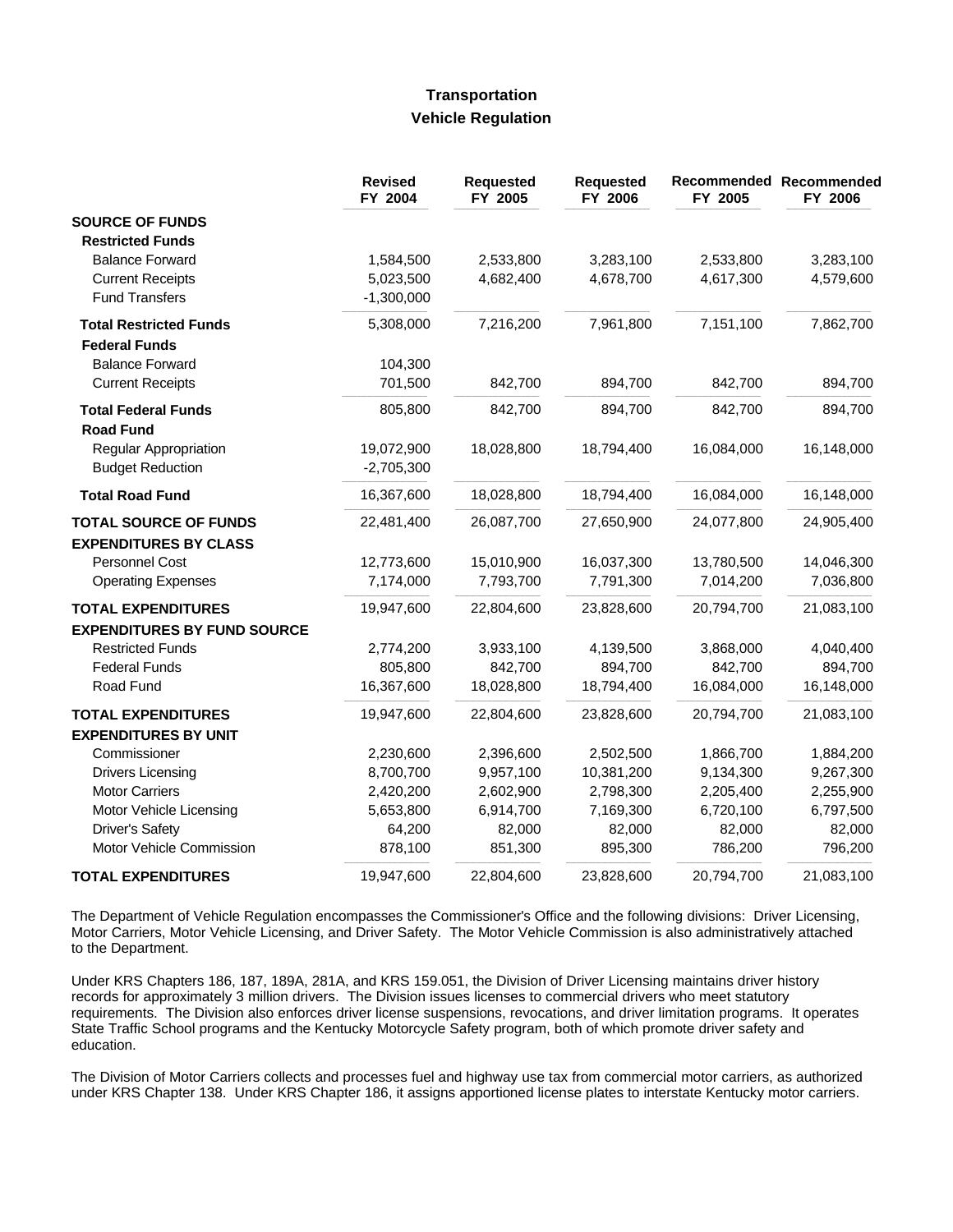In accordance with KRS Chapter 281, the division qualifies all for-hire transportation within the state. It is also responsible for permitting and routing overweight and over-dimensional loads (KRS 189.270), maintaining a solid-waste permitting system (KRS 174.450), and permitting and licensing U-Drive-It rental and leasing operations.

The Division of Motor Vehicle Licensing provides for the titling and registration of motor vehicles and boats in accordance with KRS Chapters 186, 186A, and 235. It maintains the Automated Vehicle Information System (AVIS) and controls title distribution functions. Registration and title applications are initiated through local county clerks' offices. KRS 186.240(3) requires a new plate issuance every five (5) years for plates that do not expire annually. A fifty-cent (\$.50) fee for each reflectorized plate issued is retained in a restricted fund to pay for the new plates.

The Division of Driver Safety conducts the Cabinet's statewide Child Passenger Safety Program. The mission is to educate and train parents, health departments, fire, police and other agencies and individuals in the proper installation of child seats, to provide for the safe transportation of children throughout the state.

Pursuant to KRS Chapter 190, the Kentucky Motor Vehicle Commission licenses and regulates motor vehicle manufacturers, dealers, and salespersons. It is funded through license fees that are deposited into a restricted fund account.

#### **Policy**

Executive Order 2003-064, authorized on December 23, 2003, transferred the Division of Motor Vehicle Enforcement to the Justice and Public Safety Cabinet. The Division of Vehicle Enforcement is responsible for enforcing state and federal laws and regulations pertaining to the operation of commercial motor vehicles within the Commonwealth of Kentucky. Vehicle Enforcement operates the state's 17 weigh/inspection stations (KRS 189.227) and provides enforcement coverage on related bypass routes.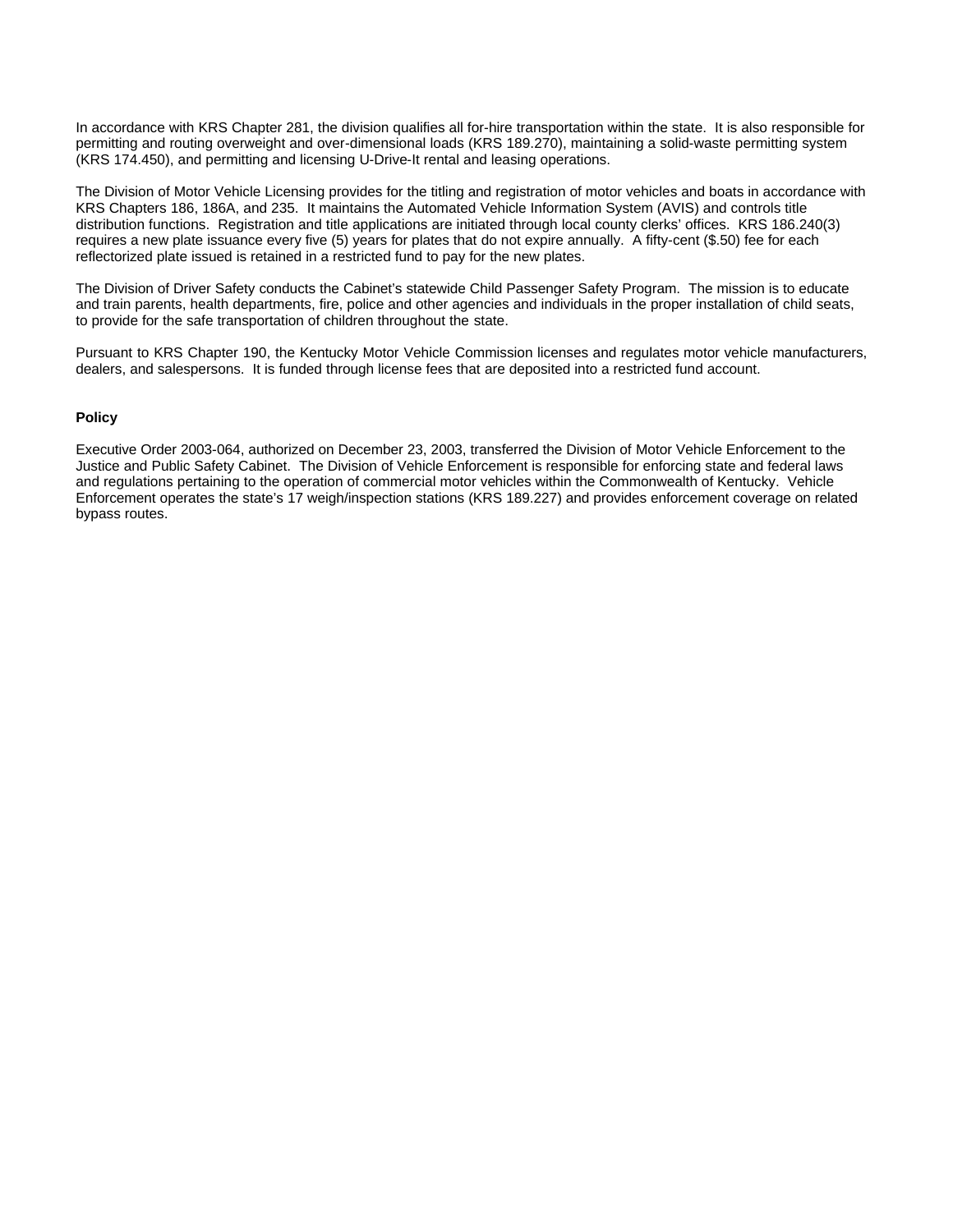### **Debt Service Transportation**

|                                                                 | <b>Revised</b><br>FY 2004 | <b>Requested</b><br>FY 2005 | <b>Requested</b><br>FY 2006 | Recommended<br>FY 2005 | Recommended<br>FY 2006 |
|-----------------------------------------------------------------|---------------------------|-----------------------------|-----------------------------|------------------------|------------------------|
| <b>SOURCE OF FUNDS</b><br><b>Road Fund</b>                      |                           |                             |                             |                        |                        |
| Regular Appropriation<br><b>Budget Reduction</b>                | 161,312,100<br>$-465,000$ | 116,113,500                 | 125,170,000                 | 116,113,500            | 125,170,000            |
| <b>Total Road Fund</b>                                          | 160,847,100               | 116,113,500                 | 125,170,000                 | 116,113,500            | 125,170,000            |
| <b>TOTAL SOURCE OF FUNDS</b><br><b>EXPENDITURES BY CLASS</b>    | 160,847,100               | 116,113,500                 | 125,170,000                 | 116,113,500            | 125,170,000            |
| <b>Debt Service</b>                                             | 160,847,100               | 116,113,500                 | 125,170,000                 | 116,113,500            | 125,170,000            |
| <b>TOTAL EXPENDITURES</b><br><b>EXPENDITURES BY FUND SOURCE</b> | 160,847,100               | 116,113,500                 | 125,170,000                 | 116,113,500            | 125,170,000            |
| Road Fund                                                       | 160,847,100               | 116,113,500                 | 125,170,000                 | 116,113,500            | 125,170,000            |
| <b>TOTAL EXPENDITURES</b><br><b>EXPENDITURES BY UNIT</b>        | 160,847,100               | 116,113,500                 | 125,170,000                 | 116,113,500            | 125,170,000            |
| <b>Toll Road Lease Rental</b>                                   | 155,600                   | 7,928,800                   | 7,815,500                   | 7,928,800              | 7,815,500              |
| Resource Recovery Lease Rental                                  | 38,889,500                | 38,831,600                  | 38,828,600                  | 38,831,600             | 38,828,600             |
| Economic Development Lease Rental                               | 121,802,000               | 69,353,100                  | 78,525,900                  | 69,353,100             | 78,525,900             |
| <b>TOTAL EXPENDITURES</b>                                       | 160,847,100               | 116,113,500                 | 125,170,000                 | 116,113,500            | 125,170,000            |

The Debt Service Program is the budget entity through which lease rental payments are made on the revenue bonds the Commonwealth has issued to finance major highway construction projects.

KRS Chapter 175 authorizes the Turnpike Authority of Kentucky to issue revenue bonds to construct, maintain, repair, and operate designated roads of the Toll Road System, the Resource Recovery Road System, and the Economic Development Road System. The first of these systems, the Toll Road System, was constructed during the mid-1960s and early 1970s. Most of the Toll Road bonds have now been retired, with the last remaining series to be paid off in 2007. The Resource Recovery Road System began in the late 1970s, and most of the system's roads were built during the 1980s. The most significant project was KY 80. The Economic Development Road System was established and funded through three series of bond issues: a \$300 million issue sold in 1984; a relatively small sale of \$36.6 million in 1987; and a \$600 million program which was implemented in bond sales during 1990, 1993, and 1995. The projects constructed with the \$600 million series were designated as "Revitalization Projects" and are nearly complete. The most recent issue was \$200 million of Economic Development Road Revenue Bonds authorized by the 1998 General Assembly and sold in 1999.

Through lease agreements with the Turnpike Authority of Kentucky, the Transportation Cabinet provides funds to pay the Toll Road, Resource Recovery Road, and most of the Economic Development Road revenue bonds. In the Debt Service Program, funds are reserved exclusively for semiannual lease rental payments to meet the principal and interest requirements of these outstanding bonds, along with any administrative costs of the Turnpike Authority.

#### **Policy**

The Debt Service Acceleration Fund account, pursuant to KRS 175.505, is suspended in the Governor's recommended budget during the 2004-2006 biennium. The funding made available by this suspension is proposed for use in the State Funded Construction program.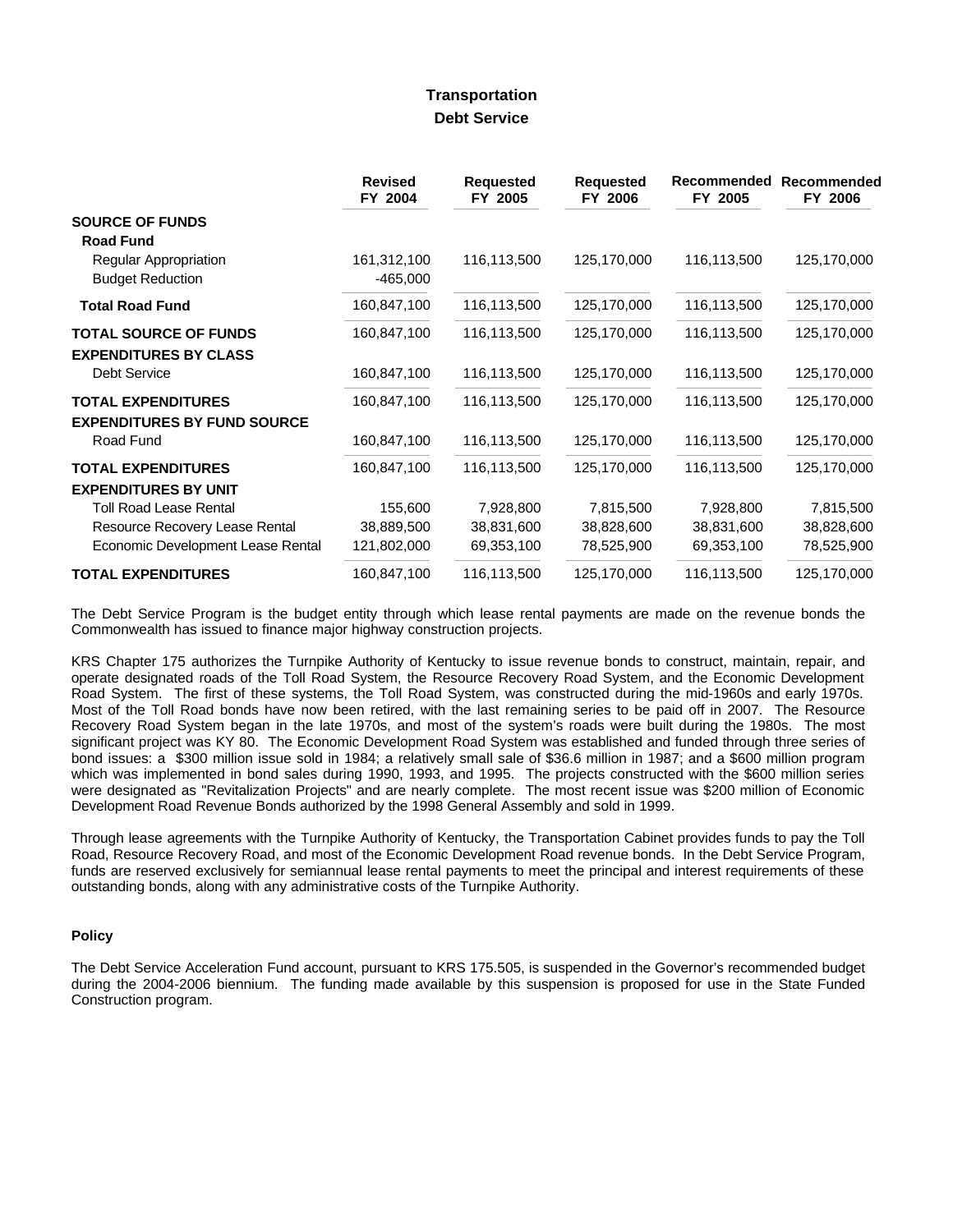

# **2004-2006 Executive Budget**

## Statewide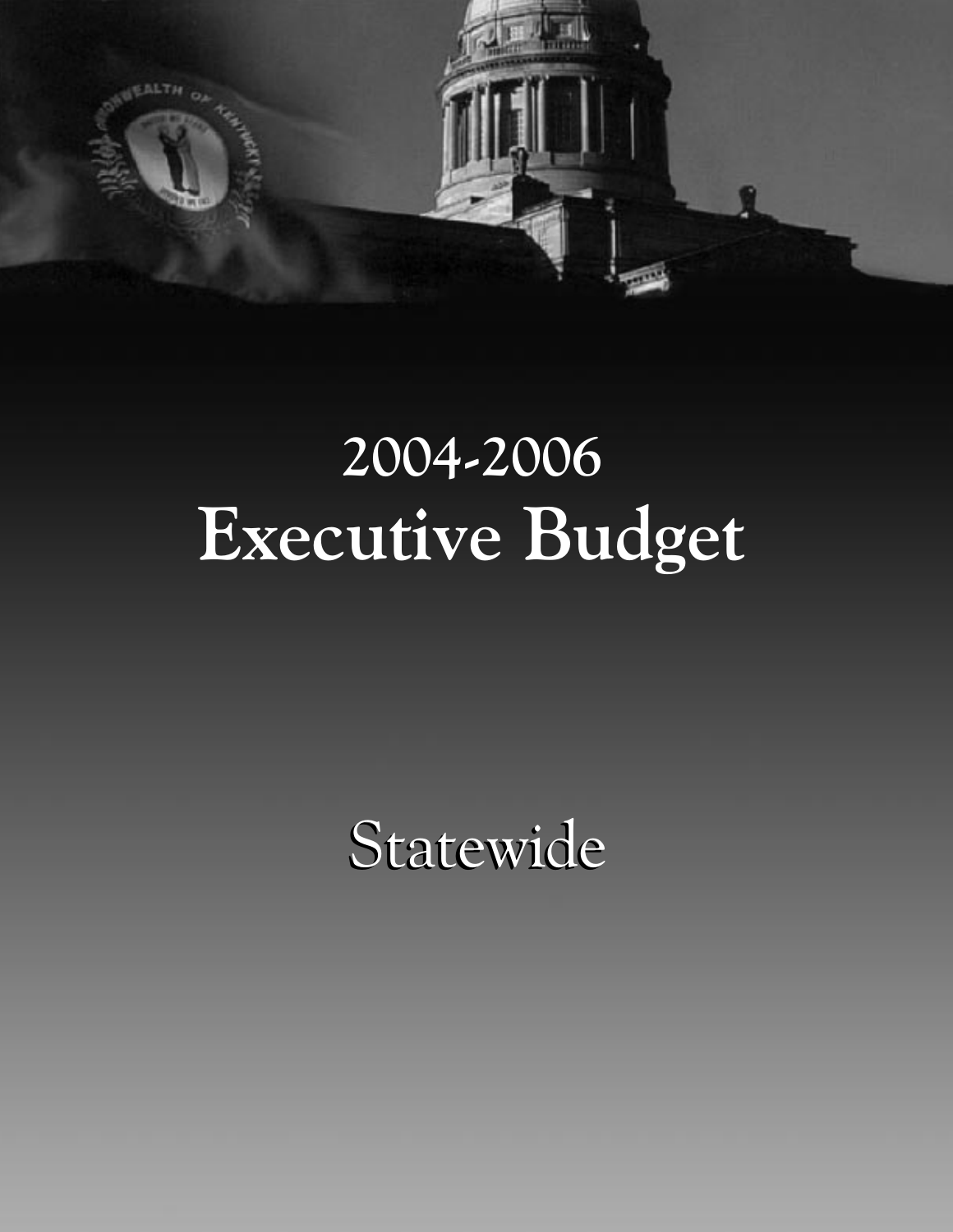#### **Statewide**

|                                                                 | <b>Revised</b><br>FY 2004 | <b>Requested</b><br>FY 2005 | <b>Requested</b><br>FY 2006 | Recommended<br>FY 2005 | Recommended<br>FY 2006 |
|-----------------------------------------------------------------|---------------------------|-----------------------------|-----------------------------|------------------------|------------------------|
| <b>SOURCE OF FUNDS</b>                                          |                           |                             |                             |                        |                        |
| <b>General Fund</b>                                             |                           |                             |                             |                        |                        |
| Regular Appropriation                                           | 26,321,800                |                             |                             | 10,000,000             | 10,000,000             |
| Surplus Expenditure Plan                                        | 23,755,600                |                             |                             |                        |                        |
| Continuing Appropriation                                        | 5,087,400                 | 54,764,800                  | 54,764,800                  | 50,764,800             | 50,764,800             |
| <b>Budget Reduction</b>                                         | $-4,000,000$              |                             |                             |                        |                        |
| <b>Total General Fund</b>                                       | 51,164,800                | 54,764,800                  | 54,764,800                  | 60,764,800             | 60,764,800             |
| <b>TOTAL SOURCE OF FUNDS</b><br><b>EXPENDITURES BY CLASS</b>    | 51,164,800                | 54,764,800                  | 54,764,800                  | 60,764,800             | 60,764,800             |
| Grants, Loans or Benefits                                       |                           |                             |                             | 10,000,000             | 10,000,000             |
| Construction                                                    | 400,000                   |                             |                             |                        |                        |
| <b>TOTAL EXPENDITURES</b><br><b>EXPENDITURES BY FUND SOURCE</b> | 400,000                   |                             |                             | 10,000,000             | 10,000,000             |
| General Fund                                                    | 400,000                   |                             |                             | 10,000,000             | 10,000,000             |
| <b>TOTAL EXPENDITURES</b>                                       | 400,000                   |                             |                             | 10,000,000             | 10,000,000             |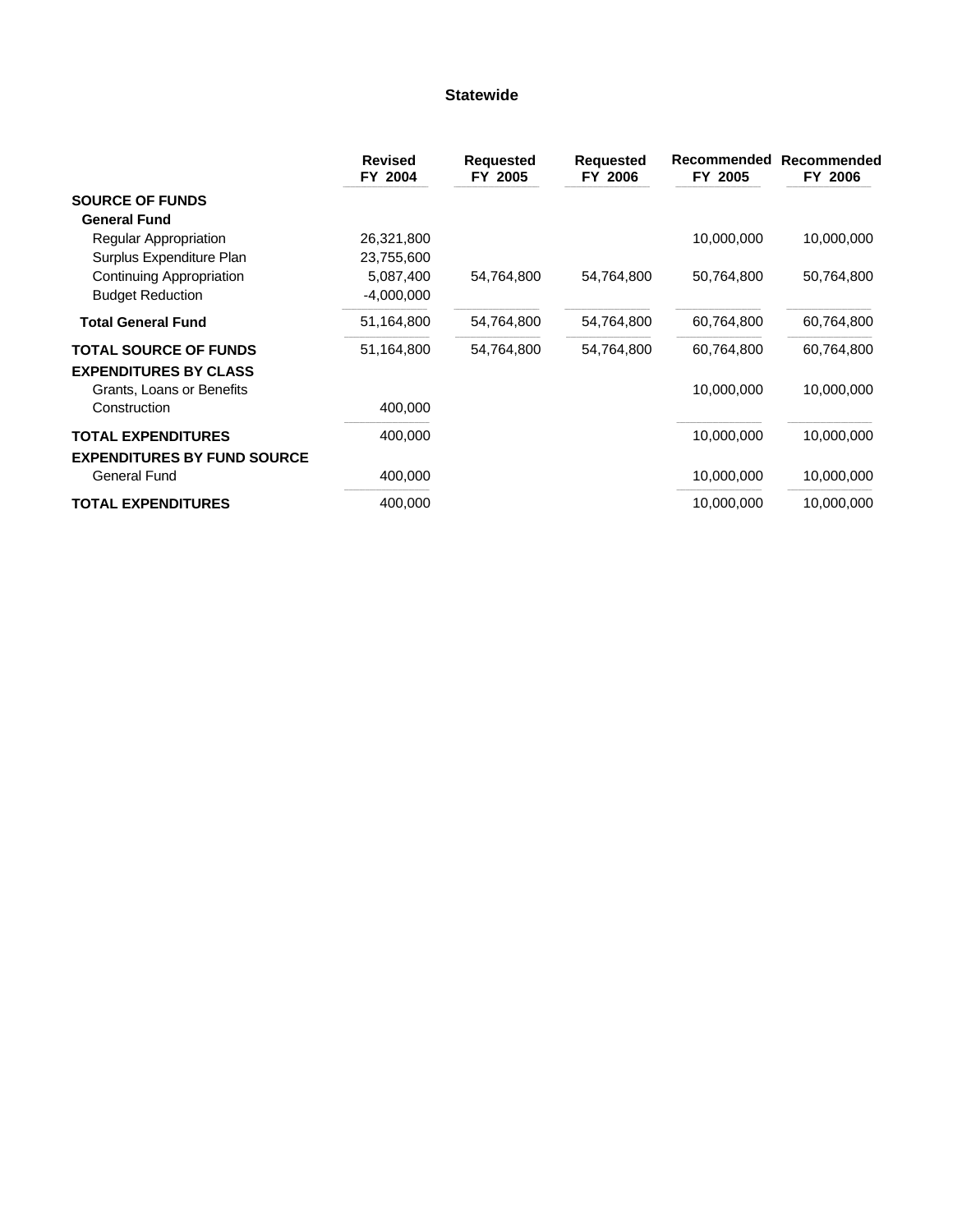## **Budget Reserve Trust Fund Statewide**

|                              | <b>Revised</b><br>FY 2004 | <b>Requested</b><br>FY 2005 | <b>Requested</b><br>FY 2006 | Recommended<br>FY 2005 | Recommended<br>FY 2006 |
|------------------------------|---------------------------|-----------------------------|-----------------------------|------------------------|------------------------|
| <b>SOURCE OF FUNDS</b>       |                           |                             |                             |                        |                        |
| <b>General Fund</b>          |                           |                             |                             |                        |                        |
| Regular Appropriation        | 25,921,800                |                             |                             |                        |                        |
| Surplus Expenditure Plan     | 23,755,600                |                             |                             |                        |                        |
| Continuing Appropriation     | 5,087,400                 | 54,764,800                  | 54,764,800                  | 50,764,800             | 50,764,800             |
| <b>Budget Reduction</b>      | $-4.000.000$              |                             |                             |                        |                        |
| <b>Total General Fund</b>    | 50,764,800                | 54,764,800                  | 54,764,800                  | 50,764,800             | 50,764,800             |
| <b>TOTAL SOURCE OF FUNDS</b> | 50,764,800                | 54,764,800                  | 54,764,800                  | 50,764,800             | 50,764,800             |

These funds are appropriated and available in the event that actual General Fund revenue receipts during the biennium are not sufficient to meet the General Fund appropriation levels authorized in the budget. These funds are also available as a resource for Necessary Governmental Expenses when there is no General Fund surplus. The recommended budget includes \$10,000,000 each year in anticipation of Necessary Government Expenses.

The current level of funding (\$50,764,800) represents approximately 0.7 percent of recommended General Fund appropriations in fiscal year 2006. KRS 48.705 provides for deposits to the Budget Reserve Trust Fund from direct appropriations, excess receipts, and unexpended appropriations, up to five percent of actual General Fund revenue receipts.

The Budget Reserve Trust Fund was reduced by \$4,000,000 by Budget Reduction Order 04-01.